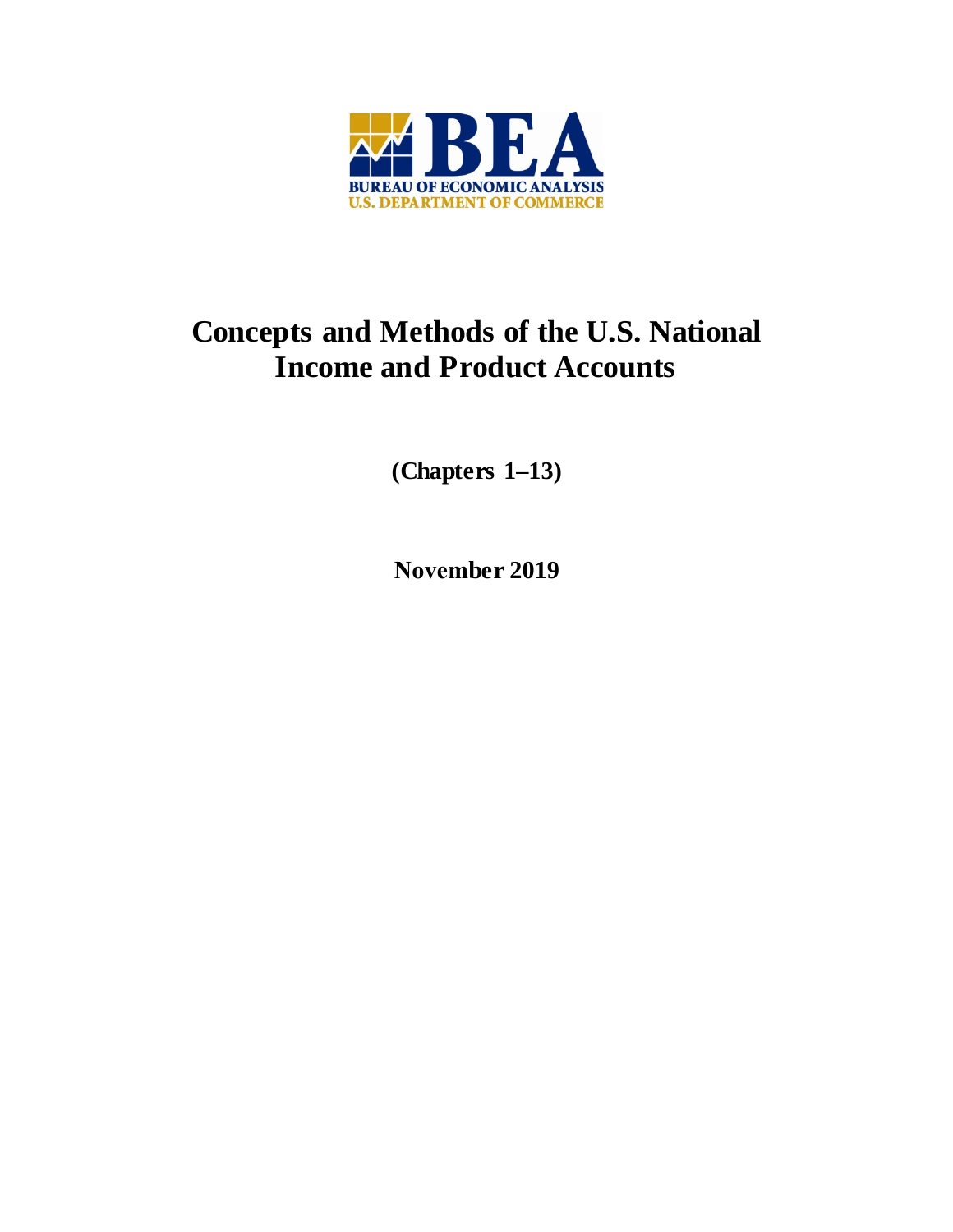# **Preface**

The "NIPA Handbook" begins with introductory chapters that describe the fundamental concepts, definitions, classifications, and accounting framework that underlie the national income and product accounts (NIPAs) of the United States and the general sources and methods that are used to prepare the NIPA estimates. It continues with separate chapters that describe the sources and methods that are used to prepare the expenditure and income components of the accounts and presents an appendix that defines each entry in the seven summary NIPA accounts and a glossary of terms that are associated with the NIPAs. The Handbook is intended to be a living reference that can be updated to reflect changes in concepts or methodology as they are introduced into the NIPAs.

This release of the NIPA Handbook updates the existing chapters to reflect the 2019 annual update of the. Additional chapters will be incorporated as they become available.

#### **Acknowledgments**

**Douglas R. Fox**, formerly of the Bureau of Economic Analysis (BEA), planned the structure and the content this Handbook. He and **Stephanie H. McCulla** of BEA's National Income and Wealth Division (NIWD) prepared the chapters, with major contributions from **Shelly Smith** (NIWD), and **Eugene P. Seskin,** formerly of NIWD. Technical expertise has been provided by the staffs of BEA's NIWD, Balance of Payments Division, and Government Division. **Erich Strassner**, BEA's Associate Director for National Economic Accounts, and **David B. Wasshausen**, Chief of NIWD, along with **Brent R. Moulton**, former Associate Director for National Economic Accounts, and **Carol E. Moylan and Nicole M. Mayerhauser**, former Chiefs of NIWD, have provided overall guidance.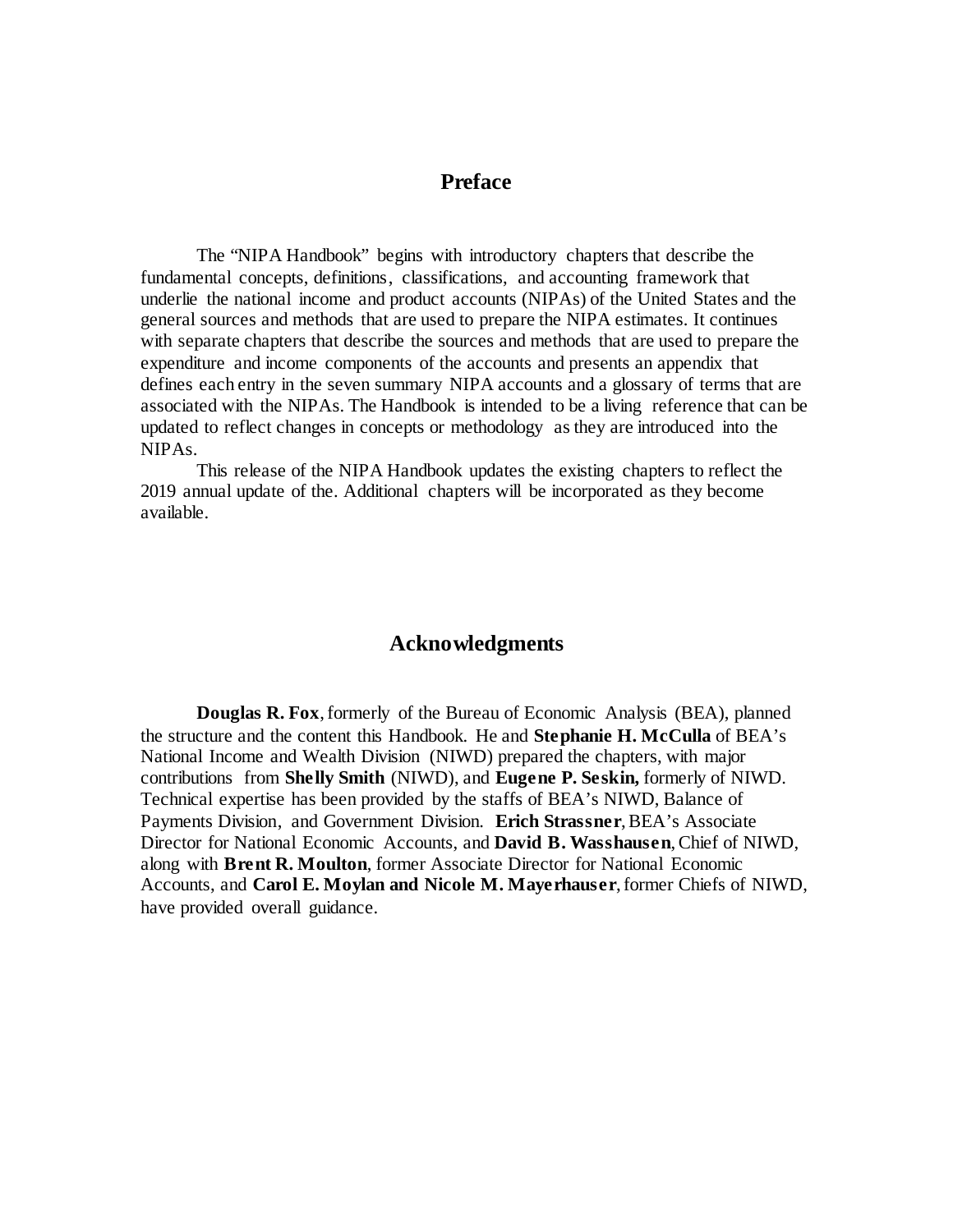#### **Table of Contents**

#### [CHAPTER 1: INTRODUCTION](#page-5-0)

The U.S. national income and product accounts (NIPAs) are a set of economic accounts that provide the framework for presenting detailed measures of U.S. output and income. This chapter introduces the NIPAs by answering several basic questions about their nature and purpose.

## [CHAPTER 2: FUNDAMENTAL CONCEPTS](#page-17-0)

The NIPAs are based on a consistent set of concepts and definitions. This chapter establishes the type and scope of the economic activities that are covered by the NIPA measures, and it describes several of the principal NIPA measures of these activities. It then discusses the classifications used in presenting the NIPA estimates, and it describes the accounting framework that underlies the NIPAs.

#### [CHAPTER 3: PRINCIPAL SOURCE DATA](#page-46-0)

The NIPAs incorporate a vast amount of data from a variety of public and private sources. This chapter describes the principal source data that are used to prepare the current quarterly NIPA estimates, to prepare the annual revisions of the NIPAs, and to prepare the quinquennial comprehensive revisions of the NIPAs.

#### [CHAPTER 4: ESTIMATING METHODS](#page-61-0)

Estimating methods are the steps that are taken to transform source data into estimates that are consistent with the concepts, definitions, and framework of the NIPAs. This chapter briefly describes some of the general methods that are used to prepare the current-dollar, quantity, and price estimates for the NIPAs. An appendix describes some of the statistical tools and conventions that are used in preparing and presenting the NIPA estimates.

#### CHAPTER 5: PERSONAL CONSUMPTION EXPENDITURES

Personal consumption expenditures (PCE) is the NIPA measure of consumer purchases of goods and services in the U.S. economy. A technical note at the end of the chapter provides additional detail on the methodology for a number of key PCE components.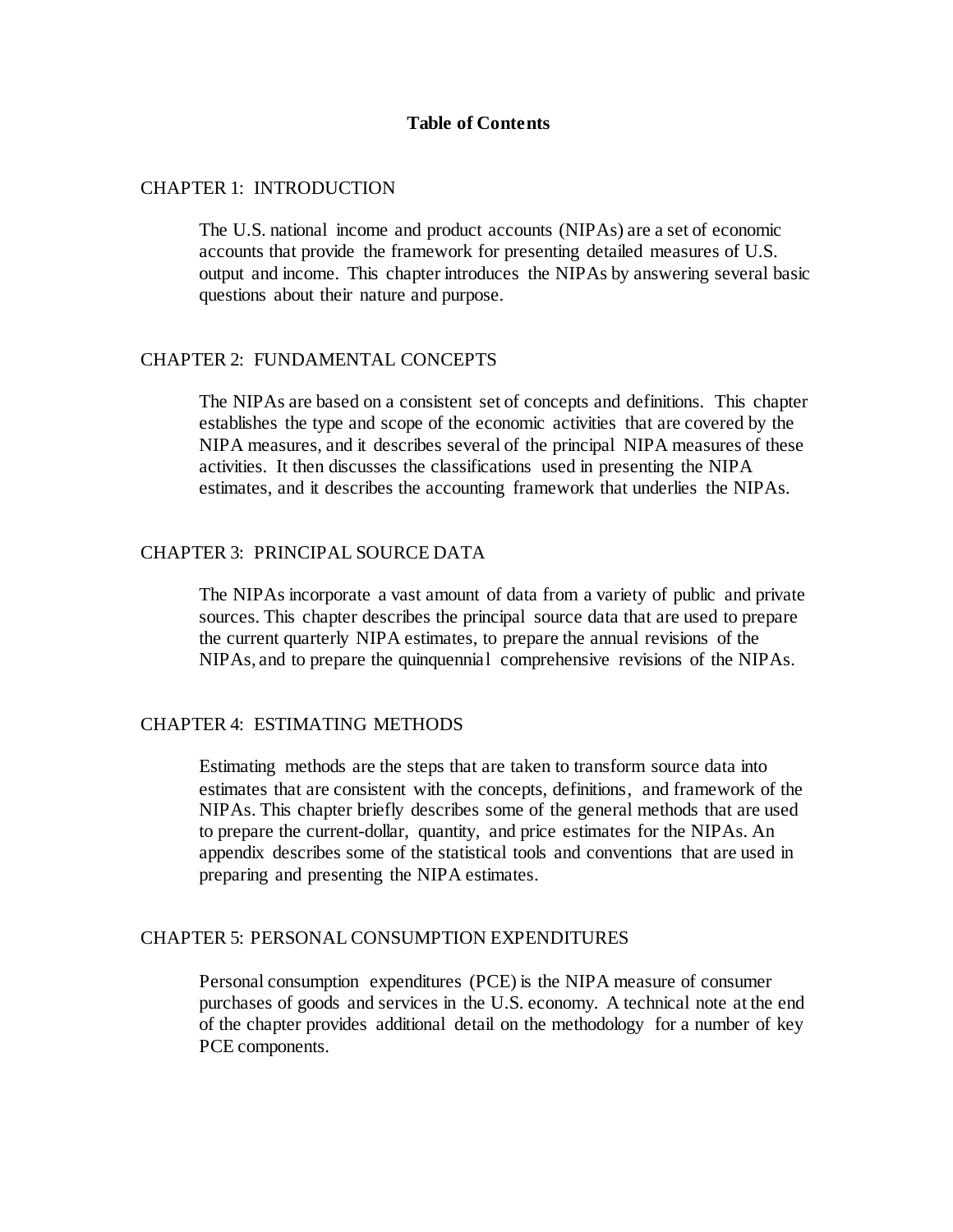#### CHAPTER 6: PRIVATE FIXED INVESTMENT

Private fixed investment (PFI) is the NIPA measure of spending by private business, nonprofit institutions, and households on fixed assets in the U.S. economy. A technical note at the end of the chapter provides additional detail on the methodology for several key PFI components.

## CHAPTER 7: CHANGE IN PRIVATE INVENTORIES

Change in private inventories is the NIPA measure of the value of the change in the physical volume of inventories owned by private businesses in the U.S. economy. Appendixes at the end of the chapter illustrate the relationship between business and NIPA inventory accounting and the basic steps used in the NIPA inventory calculations.

## CHAPTER 8: NET EXPORTS OF GOODS AND SERVICES

Net exports of goods and services is the difference between U.S. exports of goods and services, the NIPA measure of the portion of U.S. production that is provided to the rest of the world, and imports of goods and services, the NIPA measure of the portion of U.S. expenditures that is accounted for foreign-produced goods and services.

## CHAPTER 9: GOVERNMENT CONSUMPTION EXPENDITURES AND GROSS INVESTMENT

Government consumption expenditures and gross investment is the NIPA measure of the portion of final expenditures that is accounted for by the government sector. In the NIPAs, government is treated as both a consumer/investor and a producer of goods and services.

## CHAPTER 10: COMPENSATION OF EMPLOYEES

Compensation measures the total income—both wages and salaries and supplements to wages and salaries—earned by employees in return for contributing to production during an accounting period.

## CHAPTER 11: NONFARM PROPRIETORS' INCOME

Nonfarm proprietors' income provides a comprehensive and consistent economic measure of the income earned by all U.S. unincorporated nonfarm businesses.

#### CHAPTER 12: RENTAL INCOME OF PERSONS

Rental income of persons reflects the income earned by persons for the provision, to others, of their property.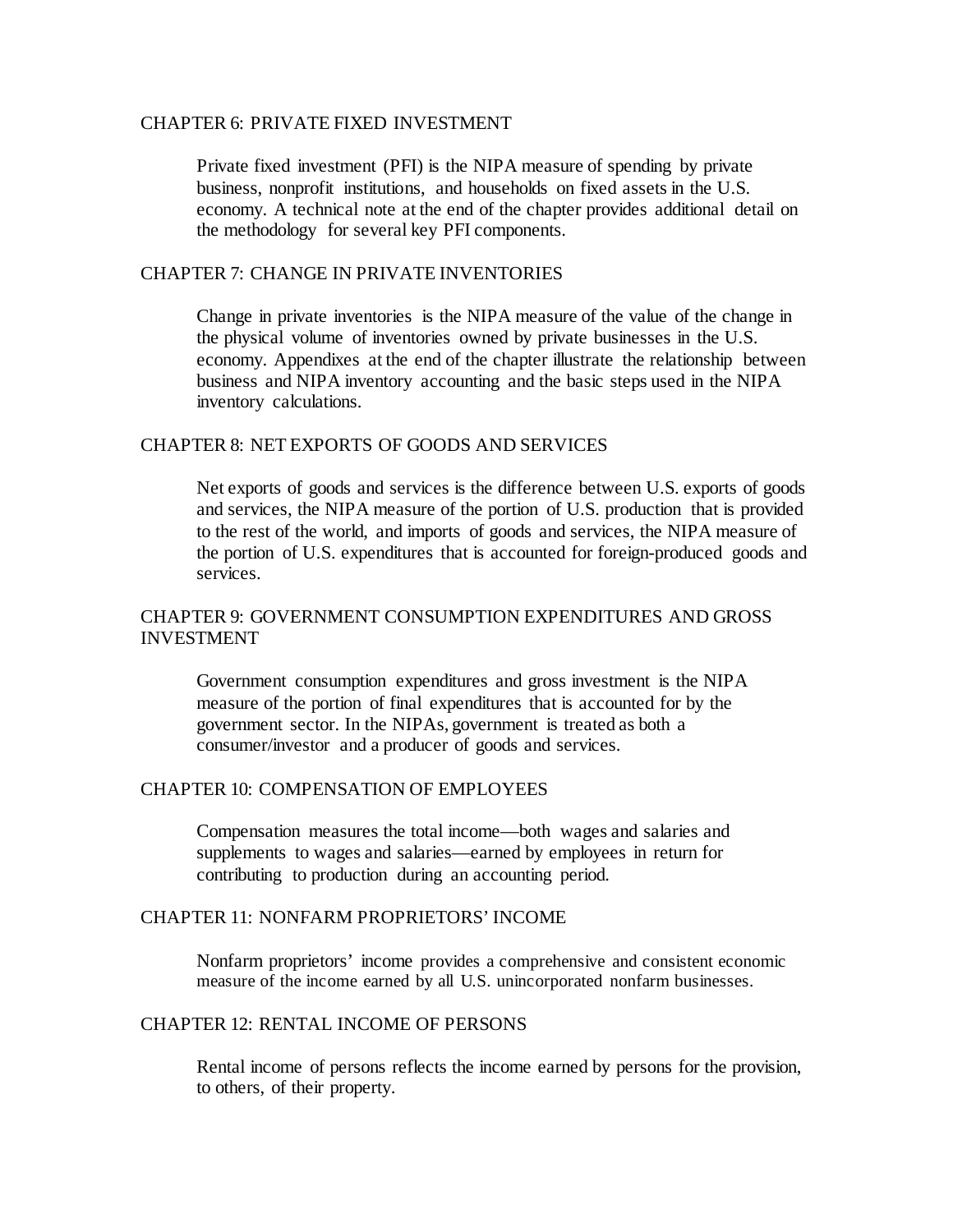## CHAPTER 13: CORPORATE PROFITS

Corporate profits represents the portion of the total income earned from current production that is accounted for by U.S. corporations. A technical note at the end of the chapter describes BEA's adjustments to the Internal Revenue Service's tax return data.

Additional chapters (forthcoming)

#### APPENDIX: SUMMARY NATIONAL INCOME AND PRODUCT ACCOUNTS

The line items that make up the seven summary national income and product accounts are defined.

## GLOSSARY

This glossary presents the definitions of terms that are associated with the concepts, classifications, and accounting framework of the NIPAs and with the general sources and methods that are used to prepare the NIPA estimates.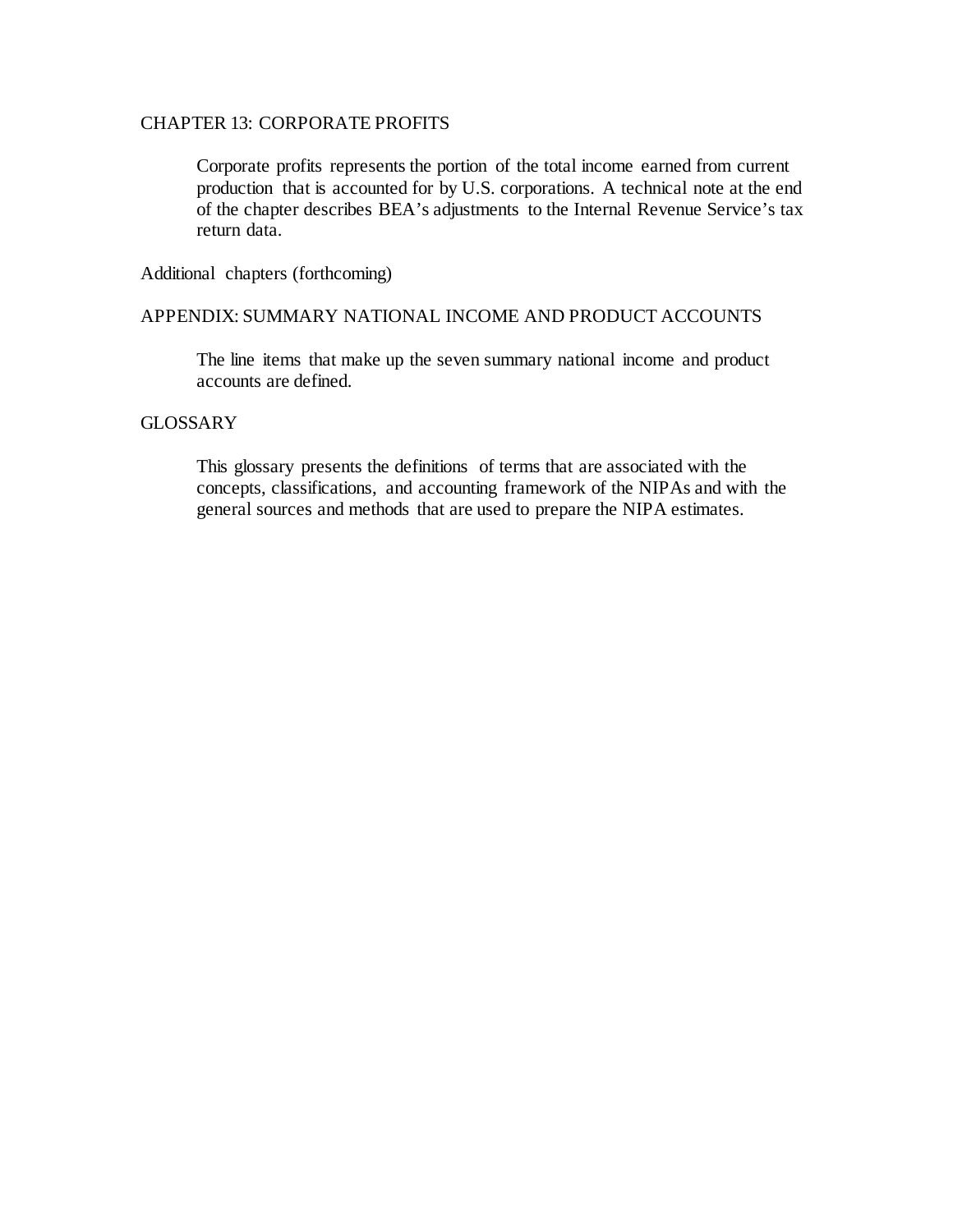#### **CHAPTER 1: INTRODUCTION**

(Updated: May 2019)

<span id="page-5-0"></span>What are the NIPAs? [How did the NIPAs originate?](#page-6-0) [How have the NIPAs evolved?](#page-8-0) [How are the NIPA estimates used?](#page-10-0) [How useful are the NIPA estimates?](#page-11-0) [How are the NIPA estimates prepared?](#page-13-0) [Why are the NIPA estimates revised?](#page-13-0) [Where are the NIPA estimates available?](#page-15-0)

#### **What are the NIPAs?**

The national income and product accounts (NIPAs) are one of the three major elements of the U.S. national economic accounts. The NIPAs present the value and composition of national output and the types of incomes generated in its production. (For information on the concepts and definitions underlying the NIPAs, see "Chapter 2: Fundamental Concepts.")

The other major elements of the U.S. national economic accounts are the industry accounts, which are also prepared by the Bureau of Economic Analysis (BEA), and the financial accounts of the United States (formerly the flow of funds accounts), which are prepared by the U.S. Board of Governors of the Federal Reserve System. The industry accounts consist of the input-output (I-O) accounts, which trace the flow of goods and services among industries in the production process and which show the value added by each industry and the detailed commodity composition of national output, and the gross domestic product (GDP) by industry accounts, which measure the contribution of each private industry and of government to GDP.<sup>[1](#page-5-1)</sup> The financial accounts record the acquisition of nonfinancial and financial assets (and the incurrence of liabilities) throughout the U.S. economy, the sources of the funds used to acquire those assets, and the value of assets held and of liabilities owed. [2](#page-5-2)

In addition, BEA prepares two other sets of U.S. economic accounts: the international accounts, which consist of the international transactions (balance of payments) accounts and the international investment position accounts; and the regional accounts, which consist of the estimates of GDP by state and by metropolitan area, of

<span id="page-5-1"></span><sup>&</sup>lt;sup>1</sup> See Mary L. Streitwieser, "Measuring the Nation's Economy: An Industry Perspective/A Primer on [BEA's Industry Accounts,"](https://www.bea.gov/sites/default/files/methodologies/industry_primer.pdf#page=5) and U.S. Bureau of Economic Analysis, *[Concepts and Methods of the U.S.](https://www.bea.gov/sites/default/files/methodologies/industry_primer.pdf#page=5)  [Input-Output Accounts](https://www.bea.gov/sites/default/files/methodologies/industry_primer.pdf#page=5)*; both are available on BEA's website at [www.bea.gov](http://www.bea.gov/) (select "Resources," then "Methodologies."

<span id="page-5-2"></span><sup>2</sup> See U.S. Board of Governors of the Federal Reserve System, *Guide to the Flow of Funds Accounts (*Board of Governors, Washington, DC, 2006); and see Albert M. Teplin, "The U.S. Flow of Funds Accounts and Their Uses," *Federal Reserve Bulletin* (July 2001): 431–441.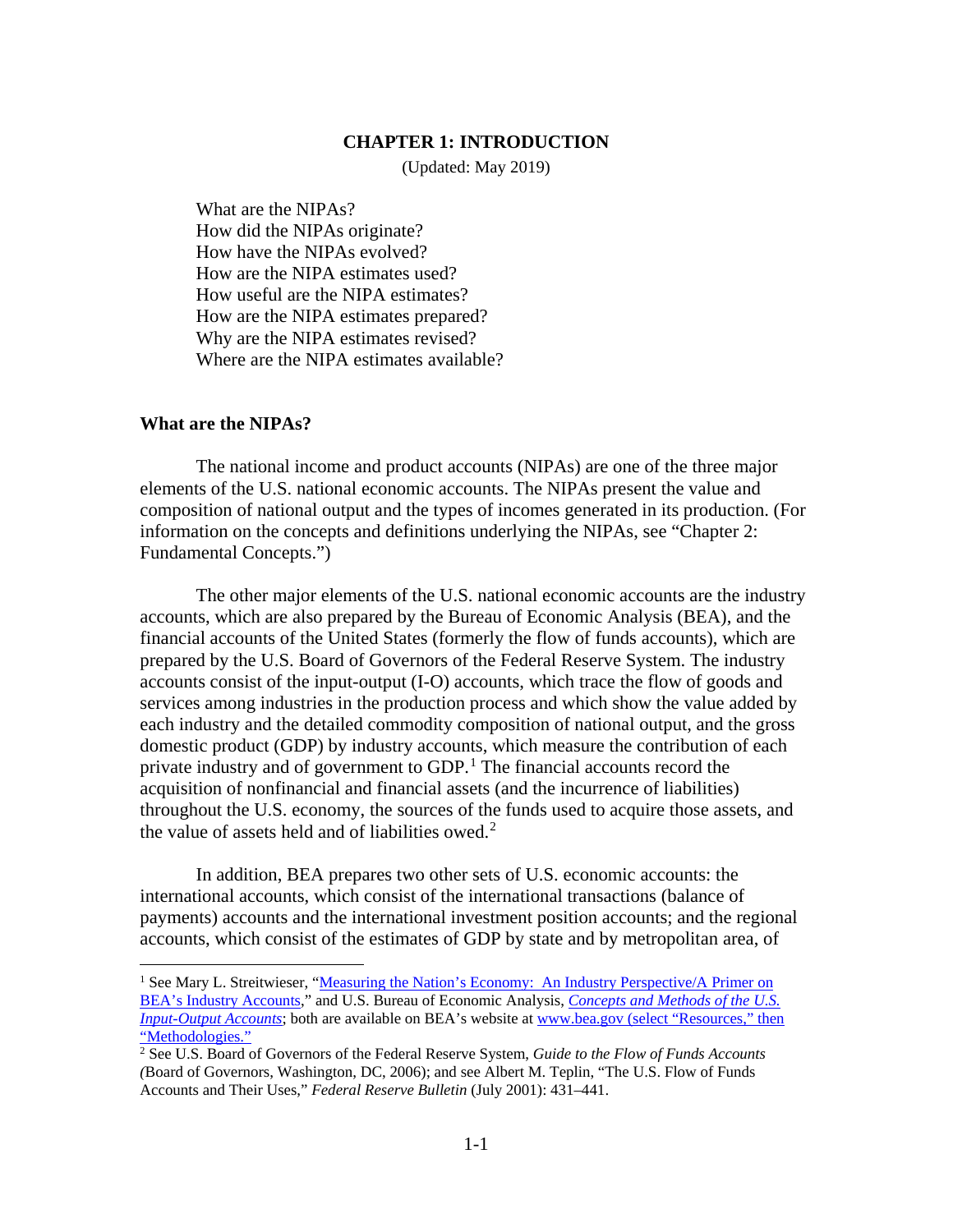<span id="page-6-0"></span>state personal income, and of local area personal income.<sup>[3](#page-6-1)</sup> Finally, the U.S. Bureau of Labor Statistics prepares estimates of productivity for the U.S. economy (which are partly based on the estimates of GDP). Altogether, the system of U.S. economic accounts presents a coherent, comprehensive, and consistent picture of U.S. economic activity.

The NIPAs provide information to help answer three basic questions. First, what is the output of the economy—its size, its composition, and its use? Second, what are the sources and uses of national income? Third, what are the sources of saving, which provides for investment in future production? The NIPA estimates are presented in a set of integrated accounts that show U.S. production, income, consumption, investment, and saving. The conceptual framework of the accounts is illustrated by seven summary accounts, and detailed estimates are provided in approximately 300 supporting NIPA tables. The NIPA information is supplemented by a set of fixed-asset accounts, which show the U.S. stock of fixed assets and consumer durable goods.<sup>[4](#page-6-2)</sup>

The NIPAs feature some of the most closely watched economic statistics that influence the decisions made by government officials, businesses, and households. Foremost among these estimates is GDP, the most widely recognized measure of the nation's production. In particular, the quarterly estimates of inflation-adjusted GDP provide the most comprehensive picture of current economic conditions in the United States. Other key NIPA estimates include the monthly estimates of personal income and outlays, which provide current information on consumer income, spending, and saving, and the quarterly estimates of corporate profits, which provide an economic measure of U.S. corporate financial performance.

## **How did the NIPAs originate?**

Prior to the development of official statistics in the 1930s, there were only fragmentary and sometimes conflicting data on the state of the economy. This lack of comprehensive economic data hampered efforts to develop policies to combat the Great Depression. In response to this need, and in keeping with the economic identity that "income equals production," the U.S. Department of Commerce commissioned future Nobel Laureate Simon Kuznets to develop estimates of national income to serve as an indicator of both U.S. income and U.S. output.<sup>[5](#page-6-3)</sup> He coordinated the work of a group of researchers at the National Bureau of Economic Research and of his staff at the Commerce Department, and initial estimates were presented in a 1934 report to the U.S. Senate, *National Income, 1929–32*. Shortly thereafter, work began on monthly measures

<span id="page-6-1"></span><sup>&</sup>lt;sup>3</sup> For more information on BEA's international or regional estimates, go to [www.bea.gov;](http://www.bea.gov/) select "Resources" and then "Methodologies."

<span id="page-6-2"></span><sup>4</sup> See U.S. Bureau of Economic Analysis, *[Fixed Assets and Consumer Durable Goods in the United States,](https://www.bea.gov/system/files/methodologies/Fixed-Assets-1925-97.pdf)  [1925-97](https://www.bea.gov/system/files/methodologies/Fixed-Assets-1925-97.pdf)*, (September 2003), available on BEA's website at [www.bea.gov."](http://www.bea.gov/)

<span id="page-6-3"></span> $\frac{1}{5}$  The proposition that for a country as a whole, goods and services produced must equal incomes earned by its residents is precisely true only for a closed economy. In the 1930s, when statistical measures were being formulated and international flows were relatively small, the identity was retained by using a measure of production derived from labor and capital supplied by U.S. residents wherever the production takes place that is, gross national product rather than gross domestic product.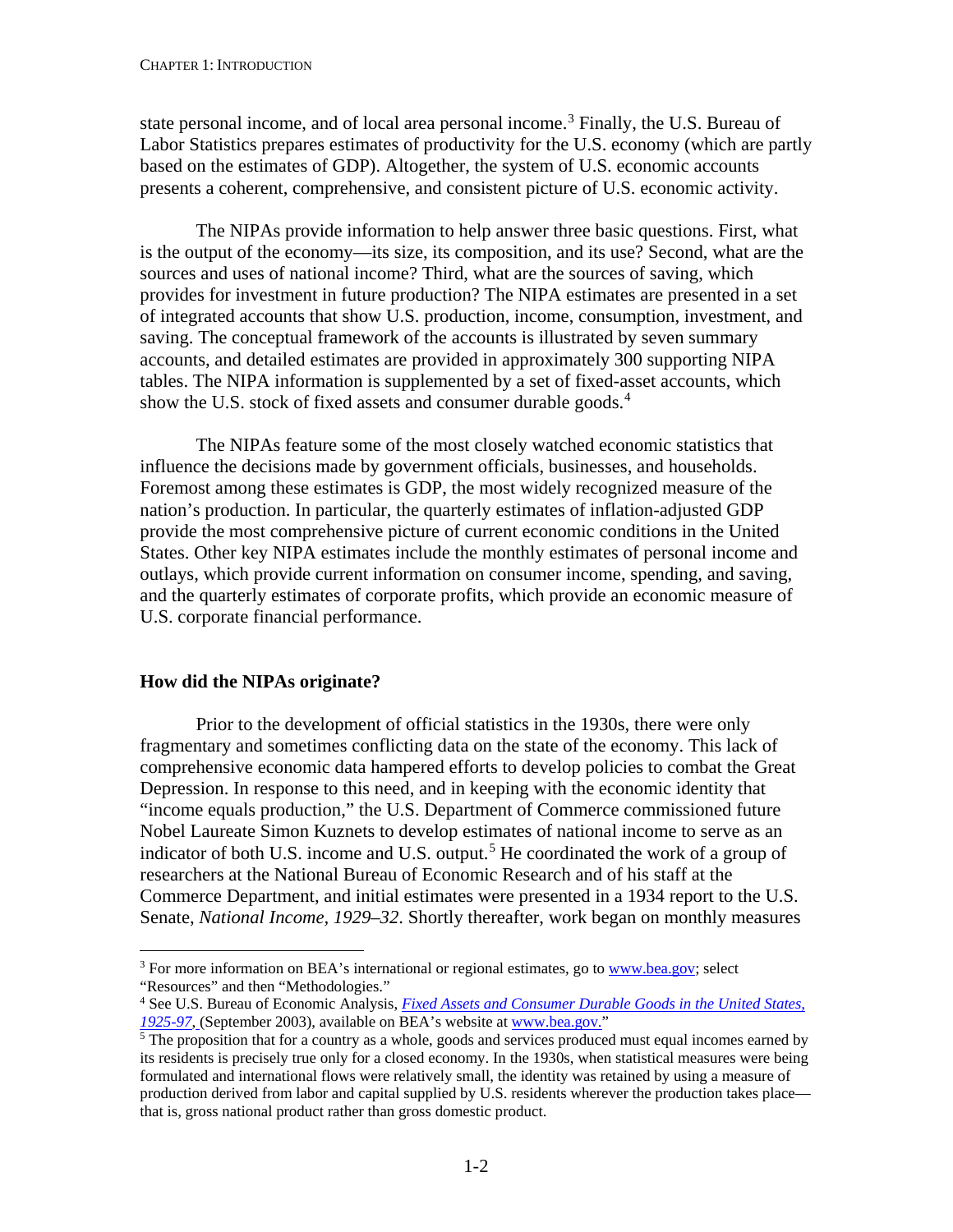that could track income developments more quickly. These measures of income payments to individuals were first published in 1938 and were the predecessor of BEA's personal income estimates. They revealed their usefulness immediately, as they showed that incomes had dropped 11 percent from a post-Great Depression peak in August 1937 to the recession trough in March 1938. Annual statistics could not track these developments.

Similar efforts occurred internationally. In 1928, the League of Nations held the International Conference Relating to Economic Statistics to encourage countries to develop internationally comparable official statistics. As in the United States, the Great Depression underscored the urgency of developing reliable economic measures and in 1939 the League of Nations published national income estimates for 26 countries. As with the United States' measures, the usefulness of the measures was quickly recognized.

The planning needs for a wartime economy in the United States in the early 1940s highlighted the need for a measure of national production that could answer questions that national income measures could not address, such as the tradeoffs associated with mobilizing for war. Annual estimates of "gross national expenditure," which gradually evolved to gross national product (GNP), were introduced early in 1942 to provide information about major categories of expenditures in the economy; the measure also served as a complement to the estimates of national income.<sup>[6](#page-7-0)</sup> Over time, both the income and expenditure measures were refined and expanded. The first U.S. national income and product statistics were presented as part of a complete and consistent double-entry accounting system in the summer of 1947. The accounts presented a framework for classifying and recording the economic transactions among major sectors: households, businesses, government, and international (termed "rest of the world"). This framework placed the GNP statistics in the broader context of the economy as a whole and provided a more complete picture of how the economy works.[7](#page-7-1)

International efforts also continued, and after the war, the League's Committee of Statistical Experts formed a Sub-Committee on National Income Statistics, which produced a report in 1947, written by Sir Richard Stone.<sup>[8](#page-7-2)</sup> This report was the foundation of the modern-day *System of National Accounts* (SNA)—the internationally accepted guidelines for the compilation of national accounts.

<span id="page-7-0"></span> <sup>6</sup> Until 1991, GNP was the featured measure of U.S. production. For an explanation of the difference between GNP and GDP, see the section "Geographic coverage" in chapter 2.

<span id="page-7-1"></span><sup>7</sup> See Rosemary D. Marcuss and Richard E. Kane, ["U.S. National Income and Product Statistics: Born of](http://www.bea.gov/scb/pdf/2007/02%20February/0207_history_article.pdf)  [the Great Depression and World War II,"](http://www.bea.gov/scb/pdf/2007/02%20February/0207_history_article.pdf) *Survey* 87 (February 2007): 32–46.

<span id="page-7-2"></span><sup>&</sup>lt;sup>8</sup> Sir Richard Stone subsequently won the Nobel Prize for "having made fundamental contributions to the development of systems of national accounts and hence greatly improved the basis for empirical economic analysis."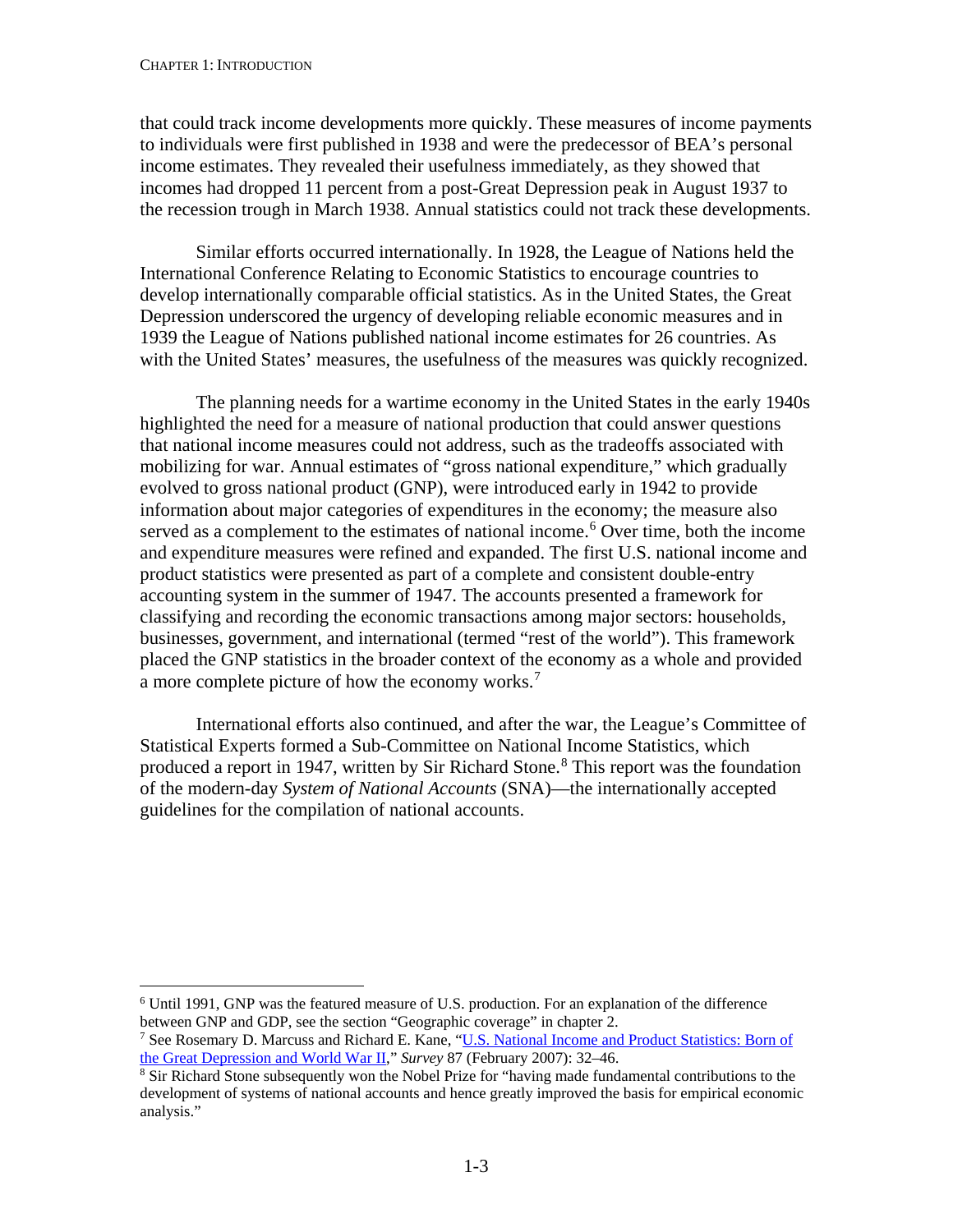## <span id="page-8-0"></span>**How have the NIPAs evolved?**

The evolution of the NIPAs from their earliest origins in the 1930s to their current form exemplifies the balance between theoretically ideal measures, the availability of source data and other resources, and the economic questions of the day. Put another way, the NIPAs evolved, and continue to evolve, in an effort to produce the best possible measures of the economy that are at once accurate, reliable, and relevant.

The improvements BEA introduced into its accounts over the years have reflected its own experience, research and strategic planning, and the recommendations of scholars and other experts. For example, in the 1950s, there were two major reviews of the accounts, one by the National Bureau of Economic Research and another by the Conference on Research in Income and Wealth.<sup>[9](#page-8-1)</sup> In 1971, BEA published a special volume commemorating its 50<sup>th</sup> anniversary that contained recommendations contributed by some of the country's most prominent economists.<sup>[10](#page-8-2)</sup> Also in the 1970s, reports were prepared by the Advisory Committee on Gross National Product Data Improvement and by the Conference on Research in Income and Wealth; in 1982, the General Accounting Office reviewed quarterly GNP revisions.<sup>[11](#page-8-3)</sup> BEA regularly conducts its own reviews; for example, in 1995, BEA began a comprehensive review of its national, international, and regional economic accounts and sought outside advice from experts; this effort was the predecessor of the advisory committee established by BEA in 2000.<sup>[12](#page-8-4)</sup> And in 2004, BEA participated in a Conference on Research in Income and Wealth on "A New Architecture for the U.S. National Accounts," which initiated the development of a comprehensive and fully integrated set of U.S. national accounts that would be integrated with other U.S. economic statistics such as the productivity measures prepared by the Bureau of Labor Statistics and the financial accounts prepared by the Federal Reserve Board.<sup>[13](#page-8-5)</sup>

<span id="page-8-1"></span> <sup>9</sup> U.S. Congress, Joint Economic Committee, Subcommittee on Economic Statistics, "The National Economic Accounts of the United States: Review, Appraisal, and Recommendations," in *The National Economic Accounts of the United States*, report by the National Accounts Review Committee, National Bureau of Economic Research, 85<sup>th</sup> Congress, October 1957 and "A Critique of the United States Income and Product Accounts," *Studies in Income and Wealth*, vol. 22. Princeton, JN: Princeton University Press, for the National Bureau of Economic Research, 1958.

<span id="page-8-2"></span><sup>10</sup> ["The Economic Accounts of the United States: Retrospect and Prospect,](http://www.bea.gov/scb/pdf/1971/0771cont.pdf)" *Survey* 51 (July 1971), Part II, 50<sup>th</sup> anniversary issue.

<span id="page-8-3"></span><sup>11</sup> Office of Federal Statistical Policy and Standards, *Gross National Product Data Improvement Project Report*, report of the Advisory Committee on Gross National Product Data Improvement, Washington, DC: U.S. Department of Commerce, 1977; Murray F. Foss, ed., "The U.S. National Income and Product Accounts: Selected Topics," *Studies in Income and Wealth*, vol. 47, Chicago: University of Chicago Press, for the National Bureau of Economic Research, 1983; and Comptroller General, *The Bureau of Economic Analysis Should Lead Efforts to Improve GNP Estimates* (Washington, DC: General Accounting Office, 1982).

<span id="page-8-4"></span><sup>&</sup>lt;sup>12</sup> BEA's Advisory Committee papers are available on BEA's Web site at [www.bea.gov.](file://serv01cl/NIW/DATA/CHIEF/NIPA%20Handbook/NIPA%20Handbook%20As%20Posted/www.bea.gov) See also ["Mid-](http://www.bea.gov/scb/pdf/beawide/1995/0295od.pdf)[Decade Strategic Review of BEA's Economic Accounts: Maintaining and Improving Their Performance,"](http://www.bea.gov/scb/pdf/beawide/1995/0295od.pdf) *Survey* 75 (February 1995): 36-66, and ["Mid-Decade Strategic Review of BEA's Economic Accounts: An](http://www.bea.gov/scb/pdf/beawide/1995/0495od.pdf)  [Update,](http://www.bea.gov/scb/pdf/beawide/1995/0495od.pdf)" *Survey* 75 (April 1995): 48-55.

<span id="page-8-5"></span><sup>&</sup>lt;sup>13</sup> Dale W. Jorgenson, J. Steven Landefeld, and William D. Nordhaus, eds., "A New Architecture for the U.S. National Accounts," *Studies in Income and Wealth*, vol. 66, Chicago: University of Chicago Press, for the National Bureau of Economic Research, 2006.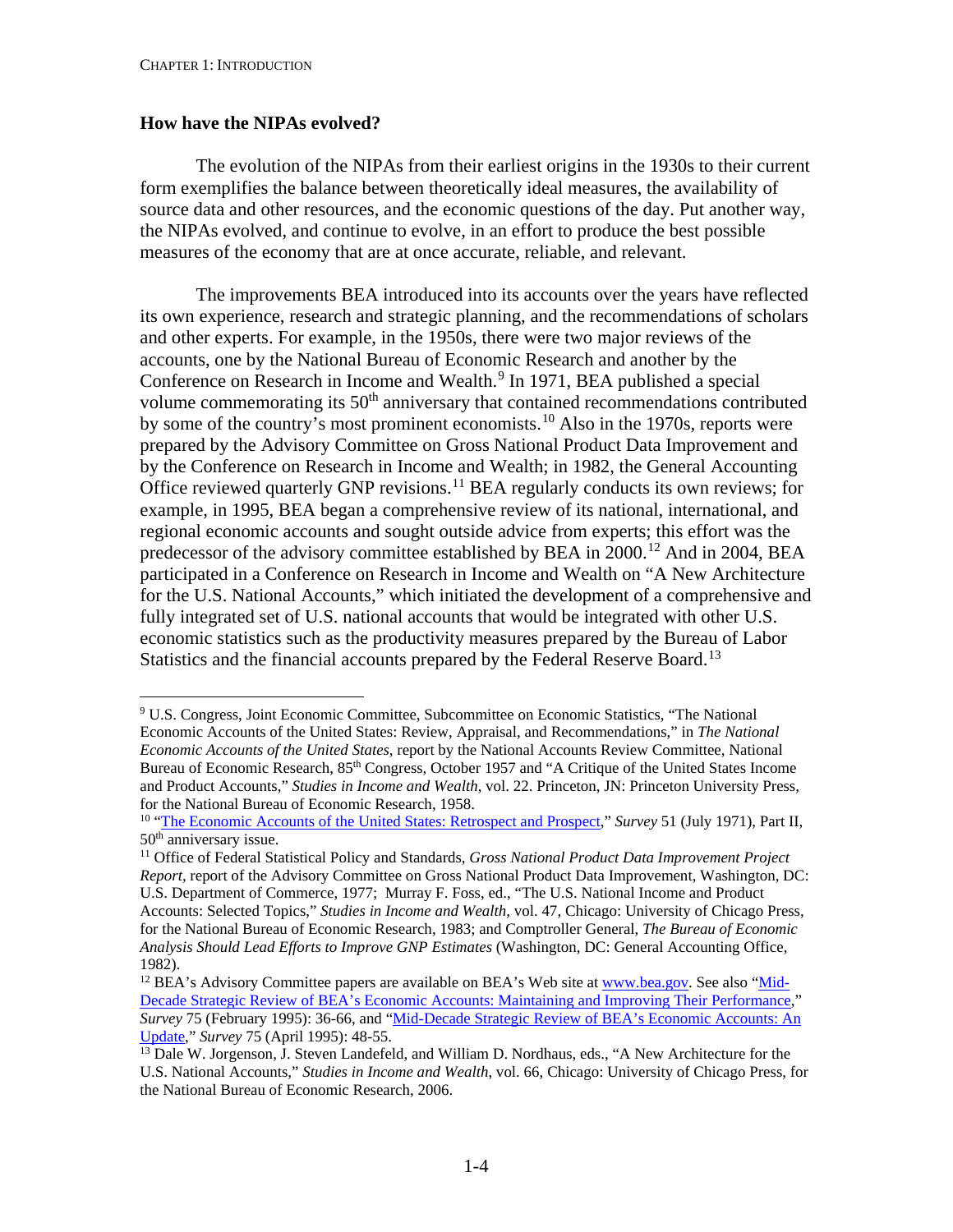Since World War II, the U.S. national accounts and the SNA have continued to evolve together: BEA actively participated in the 1993 and 2008 revisions of the SNA, and as part of its mission, BEA supports the goal of international harmonization by adopting the SNA guidelines to the extent feasible. Since 1993, BEA has incorporated many improvements to the NIPAs and its other economic accounts that have resulted in increased consistency with major SNA guidelines on GDP, investment, and saving.<sup>[14](#page-9-0)</sup>

As a result of these continuous efforts, at the end of 1999, the Commerce Department named the invention and ongoing development of the NIPAs and its marquee measure GDP as "its greatest achievement of the century."[15](#page-9-1) The following are examples of some of the major changes that have been introduced into the NIPAs to keep them accurate and relevant in the face of a changing economy.

- In the early 1950s, BEA developed and began to publish inflation-adjusted, or "real," measures of output in response to inflation concerns that had persisted since WWII and in order to assess trends in national productivity and standards of living. Later in the same decade, BEA introduced measures of personal income by size and by state in response to similar needs for information on the composition of consumer markets. Additionally, BEA introduced quarterly measures of real GNP to meet the need for more timely data that indicated the pace of inflationary or deflationary changes.
- In the 1960s, GNP components were benchmarked to BEA's input-output accounts to better integrate the U.S. economic estimates. Interest payments to individuals were excluded from GNP to better reflect productive activity.
- In the 1970s, BEA introduced economic measures of capital consumption that were valued at replacement cost rather than historical cost to better reflect the depletion of capital assets and to enhance the picture of the Nation's productive capacity.
- In the 1980s, BEA significantly expanded its coverage of international trade in services in response to the growing size and diversity of these global transactions.
- In the 1990s, BEA introduced more accurate measures of real output and of prices, developed estimates of investments in computer software, instituted the treatment of government purchases of structures, equipment, and software as investment, and incorporated improved measures of high-tech products.
- In the early 2000s, BEA introduced improved measures of insurance and banking services, a new treatment of government as a producer of goods and services, and a new, improved format for presenting the NIPAs.
- In the late 2000s, BEA updated the classification system for personal consumption expenditures to provide more useful categories for analysis of spending by households and nonprofit institutions serving households. BEA also

<span id="page-9-0"></span><sup>&</sup>lt;sup>14</sup> For more information, see Stephanie H. McCulla, Karin E. Moses, and Brent R. Moulton, "The National [Income and Product Accounts and the System of National Accounts](https://apps.bea.gov/scb/pdf/2015/06%20June/0615_nipas-sna.pdf) 2008: Comparison and Research [Plans,"](https://apps.bea.gov/scb/pdf/2015/06%20June/0615_nipas-sna.pdf) *Survey* 95 (June 2015). For the latest edition of the SNA, see <http://unstats.un.org/unsd/nationalaccount/SNA2008.asp>

<span id="page-9-1"></span><sup>&</sup>lt;sup>15</sup> "GDP: One of the Great Inventions of the 20<sup>th</sup> Century," *Survey* 80 (January 2000): 6–14.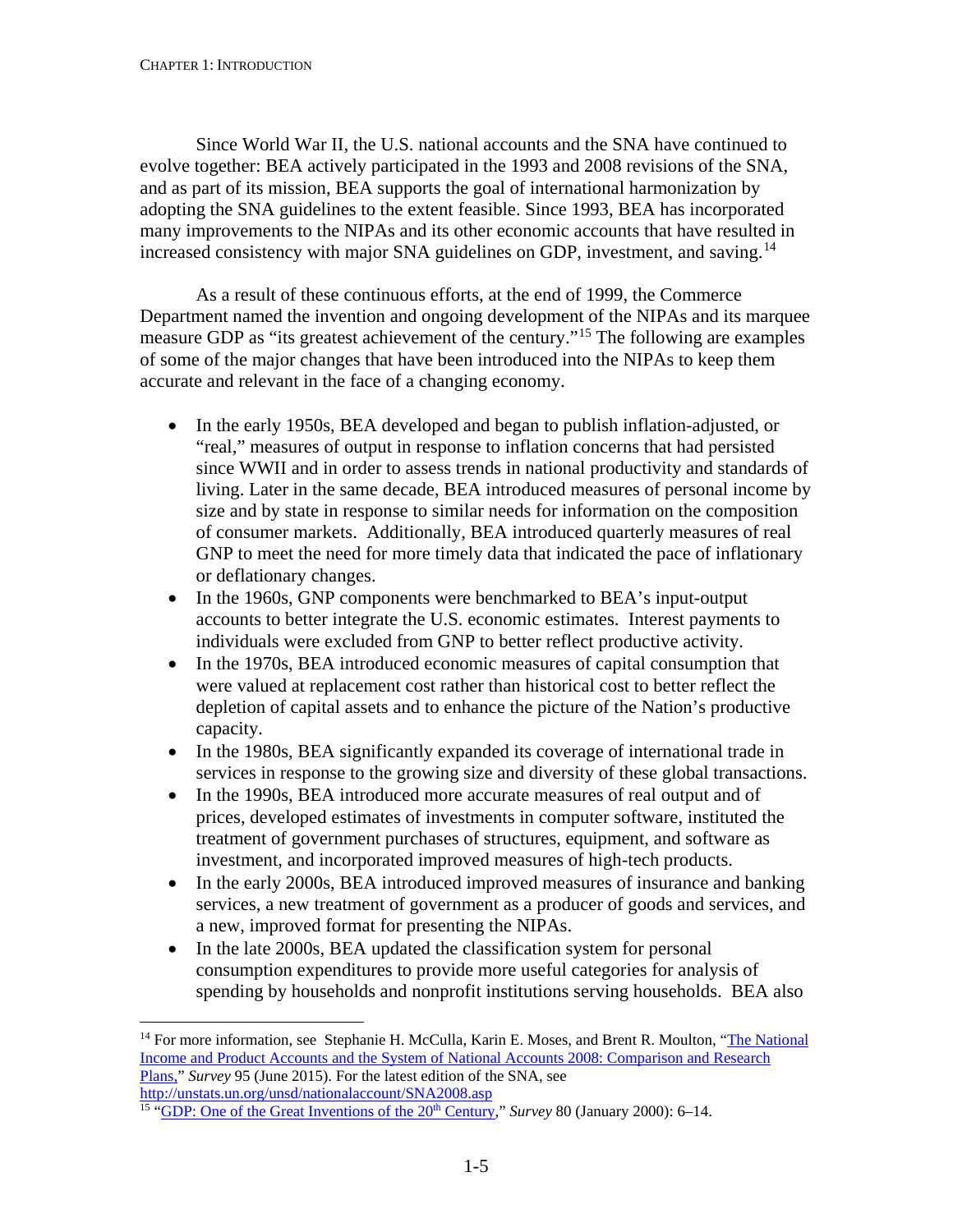<span id="page-10-0"></span>changed the treatment of disasters to better reflect the distinctions between current and capital transactions, and events that directly affect balance sheets.

• In 2013, BEA expanded the asset boundary in the accounts by recognizing expenditures by business, government, and nonprofits institutions serving households for research and development and expenditures by private enterprises for the creation of entertainment, literary, and artistic originals as fixed investment to allow better measurement of the effects of innovation and intangible assets on the economy. BEA also began measuring pension income on an accrual basis.

In 2018, BEA completed a multi-year initiative to improve its seasonal adjustment in the NIPAs, and it introduced measures of GDP and GDI and their major components that are not seasonally adjusted. These estimates will facilitate analyses of seasonal adjustment by distinguishing movements that are attributable to underlying source data from those that are attributable to seasonal adjustment.

# **How are the NIPA estimates used?**

The NIPAs provide government policymakers, business decision-makers, academics and other researchers, and the general public with information that enables them to follow and understand the performance of the U.S. economy. The following are among the principal uses of the NIPA estimates.

- Since their inception in the 1930s and 1940s, the NIPAs have become the mainstay of modern macroeconomic analysis. They provide comprehensive and consistent time series that can be used for measuring the long-term path of the U.S. economy, for analyzing trends and identifying factors in economic growth and productivity, and for tracking cyclical fluctuations in economic activity.
- The NIPAs provide the basis for macroeconomic forecasting models. These mathematical models are developed using historical NIPA estimates and other variables with the aim of predicting short-term economic activity or long-term economic trends.
- Key NIPA estimates serve as primary indicators of the current condition of the U.S. economy. In particular, the releases of the quarterly estimates of GDP and its components, of the quarterly estimates of corporate profits, and of the monthly estimates of personal income and personal consumption expenditures are closely anticipated and followed by Wall Street investors and analysts, the news media, and the general public.
- The NIPA estimates provide critical inputs to the formulation and execution of macroeconomic policy and to the assessment of the effects of these policies. They are used by the White House and by Congress in formulating fiscal policy and by the Federal Reserve Board in formulating monetary policy.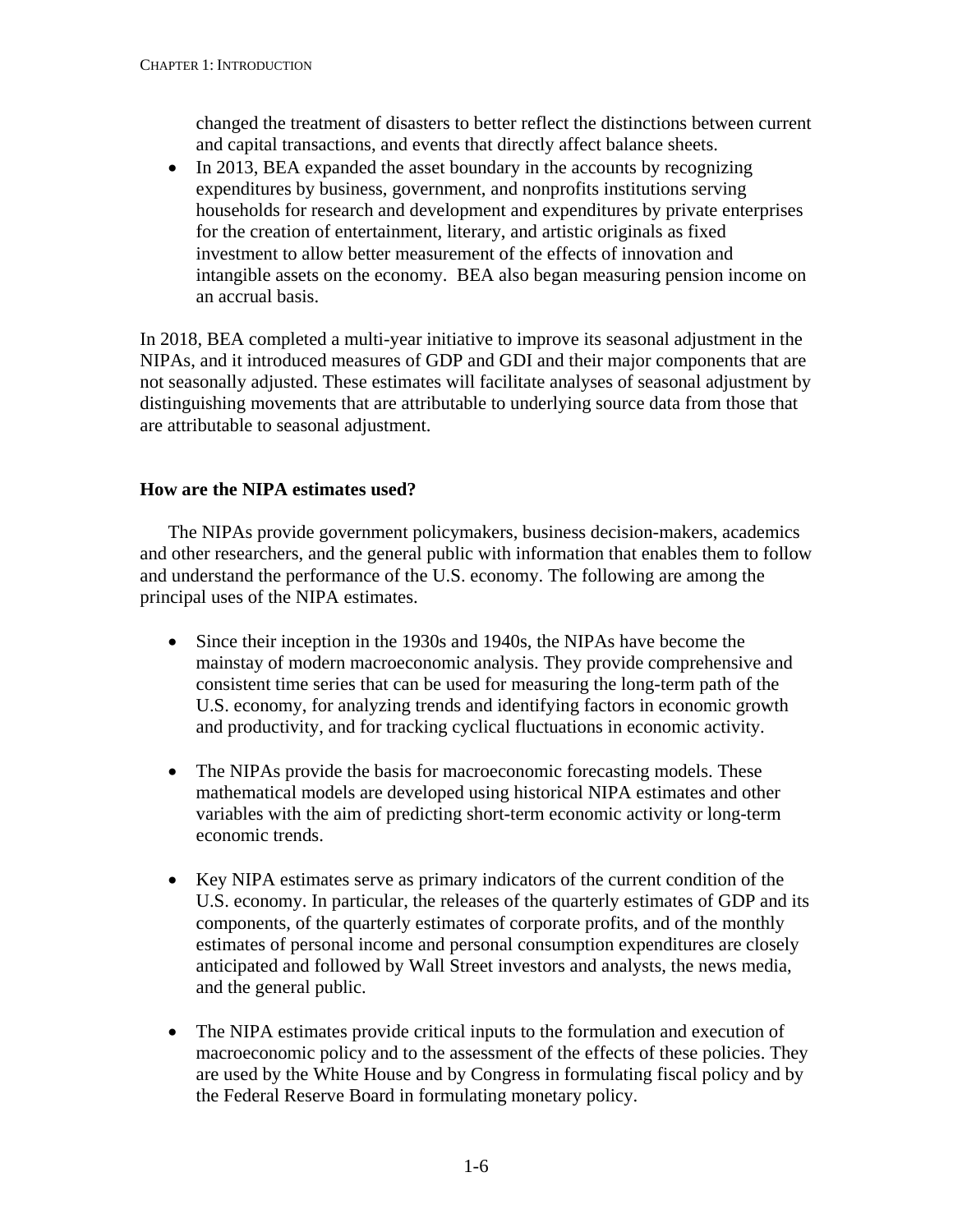- <span id="page-11-0"></span>• The NIPA estimates are used by the White House and Congress in preparing the federal budget and tax projections.
- The NIPA estimates are used in comparisons of the U.S. economy with the economies of other nations. Comparable international statistics facilitate assessments of relative economic performance among nations, and they provide the basis for tracking and analyzing the global economy.
- Detailed NIPA estimates can be used in examining interrelationships between various sectors of the economy. For example, estimates of benefits paid under government assistance programs track flows of transfer payments from governments to households.
- The NIPA estimates are used by businesses and individuals in planning financial and investment strategies. Such planning heavily depends on the near- and longterm prospects for economic growth.
- The NIPAs are an important data source for the other national economic accounts and other economic statistics. For example, the NIPA estimates of owneroccupied housing, of motor vehicle output, and of bank-service charges are among the primary source data used in preparing the I-O accounts. In addition, the NIPA estimates are used in various analytical measures; for example, business-sector output is used as the numerator in the Bureau of Labor Statistics' estimates of productivity for the U.S. economy.
- The NIPA framework provides the basis for developing analytical tools such as satellite accounts, which are supplementary accounts that focus on a particular aspect of economic activity or on the activities of a specific sector or segment of the economy. For example, the NIPAs provide the structural and statistical basis for the travel and tourism satellite accounts.

# **How useful are the NIPA estimates?**

The usefulness of the NIPA estimates is determined by how effective they are in meeting the above needs. This effectiveness may be summarized in terms of four characteristics: accuracy, reliability, relevance, and integrity.

Accuracy. Accuracy may be described in terms of how close the estimates come to measuring the concepts they are designed to measure. In the case of GDP, the estimate is accurate when it captures all production for final use but does not include production for intermediate use. In order to keep pace with innovations in the economy, such as the development of new online services, BEA must periodically review and update the definitions and methodologies of the NIPA aggregates and components to ensure that they represent complete and consistent estimates.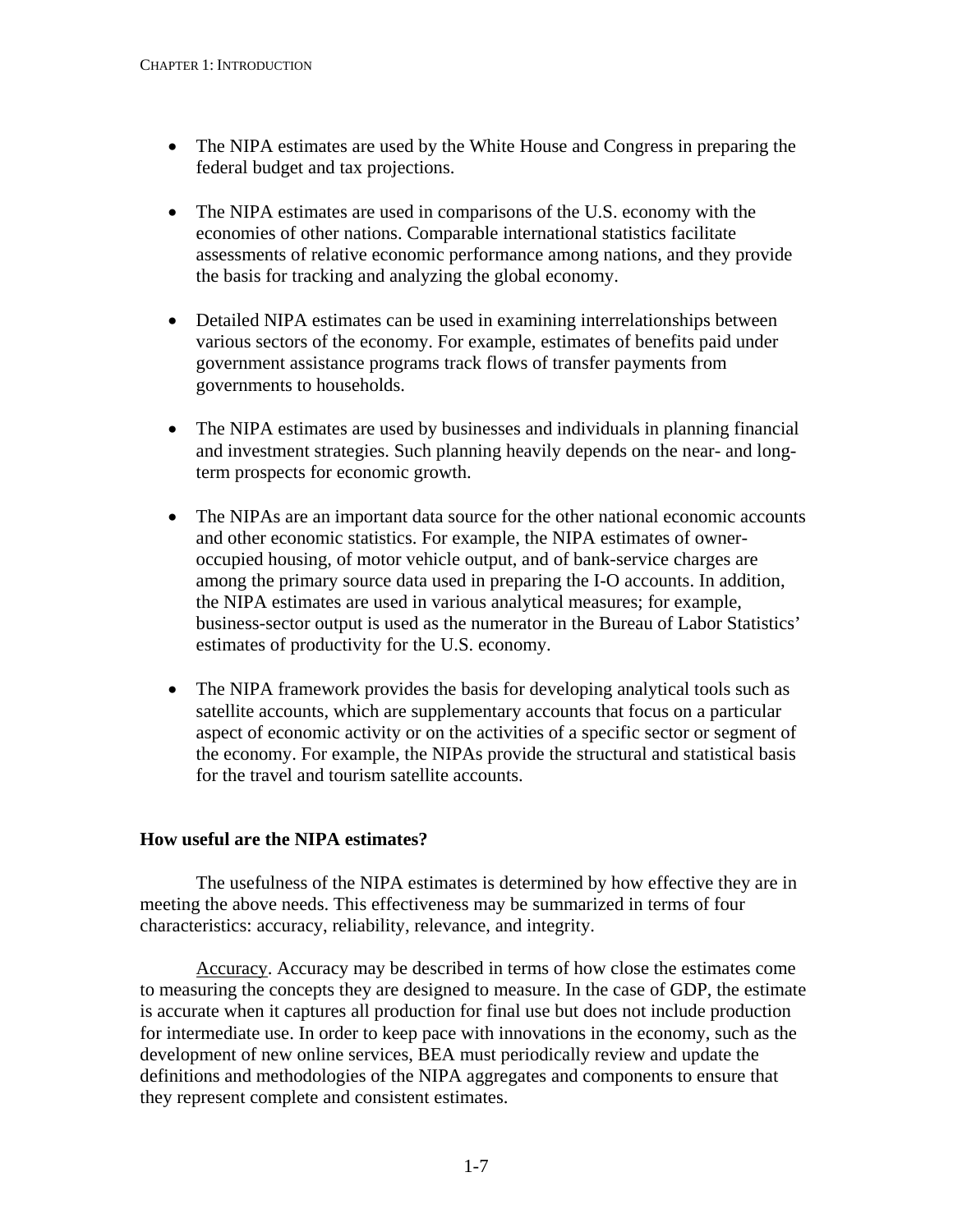Reliability. Reliability refers to the size and frequency of revisions to the NIPA estimates. An important indicator of reliability is the effectiveness of the initial estimates of GDP in providing a useful picture of U.S. economic activity. The results of periodic studies have confirmed that the initial estimates provide a reliable indication of whether economic growth is positive or negative, whether growth is accelerating or decelerating, whether growth is high or low relative to trend, and where the economy is in relation to the business cycle. $16$ 

Relevance. Relevance has two dimensions. First, relevance refers to the length of time before the estimates become available. Estimates that are not available soon enough for the intended use are not relevant. However, there is an implicit tradeoff between timeliness and accuracy, so BEA has developed a release cycle for the estimates that addresses this tradeoff (see the section "Why are the NIPA estimates revised?"). Second, relevance refers to the ability of the accounts to provide summary and detailed estimates in analytical frameworks that help answer the questions being asked about the economy. Issues of relevance change as the economy changes, as policy concerns evolve, and as economic theory advances; as discussed above, BEA's accounts have evolved over time in order to maintain their relevance.

Integrity. One critical factor underlying the usefulness of the accounts is confidence on the part of users that the NIPA estimates represent a truthful picture of the economy. That is, the preparation and release of the estimates must reflect the best methods and technical judgments available, free from any political or other inappropriate influence.

In recognition of the importance of its statistics and the trust placed in their integrity, BEA strives to make its processes open and transparent and its releases objective and timely. For example, the NIPA estimates that are designated as "principal economic indicators"—GDP, personal income and outlays, and corporate profits—are prepared in accordance with Statistical Policy Directive Number 3 of the Office of Management and Budget, which provides standards for data collection, estimation, and evaluation and for the timely and orderly release of these sensitive economic statistics. BEA employs such standards in the preparation of all of its estimates.

As Alan Greenspan, former Chair of the Federal Reserve Board, stated about the national economic accounts, and specifically the estimates of GDP:

Though these estimates have a profound influence on markets when published and are the basis for federal budget projections and political rhetoric, I do not recall a single instance when the integrity of the estimates was called into question by informed observers. This is so despite the fact that, for many of the published preliminary figures, judgmental estimates for data not yet available are made, many of which

<span id="page-12-0"></span><sup>&</sup>lt;sup>16</sup> For more information, see Dennis J. Fixler, Danit Kanal, and Pao-Lin Tien, "Revisions to GDP, GDI, and [Their Major Components,](https://apps.bea.gov/scb/pdf/2018/01-January/0118-revisions-to-gdp-gdi-and-their-major-components.pdf)" *Survey* 98 (January 2018).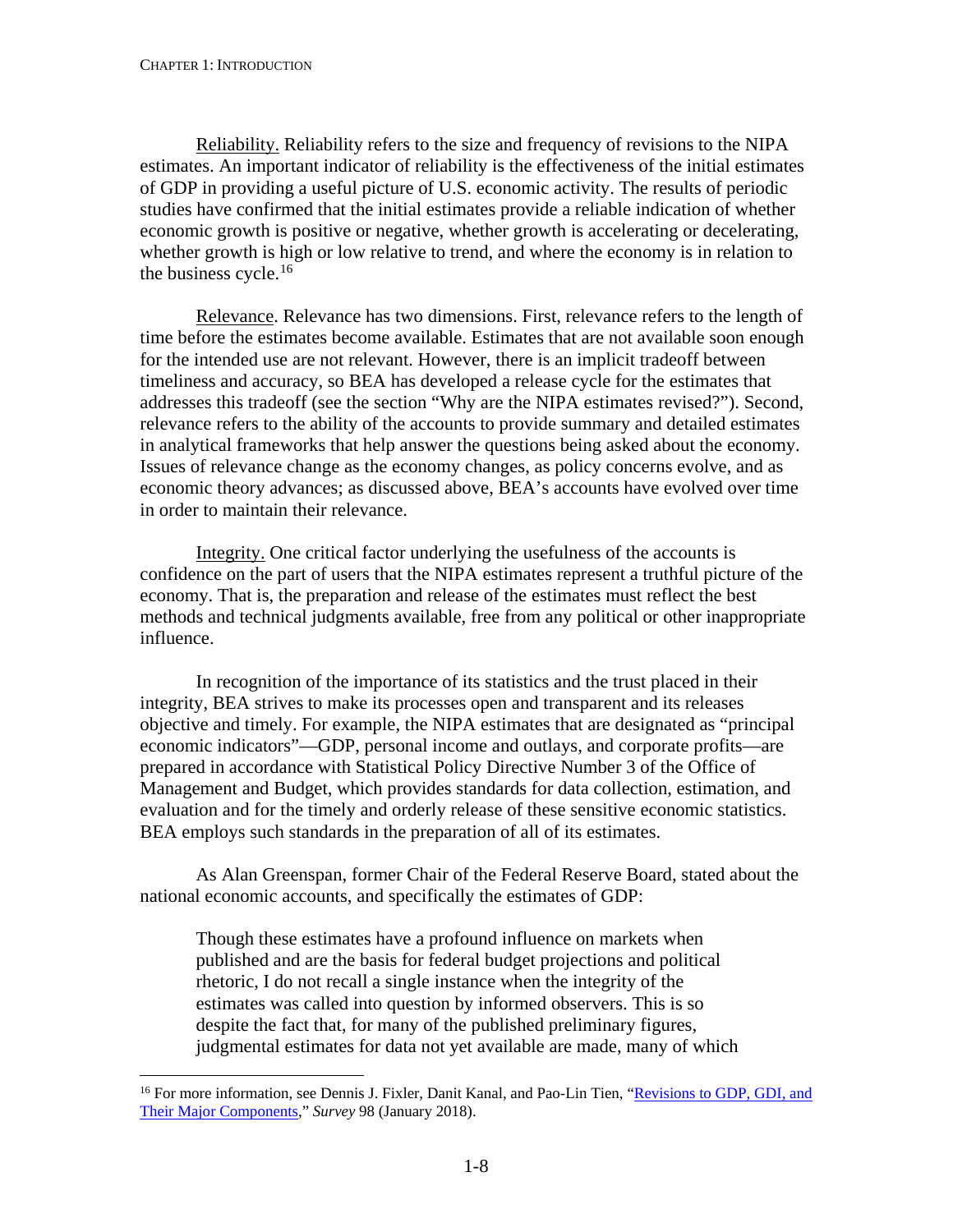<span id="page-13-0"></span>affect the message of the accounts. It is a testament to the professionalism of the analysts that these judgments are never assumed to be driven by political imperatives. This cannot be said of statistical operations of all countries, and I think it is fair to say that the consequent ability of people to make decisions with greater confidence in the information at their disposal has contributed, in at least a small way, to our nation's favorable economic performance.<sup>[17](#page-13-1)</sup>

## **How are the NIPA estimates prepared?**

The NIPA estimation process starts with identifying and obtaining source data that are appropriate as the basis for the estimates. These data largely originate from public sources, such as government surveys and administrative data, and they are supplemented by data from private sources, such as data from trade associations. (For more information, see "Chapter 3: Principal Source Data.")

Ideally, the source data for each detailed component of the NIPAs would correspond exactly to the concepts and structure of the accounts. Additionally, these data would be accurate, would have the needed coverage, would have the appropriate time of recording and valuation, and would be available quickly. In practice, the source data will never meet all of these criteria. Thus, BEA must develop estimating methods that adjust the data to the required concepts and that fill gaps in coverage and timing. (For more information, see "Chapter 4: Estimating Methods.")

## **Why are the NIPA estimates revised?**

BEA revises the NIPA estimates for two related reasons. First, as noted earlier, the NIPAs serve a multitude of purposes, some of which require frequent and immediately available estimates and others of which require consistent, long-term time series. Second, much of the source data that BEA uses to prepare the estimates are part of statistical programs that provide, over time, more complete or otherwise better coverage—for example, monthly surveys that are superseded by an annual survey that is drawn from a larger sample or that collects more detailed information. To address this implicit tradeoff between estimates that are the most timely possible and estimates that are the most accurate possible, BEA has developed a release cycle for the NIPA estimates. This cycle progresses from current quarterly estimates, which are released soon after the end of the quarter and which are based on limited source data, to comprehensive-update estimates, which are released about every 5 years and which incorporate the most extensive source data available.

For GDP and most other NIPA series, the set of three current quarterly estimates are released on the following schedule. "Advance" estimates are released near the end of the first month after the end of the quarter. Most of these estimates are based on initial data

<span id="page-13-1"></span><sup>&</sup>lt;sup>17</sup> "GDP: One of the Great Inventions of the 20<sup>th</sup> Century," 13.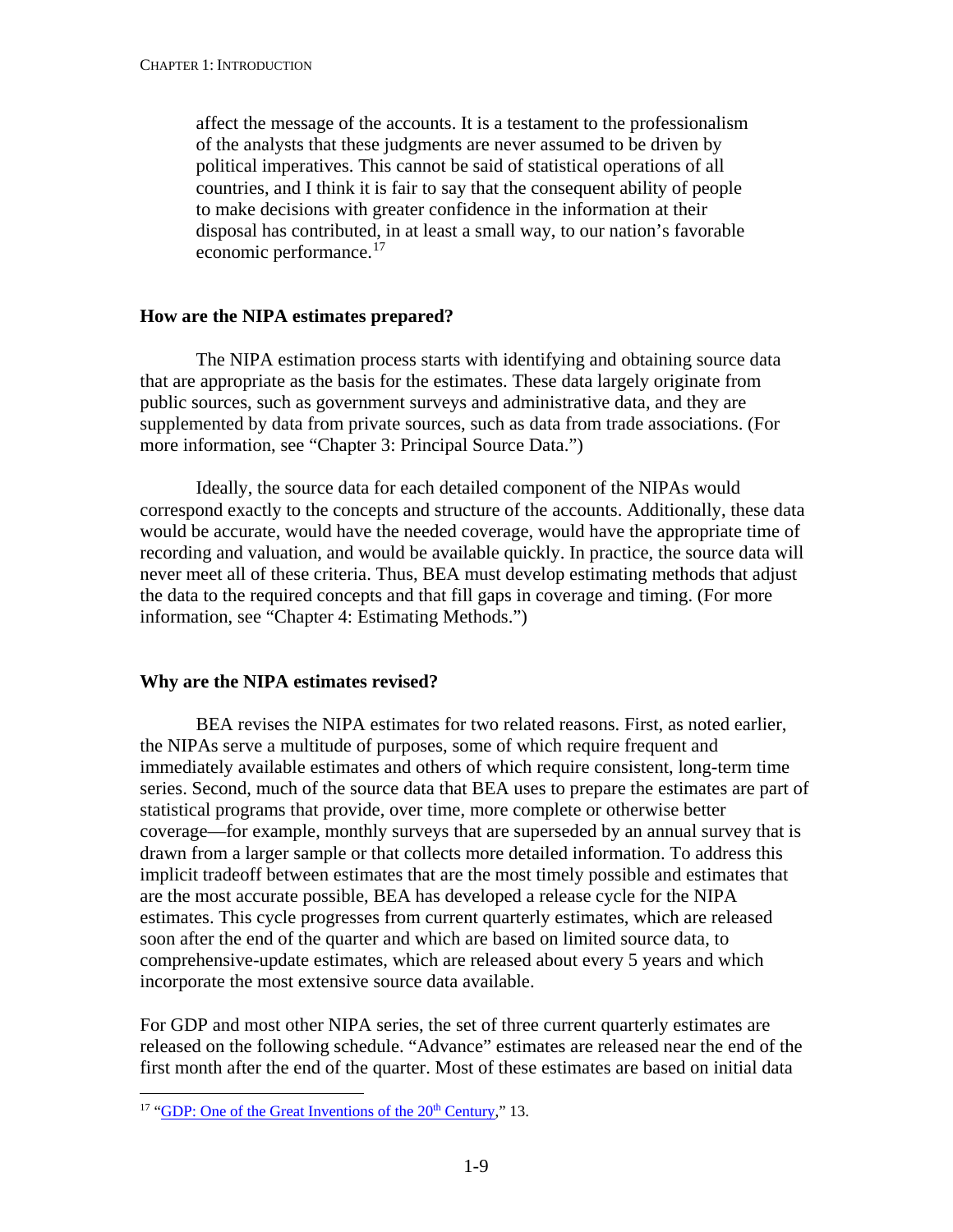from monthly surveys for either 2 or 3 months of the quarter; where source data are not yet available, the estimates are generally based on previous trends and judgment (see the box "Source Data and Key Assumptions for the Advance Estimates of GDP for the First Quarter of 2014" in the section "Source data for the current estimates" in chapter 3).<sup>[18](#page-14-0)</sup>

"Second" and "third" quarterly estimates are released near the end of the second and third months, respectively; these estimates incorporate new and revised data from the monthly surveys and other monthly and quarterly source data that have subsequently become available. The current quarterly estimates provide the first look at the path of U.S. economic activity.<sup>[19](#page-14-1)</sup>

Annual updates of the NIPAs are usually carried out each summer. These updates incorporate source data that are based on more extensive annual surveys, on annual data from other sources, and on later revisions to the monthly and quarterly source data, and they generally cover the 5 previous calendar years.<sup>[20](#page-14-2)</sup> These revised NIPA estimates improve the quality of the picture of U.S. economic activity, though the overall picture is generally similar to that shown by the current quarterly estimates.

Comprehensive updates are carried out at about 5-year intervals and may result in revisions that extend back for many years.<sup>[21](#page-14-3)</sup> These estimates incorporate the best available source data, such as data from the quinquennial U.S. Economic Census. Comprehensive updates also provide the opportunity to make definitional, statistical, and presentational changes that improve and modernize the accounts to keep pace with the ever-changing U.S. economy. Thus, these NIPA estimates represent the most accurate and relevant picture of U.S. economic activity.

<span id="page-14-0"></span><sup>&</sup>lt;sup>18</sup> Information on the assumptions used for unavailable source data is provided in a technical note that is posted with the GDP news release on BEA's Web site. Within a few days after the release, a detailed "Key Source Data and Assumptions" file is posted on the Web site. Additionally, in the middle of each month, an analysis of the current quarterly estimate of GDP and related series, including information on key source data and assumptions, is made available in the *[Survey of Current Business](https://apps.bea.gov/scb/)* article "GDP and the Economy." <sup>19</sup> Unless noted otherwise, annual data are presented on a calendar-year basis (i.e., covering January through December). Quarter data are also presented on a calendar basis (i.e., the first quarter (Q1) covers

<span id="page-14-1"></span>January, February, and March; Q2 covers April, May, and June; Q3 covers July, August, and September; and Q4 covers October, November, and December).

<span id="page-14-2"></span> $20$  As part of the 2018 comprehensive update of the NIPAs, BEA changed the typical open period for annual updates of the NIPAs from 3 to 5 years. As part of the "flexible" approach to annual updates that BEA introduced in 2010, the open period may be extended beyond 5 years to allow for the incorporation of improvements in methodology. See Pamela A. Kelly, Stephanie H. McCulla, and David B. Wasshausen, ["Improved Estimates of the National Income and Product Accounts: Results of the 2018 Comprehensive](https://apps.bea.gov/scb/2018/09-september/0918-nipa-update.htm)  [Update,](https://apps.bea.gov/scb/2018/09-september/0918-nipa-update.htm)" *Survey* 98 (September 2018) and ["BEA Briefing: Improving BEA's Accounts Through Flexible](http://www.bea.gov/scb/pdf/2008/06%20June/0608_flexible.pdf)  [Annual Revisions,"](http://www.bea.gov/scb/pdf/2008/06%20June/0608_flexible.pdf) *Survey* 88 (June 2008): 29–32.

<span id="page-14-3"></span> $\frac{21}{21}$  The following is a list of the 14 NIPA comprehensive updates to date: July 1947, July 1951, July 1954, July 1958, August 1965, January 1976, December 1980, December 1985, December 1991, January 1996, October 1999, December 2003, July 2009, July 2013, and July 2018.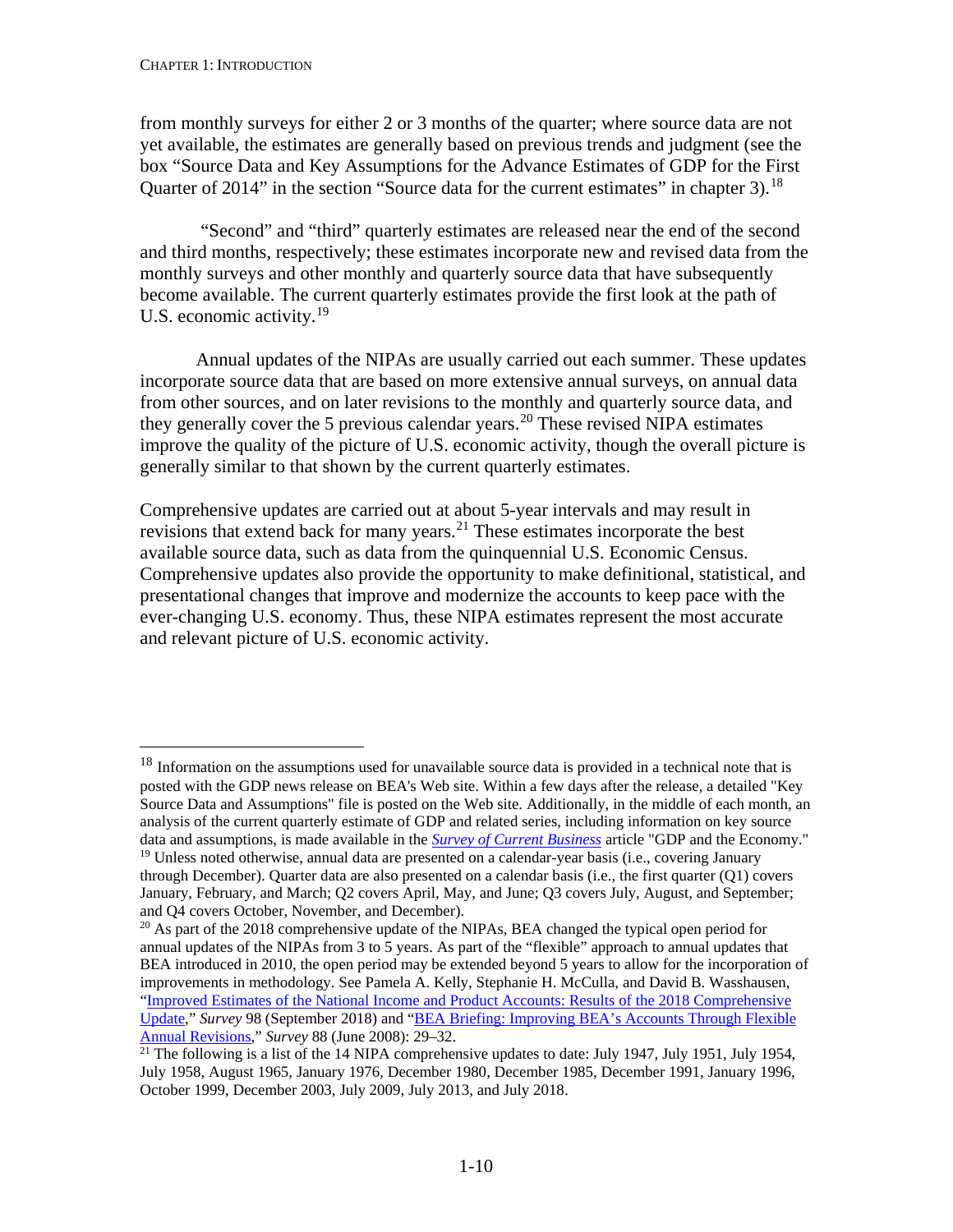#### <span id="page-15-0"></span>**Where are the NIPA estimates available?**

Information on the NIPA estimates is provided in BEA news releases, in BEA's monthly journal, the *Survey of Current Business*, and on BEA's website at [www.bea.gov.](http://www.bea.gov/) News releases provide the earliest information on the current quarterly NIPA estimates and the annual and comprehensive revisions of the NIPAs. These releases, which contain a brief description of the estimates and summary data tables, are posted on BEA's website by 8:30 on the morning of the release in accordance with a previously published schedule.

The most comprehensive source of the latest vintage of NIPA data is BEA's website presentation of the entire set of NIPA tables, which is updated soon after the news release is posted. The website provides the estimates in an interactive environment that enables users to view and download specified tables for selected time spans and in a variety of formats.<sup>[22](#page-15-1)</sup> In addition, the website provides descriptions of the methodologies underlying the estimates and release schedules for the estimates, as well as articles and working papers that describe BEA's current research. Users can be notified via e-mail, RSS feeds, and Twitter accounts of new data releases.

The current NIPA estimates are also discussed each month in the article "GDP and the Economy" in the *Survey* and are presented in a set of selected NIPA tables. The annual updates are described in an article that is generally included in the August issue, which also includes most of the NIPA tables for the most recent time period. The results of the comprehensive update, articles that explain changes in definitions, methodologies, and presentations made in connection with the comprehensive update, and articles on other topics related to the NIPAs are published periodically.

The presentation of the NIPA tables is organized to group tables with similar purposes by section. For example, most government sector tables are shown in section 3. To assist users in identifying the type of estimate in a table, BEA developed a tablenumbering system that highlights the type of estimate (such as current dollars, quantity indexes, and percent changes) in the table. The system is outlined below.

Table numbers are in the format "X.Y.Z." where "X" indicates the NIPA table section, "Y" indicates the table number in the section, and "Z" indicates the type of estimate presented.

The table sections are numbered as follows:

- 1. Domestic Product and Income
- 2. Personal Income and Outlays
- 3. Government Current Receipts and Expenditures
- 4. Foreign Transactions
- 5. Saving and Investment

<span id="page-15-1"></span> $^{22}$  Go to [www.bea.gov,](http://www.bea.gov/) and click on "Tools" and then on "Interactive Data." Interactive tables for BEA's international, regional and industry economic accounts are also available on the website.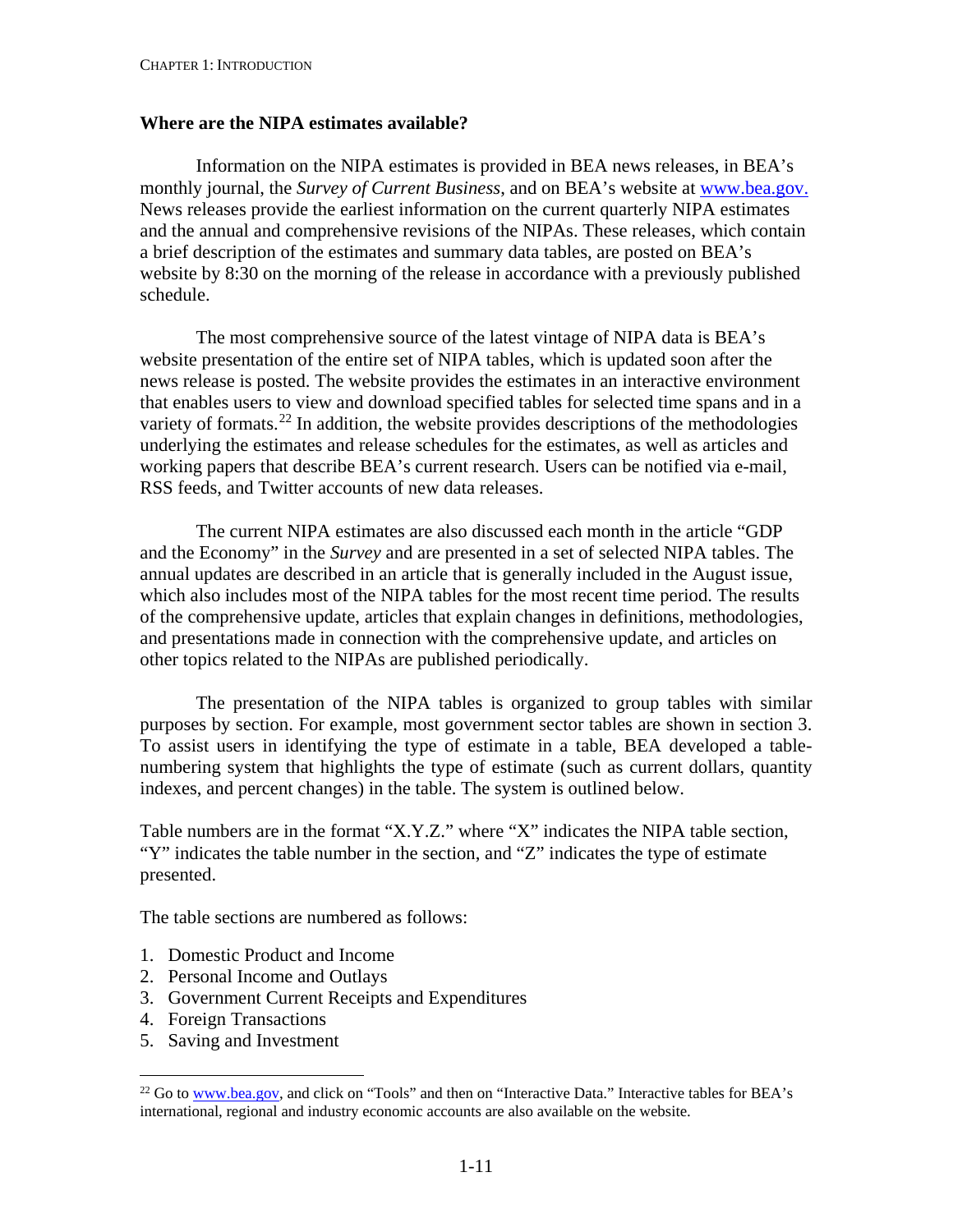- 6. Income and Employment by Industry
- 7. Supplemental Tables
- 8. Not Seasonally Adjusted

The table numbers within each section are numbered sequentially. The types of estimates are numbered as follows:

- 1. Percent change from preceding period in real estimates (most at annual rates)
- 2. Contributions to percent change in real estimates
- 3. Real estimates, quantity indexes
- 4. Price indexes
- 5. Current dollars
- 6. Real estimates, chained dollars
- 7. Percent change from preceding period in prices
- 8. Contributions to percent change in prices
- 9. Implicit price deflators
- 10. Percentage shares of GDP
- 11. Percent change from quarter one year ago (available only for real GDP)

For example, GDP is presented in table group 1.1; the current-dollar estimates are presented in table 1.1.5, and the chained-dollar estimates are presented in table 1.1.6. The tables that present estimates that are only available in current dollars use only the first two terms of the numbering system. For example, the table "Government Current Receipts and Expenditures" is numbered 3.1.

For some tables, a letter suffix following the table number indicates that there are different versions of the table for different time periods; for example, table 4.3A shows the relation of foreign transactions in the NIPAs to the corresponding items in the international transactions accounts for the period 1946–85, and table 4.3B shows the same relation (with additional detail) beginning with 1986.

An "Index to the NIPA Tables," which identifies the NIPA table (or tables) for each NIPA series and each topic covered by the NIPAs, and which includes cross references for commonly used business and economic terms to the appropriate NIPA item, is available on BEA's Web site.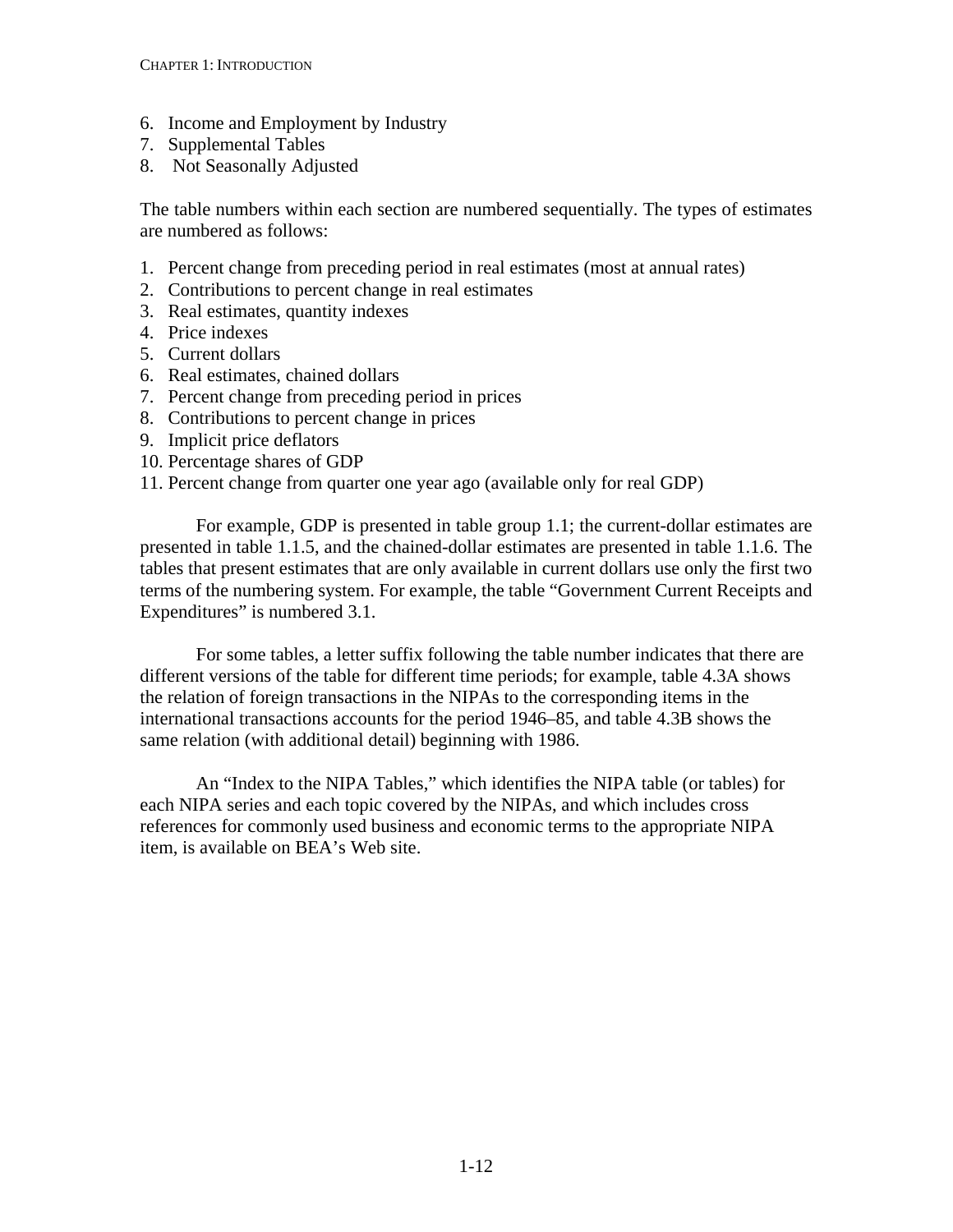#### **CHAPTER 2: FUNDAMENTAL CONCEPTS**

(Updated: May 2019)

<span id="page-17-0"></span>Scope of the Estimates Production boundary [Asset boundary](#page-18-0) [Market and nonmarket output](#page-20-0) [Geographic coverage](#page-21-0) [Income and saving](#page-23-0) [GDP and Other Major NIPA Measures](#page-23-0) [Three ways to measure GDP](#page-23-0) [Major NIPA aggregates](#page-27-0) [Principal quantity and price measures](#page-30-0) [Classification](#page-33-0) [Sector](#page-33-0) [Type of product](#page-34-0) [Function](#page-35-0) [Industry](#page-36-0) [Legal form of organization](#page-39-0) [Accounting Framework](#page-40-0) [Accounting principles](#page-41-0) [Conceptual derivation of the NIPAs](#page-41-0) [The summary NIPAs](#page-43-0)

#### **Scope of the Estimates**

#### **Production boundary**

One of the fundamental questions that must be addressed in preparing the national economic accounts is how to define the production boundary—that is, what parts of the myriad human activities are to be included in or excluded from the measure of the economy's production. According to the international *System of National Accounts* (SNA), "Economic production may be defined as an activity carried out under the control and responsibility of an institutional unit that uses inputs of labour, capital, and goods and services to produce outputs of goods or services. There must be an institutional unit that assumes responsibility for the process of production and owns any resulting goods or knowledge-capturing products produced or is entitled to be paid, or otherwise compensated, for the change-effecting or margin services provided."[1](#page-17-1)

<span id="page-17-1"></span><sup>&</sup>lt;sup>1</sup> Commission of the European Communities, International Monetary Fund, Organisation for Economic Cooperation and Development, United Nations, and the World Bank, *System of National Accounts 2008*: 6.24 a[t http://unstats.un.org/unsd/nationalaccount/SNA2008.asp.](http://unstats.un.org/unsd/nationalaccount/SNA2008.asp)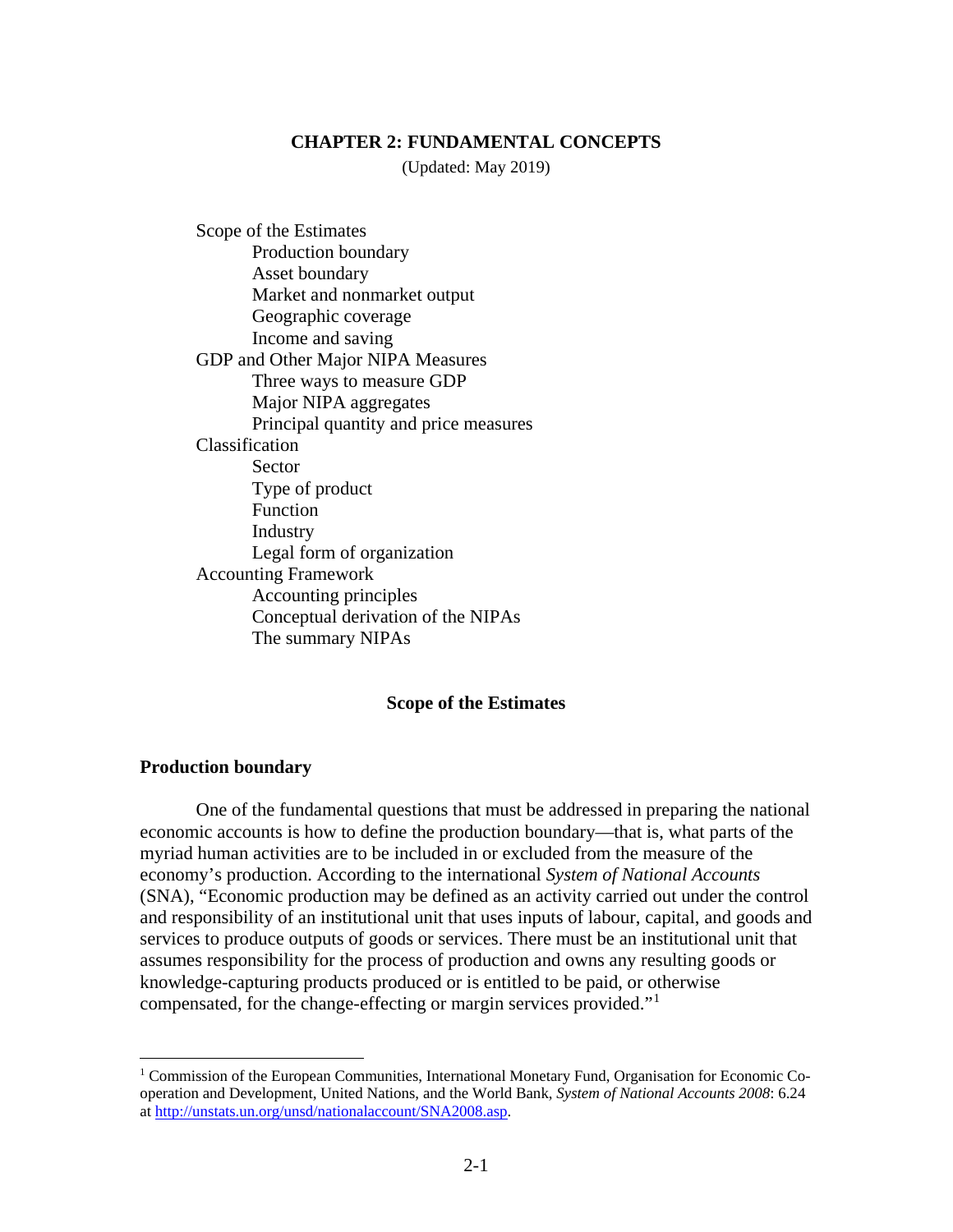#### <span id="page-18-0"></span>CHAPTER 2: FUNDAMENTAL CONCEPTS

Under this definition, certain natural processes may be included in or excluded from production, depending upon whether they are under the ownership or control of an entity in the economy. For example, the growth of trees in an uncultivated forest is not included in production, but the harvesting of the trees from that forest is included.

The general definition of the production boundary may then be restricted by functional considerations. In the SNA (and in the U.S. accounts), certain household activities—such as housework, do-it-yourself projects, and care of family members—are excluded, partly because by nature these activities tend to be self-contained and have limited impact on the rest of the economy and because their inclusion would affect the usefulness of the accounts for long-standing analytical purposes, such as business cycle analysis. [2](#page-18-1)

In the U.S. economic accounts, the production boundary is further restricted by practical considerations about whether the productive activity can be accurately valued or measured. For example, illegal activities, such as gambling and prostitution in some states, should in principle be included in measures of production. However, these activities are excluded from the U.S. accounts because they are by their very nature conducted out of sight of public scrutiny and so data are not available to measure them.

## **Asset boundary**

In general, the boundary for assets in the U.S. economic accounts is comparable to that for production. According to the SNA, assets "are entities that must be owned by some unit, or units, and from which economic benefits are derived by their owner(s) by holding or using them over a period of time."<sup>[3](#page-18-2)</sup> Economic assets may be either financial assets or nonfinancial assets. Financial assets consist of all financial claims—that is, the payment or series of payments due to a creditor by a debtor under the terms of a liability—shares or other equity in corporations plus gold bullion held by monetary authorities as a reserve asset. [4](#page-18-3) These assets are covered in the financial accounts of the United States, which are maintained by the Federal Reserve Board.

Two broad categories of nonfinancial assets are identified. *Produced assets* are assets that have come into existence as a result of a production process. The three types of produced assets are the following: fixed assets, inventories, and valuables such as precious metals that are primarily held as stores of value. *Nonproduced assets* are assets that arise from means other than a production process; a primary example is naturally occurring resources, such as mineral deposits and uncultivated forests.<sup>[5](#page-18-4)</sup>

<span id="page-18-1"></span><sup>&</sup>lt;sup>2</sup> SNA 2008: 6.28–6.29. See also Benjamin Bridgeman, "Accounting for Household Production in the [National Accounts:](http://www.bea.gov/scb/pdf/2012/05%20May/0512_household.pdf) An Update, 1965-2014," *Survey of Current Business* 96 (February 2016).  $3$  SNA 2008: 1.46.

<span id="page-18-3"></span><span id="page-18-2"></span><sup>4</sup> SNA 2008: 11.7–11.8.

<span id="page-18-4"></span><sup>&</sup>lt;sup>5</sup> BEA does not prepare estimates of the stocks of nonproduced assets, though it does prepare estimates of net purchases and sales of these assets. However, in the mid-1990s, BEA developed an analytical framework for a set of environmental accounts along with prototype estimates for the value of the stocks of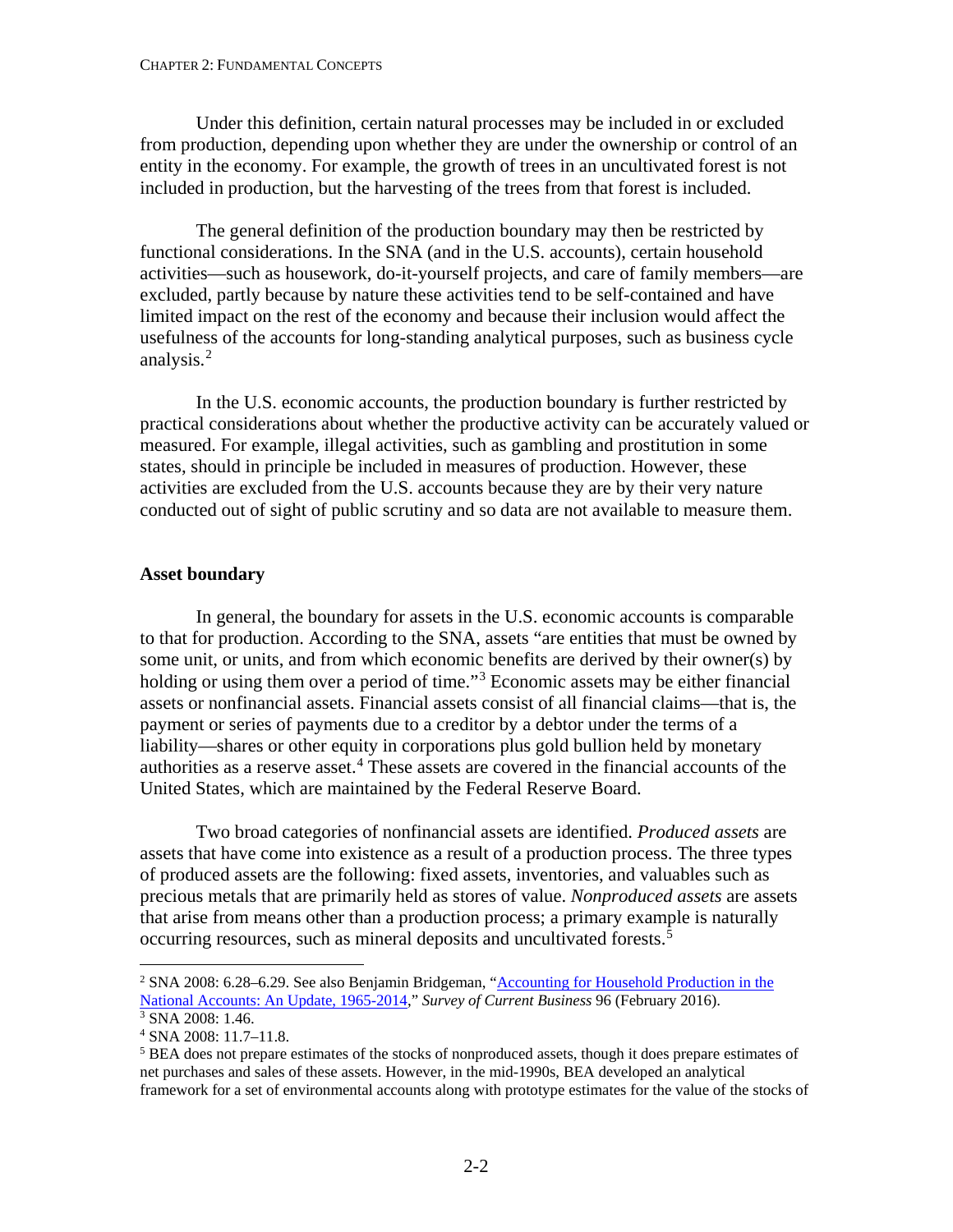At present, BEA prepares estimates of capital stocks for private and government fixed assets, for inventories owned by private business, and for consumer durable goods (which are included in BEA's fixed assets and consumer durable goods accounts). [6](#page-19-0)

- Fixed assets are produced assets that are used repeatedly, or continuously, in the processes of production for more than 1 year. BEA's estimates of fixed assets cover structures, equipment, and intellectual property products, but not cultivated assets such as livestock or orchards. The acquisition of fixed assets by private business is included in the NIPA measure "gross private domestic investment," and the acquisition of fixed assets by government is included in the NIPA measure "government consumption expenditures and gross investment." The depreciation of fixed assets—that is, the decline in their value due to physical deterioration, normal obsolescence, and accidental damage except that caused by a catastrophic event—is captured in the NIPA measure "consumption of fixed capital."<sup>[7](#page-19-1)</sup>
- The stock of private inventories consists of materials and supplies, work in process, finished goods, and goods held for resale. The change in private inventories is included in the NIPA measure "gross private domestic investment."
- Consumer durable goods are tangible commodities purchased by consumers that can be used repeatedly or continuously for a prolonged period (for example, motor vehicles). Purchases of these goods are included in the NIPA measure "personal consumption expenditures."

Thus, in the NIPAs, acquisitions of fixed assets by private business and by government are treated as investment, but acquisitions of consumer durable goods by households are treated as consumption expenditures rather than as investment.<sup>[8](#page-19-2)</sup>

Sometimes, the asset boundary may change as a result of changes in definition or in the ability to measure or value an asset. For example, in the 2013 comprehensive update of the NIPAs, BEA introduced two major changes that broadened the definition of fixed investment and thus expanded the boundary of its capital stock estimates. First, BEA began treating expenditures by business, government, and nonprofit institutions serving households for research and development as fixed investment. Second, BEA began treating expenditures by business and nonprofit institutions serving households on entertainment, literary, and other artistic originals as fixed investment. These changes recognize that these intangible assets have ownership rights, are long-lasting, and are

mineral resources. See ["Integrated Economic and Environmental Satellite Accounts,](http://www.bea.gov/scb/pdf/national/niparel/1994/0494od.pdf)" *Survey* 74 (April 1994): 33–49; and ["Accounting for Mineral Resources: Issues and BEA's Initial Estimates,](http://www.bea.gov/scb/pdf/national/niparel/1994/0494od2.pdf)" *Survey* 74 (April 1994): 50–72.

<span id="page-19-1"></span><span id="page-19-0"></span><sup>&</sup>lt;sup>6</sup> See "<u>Fixed Assets</u>," in BEA's ["Interactive Data,](https://apps.bea.gov/itable/index.cfm)" at <u>www.bea.gov</u>.<br><sup>7</sup> In the 2009 comprehensive update, BEA introduced a new treatment of disasters in which the value of irreparable damage to, or the destruction of, fixed assets is no longer recorded as consumption of fixed capital; see Eugene P. Seskin and Shelly Smith, ["Preview of the 2009 Comprehensive Revision of the](http://www.bea.gov/scb/pdf/2009/03%20March/0309_nipa_preview.pdf)  [NIPAs: Changes in Definitions and Presentations,](http://www.bea.gov/scb/pdf/2009/03%20March/0309_nipa_preview.pdf)" *Survey* 89 (March 2009): 11–15.

<span id="page-19-2"></span><sup>8</sup> However, estimates of the stocks of consumer durables are included in household balance sheets in the Federal Reserve Board's financial accounts of the United States as well as in BEA's capital stock estimates.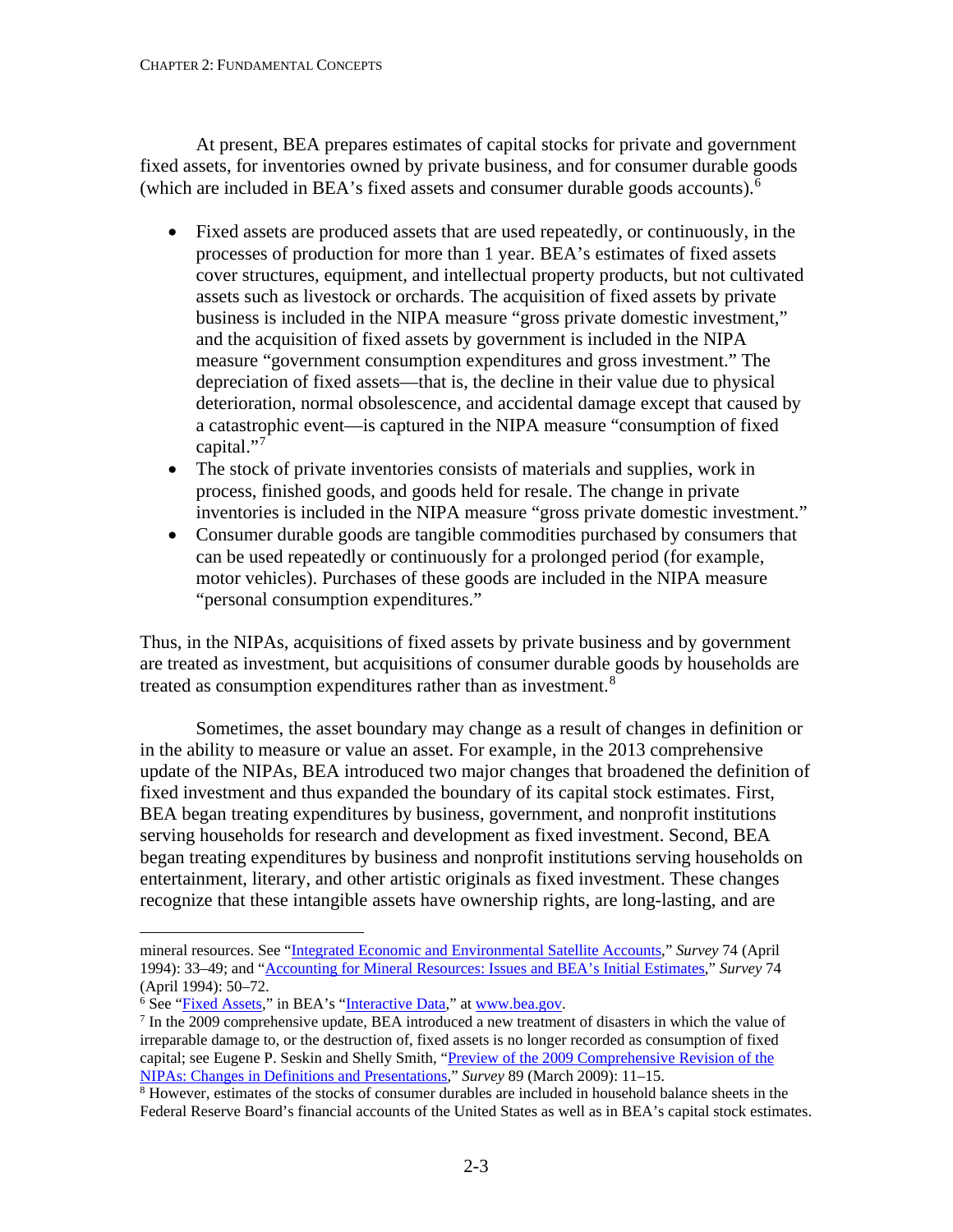<span id="page-20-0"></span>used in the production process. Private investment in research and development and in entertainment originals, along with that in software (which has been treated as a fixed asset since the 1999 comprehensive NIPA revision), is now shown in the NIPAs in the subcategory "intellectual property products" in nonresidential fixed investment. Similarly, government investment in research and development, along with that in software, is shown in "intellectual property products" in gross government fixed investment.

Also as part of the 2013 comprehensive update, BEA began recognizing as capital investment *all* of the nonfinancial ownership transfer costs that are associated with the purchase of a residential asset. These costs include title insurance; title, abstract, and attorney fees; payments for state and local government documentary and stamp taxes; and payments for surveys and engineering services; as well as the previously capitalized brokers' commissions on the sale of residential structures.<sup>[9](#page-20-1)</sup>

## **Market and nonmarket output**

The output that is included in the economic accounts is classified as "market," "produced for own use," or "nonmarket." Most production and distribution takes place within the market economy—that is, goods and services are produced for sale at prices that are "economically significant."[10](#page-20-2) Thus, the current market price of the produced good or service provides a rational and viable basis for valuing this production.

Output for own final use consists of goods and services that are retained by the owners of the enterprises that produced them. Such output includes food produced on farms for own consumption, special tools produced by engineering firms for own use, and specialized software developed or improved in-house rather than purchasing custommade software from a software development company. Goods or services produced for own final use are valued at the market prices of similar products or by their costs of production. $11$ 

Nonmarket output consists of goods and of individual or collective services that are produced by nonprofit institutions and by government that are supplied for free or at prices that are not economically significant. Individual services, such as education and health services, are provided at below-market prices as a matter of social or economic policy. Collective services, such as maintenance of law and order and protection of the environment, are provided for the benefit of the public as a whole and are financed out of

<span id="page-20-1"></span> <sup>9</sup> For more information, see ["Preview of the 2013 Comprehensive Revision of the National Income and](http://www.bea.gov/scb/pdf/2013/03%20March/0313_nipa_comprehensive_revision_preview.pdf)  [Product Accounts: Changes in Definitions and Presentations,](http://www.bea.gov/scb/pdf/2013/03%20March/0313_nipa_comprehensive_revision_preview.pdf)" *Survey* 93 (March 2013): 13–39.

<span id="page-20-2"></span><sup>&</sup>lt;sup>10</sup> Prices are "economically significant" when they have a significant influence on the amounts the producers are willing to supply and on the amounts the purchasers are willing to buy; see SNA 2008: 6.95.

<span id="page-20-3"></span> $11$  See SNA 2008: 6.114, 6.124–6.125.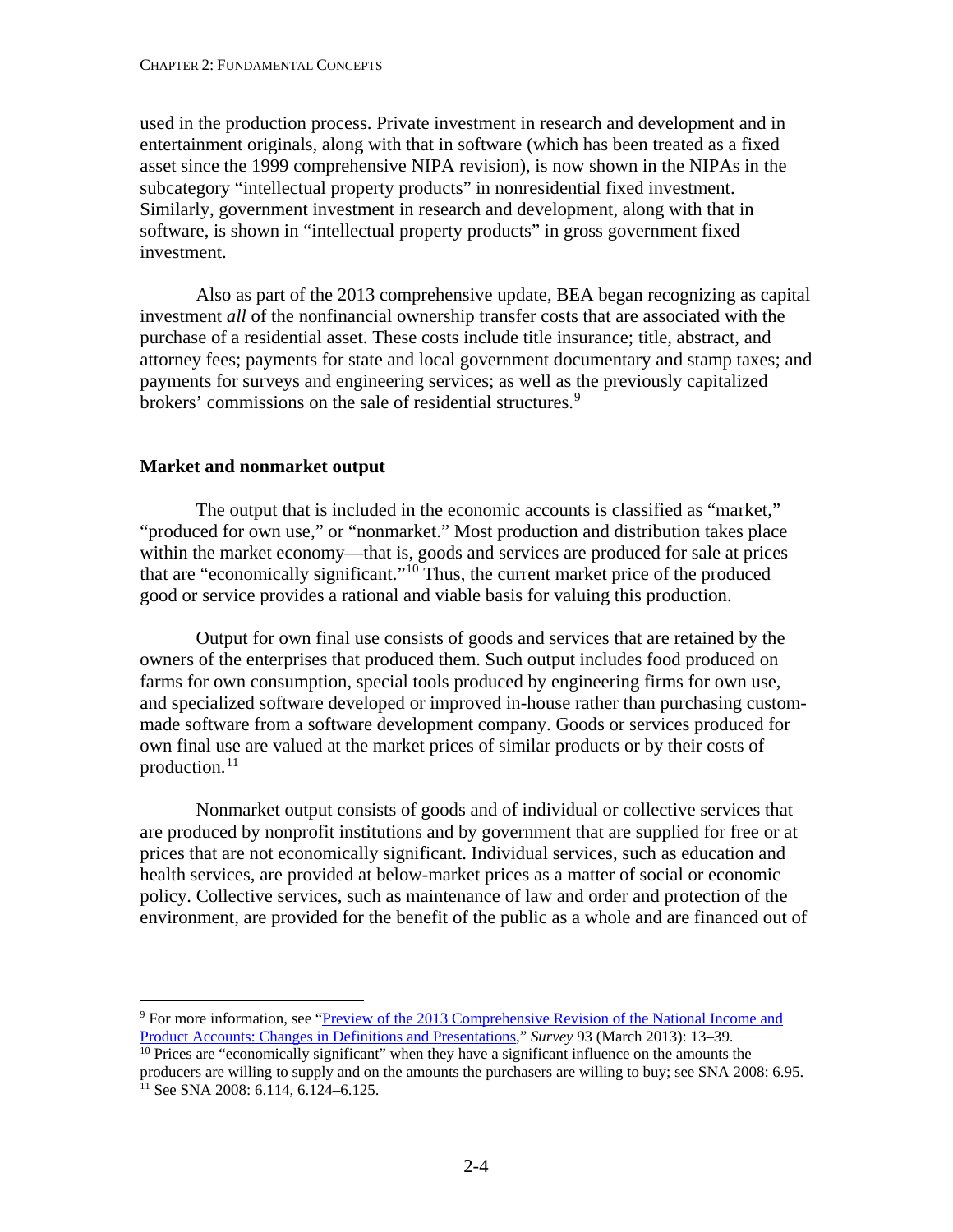<span id="page-21-0"></span>funds other than receipts from sales. The values of the nonmarket output of nonprofits and of government are estimated based on the costs of production.<sup>[12](#page-21-1)</sup>

In the NIPAs, a number of *imputations* for own-use and nonmarket transactions are made in order to include in the accounts the value of certain goods and services that have no observable price and are often not associated with any observable transaction.<sup>[13](#page-21-2)</sup> Additionally, imputations keep the accounts invariant to how certain activities are carried out (for example, an employee may be paid either in cash or in kind).<sup>[14](#page-21-3)</sup> Both a measure of production and the incomes associated with that production are imputed (for example, the imputation for food furnished to employees is included in PCE and in personal income).

The largest NIPA imputation is that made to approximate the value of the services provided by owner-occupied housing. This imputation is made so that the treatment of owner-occupied housing in the accounts is comparable to that for tenant-occupied housing (which is valued by rent paid), thereby keeping GDP invariant as to whether a house is owned or rented. In the NIPAs, the purchase of a new house (excluding the value of the unimproved land) is treated as an investment, the ownership of the home is treated as a productive enterprise, and a service is assumed to flow, over its economic life, from the house to the occupant. For the homeowner, the value of this service is measured as the income the homeowner could have received if the house had been rented to a tenant.

Another large imputation is that made to account for services (such as checkingaccount maintenance and loan services to borrowers) provided by banks and other financial institutions either without charge or for a small fee that does not reflect the entire value of the service. For the depositor, this "imputed interest" is measured as the difference between the interest paid by the bank and the interest that the depositor could have earned by investing in "safe" government securities (referred to as the "reference rate"). For the borrower, it is measured as the difference between the interest charged by the bank and the interest the bank could have earned by investing in those government securities.<sup>[15](#page-21-4)</sup>

## **Geographic coverage**

<span id="page-21-1"></span> <sup>12</sup> See SNA 2008: 6.128–6.129.

<span id="page-21-2"></span> $13$  The SNA reserves the term "imputation" for situations in which a transaction must be "constructed" as well as "valued." See SNA 2008: 3.75.

<span id="page-21-3"></span><sup>&</sup>lt;sup>14</sup> For a complete list of the NIPA imputations, see NIPA table 7.12, "Imputations in the National Income [and Product Accounts"](http://www.bea.gov/iTable/iTableHtml.cfm?reqid=9&step=3&isuri=1&903=289) available on BEA's website at [www.bea.gov.](http://www.bea.gov/)

<span id="page-21-4"></span><sup>&</sup>lt;sup>15</sup> In the 2013 comprehensive update of the NIPAs, BEA introduced improved methods for measuring the implicitly priced services provided by commercial banks (see Kyle K. Hood, "Measuring the Services of [Commercial Banks in the National Income and Product Accounts: Changes in Concepts and Methods in the](http://www.bea.gov/scb/pdf/2013/02%20February/0213_nipa-rev.pdf)  [2013 Comprehensive Revision,"](http://www.bea.gov/scb/pdf/2013/02%20February/0213_nipa-rev.pdf) *Survey* 93 (February 2013): 8–19). In the 2018 comprehensive update, these methods were also applied to credit unions and savings institutions; see Jason W. Chute, Stephanie H. McCulla, and Shelly Smith, ["Preview of the 2018 Comprehensive Revision of the National Income and](https://apps.bea.gov/scb/2018/04-april/0418-preview-2018-comprehensive-nipa-update.htm)  [Product Accounts,"](https://apps.bea.gov/scb/2018/04-april/0418-preview-2018-comprehensive-nipa-update.htm) *Survey* 98 (April 2018).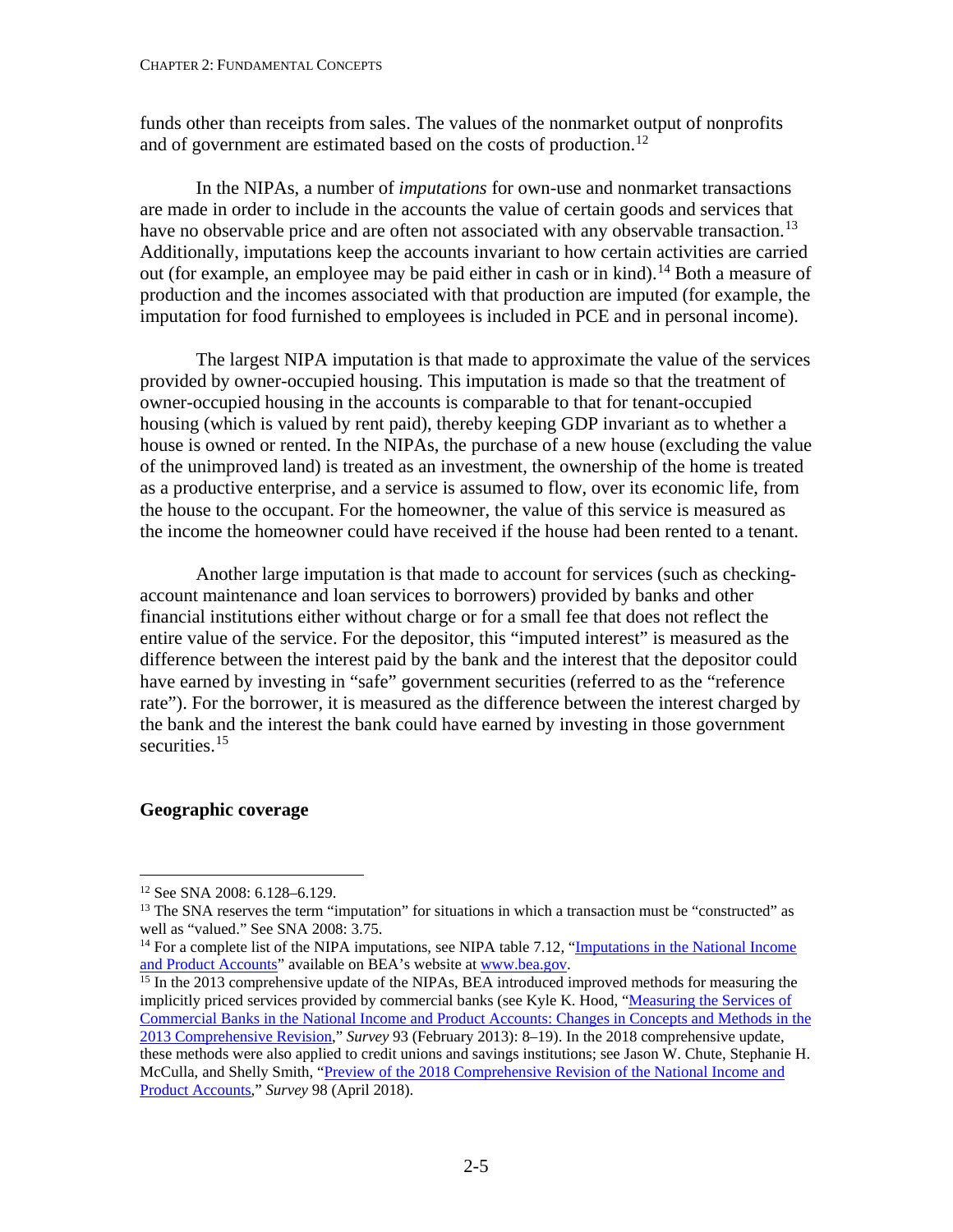#### CHAPTER 2: FUNDAMENTAL CONCEPTS

Another important consideration is the geographic boundary that defines what is included in the accounts. In the NIPAs, and in the industry accounts, the "U.S. estimates" cover the 50 states, the District of Columbia, and U.S. military installations, embassies, and consulates abroad. This treatment aligns gross domestic product (GDP), the principal measure of U.S. production, with other U.S. statistics, such as population and employment. In BEA's International Transactions Accounts (ITAs), the U.S. territories, Puerto Rico, and the Northern Mariana Islands are also treated as part of the domestic economy. This geographic difference between the two sets of accounts is reconciled through a "territorial adjustment."[16](#page-22-0)

In the NIPAs, a distinction is made between "domestic" measures and "national" measures. Domestic measures cover activities that take place within the geographic borders of the United States, while national measures cover activities that are attributable to U.S. residents.<sup>[17](#page-22-1)</sup> Thus, domestic measures are concerned with where an activity takes place, while national measures are concerned with to whom the activity is attributed. For example, GDP measures the market value of the goods, services, and structures produced within the nation's economy in a given period, while gross national product (GNP) measures the market value of the goods, services, and structures produced by labor and property supplied by U.S. residents. GNP is equal to GDP plus income receipts from the rest of the world less income payments to the rest of the world, and it is conceptually equivalent to gross national income (though it is estimated using different source data). Thus, for an assembly plant that is owned by a Japanese auto company and located in the United States, all of its output is included in GDP, but only the portion of the value that reflects U.S. residents' labor and property is included in GNP. And, for an assembly plant that is owned by a U.S. auto company and located in Great Britain, none of its output is included in GDP, but the portion of the value that reflects U.S. residents' labor or property is included in GNP.

<span id="page-22-1"></span><span id="page-22-0"></span> <sup>16</sup> See NIPA tabl[e 4.3B, "Relation of Foreign Transactions in the National Income and Product Accounts to](https://apps.bea.gov/iTable/iTable.cfm?reqid=19&step=3&isuri=1&nipa_table_list=136&categories=survey)  [the Corresponding Items in the International Transactions Accounts,"](https://apps.bea.gov/iTable/iTable.cfm?reqid=19&step=3&isuri=1&nipa_table_list=136&categories=survey) available on BEA's website at [www.bea.gov.](http://www.bea.gov/) Effective with the 2009 comprehensive update, BEA includes most transactions between the U.S. government and economic agents in Guam, American Samoa, the Northern Mariana Islands, Puerto Rico, and the U.S. Virgin Islands in federal government receipts and expenditures. Thus, like private transactions (such as trade in goods and services), government transactions with these areas are treated as transactions with the rest of the world. BEA's long-run goal is to make the geographic coverage in the NIPAs consistent with that in the ITAs (see Seskin and Smith, 15–16). See also Christina D. Hovland-Battikha and Erin M. Ludlow, "Territorial Economic Accounts for [American Samoa, the Commonwealth](http://www.bea.gov/scb/pdf/2011/09%20September/0911_territories.pdf)  [of the Northern Mariana Islands, Guam, and the U.S. Virgin Islands,](http://www.bea.gov/scb/pdf/2011/09%20September/0911_territories.pdf)" *Survey* 98 (February 2018). <sup>17</sup> "U.S. residents" includes individuals, governments, business enterprises, trusts, associations, nonprofit institutions, and similar organizations that have the center of their economic interest in the United States and that reside or expect to reside in the United States for 1 year or more. (For example, business enterprises residing in the United States include U.S. affiliates of foreign companies.) In addition, U.S. residents include all U.S. citizens who reside outside the United States for less than 1 year and U.S. citizens residing abroad for 1 year or more who meet one of the following criteria: owners or employees of U.S. business enterprises who reside abroad to further the enterprises' business and who intend to return within a reasonable period; U.S. government civilian and military employees and members of their immediate families; and students who attend foreign educational institutions.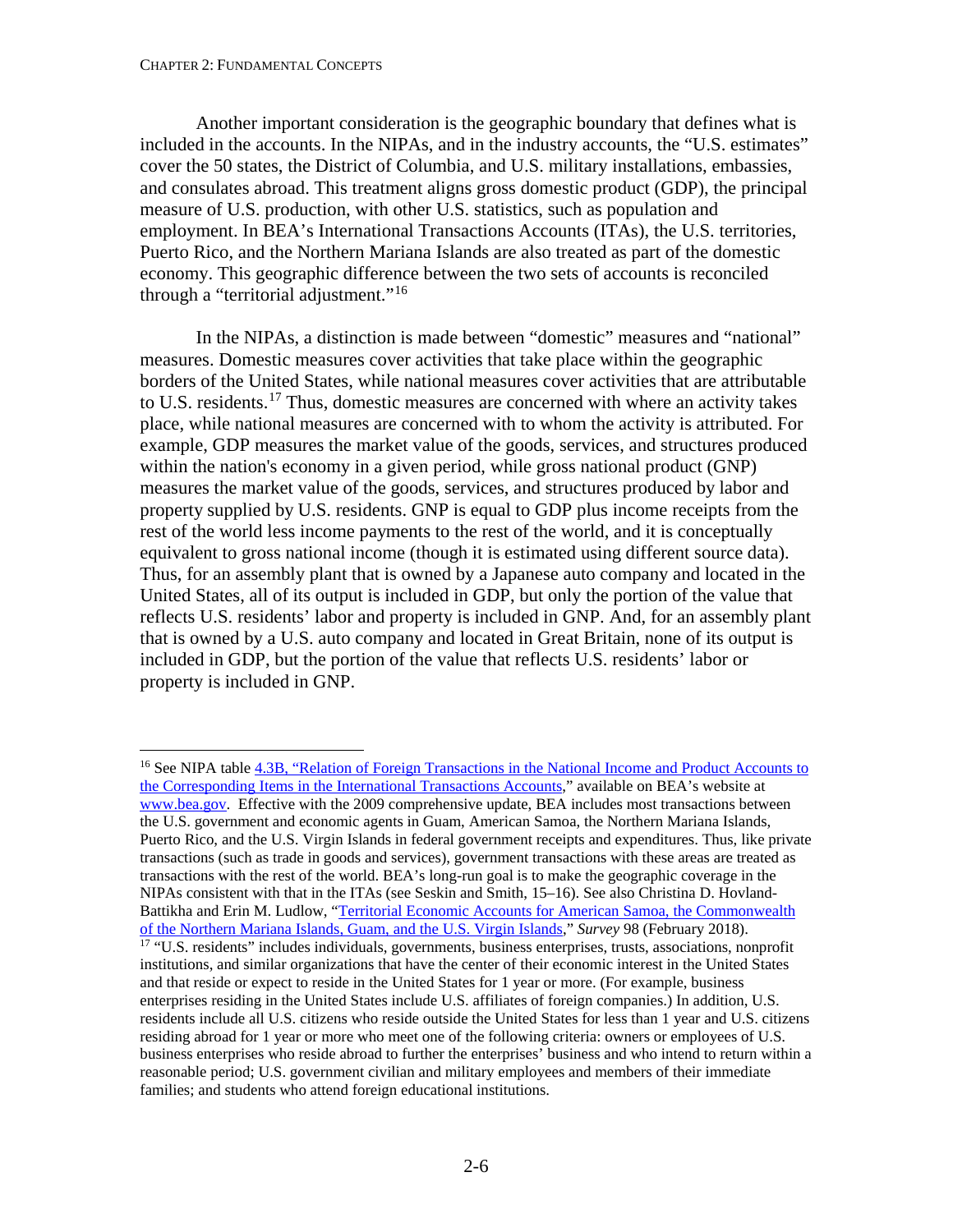## <span id="page-23-0"></span>**Income and saving**

Some economic theorists have broadly defined income as the maximum amount that a household, or other economic unit, can consume without reducing its net worth; saving is then defined as the actual change in net worth.<sup>[18](#page-23-1)</sup> In the NIPAs, the definition of income is narrower, reflecting the goal of measuring current production. That is, the NIPA aggregate measures of current income—gross domestic income (GDI) for example—are viewed as arising from current production, and thus they are theoretically equal to their production counterparts (GDI equals GDP). NIPA saving is measured as the portion of current income that is set aside rather than spent on consumption or related purposes.

Consequently, the NIPA measures of income and saving exclude the following items that affect net worth but are not directly associated with current production:

- Capital gains or losses, or holding gains (or losses), which reflect changes in the prices of existing assets and thus do not represent changes in the real stock of produced assets;
- Capital transfers, which reflect changes in the ownership of existing assets; and
- Events, such as natural disasters, that result in changes in the real stock of existing assets but do not reflect an economic transaction.

Thus, for example, the NIPA estimate of personal income includes ordinary dividends paid to stockholders, but it excludes the capital gains that accrue to those stockholders as a result of rising stock prices. Personal saving is equal to personal income less personal outlays and personal taxes; it may generally be viewed as the portion of personal income that is used either to provide funds to capital markets or to invest in real assets such as residences.[19](#page-23-2)

# **GDP and Other Major NIPA Measures**

#### **Three ways to measure GDP**

In the NIPAs, GDP is defined as the market value of the goods, services, and structures produced by the economy in a given period. Conceptually, this measure can be arrived at by three separate means: as the sum of goods and services sold to final users, as the sum of income payments and other costs incurred in the production of goods and services, and as the sum of the value added at each stage of production (chart 2.1). Although these three ways of measuring GDP are conceptually the same, their calculation may not result in identical estimates of GDP because of differences in data sources, timing, and estimation techniques.

<span id="page-23-1"></span><sup>&</sup>lt;sup>18</sup> Other theorists have limited this definition to expected income, a definition that would include regular capital gains but would exclude an unexpected windfall, such as a jackpot lottery payoff.

<span id="page-23-2"></span><sup>19</sup> See ["Alternative Measures of Personal Saving,](http://www.bea.gov/scb/pdf/2012/03%20March/0312_personal_saving.pdf)" *Survey* 92 (March 2012): 23–26.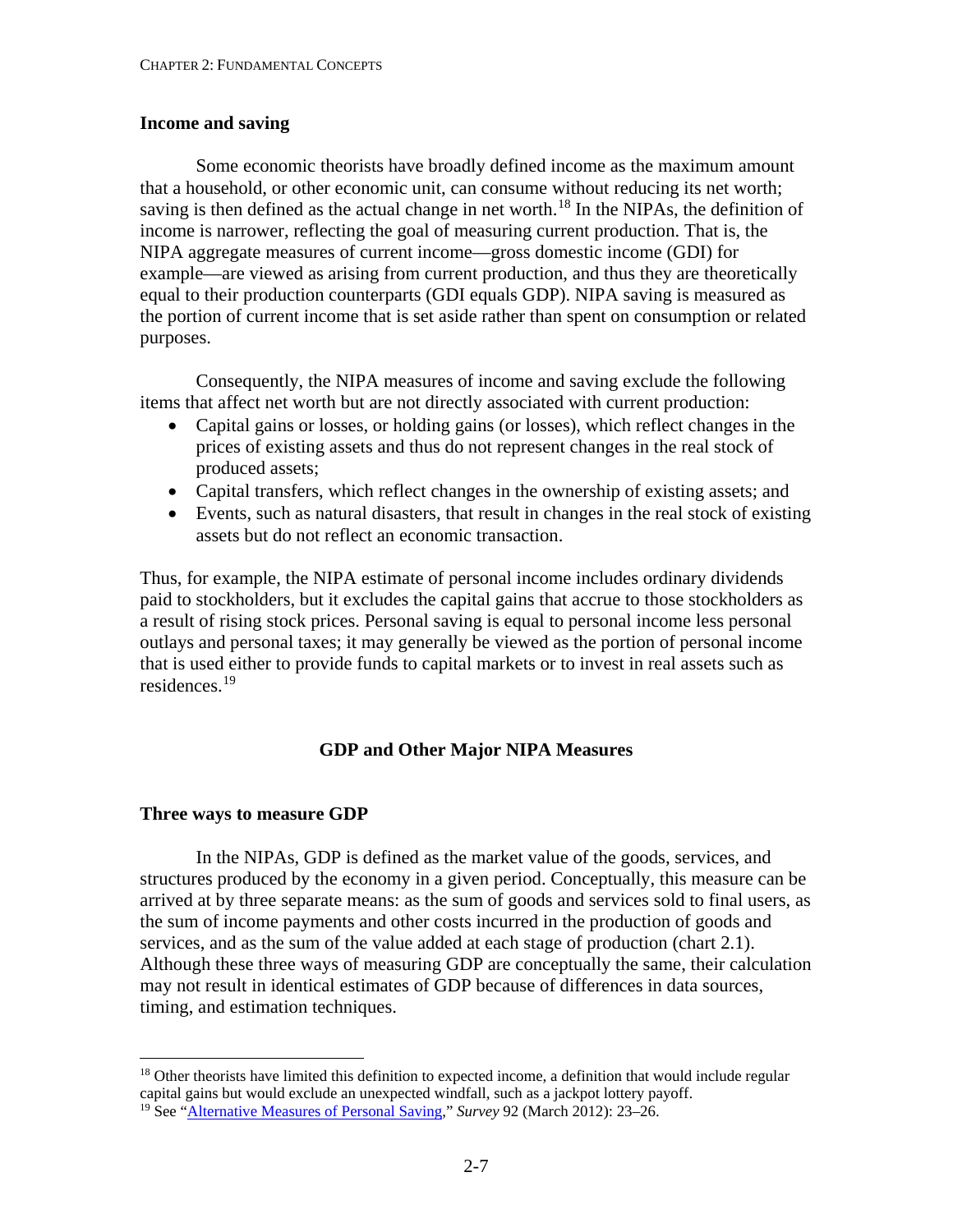1. As the sum of goods and services sold to final users. This measure, known as the *expenditures approach*, is used to identify the goods and services purchased by persons, businesses, governments, and foreigners. It is calculated by summing the following final expenditures components.

- *Personal consumption expenditures*, which measures the value of the goods and services purchased by, or on the behalf of, persons—that is, households, nonprofit institutions that primarily serve households, private noninsured welfare funds, and private trust funds.
- *Gross private fixed investment*, which measures additions and replacements to the stock of private fixed assets without deduction of depreciation. Nonresidential fixed investment measures investment by businesses and nonprofit institutions in nonresidential structures, equipment, and intellectual property products. Residential fixed investment measures investment by businesses and households in residential structures and equipment, primarily new construction of singlefamily and multifamily units.
- *Change in private inventories*, which measures the value of the change in the physical volume of inventories owned by private business over a specified period, valued in the average prices of that period.
- *Net exports of goods and services*, which is calculated as exports less imports. Exports consist of goods and services that are sold, given away, or otherwise transferred by U.S. residents to foreign residents. Imports consist of goods and services that are sold, given away, or otherwise transferred by foreign residents to U.S. residents.
- *Government consumption expenditures and gross investment*, which comprises two components. Current consumption expenditures consists of the spending by general government in order to produce and provide goods and services to the public. Gross investment consists of spending by both general government and government enterprises for fixed assets (structures, equipment, and intellectual property products) that benefit the public or that assist government agencies in their productive activities.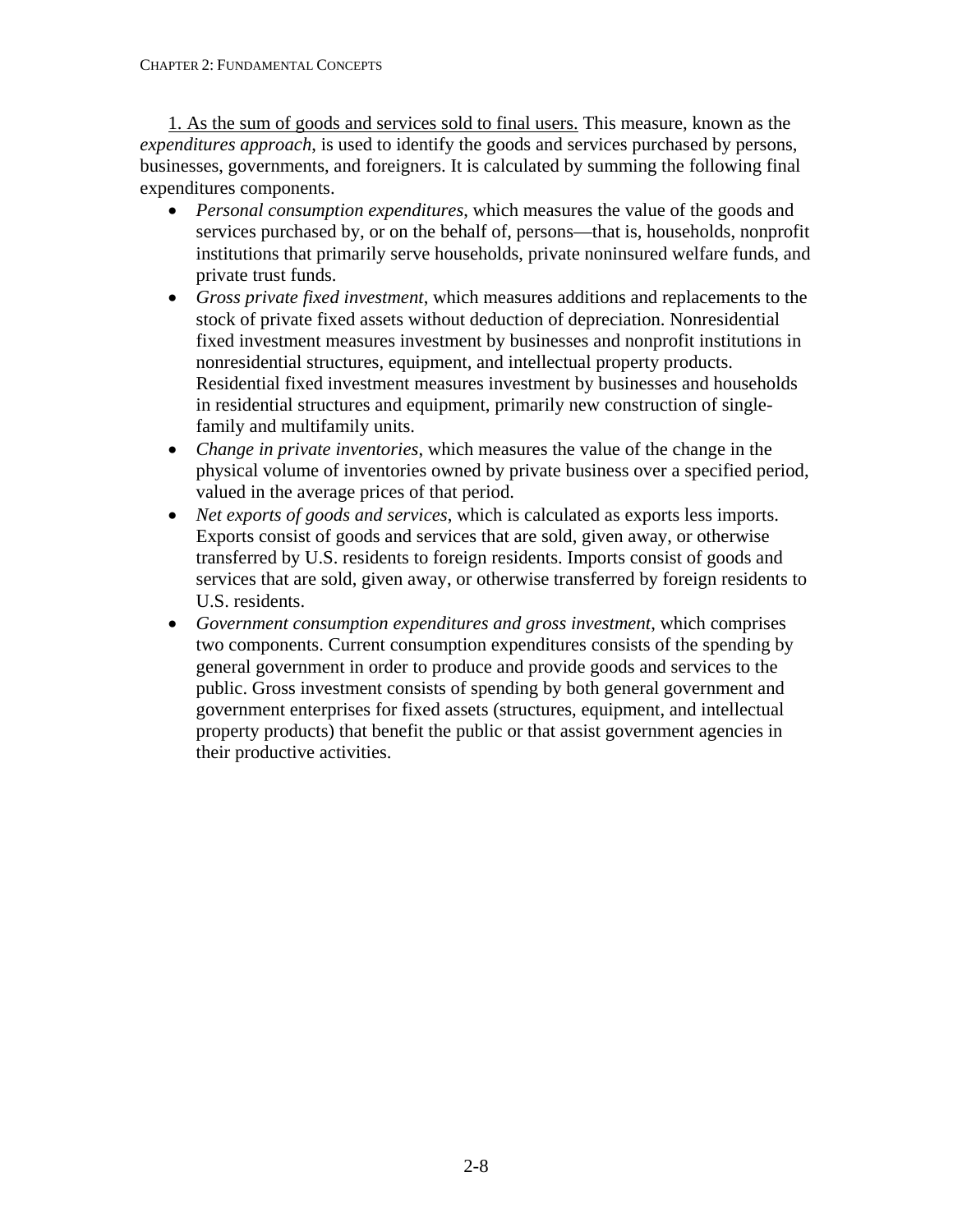

# **Chart 2.1—Three Ways to Measure GDP**

Thus, GDP is equal to personal consumption expenditures (PCE) plus gross private domestic fixed investment plus change in private inventories plus government consumption expenditures and gross investment plus exports minus imports. In this calculation, imports offset the non-U.S. production that is included in the other finalexpenditure components. For example, PCE includes expenditures on imported cars as well on domestically produced cars; thus, in order to properly measure *domestic* production, the sales of foreign-produced cars that are included in PCE are offset by a comparable entry in the imports of these cars. $20$ 

2. As the sum of income payments and other costs incurred in the production of goods and services. This measure, known as the *income approach*, is used to examine the purchasing power of households and the financial status of businesses. The aggregate measure, referred to as GDI, is derived by summing the following components.

• *Compensation of employees*, which is the total remuneration of employees in return for their work. It consists of wages and salaries (primarily the monetary remuneration of employees) and supplements (employer contributions for employee pension and insurance funds and employer contributions for government social insurance).

<span id="page-25-0"></span> $20$  The offset covers the foreign-produced portion of the value of these sales; the domestic value-added (such as the margin provided by domestic dealerships) on imported cars is measured by the difference between the two and is included in GDP.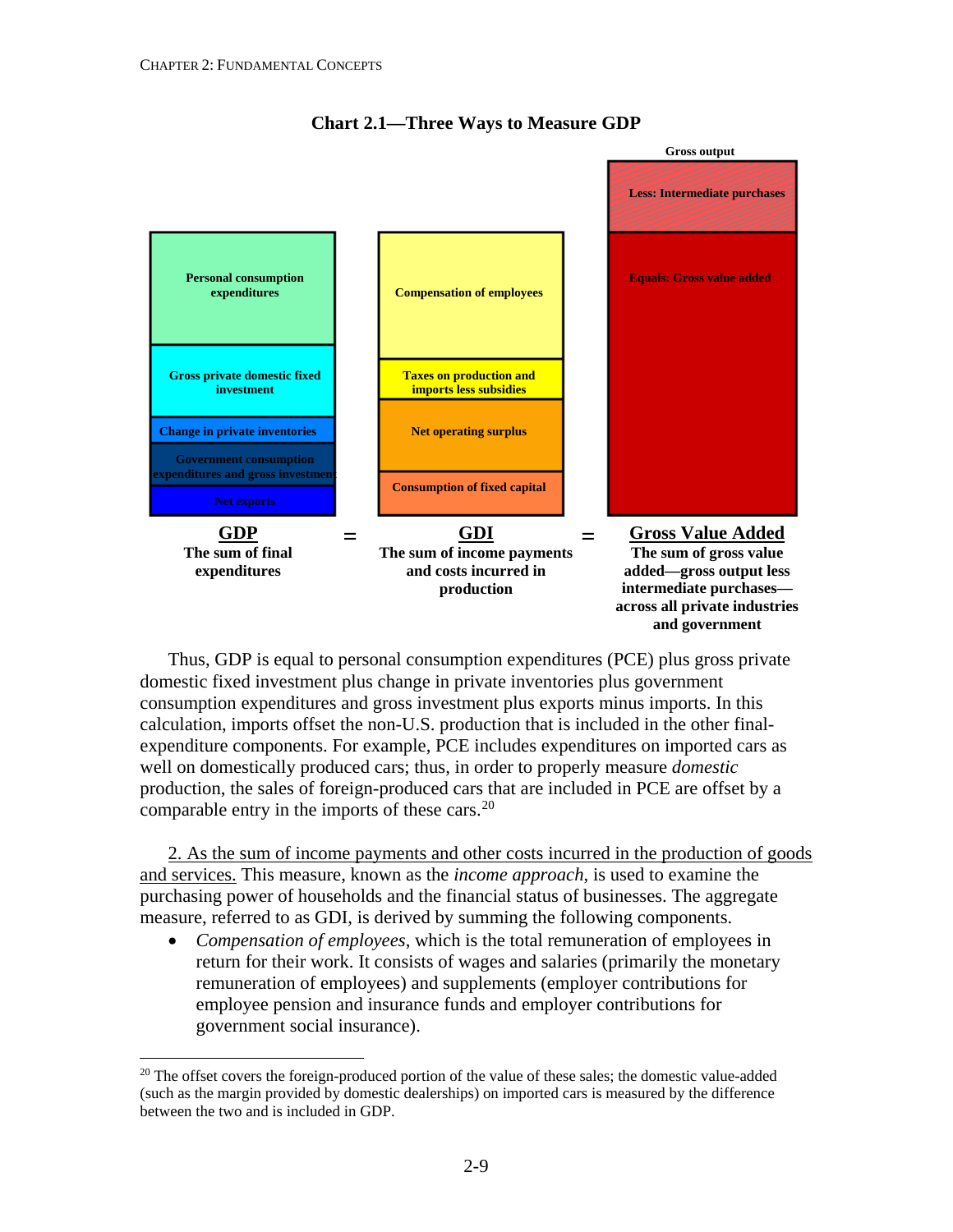- *Taxes on production and imports*, which consist of taxes payable on products when they are produced, delivered, sold, transferred, or otherwise disposed of by their producers (including federal excise taxes, custom duties, and state and local sales taxes) and of other taxes on production, such as taxes on ownership of assets used in production (including local real estate taxes). These taxes do not include taxes on income.
- *Subsidies*, which are subtracted in the calculation of GDI, are payments by government agencies to private business (for example, federal subsidies to farmers) and to government enterprises (for example, federal subsidies to state and local public housing authorities) to support their current operations.
- *Net operating surplus*, which is a profits-like measure that shows the incomes earned by private and government enterprises from current production before deducting any explicit or implicit interest charges, rent, or other property incomes payable on financial assets, land, or other natural resources required to carry out production. Net operating surplus plus consumption of fixed capital is equal to *gross operating surplus*.
- *Consumption of fixed capital*, which is the NIPA measure of economic depreciation—that is, the decline in the value of the stock of assets due to physical deterioration, normal obsolescence, and accidental damage except that caused by a catastrophic event.<sup>[21](#page-26-0)</sup>

Thus, GDI is equal to compensation of employees, plus taxes on production and imports less subsidies, plus net operating surplus, plus consumption of fixed capital. Subsidies are implicitly included in the measure of net operating surplus, but because they do not represent incomes paid or costs incurred in domestic production, they must be subtracted in calculating GDI. In the NIPAs, subsidies are shown as a subtraction from "taxes on imports and production" because they are transfers from government to business and thus, in effect, represent a negative tax by government.

3. As the sum of "value added" by all industries in the economy. This measure, known as the *value-added, or production, approach*, is used to analyze the industrial composition of U.S. output. In the input-output (I-O) accounts, value added is defined as the difference between an industry's gross output (sales or receipts plus other operating income and inventory change) and its intermediate inputs (goods and services that are used in production). When value added is aggregated across all industries in the economy, industry sales to and purchases from each other cancel out, and the remainder is industry sales to final users, or GDP.<sup>[22](#page-26-1)</sup>

<span id="page-26-0"></span> $^{21}$  In the 2009 comprehensive update, BEA introduced a new treatment of disasters in which the value of irreparable damage to, or the destruction of, fixed assets is no longer recorded as consumption of fixed capital; see Eugene P. Seskin and Shelly Smith, 11–15.

<span id="page-26-1"></span> $22$  In the I-O accounts, "all industries" includes government industries (such as the U.S. Postal Service) and certain "special industries" (such as owner-occupied housing).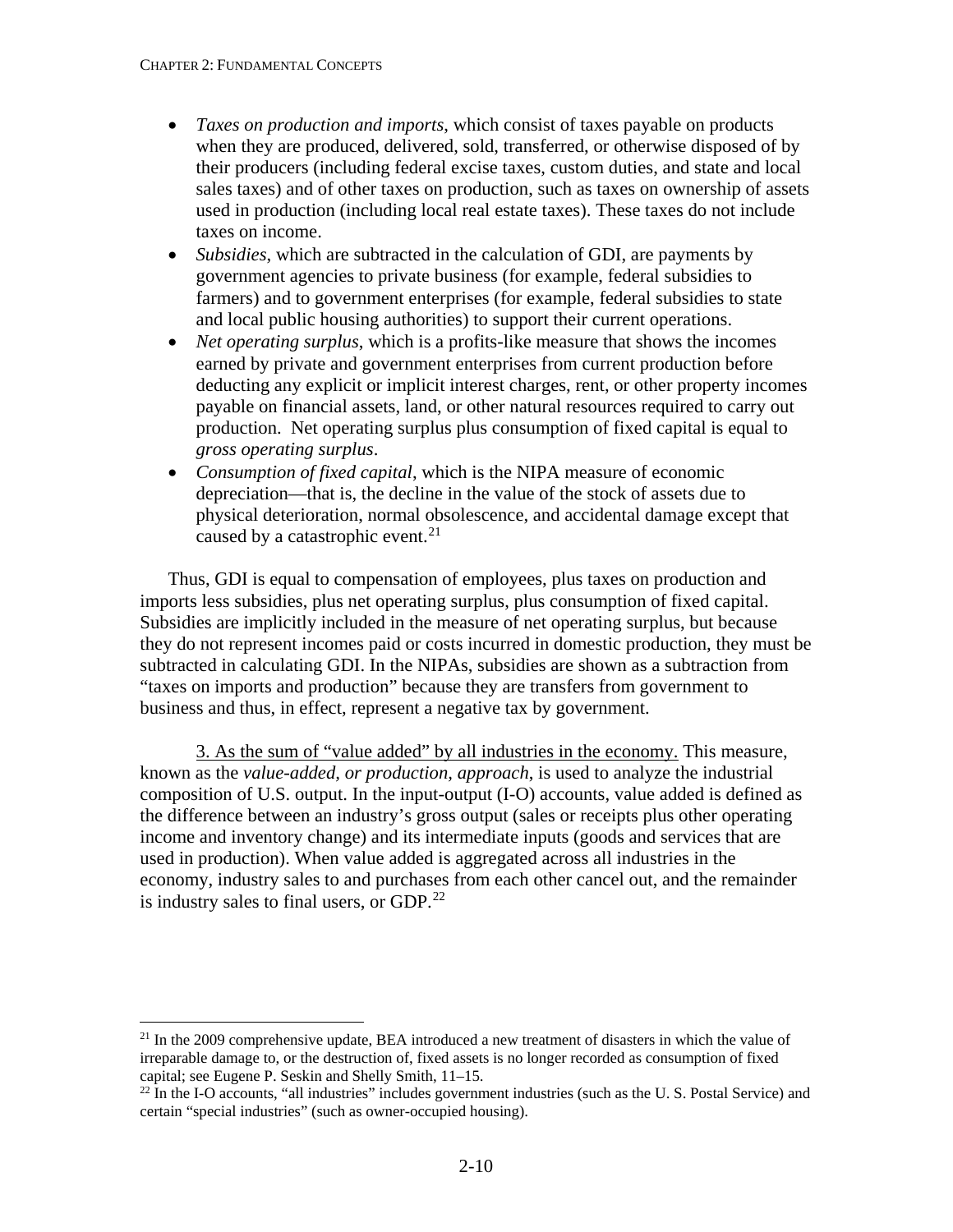<span id="page-27-0"></span>The I-O accounts focus on gross output because they are designed to measure the productive activities and interrelationships of all industries, regardless of whether the goods and services produced by these industries are for intermediate or for final use.

Thus, gross output is sometimes referred to as "gross duplicated domestic output," because it double-counts the industry output that is purchased by other industries and used as inputs for their production. Because GDP counts only industry sales to final users, it is sometimes referred to as a "nonduplicative" measure of production in the economy.

To illustrate, a new car shipped from an auto assembly plant reflects not only the costs and profit associated with final assembly but also the costs and profit associated with all of the stages of production that preceded final assembly. At an earlier stage, the tires that were put on that car were recorded as output of the tire plant and reflected the costs and profit associated with their manufacture. Thus, in gross output, the value of the tires is counted twice—once in the value of the auto manufacturer's output and once in the value of the tire manufacturer's output. Further, including the value of the rubber and metal that were shipped to the tire plant would constitute triple counting, and so on. In contrast, in the measurement of auto-industry value added, the value of the tires shipped to the assembly plant represents an intermediate input and so is subtracted from the value of the shipments of completed cars from the assembly plant.

Because the nation's total value added is equal to its GDP and the nation's total gross output is equal to its GDP plus its total intermediate inputs, total gross output is much larger than GDP. For example, in the 2007 benchmark year, U.S. gross output was \$26.2 trillion, while GDP was \$14.5 trillion.

## **Major NIPA aggregates**

In the NIPAs, the measure of domestic production that is derived as the sum of the final expenditures components is referred to as GDP, and the measure that is derived as the sum of the income payments and the costs incurred in production is referred to as GDI. These two measures and their components make up the "Domestic Income and Product Account," the first of the summary NIPA accounts (see the section "Accounting Framework"). In general, the source data for the expenditures components are considered more reliable than those for the income components, and the difference between the two measures is called the "statistical discrepancy."<sup>[23](#page-27-1)</sup>

BEA also provides the equally-weighted mathematical average of GDP and GDI, as a number of reliability studies concluded that the average of these measures would better reflect the economic growth in a particular period by diminishing the known measurement inconsistencies between the two statistics, such as timing differences, gaps

<span id="page-27-1"></span> <sup>23</sup> See Dylan G. Rassier, ["The Role of Profits and Income in the Statistical Discrepancy,](http://www.bea.gov/scb/pdf/2012/02%20February/0212_statisticaldiscrepancy.pdf)" *Survey* <sup>92</sup> (February 2012): 8–22.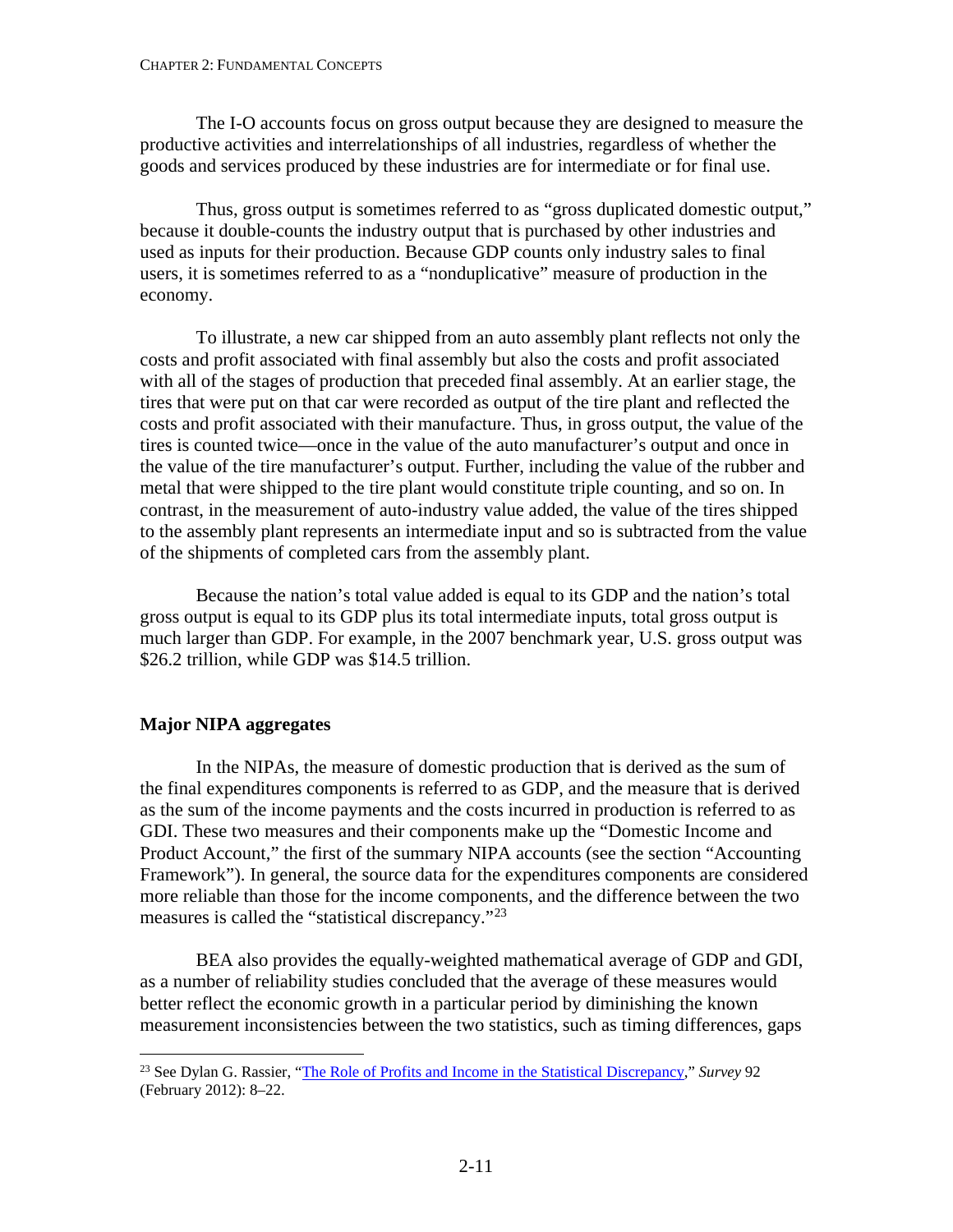in underlying source data, and survey measurement errors.<sup>[24](#page-28-0)</sup> The average of GDP and GDI is also one of the macroeconomic indicators used by the National Bureau of Economic Research's business cycle dating commission when determining turning points in the U.S. business cycle. Chart 2.2 illustrates the relationships between GDP, GDI, and several other important aggregate NIPA measures. These measures are distinguished by whether they are "product" or "income," "gross" or "net," and "domestic" or "national." In general, one moves

- from a "product" measure to an "income" measure by subtracting the statistical discrepancy,
- from a "gross" measure to a "net" measure by subtracting consumption of fixed capital (CFC), and
- from a "domestic" measure to a "national" measure by subtracting net income payments to the rest of the world (or equivalently, by adding net income receipts from the rest of the world).  $25$

**Chart 2.2—Relationships Between Major NIPA Measures of Income and Product**

|            | Statistical<br>=<br>discrepancy                             | <b>GDI</b> | Net income<br>Consumption of<br><b>GNI</b><br>payments to the $\equiv$<br>$\blacksquare$<br>-<br>fixed capital<br>rest of the world<br>Net income<br>Consumption of<br>N <sub>I</sub><br><b>NDI</b><br>payments to the $\equiv$<br>$\blacksquare$<br>fixed capital<br>rest of the world |
|------------|-------------------------------------------------------------|------------|-----------------------------------------------------------------------------------------------------------------------------------------------------------------------------------------------------------------------------------------------------------------------------------------|
| <b>GDP</b> | Net income<br>payments to the $\equiv$<br>rest of the world | <b>GNP</b> | Consumption of<br>Statistical<br><b>NNP</b><br>۰<br>fixed capital<br>discrepancy<br>Statistical<br><b>GNI</b><br>=<br>discrepancy                                                                                                                                                       |
|            | Consumption of<br>fixed capital                             | <b>NDP</b> | Statistical<br><b>NDI</b><br>⋍<br>discrepancy<br>Net income<br><b>NNP</b><br>payments to the $\equiv$<br>$\blacksquare$                                                                                                                                                                 |

GDI Gross domestic income

- GDP Gross domestic product
- GNI Gross national income
- GNP Gross national product NDI Net domestic income
- NDP Net domestic product
- NI National income

NNP Net national product

<span id="page-28-0"></span><sup>&</sup>lt;sup>24</sup> The average of GDP and GDI was introduced as part of the 2015 annual update of the NIPAs. For more on the reliability studies, see Dennis J. Fixler, Danit Kanal, and Pao-Lin Tien, ["The Revisions to GDP,](https://apps.bea.gov/scb/pdf/2018/01-January/0118-revisions-to-gdp-gdi-and-their-major-components.pdf)  [GDI, and Their Major Components,"](https://apps.bea.gov/scb/pdf/2018/01-January/0118-revisions-to-gdp-gdi-and-their-major-components.pdf) *Survey* 98 (January 2018) and William D. Nordhaus, ["Income,](https://apps.bea.gov/about/pdf/bea_sd_2011_v2.pdf)  [Expenditures, and the 'Two Map Problem"](https://apps.bea.gov/about/pdf/bea_sd_2011_v2.pdf) (paper presented at the BEA Advisory Committee Meeting, Washington, DC, November 2011).

<span id="page-28-1"></span> $25$  Net income payments to the rest of the world is equal to current payments to the rest of the world (primarily income paid to foreign residents on investments in U.S. assets) less current receipts from the rest of the world (primarily income received by U.S. residents on investments in assets abroad).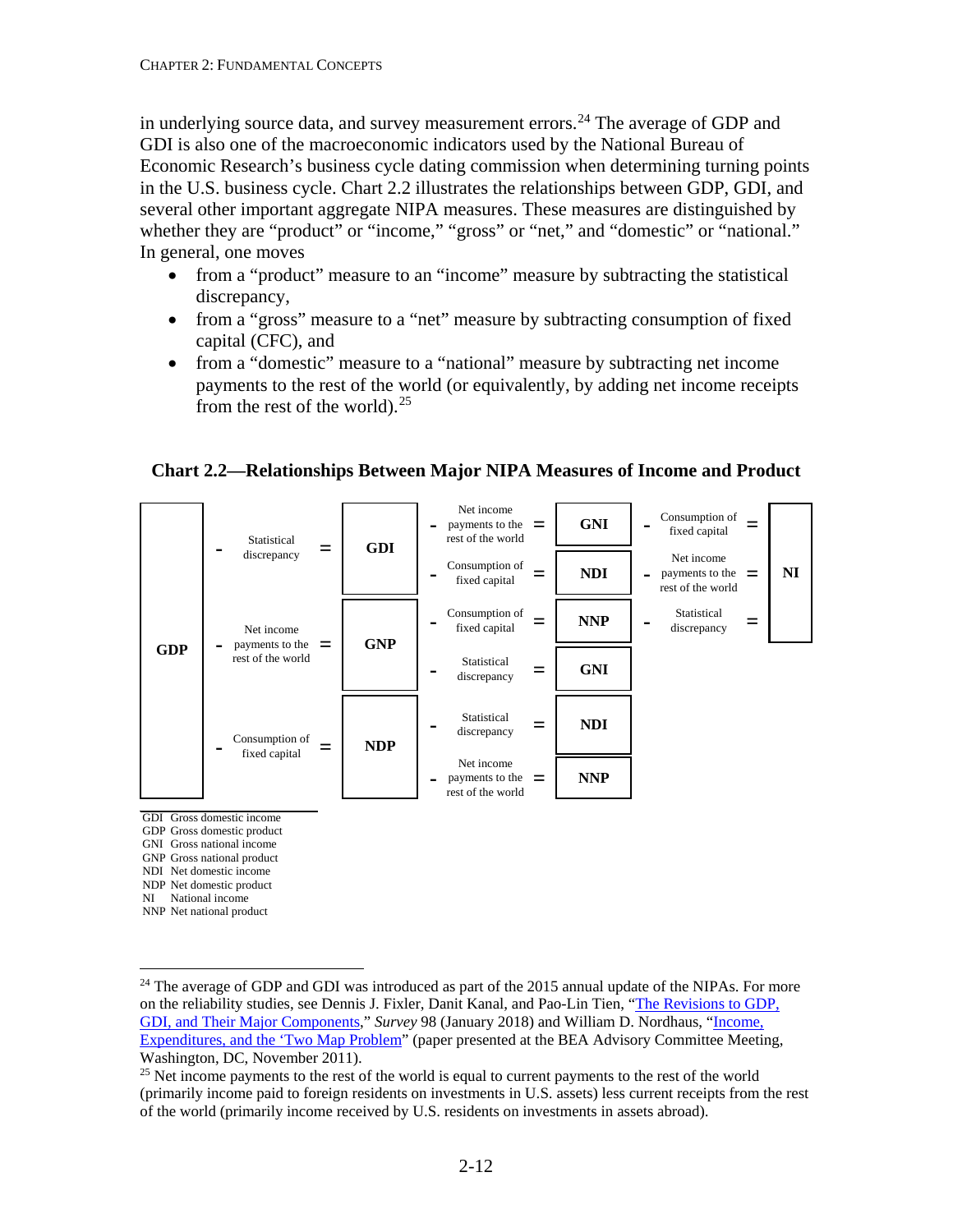*Gross national product* (GNP), which was discussed earlier in this chapter (see the section "Geographic coverage"), is equal to GDP minus net income payments to the rest of the world.

*Net domestic product* (NDP) is a measure of how much of the nation's output is available for consumption or for adding to the nation's wealth. It is equal to GDP minus CFC.

*Gross national income* (GNI) measures the costs incurred and the incomes earned in the production of GNP. It is equal to GNP minus the statistical discrepancy. It is also equal to GDI minus net income payments to the rest of the world.

*Net national product* (NNP) is the net market value of goods and services produced by labor and property supplied by U.S. residents (see the earlier description of GNP). It is equal to GNP minus CFC. It is also equal to NDP minus net income payments to the rest of the world.

*Net domestic income* (NDI) measures the costs incurred and the incomes earned in the production of NNP. It is equal to NNP minus the statistical discrepancy. It is also equal to GDI minus CFC.

*National income* is the sum of all net incomes earned in production (and thus it could also be termed "net national income"). It is equal to GNI minus CFC, NNP minus the statistical discrepancy, and NDI minus net income payments to the rest of the world. It is also equal to the sum of compensation of employees, proprietors' income with inventory valuation adjustment (IVA) and capital consumption adjustment (CCAdj), rental income with CCAdj, corporate profits with IVA and CCAdj, net interest and miscellaneous payments, taxes on production and imports less subsidies, business current transfer payments (net), and current surplus of government enterprises.

The following are several other important NIPA aggregates.

*Personal income* is the income that persons receive in return for their provision of labor, land, and capital used in current production, plus current transfer receipts less contributions for government social insurance (domestic). [26](#page-29-0) Personal income is equal to national income minus corporate profits with IVA and CCAdj, taxes on production and imports less subsidies, contributions for government social insurance, net interest and miscellaneous payments on assets, business current transfer payments (net), and current surplus of government enterprises, plus personal income receipts on assets and personal current transfer receipts.<sup>[27](#page-29-1)</sup>

<span id="page-29-0"></span><sup>&</sup>lt;sup>26</sup> "Persons" consists of households, nonprofit institutions that primarily serve households, private noninsured welfare funds, and private trust funds.

<span id="page-29-1"></span><sup>27</sup> For more information, see *[State Personal Income and Employment: Concepts, Data Sources, and](https://www.bea.gov/index.php/resources/methodologies/spi2017)  [Statistical Methods](https://www.bea.gov/index.php/resources/methodologies/spi2017)* on BEA's website at [www.bea.gov.](https://www.bea.gov/)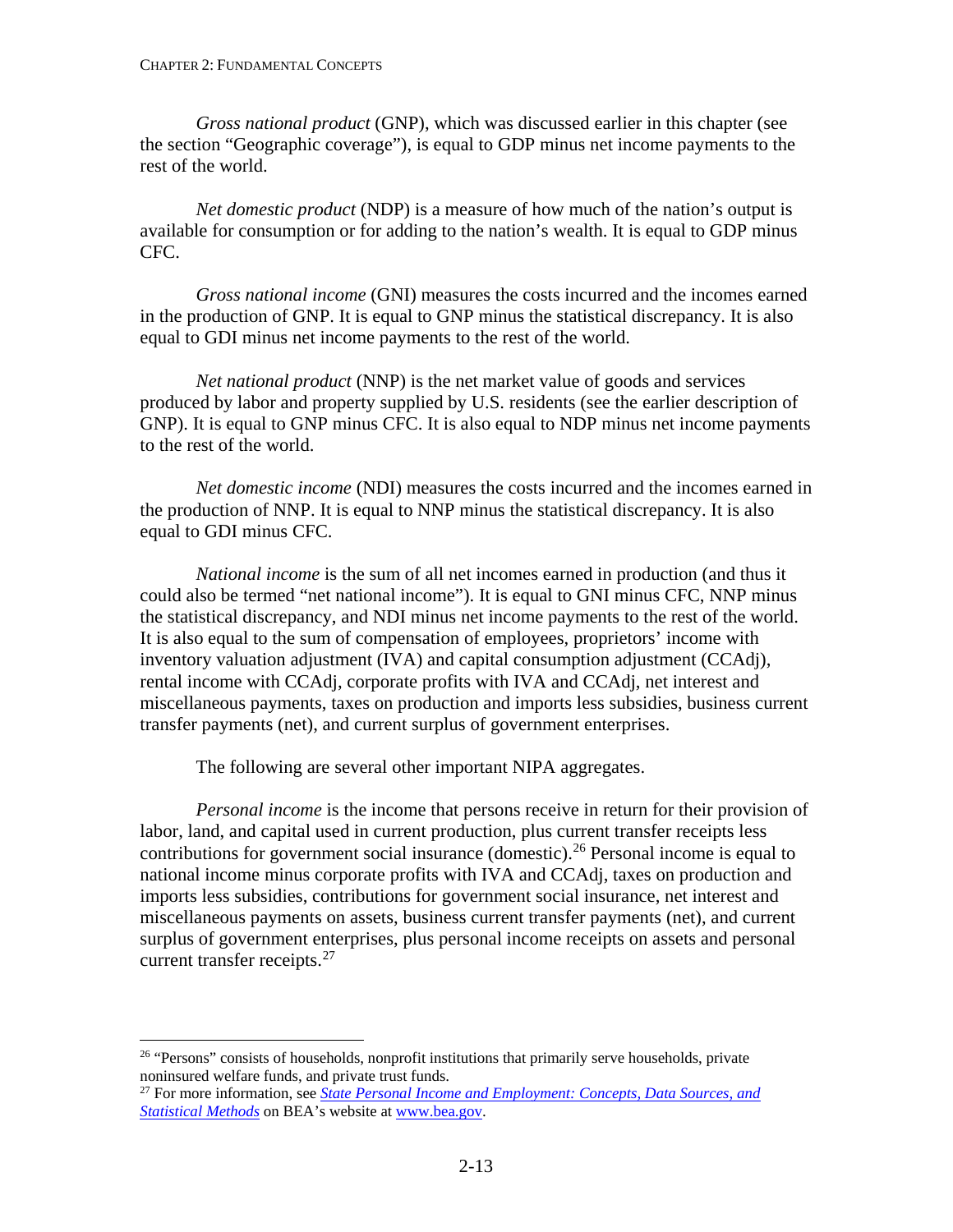<span id="page-30-0"></span>*Gross domestic purchases* is the market value of goods and services purchased by U.S. residents, regardless of where those goods and services were produced. It is equal to GDP minus net exports. It is also equal to the sum of PCE, gross private domestic investment, and government consumption expenditures and gross investment.

*Final sales of domestic product* is equal to GDP less change in private inventories. It is also equal to the sum of PCE, gross private fixed investment, government consumption expenditures and gross investment, and net exports of goods and services.[28](#page-30-1)

*Final sales to domestic purchasers* is equal to gross domestic purchases less change in private inventories. It is also equal to the sum of PCE, gross private fixed investment, and government consumption expenditures and gross investment.

*Final sales to private domestic purchasers* is equal to final sales to domestic purchasers less government consumption expenditures and gross investment. It is also equal to the sum of PCE and private fixed investment. As this measure excludes the more volatile components of GDP, such as net exports and government spending, it reflects the more persistent movements in spending by consumers and businesses in the United States.<sup>[29](#page-30-2)</sup>

## **Principal quantity and price measures**

The market values and imputations used to measure GDP and the other NIPA estimates are in current dollars—that is, they reflect transactions in terms of their value in the periods in which they take place. Although many technical problems arise in preparing these estimates, measuring the change in current-dollar GDP from one period to the next is conceptually straightforward, because it is the actual change in spending that occurs in the economy between the two time periods.

For many analyses, it is useful to separate the changes in current-dollar GDP that are due to changes in quantity from those that are due to changes in price.<sup>[30](#page-30-3)</sup> However, aggregate quantity change and aggregate price change cannot be observed directly in the economy. Instead, these changes must be calculated, and the calculation method is determined by analytic requirements. In the NIPAs, the changes in quantities and prices

<span id="page-30-1"></span><sup>&</sup>lt;sup>28</sup> While analytically useful, the interpretation of final sales of domestic product is complicated by the fact that additions to inventories come from both domestic production and imports. Source data are not available to distinguish the portion of imported goods that flows into inventories from the portion that is sold directly, so the measure does not, strictly speaking, identify the sales from domestic product. <sup>29</sup> This measure was introduced as part of the 2015 annual update of the NIPAs; see Stephanie McCulla and Shelly Smith, ["Preview of the 2015 Annual Revision of the National Income and Product Accounts,](https://apps.bea.gov/scb/pdf/2015/06%20June/0615_preview_of_2015_annual_revision_of_national_income_and_product_accounts.pdf)" *Survey* 95 (June 2015): 1-8.

<span id="page-30-3"></span><span id="page-30-2"></span><sup>&</sup>lt;sup>30</sup> In this separation, changes in the quality of the goods and services provided are treated as changes in quantity; BEA uses quality-adjusted price indexes to deflate goods and services to yield quantity estimates; these indexes are described in the appendix to chapter 4 of this handbook.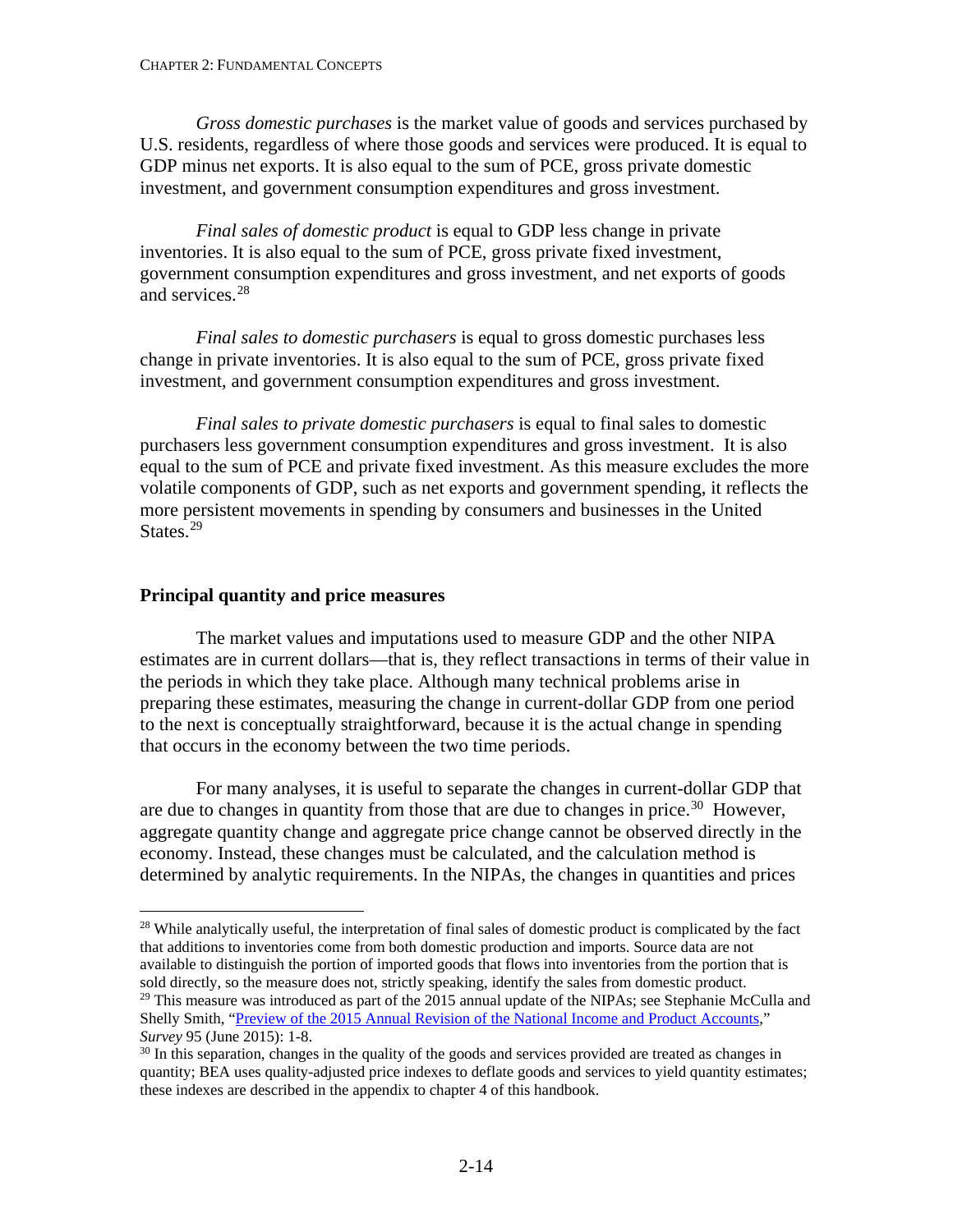are computed from chain-type indexes that are calculated using a Fisher formula. (For a discussion of the statistical methods used to prepare these measures, see "Chapter 4: Estimating Methods.")

In the NIPAs, the featured measure of growth in the U.S. economy is the *percent change in real GDP*—that is, the quantity-change measure for GDP from one period to another.[31](#page-31-0) Thus, changes in real GDP provide a comprehensive measure of economic growth that is free of the effects of price change.

In the NIPAs, the featured measure of inflation in the U.S. economy is the *percent change in the price index for gross domestic purchases*. This index measures the prices of goods and services purchased by U.S. residents, regardless of where the goods and services were produced. It is derived from the prices of PCE, gross private domestic investment, and government consumption expenditures and gross investment. Thus, for example, an increase in the import price of a foreign-produced car would raise the prices paid by U.S. residents and thereby directly affect the price index for gross domestic purchases.[32](#page-31-1)

Another aggregate price measure is the GDP *price index*, which measures the prices of goods and services produced in the United States. In contrast to the price index for gross domestic purchases, the GDP price index would not be directly affected by an increase in the import price of a foreign-built car, because imports are not included in GDP.

Another important NIPA price measure is the *PCE price index*, which measures the prices paid for the goods and services purchased by "persons." This index is frequently compared with the consumer price index, which is produced by the Bureau of Labor Statistics. The two indexes are similar, but there are differences in terms of coverage, weighting, and calculation.<sup>[33](#page-31-2)</sup>

Further, BEA provides variants of the above price indexes that exclude their particularly volatile food and energy components. These variants are sometimes used to indicate the "core inflation" in the U.S. economy.

BEA publishes several aggregate measures of real income as counterparts to its aggregate measures of real production. *Real GDI* is calculated as current-dollar GDI deflated by the implicit price deflator (IPD) for GDP; *real GNI* is calculated as current-

<span id="page-31-0"></span><sup>&</sup>lt;sup>31</sup> Until 1991, GNP was the featured measure of U.S. production; see "Gross Domestic Product as a [Measure of U.S. Production,](http://www.bea.gov/scb/pdf/1991/0891cont.pdf)" *Survey* 71 (August 1991): 8.

<span id="page-31-1"></span> $32$  This example assumes the entire price increase is passed on to the car buyer—that is, the wholesale or retail margins are unchanged.

<span id="page-31-2"></span><sup>&</sup>lt;sup>33</sup> See Clinton P. McCully, Brian C. Moyer, and Kenneth J. Stewart, "Comparing the Consumer Price Index [and the Personal Consumption Expenditures Price Index,](http://www.bea.gov/scb/pdf/2007/11%20November/1107_cpipce.pdf)" *Survey* 87 (November 2007): 26–33.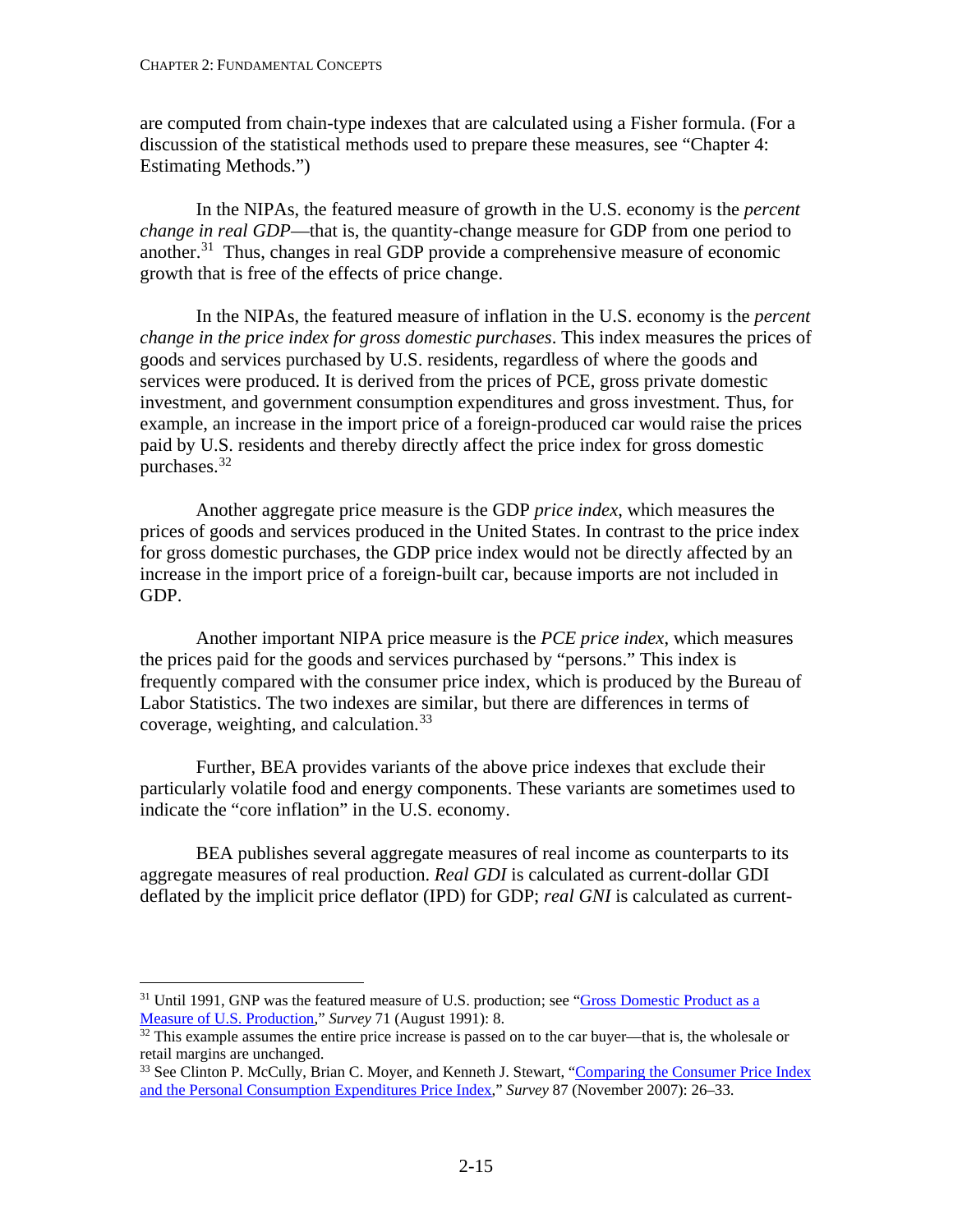dollar GNI deflated by the IPD for GNP; and *real net domestic income* is calculated as current-dollar net domestic income deflated by the IPD for net domestic product.<sup>[34](#page-32-0)</sup>

In addition, BEA prepares alternative measures of real GDP and real GNP that measure the real purchasing power of the income generated from the production of the goods and services by the U.S. economy. These measures, which in the NIPAs are called *command-basis GDP* and *command-basis GNP*, reflect the impact of changes in the terms of trade as well as changes in production (BEA also prepares alternative commandbasis measures of NNP and NDP). [35](#page-32-1) In calculating command-basis GDP, exports and imports of goods and services are each deflated by the price index for gross domestic purchases to yield exports on a command-basis and imports on a command basis; then, command-basis exports are added to, and command-basis imports are subtracted from, real gross domestic purchases.<sup>[36](#page-32-2)</sup> The calculation of command-basis GNP is the same, except income receipts from the rest of the world are deflated along with exports, and income payments to the rest of the world are deflated along with imports.[37](#page-32-3) In effect, the calculations are the same as deriving command-basis GDP (GNP) by deflating currentdollar GDP (GNP) by the price index for gross domestic purchases. Thus, the commandbasis measures are alternative measures of real GDP and real GNP that reflect the prices of purchased goods and services, while the primary measures of real GDP and real GNP reflect the prices of produced goods and services.

BEA also prepares several measures that show the relationship between the prices that are received by U.S. producers and the prices that are paid by U.S. purchasers. The broadest measure, the *trading gains index*, is the ratio of the GDP price index to the price index for gross domestic purchases. An increase (decrease) in this ratio would indicate an increase (decrease) in the purchasing power of the income generated in producing GDP. Successively narrower measures specifically focus on the relationship between the prices of the U.S. goods and services that are produced for consumption by the rest of the world and the prices of the goods and services that are produced by the rest of the world for U.S. consumption. The *terms of trade index*, is the ratio of the price index for exports of goods and services to the price index for imports of goods and services; ratios for the terms of trade in goods and in nonpetroleum goods are also prepared. Movements in these trading indexes reflect the interaction of several factors—including movements in exchange rates, changes in the composition of traded goods and services, and changes in producers' profit margins.

<span id="page-32-0"></span><sup>&</sup>lt;sup>34</sup> Implicit price deflators for an aggregate or component are calculated as the ratio of the current-dollar value to the corresponding chained-dollar value, multiplied by 100 (see the section "Chained-dollar measures" in chapter 4).

<span id="page-32-1"></span><sup>&</sup>lt;sup>35</sup> In the SNAs, these measures are referred to as real GDI and real GNI. However, as noted in the preceding paragraph, BEA uses a different method to derive those aggregates.

<span id="page-32-2"></span> $36$  In this case, adding and subtracting these estimates is acceptable because all three aggregates are derived using the same deflator.

<span id="page-32-3"></span> $37$  This methodology for calculating the command-basis aggregates was introduced in the 2010 annual update of the NIPAs; see Eugene P. Seskin and Shelly Smith, ["Annual Revision of the National Income](http://www.bea.gov/scb/pdf/2010/08%20August/0810_nipa-revision.pdf)  [and Product Accounts,"](http://www.bea.gov/scb/pdf/2010/08%20August/0810_nipa-revision.pdf) *Survey* 90 (August 2010): 21. For additional technical and historical background, see Marshall B. Reinsdorf, "Terms of Trade Effects: Theory and Measurement," *Review of Income and Wealth* 56 (June 2010): S177-S205.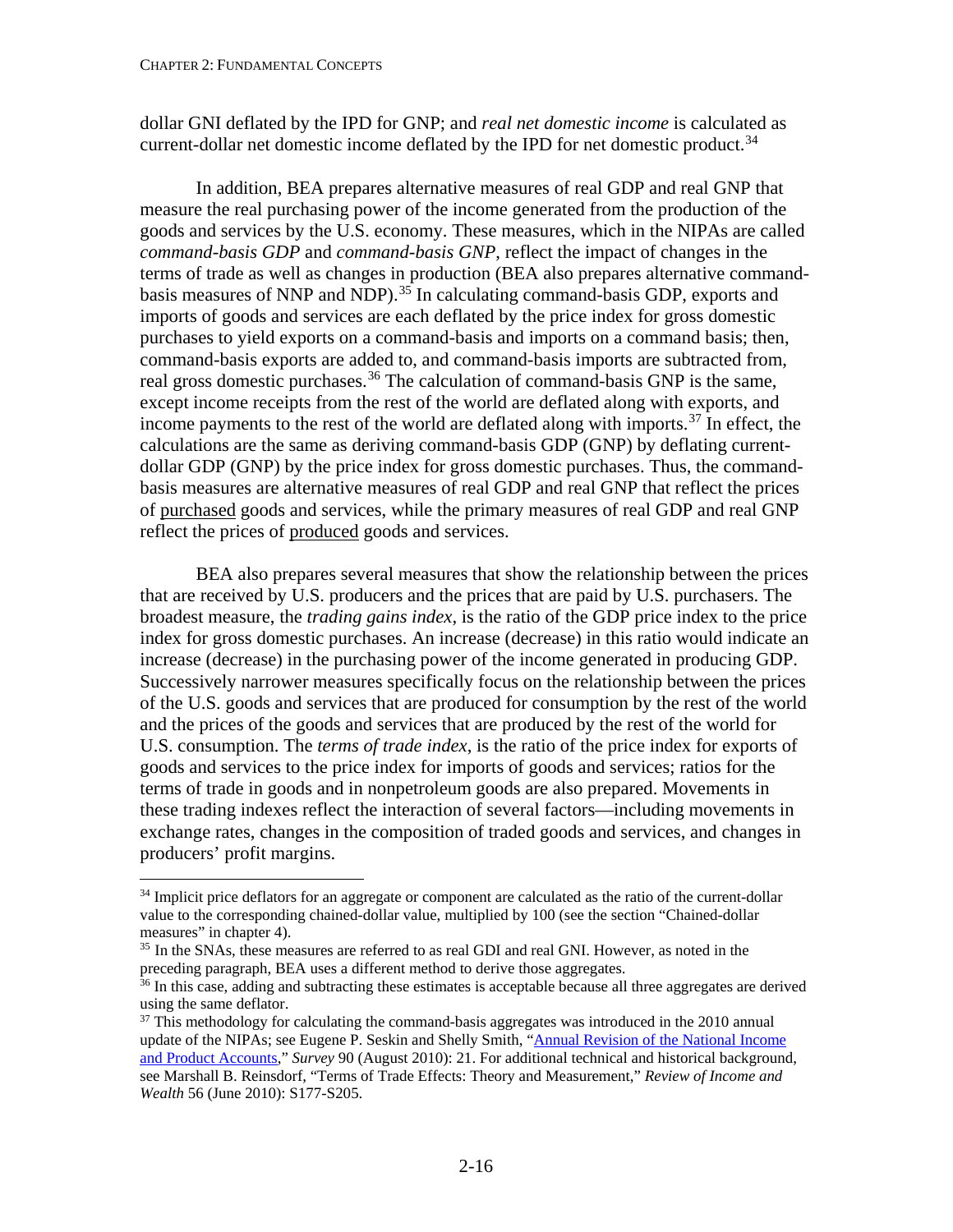<span id="page-33-0"></span>In addition, BEA provides statistical measures that supplement the current-dollar, quantity-index, and price-index measures. Foremost among these are measures of the contributions of major components to the percent change from the preceding year or quarter in real GDP, in other principal product-side aggregates, in GDP prices, and in gross domestic purchases prices. BEA also provides measures of the percentage shares of current-dollar GDP and GDI that are accounted for by their major components.

## **Classification**

The application of common classification systems for the NIPAs, and for all of the U.S. economic accounts, is extremely important because classification provides the structure necessary to prepare and present the estimates uniformly and consistently. Further, common classifications enable users to effectively compare and analyze data across the broad spectrum of economic statistics.

In the NIPAs, the estimates of production and expenditures may be classified by sector, by type of product, and by function, while the estimates of income may be classified by industry and by legal form of organization.

#### **Sector**

For measuring domestic production in the NIPAs, the contribution, or value added, of various institutions can be broken down into three distinct groups, or sectors business, households and institutions, and general government (table 2.1). A fourth sector, referred to as "the rest-of-the-world," covers transactions between U. S. residents and foreign residents.

| $O1088$ and theory because                |  |  |
|-------------------------------------------|--|--|
| Gross domestic product                    |  |  |
| <b>Business</b>                           |  |  |
| Nonfarm                                   |  |  |
| Farm                                      |  |  |
| <b>Households and institutions</b>        |  |  |
| Households                                |  |  |
| Nonprofit institutions serving households |  |  |
| <b>General government</b>                 |  |  |
| Federal                                   |  |  |
| State and local                           |  |  |
|                                           |  |  |
| Note. Adapted from NIPA table 1.3.1.      |  |  |

| Table 2.1—Gross Value Added by Sector |  |  |  |  |
|---------------------------------------|--|--|--|--|
|---------------------------------------|--|--|--|--|

*Business:* The business sector comprises all corporate and noncorporate businesses that are organized for profit, other entities that produce goods and services for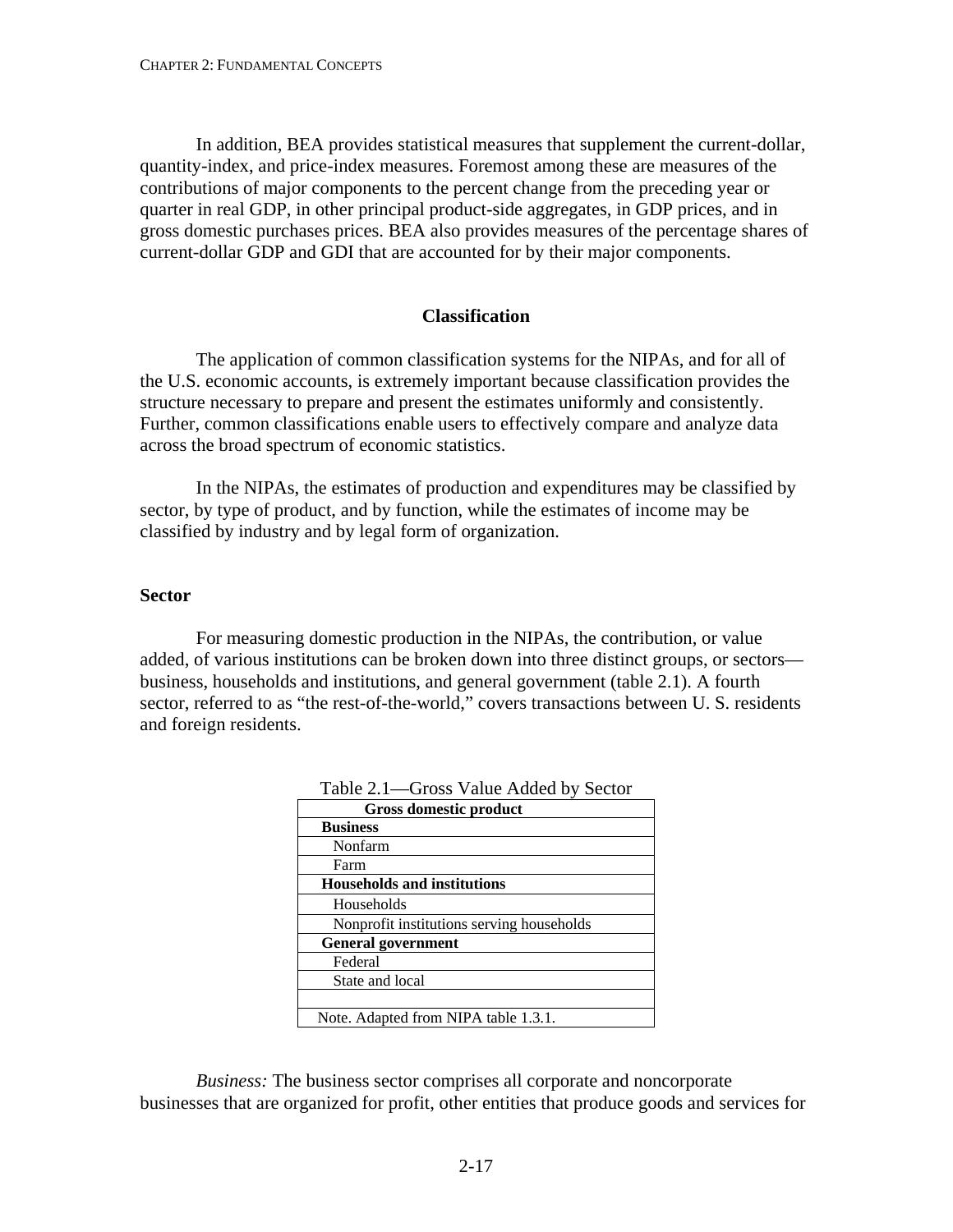<span id="page-34-0"></span>sale at a price that is based on the costs of production, and certain other entities that are treated as businesses in the NIPAs. These other entities include mutual financial institutions, noninsured pension funds, cooperatives, nonprofit organizations (that is, entities classified as nonprofit by the Internal Revenue Service in determining income tax liability) that primarily serve business, federal reserve banks, federally sponsored credit agencies, and government enterprises. The gross value added of the business sector is measured as GDP less the gross value added of households and institutions and of general government.[38](#page-34-1)

*Households and institutions:* The households and institutions sector comprises households (families and unrelated individuals) and nonprofit institutions serving households (NPISHs). The gross value added of households is measured by the services of owner-occupied housing and the compensation paid to domestic workers. The gross value added of NPISHs is measured by the compensation paid to the employees of these institutions, the rental value of fixed assets owned and used by these institutions, and the rental income of persons for tenant-occupied housing owned by these institutions.<sup>[39](#page-34-2)</sup>

*General government:* The general government sector comprises all federal government and state and local government agencies except government enterprises. The gross value added of general government is measured as the sum of the compensation of the employees of these agencies and of their consumption of fixed capital.

# **Type of product**

In the NIPAs, classifications by type of product—goods, services, and structures—are presented for GDP and for the components of final sales of domestic product (table 2.2).<sup>[40](#page-34-3)</sup>

| Gross domestic product          |  |  |
|---------------------------------|--|--|
| Final sales of domestic product |  |  |
| Change in private inventories   |  |  |
| Goods                           |  |  |
| Final sales                     |  |  |
| Change in private inventories   |  |  |
| Durable goods                   |  |  |
| Final sales                     |  |  |

Table 2.2—Gross Domestic Product by Major Type of Product

<span id="page-34-1"></span><sup>38</sup> Measures of gross value added for financial and for nonfinancial corporations are also shown in the NIPA tables. They are calculated based on the costs incurred and the incomes earned from production.  $39$  For more information on NPISHs, see the technical note in [Chapter 5](https://www.bea.gov/system/files/2019-05/Chapter-5.pdf) of this handbook.

<span id="page-34-3"></span><span id="page-34-2"></span><sup>&</sup>lt;sup>40</sup> The North American Product Classification System (NAPCS), the commodity counterpart to the North American Industry Classification System (see the section "Industry") is an integrated and comprehensive list of products, product definitions, and product codes organized using a demand-side, market-oriented classification framework for both goods and services. For more information about the system, which has been developed by the United States, Canada, and Mexico in a series of phases, see the Census Bureau website at www.census.gov.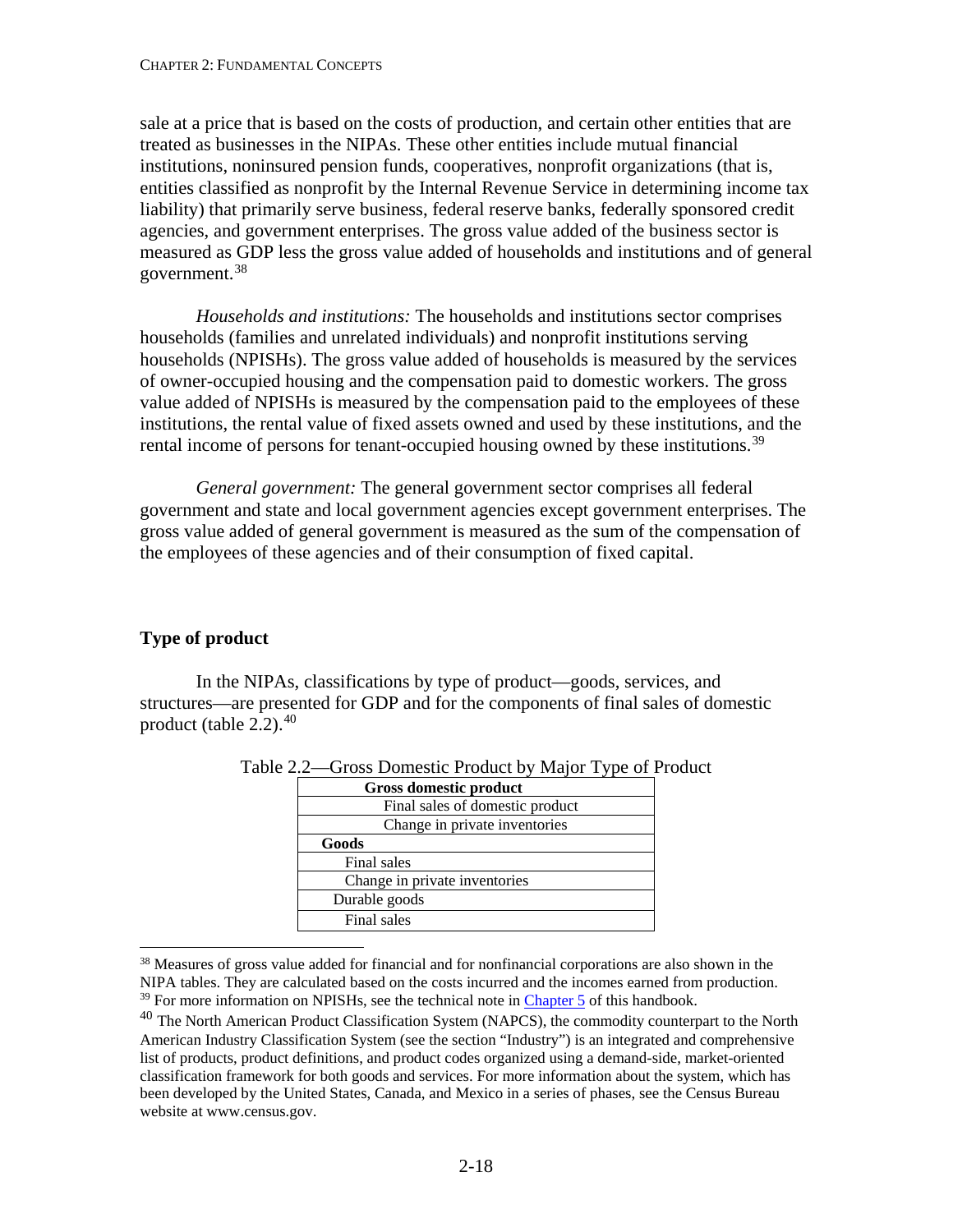<span id="page-35-0"></span>

| Change in private inventories        |  |
|--------------------------------------|--|
| Nondurable goods                     |  |
| Final sales                          |  |
| Change in private inventories        |  |
| <b>Services</b>                      |  |
| <b>Structures</b>                    |  |
|                                      |  |
| Note. Adapted from NIPA table 1.2.1. |  |

*Goods* consists primarily of tangible products that can be stored or inventoried, but this category also includes certain intangibles, such as intellectual property products.

*Services* are products, such as medical care, that cannot be stored and are usually consumed at the place and time of their purchase. Government consumption expenditures, which are for services produced by government, are included in this category.<sup>[41](#page-35-1)</sup> By convention, goods purchased by U.S. residents abroad are also included.

*Structures* are products—such as commercial buildings, highways, dams, and single-family houses—that are usually constructed at the location where they will be used and that typically have long economic lives.

## **Function**

"Functional" classifications identify the purposes or objectives for which expenditures are made. In the NIPAs, functional breakdowns of expenditures are provided for PCE and for government expenditures.

For PCE, expenditures by function are classified into the following broad categories (table 2.3).<sup>[42](#page-35-2)</sup> These classifications are largely consistent with the SNA "Classification of Individual Consumption by Purpose" (COICOP).<sup>[43](#page-35-3)</sup>

| <b>Personal consumption expenditures</b>                            |
|---------------------------------------------------------------------|
| Food and beverages purchased for off-premises consumption           |
| Clothing, footwear, and related services                            |
| Housing, utilities, and fuels                                       |
| Furnishings, household equipment, and routine household maintenance |
| Health                                                              |

<span id="page-35-1"></span><sup>&</sup>lt;sup>41</sup> The value of these services, most of which are not sold in the market, is measured by the cost of inputs: compensation, CFC, and purchased goods and services less own-account investment and sales to other sectors (which are reflected in other final expenditures components, such as PCE).

<span id="page-35-3"></span><span id="page-35-2"></span> $42$  This classification was introduced in the 2009 comprehensive update; see Clinton P. McCully and Teresita D. Teensma, ["Preview of the 2009 Comprehensive Revision of the National Income and Product](http://www.bea.gov/scb/pdf/2008/05%20May/0508_nipa_pce.pdf)  [Accounts: New Classifications for Personal Consumption Expenditures,](http://www.bea.gov/scb/pdf/2008/05%20May/0508_nipa_pce.pdf)" *Survey* 88 (May 2008): 6–17. <sup>43</sup> McCully and Teensma, 14.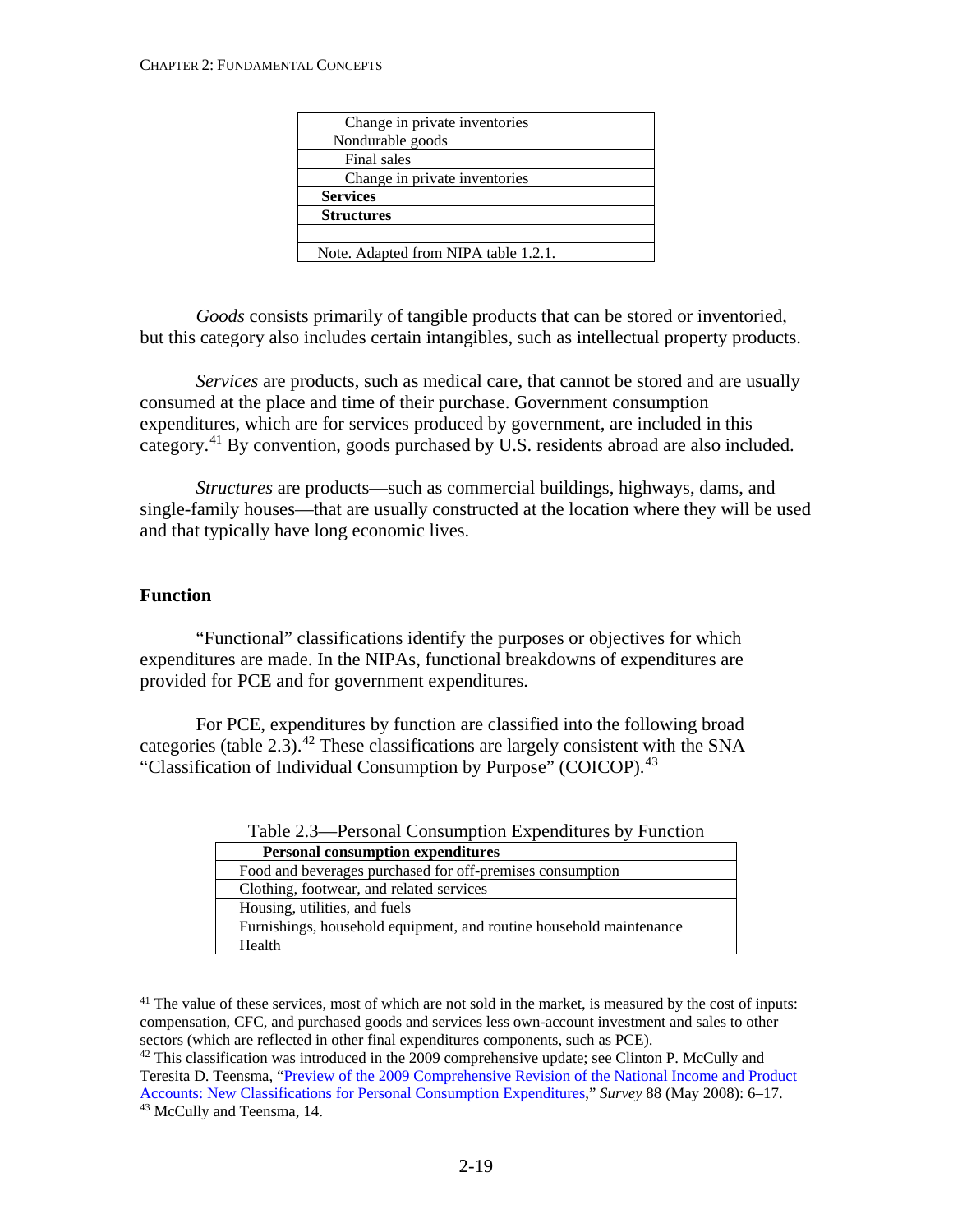| Transportation                                                              |
|-----------------------------------------------------------------------------|
| Communication                                                               |
| Recreation                                                                  |
| Education                                                                   |
| Food services and accommodations                                            |
| Financial services and insurance                                            |
| Other goods and services                                                    |
| Net foreign travel and expenditures abroad by U.S. residents                |
| Final consumption expenditures of nonprofit institutions serving households |
|                                                                             |
| Note. Adapted from NIPA table 2.5.5.                                        |

The functional classifications for government are largely consistent with the SNA "Classification of the Functions of Government" (COFOG).<sup>[44](#page-36-0)</sup> For the federal government, expenditures are classified into nine categories, and for state and local governments, expenditures are classified into eight categories (national defense is omitted) (table 2.4).

|  | Table 2.4—Government Consumption Expenditures and Gross Investment by Function |  |  |
|--|--------------------------------------------------------------------------------|--|--|
|  |                                                                                |  |  |

| Government                                    |  |
|-----------------------------------------------|--|
| General public service                        |  |
| National defense                              |  |
| Public order and safety                       |  |
| Economic affairs                              |  |
| Housing and community services                |  |
| Health                                        |  |
| Recreation and culture                        |  |
| Education                                     |  |
| Income security                               |  |
|                                               |  |
| $\mathbf{M}$ at $\mathbf{M}$ and $\mathbf{M}$ |  |

Note. Adapted from NIPA table 3.15.5.

#### **Industry**

The North American Industry Classification System (NAICS) is the official industry classification system for the United States. [45](#page-36-1) NAICS was developed during the 1990s through a collaborative effort by the United States, Canada, and Mexico to facilitate better comparisons of the economies of the three countries.<sup>[46](#page-36-2)</sup> Prior to the

<span id="page-36-0"></span> <sup>44</sup> See Karl Galbraith, ["Government Spending by Function: A New Presentation,](http://www.bea.gov/scb/pdf/National/NIPAREL/2000/0600gf.pdf)" *Survey* 80 (June 2000): 18–23. See also Bruce E. Baker, Pamela A. Kelly, and Brooks B. Robinson, ["Estimates of Real](http://www.bea.gov/scb/pdf/2004/10October/1004rgi.pdf) 

[Government Consumption Expenditures and Gross Investment by Function,](http://www.bea.gov/scb/pdf/2004/10October/1004rgi.pdf)" *Survey* 84 (October 2004): 5– 10 and also see SNA 2008: 9.99.

<span id="page-36-1"></span><sup>45</sup> See *[North American Industry Classification System, United States, 2017](https://www.census.gov/eos/www/naics/2017NAICS/2017_NAICS_Manual.pdf)*, available on the Census Bureau website at www.census..

<span id="page-36-2"></span><sup>&</sup>lt;sup>46</sup> For information of the development and implementation of NAICS, see John Kort, "The North American [Industry Classification System in BEA's Accounts,](http://www.bea.gov/scb/pdf/NATIONAL/NIPAREL/2001/0501naics.pdf)" *Survey* 81 (May 2001): 7–13.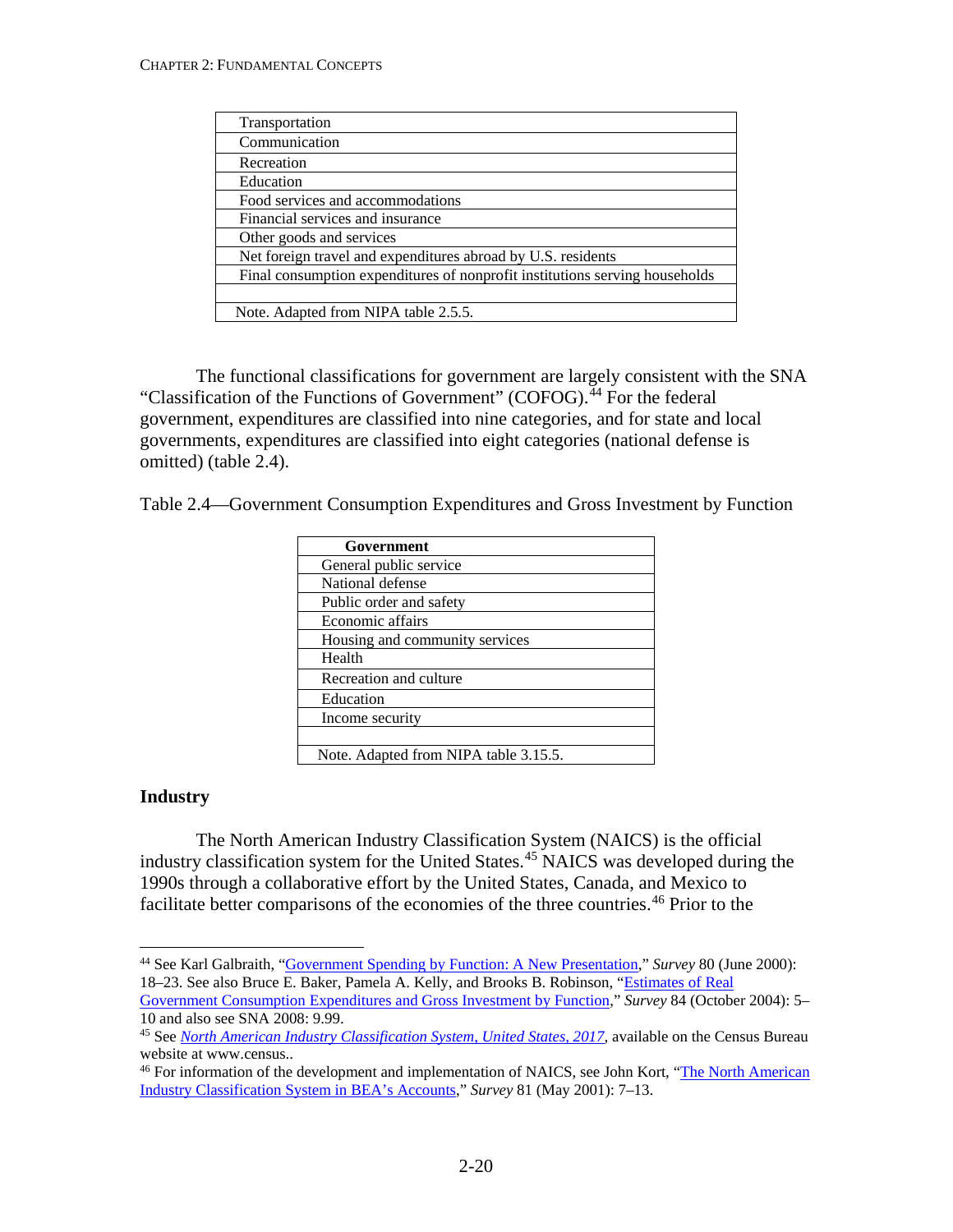adoption of NAICS, most U.S. statistics were based on the Standard Industrial Classification (SIC). $47$  The SIC system, which was initially developed in the late 1930s, was concentrated in manufacturing, which dominated the U.S. economy at that time. The switch from the SIC to NAICS provided more detailed classifications for services industries and for high-tech industries. Moreover, by organizing establishments based on their production methods rather than on the products they produced, NAICS provided a better conceptual basis for industrial classification.

NAICS was introduced into the national economic accounts in late 2002 with the release of the 1997 benchmark I-O accounts, which were based on the 1997 Economic Census. Effective with the 2003 comprehensive update, NAICS became the industry classification system for the NIPAs.

In the NIPAs, industrial distributions are presented for national income and most of its components, capital consumption allowances, employment and hours, and the change in private inventories and the stock of private inventories (see, for example, table 2.5 below).<sup>[48](#page-37-1)</sup> For income and employment, the classification of the estimates for 1998 forward is based on NAICS; for inventories, the classification of the estimates for the first quarter of 1997 forward is based on NAICS. In general, the estimates by industry before these dates are on a SIC basis. [49](#page-37-2)

Industrial distributions of government activities are not provided; instead, they are combined into a single category. For most series, separate estimates are shown for the activities of the federal government, of state and local governments, and of government enterprises.

| National income without capital consumption adjustment |
|--------------------------------------------------------|
| <b>Domestic industries</b>                             |
| <b>Private industries</b>                              |
| Agriculture, forestry, fishing, and hunting            |
| Mining                                                 |
| <b>Utilities</b>                                       |
| Construction                                           |
| Manufacturing                                          |
| Durable goods                                          |
| Nondurable goods                                       |
| Wholesale trade                                        |

Table 2.5—National Income Without Capital Consumption Adjustment by Industry

<span id="page-37-0"></span> <sup>47</sup> See Office of Management and Budget, Statistical Policy Division, *Standard Industrial Classification Manual, 1987* (Washington, DC: U.S. Government Printing Office (GPO), 1988); Office of Management and Budget, Statistical Policy Division, *Standard Industrial Classification Manual,1972* (Washington, DC: GPO, 1972); and Bureau of the Budget, *Standard Industrial Classification Manual,1942* (Washington, DC: GPO, 1942).

<span id="page-37-1"></span><sup>&</sup>lt;sup>48</sup> An industrial distribution of fixed investment based on data collected from establishments is prepared as part of the procedure used to estimate fixed assets. For further information, see "*[Fixed Assets and](https://apps.bea.gov/national/pdf/Fixed_Assets_1925_97.pdf)  [Consumer Durable Goods in the United States, for 1925–97](https://apps.bea.gov/national/pdf/Fixed_Assets_1925_97.pdf)*," September 2007 on BEA's website at www.bea.gov.

<span id="page-37-2"></span><sup>&</sup>lt;sup>49</sup> NAICS-based estimates for GDP by industry and for fixed assets are available for earlier periods.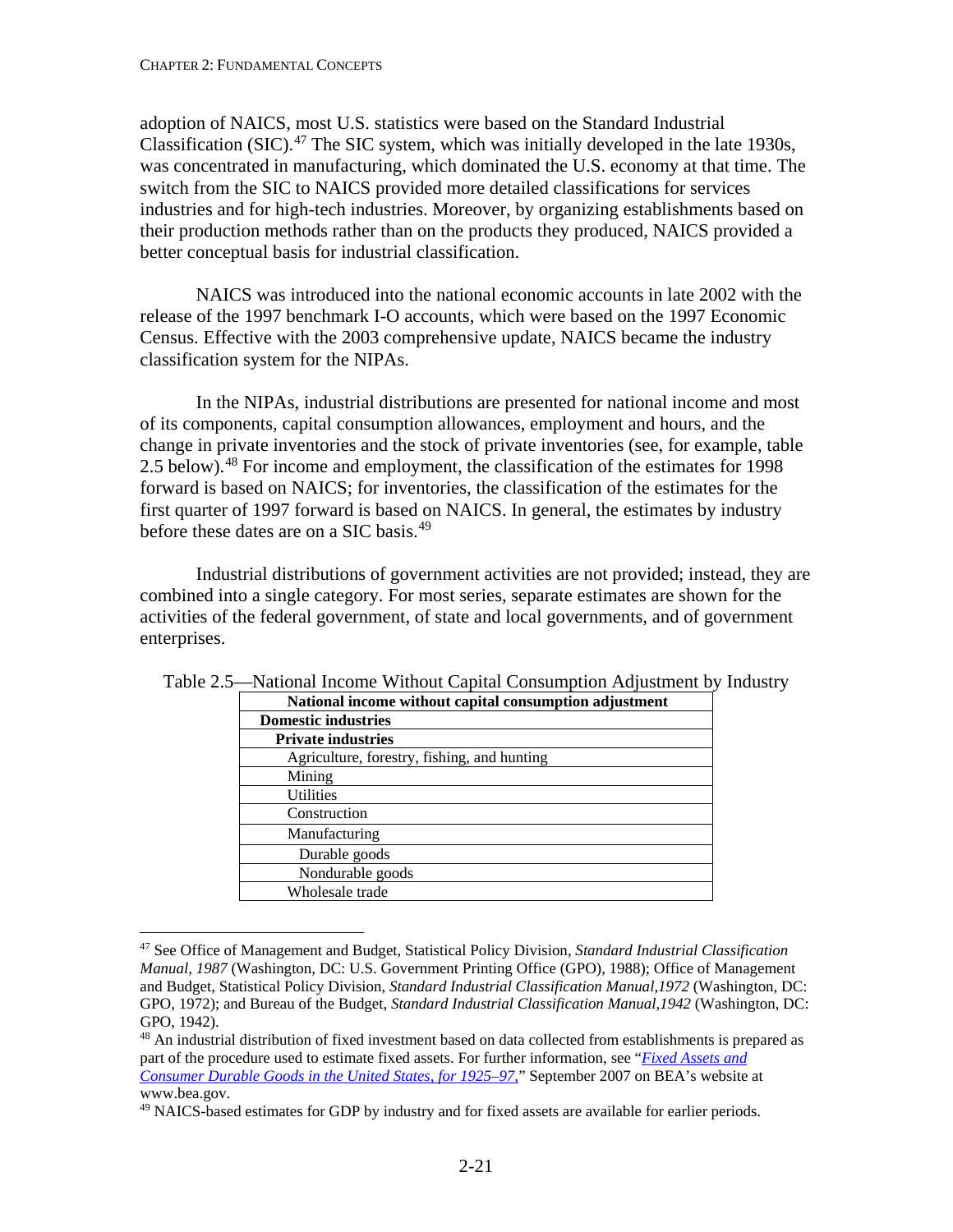| Retail trade                                                      |
|-------------------------------------------------------------------|
| Transportation and warehousing                                    |
| Information                                                       |
| Finance, insurance, real estate, rental, and leasing              |
| Professional and business services                                |
| Educational services, health care, and social assistance          |
| Arts, entertainment, recreation, accommodation, and food services |
| Other services, except government                                 |
| Government                                                        |
| <b>Rest of the world</b>                                          |
|                                                                   |
| Note. Adapted from NIPA table 6.1D.                               |

The industrial distributions for wages and salaries and for inventories are generally based on data collected from "establishments," while those for the other NIPA components are generally based on data collected from "companies" (also called "enterprises," or "firms"). Companies consist of one or more establishments owned by the same legal entity or group of affiliated entities. Establishments are economic units, generally at a single physical location, where business is conducted or where services or industrial operations are performed (for example a factory, mill, store, hotel, movie theater, mine, farm, airline terminal, sales office, warehouse, or central administrative office). Establishments are classified into an industry on the basis of their principal production method, and companies are classified into an industry on the basis of the principal industry of all their establishments. Because large multi-establishment companies typically contain establishments that are classified in different industries, the industrial distribution of the same economic activity on an establishment basis can differ significantly from that on a company basis. For example, the measure of corporate profits by steel-manufacturing companies will include the profits of establishments that do not manufacture steel but are part of companies that are classified as steel-manufacturing companies. Similarly, this measure will exclude the profits of establishments that manufacture steel but are part of companies that are not classified as steel-manufacturing companies.

Moreover, individual industry series are not fully comparable over time. First, the composition of industries may change because of revisions to NAICS or to the SIC. This factor affects estimates based on establishment data and on company data. Second, historical comparability may be affected by a change over time in the industrial classification of the same establishment or company. For example, the classification of a company may change as a result of shifts in the level of consolidation of entities for which company reports are filed or as a result of mergers and acquisitions. This factor affects company-based estimates much more than establishment-based estimates. As noted above, there is a break in 1998 between SIC and NAICS classifications for NIPA estimates of income and employment and in 1997 for NIPA estimates of inventories. Moreover, while the NAICS-based NIPA estimates are periodically updated to reflect the most recent NAICS categories (currently 2012), the estimates are bridged to, and largely presented on, the 1997 NAICS structure to avoid repeated changes to the NIPA presentation.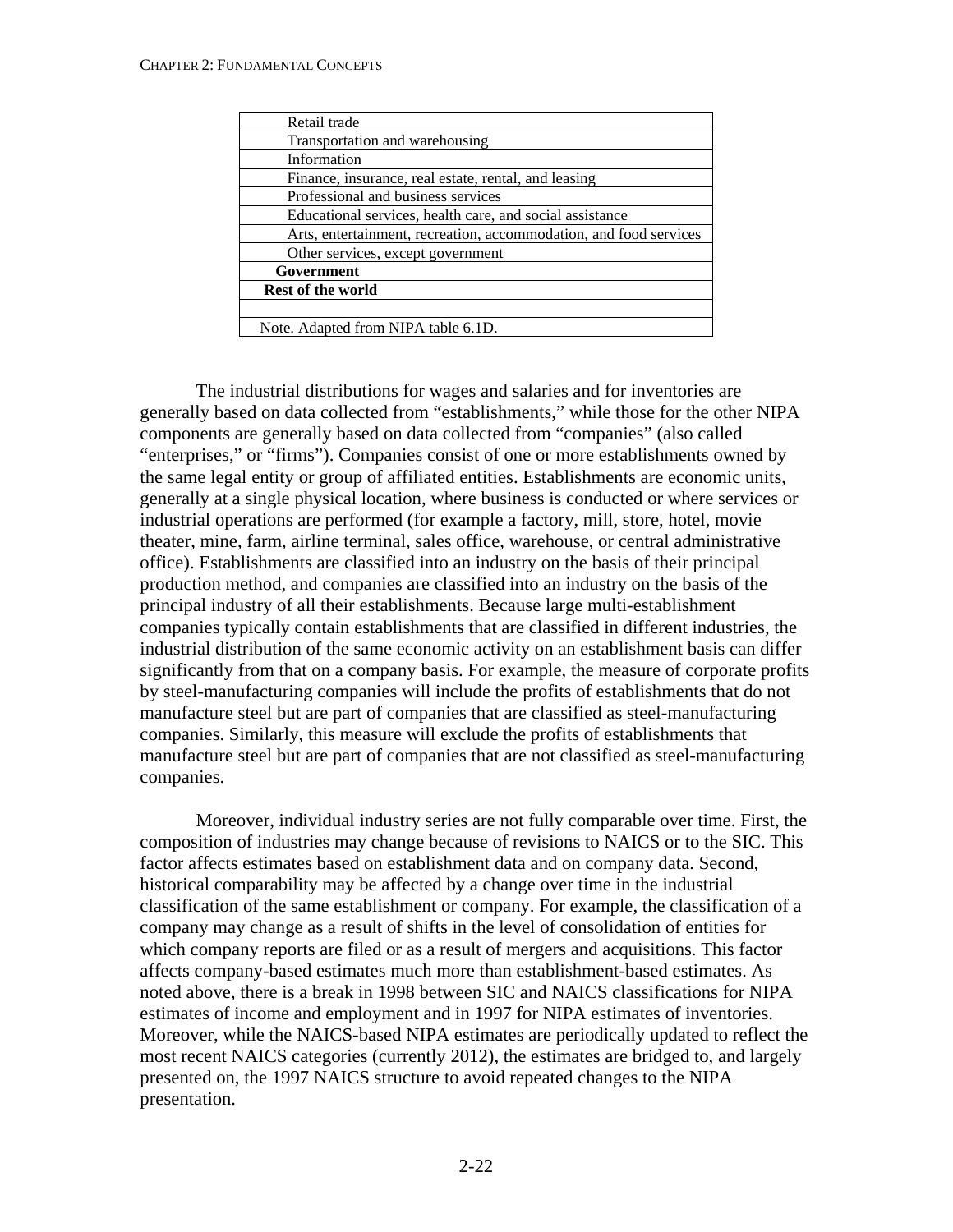In addition, some NIPA tables show the following special industry groupings:

*Financial industries* consists of the NAICS industry "Finance and insurance" and of "Offices of bank holding companies" and "Offices of other holding companies" in the NAICS industry "Management of companies and enterprises." Finance and insurance consists of Federal Reserve banks; credit intermediation and related activities; securities, commodity contracts, and investments; insurance carriers and related activities; and funds, trusts, and other financial vehicles.

*Nonfinancial industries* consists of all other private industries.

*Private goods-producing industries* consists of the following NAICS divisions: agriculture, forestry, fishing, and hunting; mining; construction; and manufacturing.

*Private services-producing industries* consists of the following NAICS divisions: utilities; wholesale trade; retail trade; transportation and warehousing; information; finance and insurance; real estate and rental and leasing; professional, scientific, and technical services; management of companies and enterprises; administrative and waste management services; educational services; health care and social assistance; arts, entertainment, and recreation; accommodation and food services; and other services, except government.

#### **Legal form of organization**

For the domestic business sector in the NIPAs, classification by legal form of organization is shown for national income and its components. Legal forms of organization are based on IRS filing requirements for corporate business and for noncorporate business, which comprises sole proprietorships and partnerships, other private business, and government enterprises (employee compensation and current surplus of enterprises) (table 2.6).

| <b>National income</b>                |
|---------------------------------------|
| Domestic business                     |
| Corporate business                    |
| Noncorporate business                 |
| Sole proprietorships and partnerships |
| Other private business                |
| Government enterprises                |
| Households and institutions           |
| General government                    |
| Rest of the world                     |
|                                       |
| Note. Adapted from NIPA table 1.13.   |

Table 2.6—National Income by Legal Form of Organization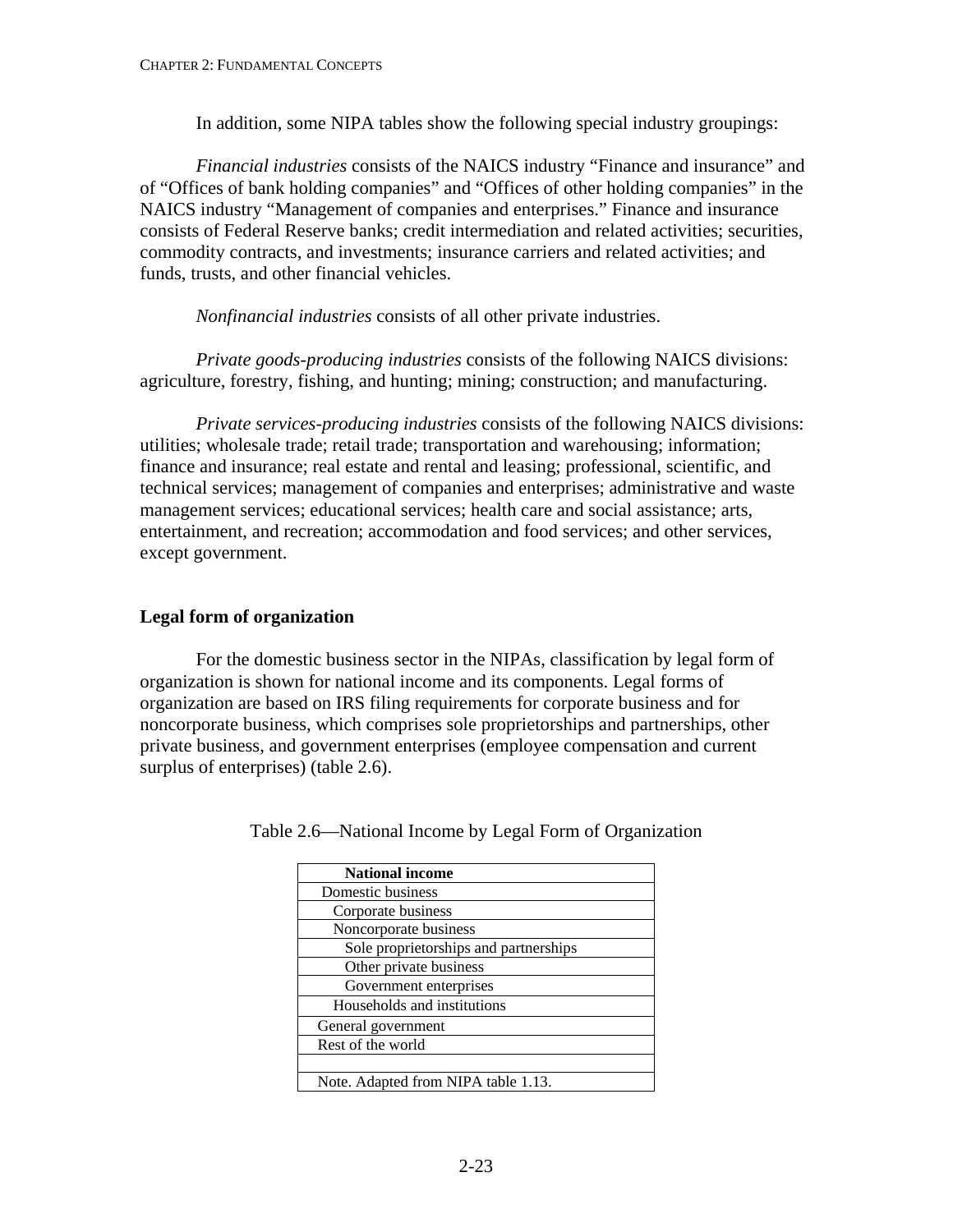*Corporate business:* This legal form comprises all entities required to file federal corporate tax returns, Internal Revenue Service (IRS) Form 1120 series. It includes mutual financial institutions and cooperatives subject to federal income tax, private noninsured pension funds, nonprofit institutions that primarily serve business, Federal Reserve banks, and federally sponsored credit agencies.

*Sole proprietorships:* This legal form comprises all entities that are required to file IRS Schedule C (Profits or Loss from Business) or Schedule F (Farm Income and Expenses) or that would be required to file if the proprietor met the filing requirements.

*Partnerships:* This legal form comprises all entities that are (or would be) required to file federal partnership income tax returns, IRS Form 1065 (U.S. Partnership Return of Income).

*Other private business:* This legal form comprises (1) all entities that are (or would be) required to report rental and royalty income on IRS Schedule E (Supplemental Income and Loss) of the individual income tax return and (2) tax-exempt cooperatives.

*Government enterprises:* This legal form consists of government agencies that cover a substantial proportion of their operating costs by selling goods and services to the public and that maintain their own separate accounts. For example, the U.S. Postal Service is a federal government enterprise, and public water and sewage agencies are local government enterprises.

#### **Accounting Framework**

The NIPAs consist of a set of integrated accounts that provide statistics on the output of the U.S. economy. The NIPA accounting framework is designed to provide context for these statistics, so that they are presented logically, consistently, and according to established economic-accounting principles and standards. The NIPAs are generally consistent with the SNA, which now serves as the internationally accepted set of guidelines for the compilation of national accounts.<sup>[50](#page-40-0)</sup>

For an in-depth discussion of the conceptual framework of the NIPAs and the NIPA summary accounts and of the underlying accounting principles and common financial statements, see U.S. Bureau of Economic Analysis, *An Introduction to the National Income and Product Accounts,* Methodology Paper No. 1 (updated), September  $2007<sup>51</sup>$  $2007<sup>51</sup>$  $2007<sup>51</sup>$  The definitions of the line items that make up the seven summary accounts are

<span id="page-40-0"></span> <sup>50</sup> See Stephanie H. McCulla, Karin E. Moses, and Brent R. Moulton, ["The National Income and Product](https://apps.bea.gov/scb/pdf/2015/06%20June/0615_nipas-sna.pdf)  [Accounts and the System of National Accounts 2008: Comparison and Research Plans,"](https://apps.bea.gov/scb/pdf/2015/06%20June/0615_nipas-sna.pdf) *Survey* 95 (June 2015): 1-17, and see Charles Ian Mead, Karin E. Moses, and Brent R. Moulton, ["The NIPAs and the](http://www.bea.gov/scb/pdf/2004/12December/1204_NIPA&SNA.pdf)  [System of National Accounts,"](http://www.bea.gov/scb/pdf/2004/12December/1204_NIPA&SNA.pdf) *Survey* 84 (December 2004): 17–32.

<span id="page-40-1"></span><sup>&</sup>lt;sup>51</sup> ["An Introduction to the National Income and Product Accounts,](https://www.bea.gov/sites/default/files/methodologies/mpi1_0907.pdf)" available a[t www.bea.gov.](http://www.bea.gov/)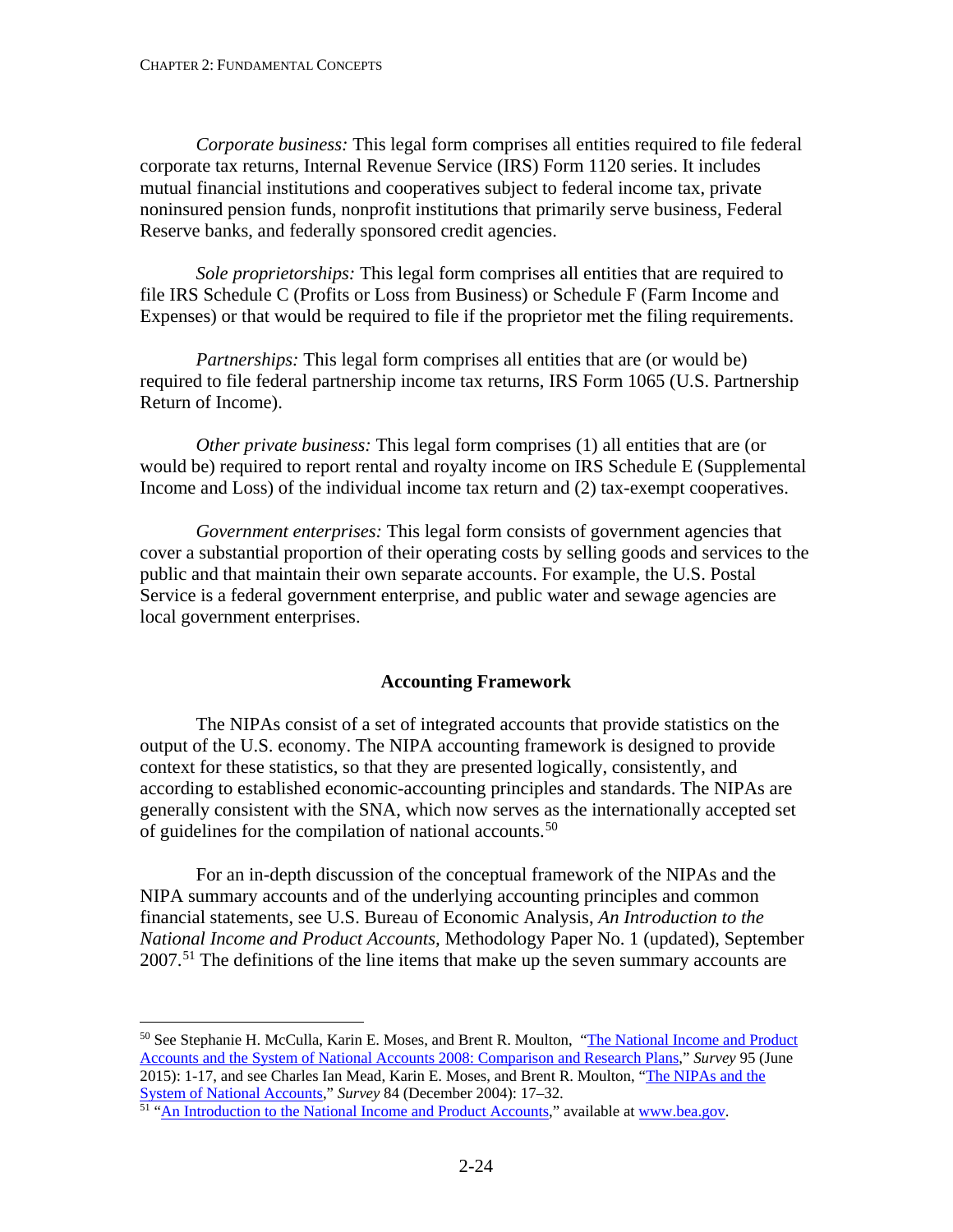presented in the appendix to this Handbook, "Summary National Income and Product Accounts."

## **Accounting principles**

Double-entry bookkeeping is one of the most fundamental principles used in economic accounting and in financial accounting. In financial accounting, activities that affect the resources available to a business are recorded at least once as a source of financing (credit) and at least once as a use of financing (debit). Thus, double-entry bookkeeping provides a means to validate the accounting entries, because the sum of the entries on each side of an account must be equal. In national economic accounting, each transaction is recorded as a payment by one sector and as a receipt by the same sector or by another sector—for example corporate income tax is a payment by a corporation and a receipt of the government.<sup>[52](#page-41-0)</sup> In addition to providing a means to validate entries, this system also provides alternative ways to calculate a measure when complete information is not available for one of the sectors.

The accrual-accounting method is another principle important to both financial and economic accounting. This method is generally used to ensure that related revenues and expenses are recorded in the same accounting period. In accrual accounting, revenues are recorded when they are earned, and expenses are recorded when they are incurred, regardless of when the cash is actually received or paid. The accrual-accounting method may be contrasted to the cash-accounting method, which records revenues when cash is received and expenses when cash is paid.

Financial accounting and economic accounting generally apply different principles in valuing transactions. In financial accounting, assets (and depreciation) are commonly valued at historical costs—that is, at the prices relevant at the time of the acquisition; subsequent changes in the value of these assets are ignored. In economic accounting, assets (and depreciation) are valued at current costs—that is, at the market prices that prevail at the time they are valued. In preparing the NIPAs, various adjustments, such as the inventory valuation adjustment and the capital consumption adjustment, are made so that the estimates will reflect current costs rather than historical costs.

#### **Conceptual derivation of the NIPAs**

The NIPAs represent consolidations of the production, the income and outlay, and the saving and investment accounts for each sector of the economy (business, households,

<span id="page-41-0"></span><sup>&</sup>lt;sup>52</sup> A fully articulated set of national accounts (showing payments and receipts by all sectors) actually leads to a quadruple-entry system (in which each transaction is recorded as a debit and a change in assets for one sector and as a credit and a change in assets for another sector). However, transactions are usually recorded only twice in the NIPAs because the changes in assets or liabilities that are associated with the changes in revenues or expenses are recorded in the Federal Reserve Board's flow of funds accounts.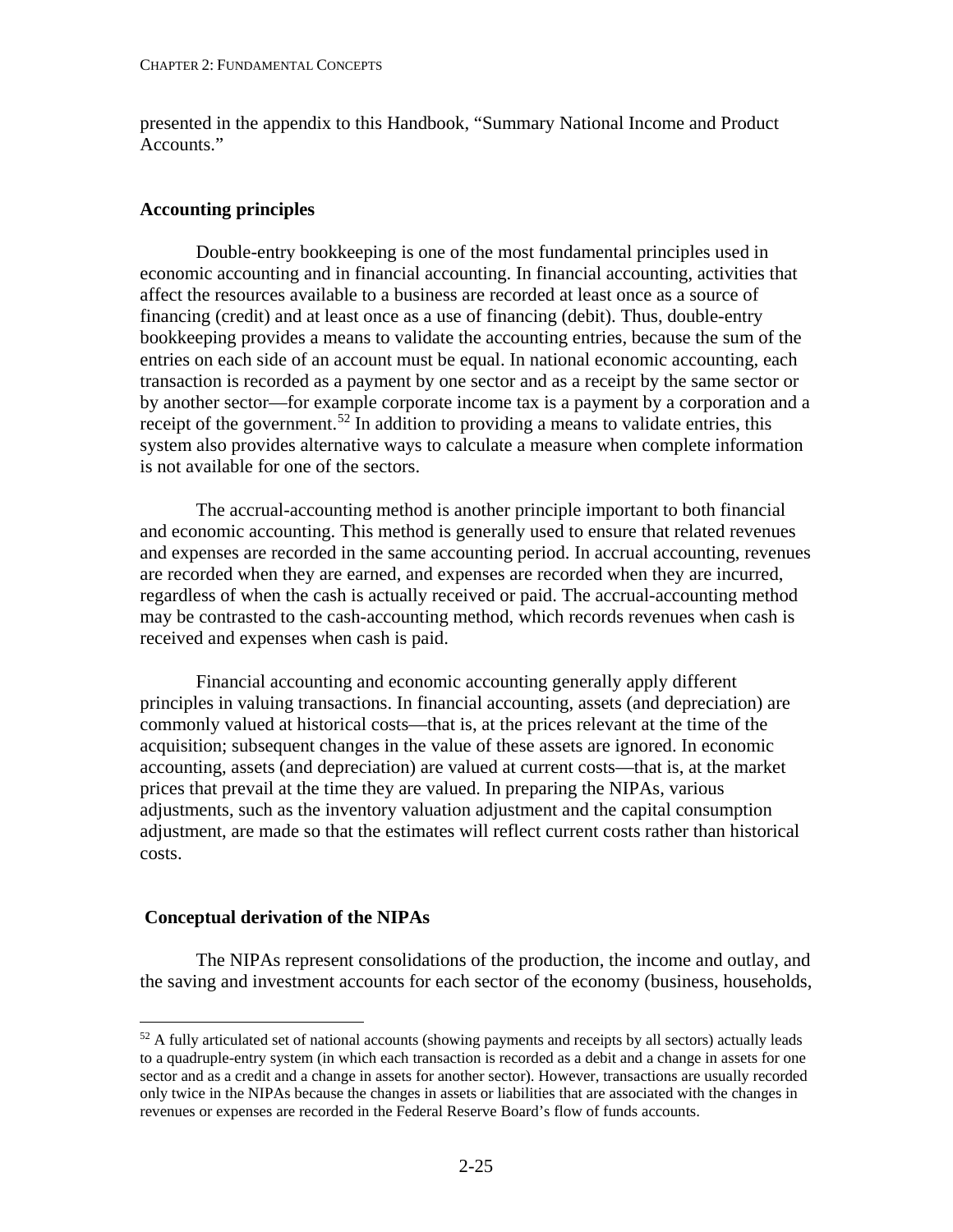government, and foreign). These sector accounts, in turn, represent aggregations of the accounts belonging to individual transactors in the economy, regardless of whether formal accounting statements exist explicitly for all of them.

Specifically, for each sector, the *production account* records the value of the production that is attributable to that sector and the uses of the income arising from that production. The *income and outlay account* records the sources of the sector's income, its current outlays, and its saving. The *saving and investment* account (also known as the capital account) records the sector's gross saving and gross investment, where gross investment is net acquisitions of assets less net increase in liabilities.

Chart 2.3 illustrates the relationship between the summary NIPAs and the underlying production, income and outlay, and saving and investment accounts for the sectors of the economy.

| <b>Transactions</b>      |                                                 | <b>Rest of the world</b>                                       |                                                        |                                |
|--------------------------|-------------------------------------------------|----------------------------------------------------------------|--------------------------------------------------------|--------------------------------|
|                          |                                                 |                                                                |                                                        |                                |
|                          | <b>Business</b>                                 | Government                                                     | Personal                                               |                                |
| Production               | Domestic income and product account (Account 1) |                                                                |                                                        | Foreign transactions           |
| Income and outlay        | Private enterprise<br>income (Account 2)        | Government current<br>receipts and expenditures<br>(Account 4) | Personal income and<br>outlay (Account 3)              | current account<br>(Account 5) |
| Saving and<br>investment | Domestic capital account (Account 6)            |                                                                | Foreign transactions<br>capital account<br>(Account 7) |                                |

# **Chart 2.3—NIPA Summary Accounts**

The NIPA summary "domestic income and product account" represents a consolidation of the production accounts for business, households and institutions, and general government.

The income and outlay accounts for the sectors are shown in three separate summary accounts. Income and outlays for the personal sector, including income accruing to unincorporated businesses, are shown in the "personal income and outlay account." Income and outlays for the government sector, including income accruing to government enterprises, are shown in the "government current receipts and expenditures account. Income and outlays for business enterprises and for households and institutions in their role as producers are shown in the "private enterprise income account." In order to provide analytically useful aggregates associated with all private business, the coverage in this account includes the income and outlays of unincorporated businesses as well as those of corporate businesses.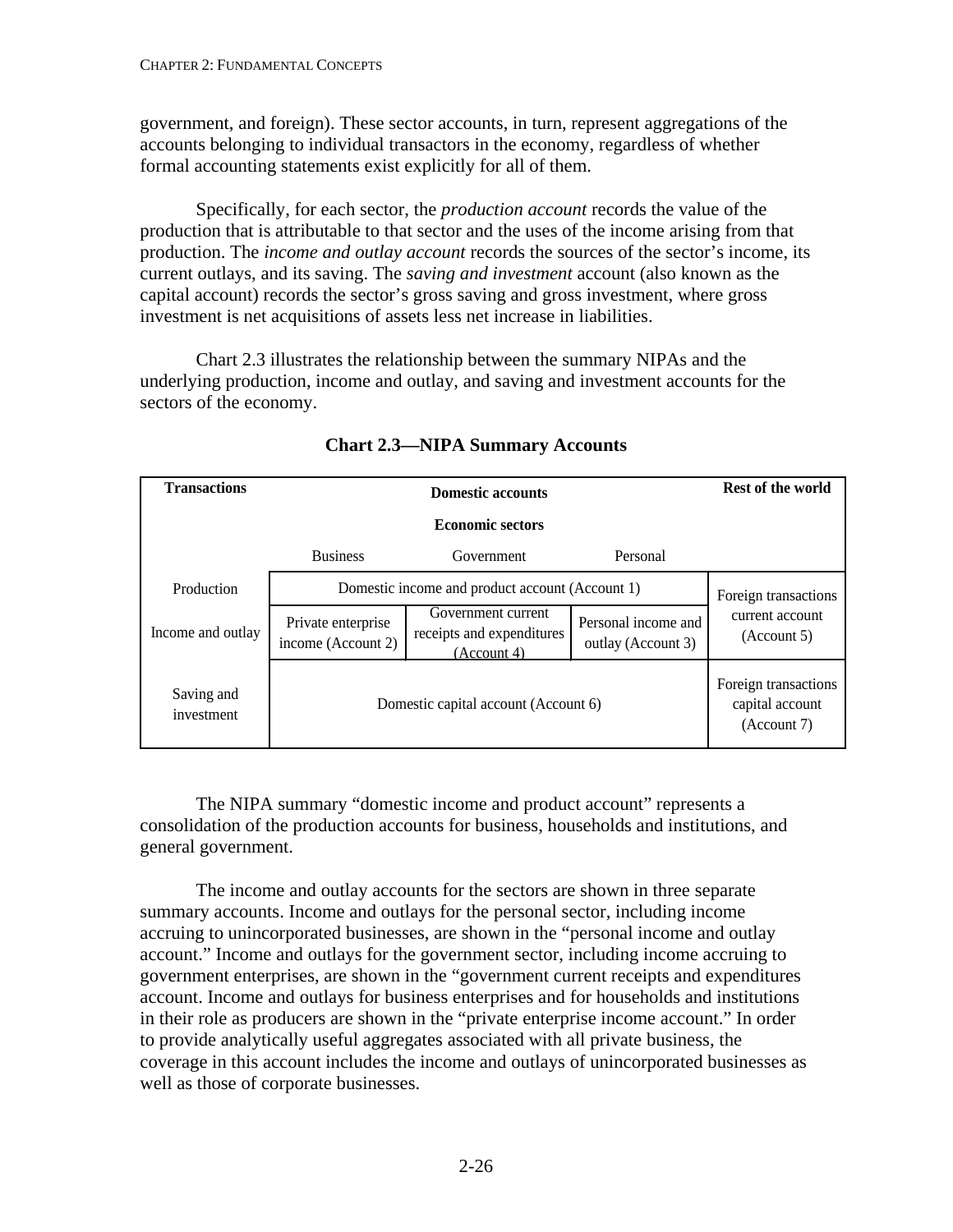#### CHAPTER 2: FUNDAMENTAL CONCEPTS

The saving and investment accounts are consolidated into a single summary "domestic capital account." For saving, a breakdown by sector is shown for corporate, personal, and government saving. For investment, because of source data limitations, the breakdown is shown for private fixed and inventory investment and for government fixed investment.

The transactions for the foreign (or rest-of-the-world) "sector"—that is, transactions between U.S. residents and foreign residents—are shown separately in two summary accounts. Current receipts and expenditures, such as exports and imports of goods and services, are shown in the "foreign transactions current account," and capital transactions, such as capital transfers, are shown in the "foreign transactions capital account."

#### **The summary NIPAs**

The seven summary NIPAs constitute the accounting framework for presenting the value of production, distribution, consumption, and saving for the U.S. economy.<sup>[53](#page-43-0)</sup> (For definitions of all of the line entries in these tables, and to see the tables themselves, see the appendix to this handbook.) Each of the entries in a summary account also appears again in that account or in one of the other summary accounts; most of these entries are also shown in one or more of the tables that make up the full set of NIPA tables. For example, the item "supplements to wages and salaries" is shown in line 5 of summary account 1 and in line 14 of summary account 3; it is also shown in line 8 of NIPA table 1.10 and in line 6 of NIPA table 2.1.

Taken together, the summary accounts constitute a double-entry system in which a use (or expenditure) recorded in one account for one sector is also recorded as a source (or receipt) in an account of another sector or of the same sector. This system of integrated, double-entry accounts provides a comprehensive measure of economic activity in a consistently defined framework without double-counting. Thus, the NIPAs, in combination with BEA's industry, wealth, and other economic accounts, can be used to trace the principal economic flows among the major sectors of the economy.

#### Account 1: Domestic Income and Product Account

This account represents an aggregation of the underlying production accounts for the domestic sectors of the U.S. economy. The right (product) side of the account shows GDP measured as the sum of goods and services sold to final users rather than as the sum of value-added by the sectors. The left (income) side of the account shows GDP as

<span id="page-43-0"></span><sup>&</sup>lt;sup>53</sup> Prior to the 2003 comprehensive update, the NIPAs were summarized in five accounts, as shown in table A on pages 38–39 of the August 2002 *Survey*. For a discussion of the differences between the old and new summary accounts, see Nicole Mayerhauser, Shelly Smith, and David F. Sullivan, ["Preview of](http://www.bea.gov/scb/pdf/2003/08August/0803NIPA-Preview.pdf) the 2003 [Comprehensive Revision of the National Income and Product Accounts: New and Redesigned Tables,](http://www.bea.gov/scb/pdf/2003/08August/0803NIPA-Preview.pdf)" *Survey* 83 (August 2003): 8–15.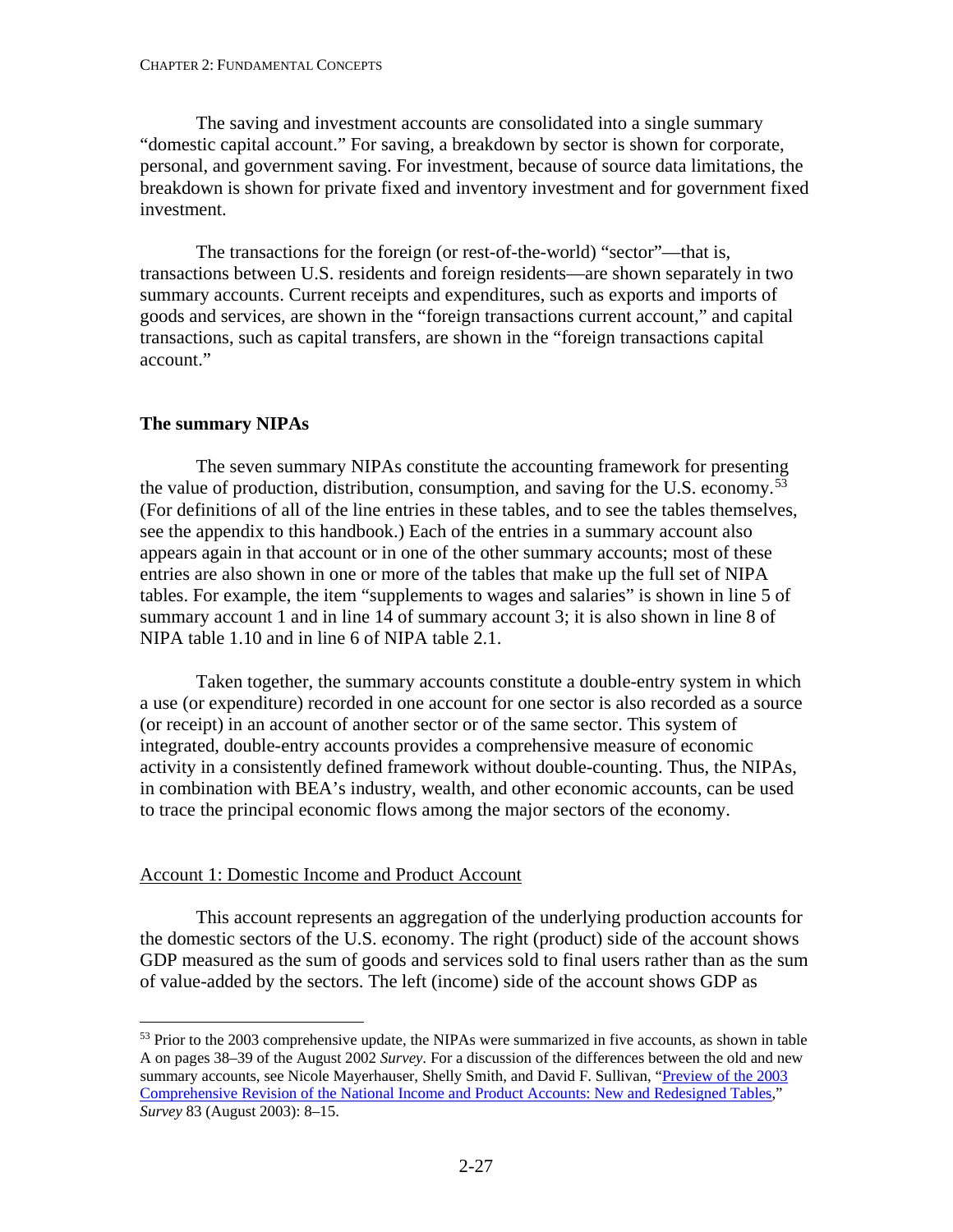measured by the incomes earned in production—GDI—plus the "statistical discrepancy" (the difference between GDP and GDI). Product and income are both presented on a domestic basis—that is, they are produced by labor and property located in the United States.

## Account 2: Private Enterprise Income Account

This account presents information on the sources and uses of the income of private businesses and other private enterprises.[54](#page-44-0) It combines the accounts of private businesses, of homeowners for owner-occupied housing (which is treated as if it were a business), and of NPISHs.

Sources of private enterprise income—such as income receipts on assets and net operating surplus—are shown on the right side of the account.[55](#page-44-1) The left side of the account shows the uses of income as income payments on assets (such as holders of financial liabilities and equity claims of other businesses), business current transfer payments, and income that accrues to the owners of business (namely proprietors' income, rental income of persons, and corporate profits). Corporate profits, a widely used measure in the United States, is distributed to government (taxes on corporate income) and to shareholders (net dividends) or is retained (undistributed profits, which can be thought of as a measure of corporate saving).

## Account 3: Personal Income and Outlay Account

This account shows the sources and uses of income received by persons—that is, households, NPISHs, private noninsured welfare funds, and private trust funds. The right side of the account shows the sources of personal income—such as employee compensation and interest and dividend income. The left side shows personal taxes and outlays and personal saving, which is derived as personal income minus personal taxes and outlays.

#### Account 4: Government Receipts and Expenditures Account

This account summarizes the combined transactions of the federal government and of the state and local governments. The right side of the account shows government current receipts—such as tax receipts from persons and contributions for government social insurance. The left side shows government current expenditures—such as compensation of government employees and transfer payments to persons—and net saving, which is derived as current receipts less current expenditures.

<span id="page-44-0"></span><sup>&</sup>lt;sup>54</sup> Government enterprises are not included in account 2, because complete estimates on sources and uses of government enterprise income, notably the income payments and income receipts on assets, are not currently available. The sources and uses of government enterprise income are included, but not separately identified, in the government receipts and expenditures account.

<span id="page-44-1"></span><sup>55</sup> Summary account 2 presents the components of private enterprise income on a national basis—that is, for income accruing to U.S. residents. Consequently, for the net operating surplus to be shown in account 2 on a domestic basis consistent with summary account 1, several components showing income flows to and from the rest of the world are added to account 2.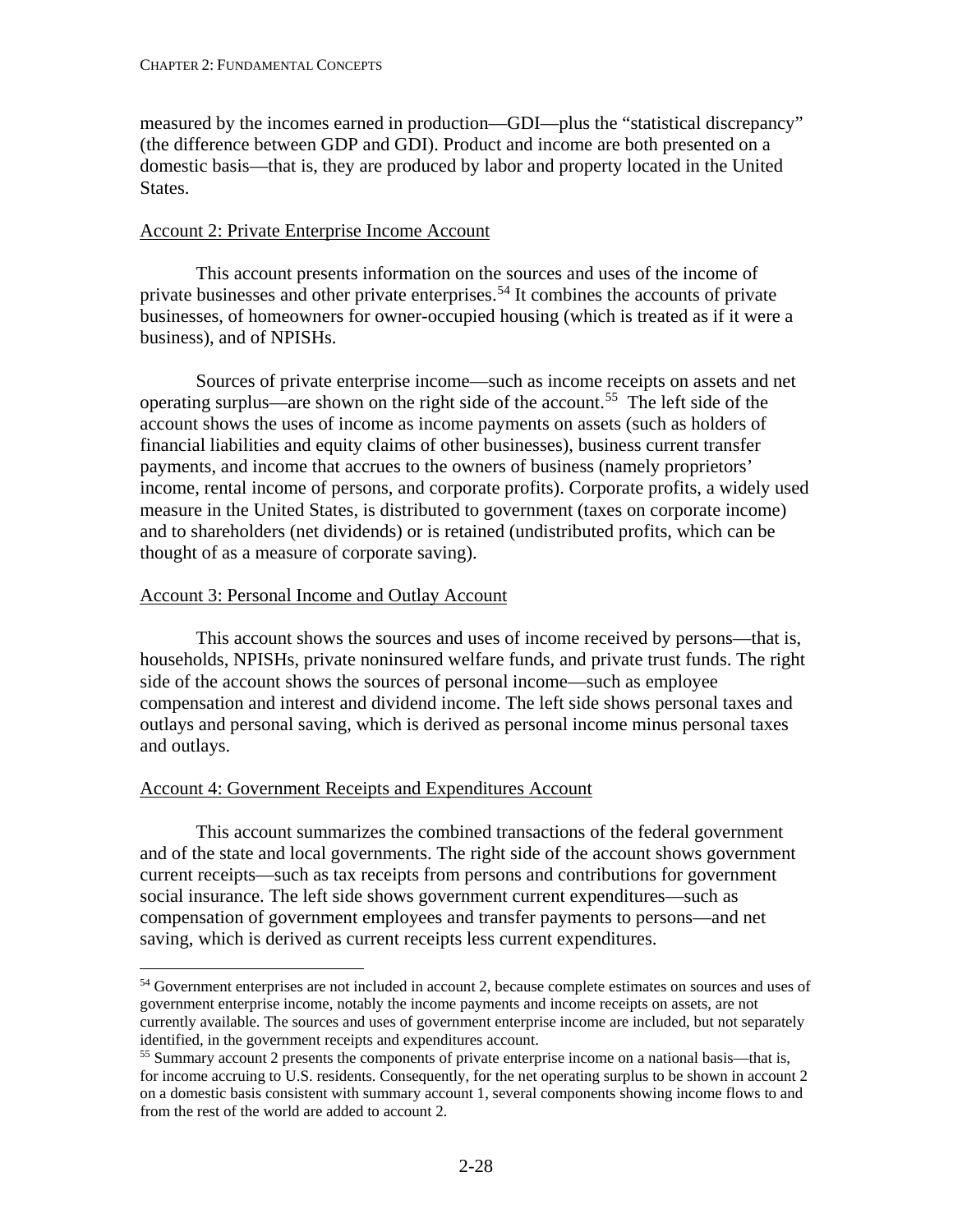#### Account 5: Foreign Transactions Current Account

This account summarizes all the current transactions between the United States and the rest of the world. It presents information on receipts and payments associated with foreign trade, income receipts and payments, and current taxes and other transfer payments. This account does not include transactions involving the acquisition or disposal of nonproduced nonfinancial assets nor capital transfers, which are shown in the foreign transactions capital account, nor does it include transactions in financial assets and liabilities. The left side of this account shows current receipts from the rest of the world—mainly exports of goods and services, income receipts on assets, and current taxes, contributions for government social insurance, and transfer receipts from the rest of the world. The right side shows current payments to the rest of the world—mainly imports of goods and services, income payments on assets, and current taxes and transfer payments to the rest of the world. In addition, it includes the balance on current account, which is derived as current receipts less current payments.

#### Account 6: Domestic Capital Account

This account presents information on saving and investment for the economy. The right side of the account shows gross saving and the statistical discrepancy. Given the theoretical equality between GDP and GDI, the statistical discrepancy can be viewed as actual (positive or negative) income that is not captured by the data used to measure GDI and, therefore, not distributed to the sectors; instead, it is shown as a source of (positive or negative) saving in this account. The left side of the account shows gross domestic investment, capital-account transactions (net), and net lending or net borrowing, which is derived as gross saving and the statistical discrepancy minus gross domestic investment and capital-account transactions (net).

#### Account 7: Foreign Transactions Capital Account

This account presents information on transactions between the United States and the rest of the world that involve the acquisition or disposition of nonproduced nonfinancial assets and capital transfers. The left side of the account shows the balance on current account. The right side shows capital-account transactions (net) and net lending or borrowing, which is derived as the balance on current account minus capitalaccount transactions (net).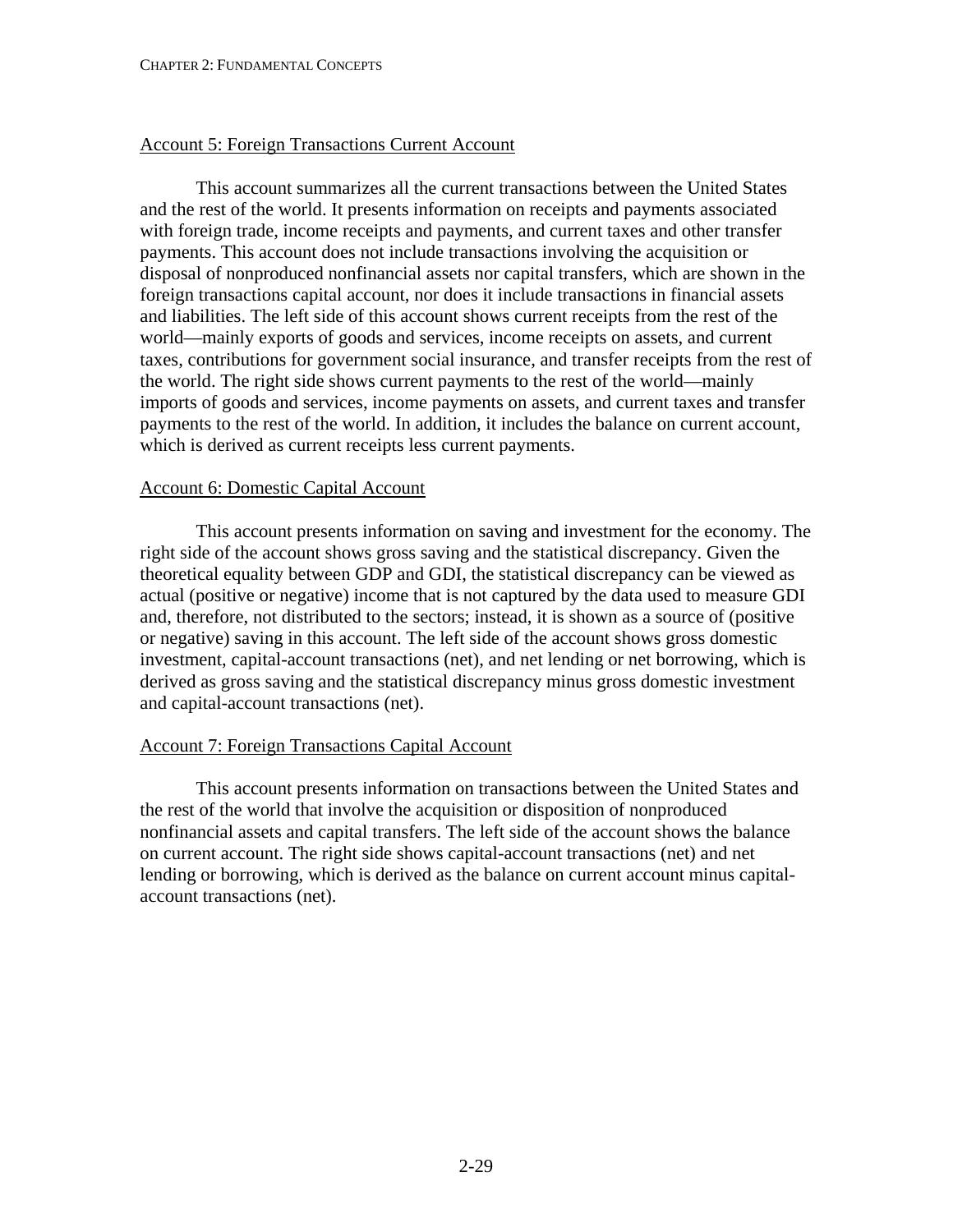#### **CHAPTER 3: PRINCIPAL SOURCE DATA**

(Updated: May 2019)

[Source data as determinants of initial release and revision schedules](#page-47-0) [Source data for the current quarterly estimates](#page-48-0) [Source data for the annual updates](#page-56-0) [Source data for the comprehensive updates](#page-59-0)

Source data are the information BEA uses to prepare the NIPA estimates, and estimating methods are the steps BEA takes to transform the source data into these estimates. The interaction of source data and estimating methods determines the accuracy, reliability, and relevancy of the accounts.

The data that BEA uses are collected from a variety of sources and are usually collected for purposes other than for incorporation into BEA's estimates. Data collected by federal government agencies provide the backbone of the estimates; these data are supplemented by data from trade associations, businesses, international organizations, and other sources. The Government data are from a number of agencies, including the Commerce Department's Census Bureau, the Labor Department's Bureau of Labor Statistics (BLS), the Treasury Department, the Office of Management and Budget, and the Agriculture Department. "Administrative" data are data that are tabulated by federal government and by state and local government agencies as a byproduct of administering their programs—such as processing corporate tax returns, regulating public utilities, and issuing building permits. Examples of important administrative sources of data for the NIPAs include the Internal Revenue Service's Statistics of Income program, which provides data for a number of NIPA income estimates, the *Budget of the United States Government* from the Executive Office of the President, which is the major source of data for the NIPA estimates of federal government consumption expenditures and gross investment, the social insurance programs of the Center for Medicare and Medicaid Services and the Social Security Administration, which provide data on health insurance and social security incomes, and the military payroll systems of the U.S. Department of Defense. "Statistical" data are data collected by the federal statistical agencies, such as the Census Bureau and BLS. These data consist of periodic economic and population censuses and a wide range of sample surveys, such as those that collect data on manufacturing and trade, employment, and prices. The relatively few surveys that BEA conducts cover international trade in services and international direct investment, both by foreign companies in the United States and by U.S. companies in foreign countries.

The source data available to BEA are not always ideal for the preparation of the NIPAs. BEA must develop methods that transform the best available data into estimates that are consistent with the NIPA concepts and framework and that fill gaps in the coverage of the source data. (See "Chapter 4: Estimating Methods.")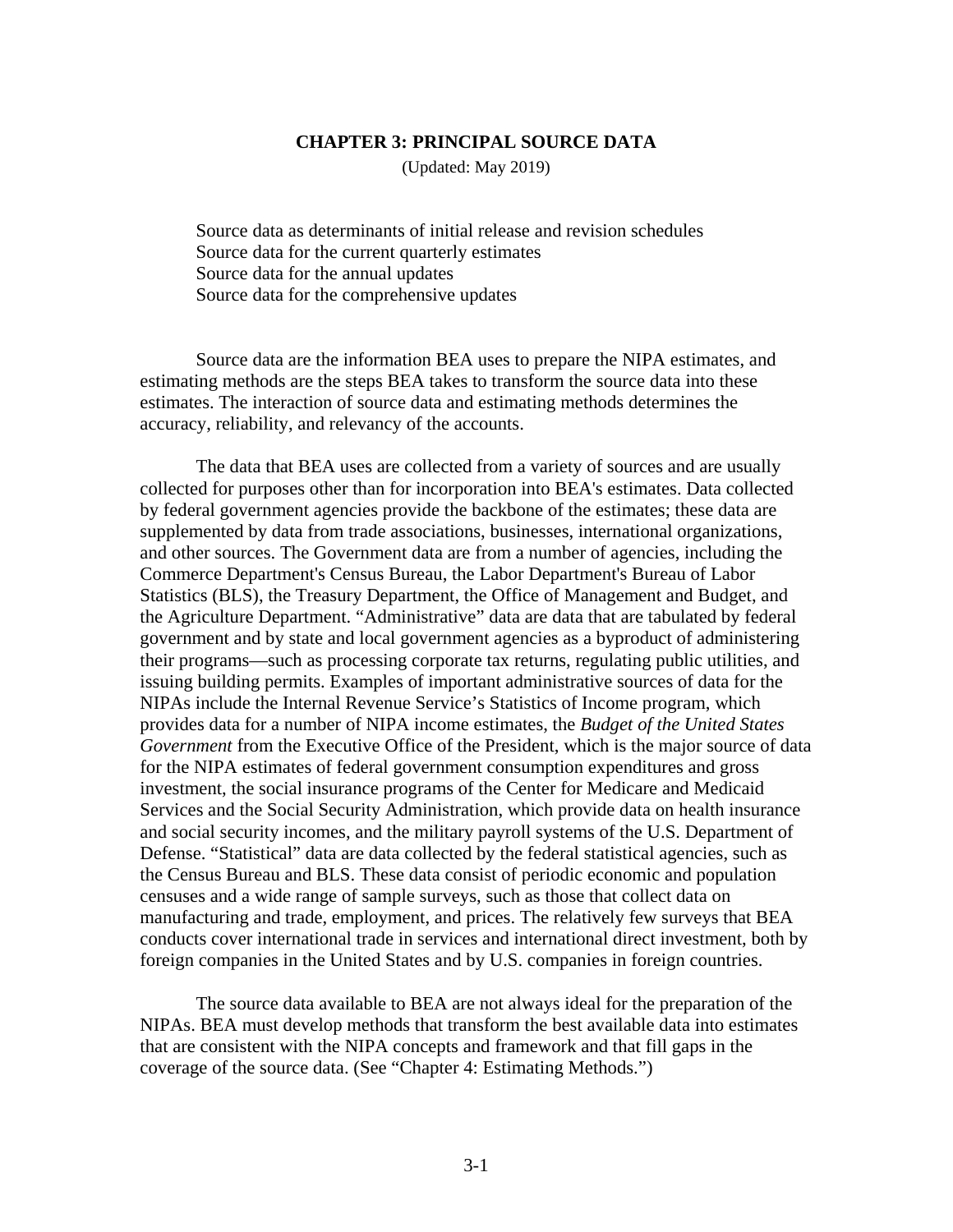#### <span id="page-47-0"></span>**Source data as determinants of initial release and revision schedules**

The availability of the source data is an important consideration in determining the schedules for the initial release and the subsequent revisions of the NIPA estimates. One factor affecting availability is the speed with which the source data are collected, compiled, and released. Another factor is whether the source data are part of a statistical program that, over time, provides more complete or otherwise better coverage—for example, if the sample is larger or if more detailed information is collected for an annual survey than for the monthly surveys.

In general, the most comprehensive source data for the expenditure components of gross domestic product (GDP) are available at the 5-year intervals associated with the economic census of establishments conducted by the Census Bureau. The economic census is the primary data source for BEA's input-output accounts, which are used to "benchmark" the NIPA estimates for the quinquennial census years. Related annual surveys are drawn from samples of the establishments covered in the economic census; these surveys generally collect less detailed data than those collected in the economic census. Many of the annual surveys are supplemented by monthly surveys that involve smaller samples and that collect less detailed data than the annual surveys.<sup>[1](#page-47-1)</sup> In addition, responding to the censuses and annual surveys is generally mandatory, while responding to most of the quarterly and monthly surveys is voluntary.

The data from the monthly surveys are available first, and they provide much of the information that is used to prepare the initial, or "current," quarterly (and for a few components, monthly) NIPA estimates. These estimates are subsequently revised as additional reports become available from the monthly surveys. Annual updates, which are timed to incorporate newly available annual source data, are usually carried out each summer. Comprehensive updates, which incorporate the most complete source data as well as other improvements to the accounts, are carried out at about 5-year intervals.<sup>[2](#page-47-2)</sup>

Thus, revisions do not reflect errors. On the contrary, revisions are mainly driven by the incorporation of more complete and revised source data, and the release of the revised estimates is determined by the availability of these data. The source data used to prepare

<span id="page-47-1"></span><sup>&</sup>lt;sup>1</sup> Many of the annual and monthly surveys are based on "probability sampling" (sometimes known as "scientific sampling"). In this process, establishments are first placed into various "strata" on the basis of their size. Depending on the distribution of establishments, an establishment in the largest strata could have a 100-percent probability of selection and thus have a sampling weight of 1—that is, the establishment would represent only itself. An establishment in a smaller stratum would have a smaller probability of selection, say 1 percent, but in that case the establishment would have a sampling weight of 100—that is, the sampled establishment would represent 100 establishments.

<span id="page-47-2"></span> $2$  Unless noted otherwise, annual data are presented on a calendar-year basis (i.e., covering January through December). Quarter data are also presented on a calendar basis (i.e., the first quarter (Q1) covers January, February, and March; Q2 covers April, May, and June; Q3 covers July, August, and September; and Q4 covers October, November, and December).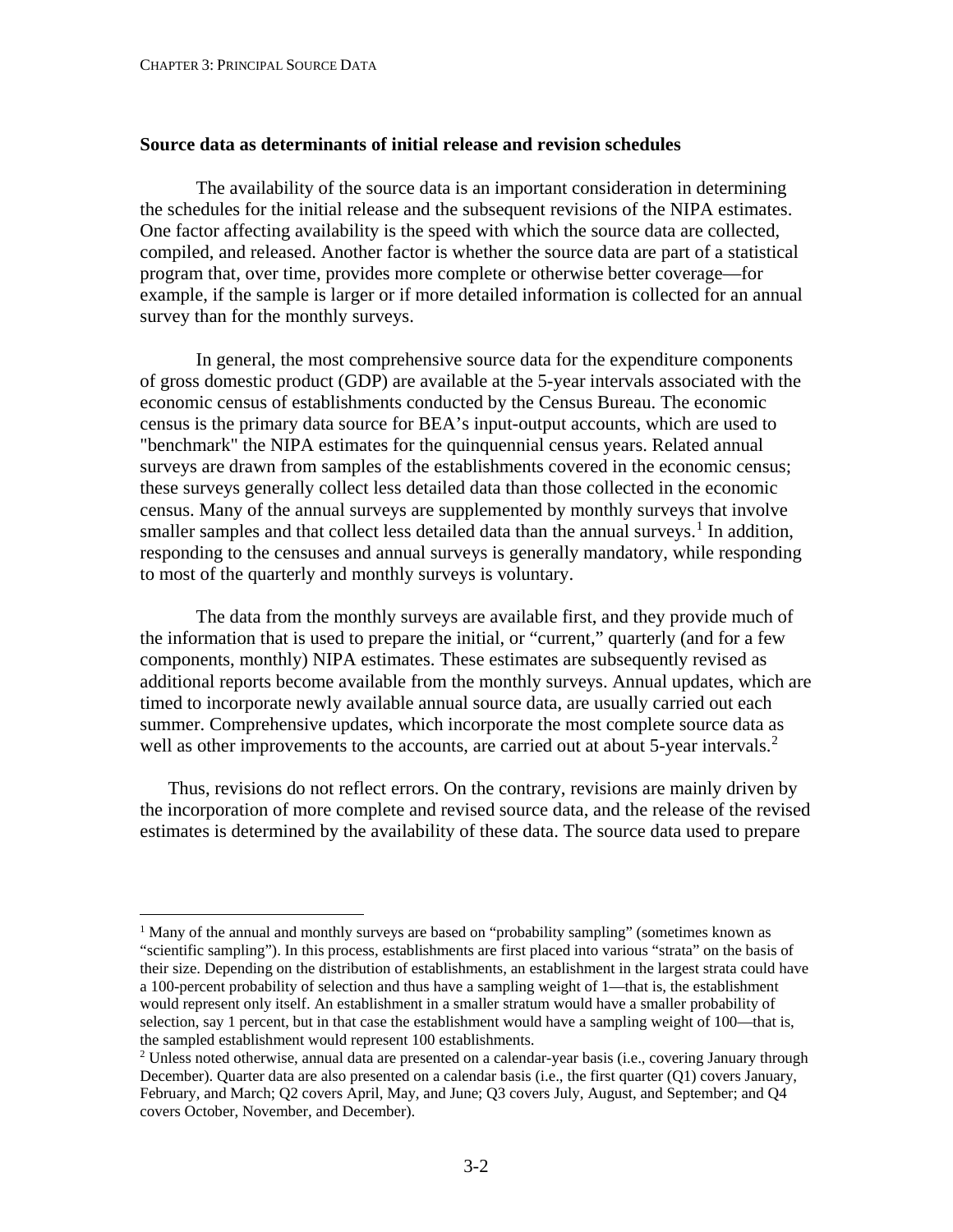<span id="page-48-0"></span>the estimates of GDP and gross domestic income (GDI) can be grouped into five general categories based on their quality, availability, and use.<sup>[3](#page-48-1)</sup>

- *Comprehensive data* provide comprehensive or nearly comprehensive coverage of the relevant population. They are either consistent with the concepts, coverage, or timing underlying the national accounts, or they can be made consistent with only minor adjustments*.*
- *Adjusted comprehensive data* provide comprehensive or nearly comprehensive coverage of the relevant population; however, these data require substantial adjustments in order to conform to the concepts underlying the national accounts.
- *Direct indicator data* are used to indicate the movements of a series rather than the levels of a series; they are closely related to the comprehensive data that are ultimately incorporated into the estimates, but they are less detailed or do not provide comprehensive coverage of the relevant population.
- *Indirect indicator data* are used to prepare indicator series when more suitable data are not available. They include volume or activity indicators and other NIPA estimates.
- *Trend-based data* are used when no data are available; they are typically based on previous estimates, using moving averages, regressions, growth factors, or judgment.

The following sections describe the most important federal government source data that are used for the current quarterly estimates and for the annual and comprehensive updates of the NIPAs. In the preparation of the estimates, these sources are augmented by a wealth of information from other public sources and from private sources, such as trade associations.

# **Source data for the current quarterly estimates**

Data from Census Bureau monthly surveys are among the primary sources for the current quarterly estimates (table 3.1). For the most part, the samples for these voluntary surveys are drawn from the economic census, from the corresponding annual surveys, and from the Business Register; the samples are updated periodically to account for new businesses ("births") and for businesses that discontinue operations ("deaths").<sup>[4](#page-48-2)</sup>

<span id="page-48-1"></span> <sup>3</sup> For more information, see Alyssa E. Holdren, "Gross Domestic Product [and Gross Domestic Income:](http://www.bea.gov/scb/pdf/2006/02february/0206_gdp.pdf)  [Revisions and Source Data,](http://www.bea.gov/scb/pdf/2006/02february/0206_gdp.pdf)" *Survey of Current Business* 94 (June 2014): 1–11.

<span id="page-48-2"></span><sup>4</sup> The Business Register is a comprehensive database of U.S. business establishments and companies that is maintained by the Census Bureau for statistical program use. A "business" is defined as legal or administrative entity that is assigned an employer identification number (EIN) by the Internal Revenue Service.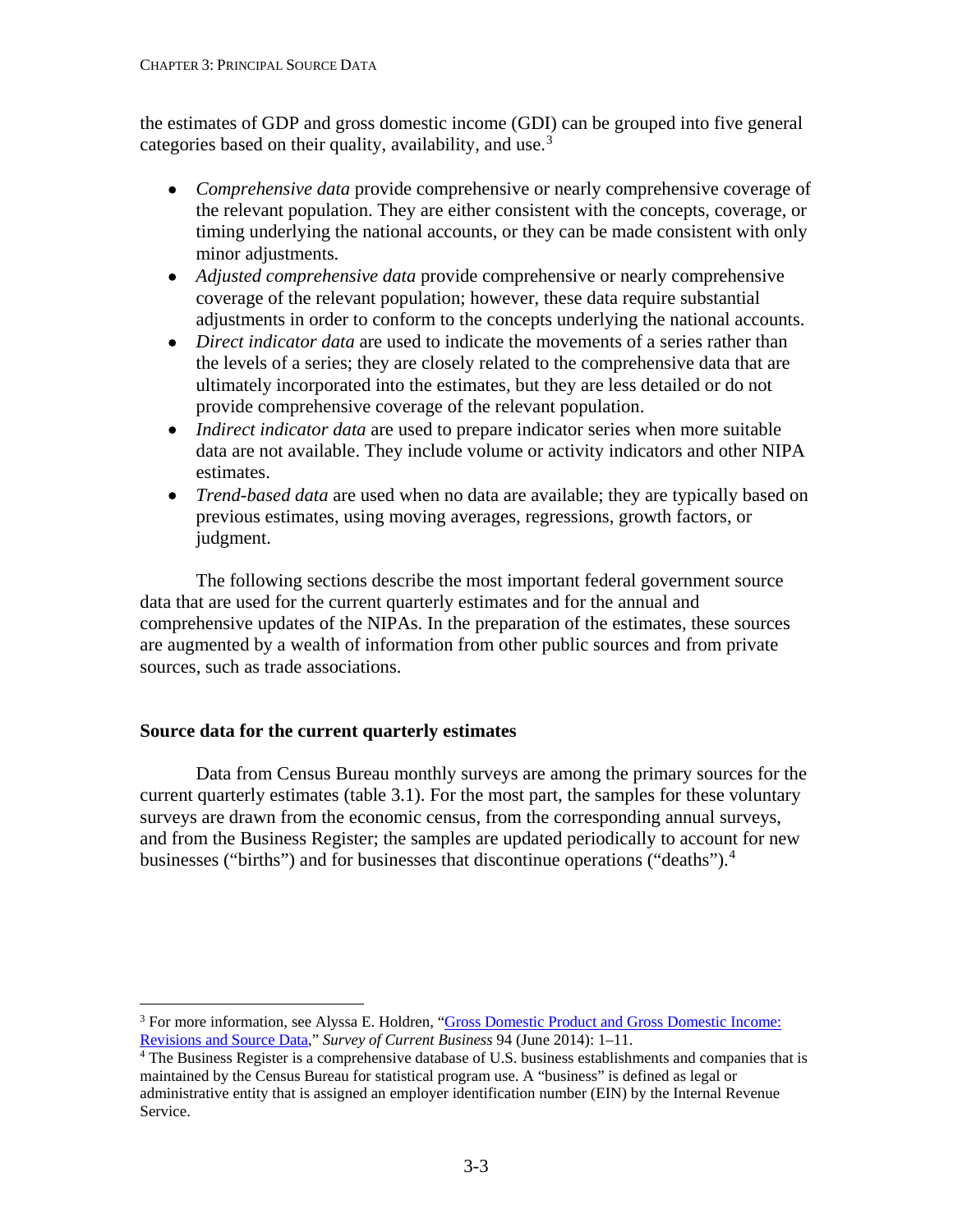| Source                                        | Agency                               |
|-----------------------------------------------|--------------------------------------|
| Monthly Survey of Manufacturers' Shipments,   | Census Bureau                        |
| Inventories, and Orders                       |                                      |
| Monthly Wholesale Trade Survey                | Census Bureau                        |
| Monthly Retail Trade and Food Services Survey | Census Bureau                        |
| <b>Quarterly Services Report</b>              | Census Bureau                        |
| Monthly construction spending (value put in   | Census Bureau                        |
| place)                                        |                                      |
| Monthly U.S. international trade in goods and | Census Bureau and Bureau of Economic |
| services                                      | Analysis                             |
| U.S. International Transactions Accounts      | <b>Bureau of Economic Analysis</b>   |
| Annual projections and quarterly farm data    | <b>Agriculture Department</b>        |
| Monthly Current Employment Statistics         | <b>Bureau of Labor Statistics</b>    |
| <b>Quarterly Financial Report</b>             | Census Bureau                        |
| <b>Monthly Treasury Statement</b>             | <b>Treasury Department</b>           |
| <b>Consumer Price Index</b>                   | <b>Bureau of Labor Statistics</b>    |
| Producer Price Index                          | <b>Bureau of Labor Statistics</b>    |
| <b>International Price Indexes</b>            | <b>Bureau of Labor Statistics</b>    |

*Monthly Survey of Manufacturers' Shipments, Inventories, and Orders* (M3) is a Census Bureau survey of manufacturing companies. Although the survey is by company rather than by establishment, most large, diversified companies file separate reports for "divisions" with significant activity in different industrial areas. Data are collected on the value of shipments, on total inventories and inventories by stage of fabrication, and on new orders received and unfilled orders. These source data are primarily used in estimating investment in private equipment, change in private inventories, and nonfarm proprietors' income. An advance report on durable-goods manufacturers' shipments and orders is released about  $3\frac{1}{2}$ –4 weeks after the close of the "reference" month.<sup>[5](#page-49-0)</sup> The composite M3 data are released about 5 weeks after the close of the reference month.

*Monthly Wholesale Trade Survey* (MWTS) is a Census Bureau sample survey of companies that are primarily engaged in merchant wholesale trade (merchant wholesalers that take title to the goods they sell—such as jobbers, industrial distributors, exporters, and importers). Data are collected on the dollar values of wholesale sales and end-ofmonth inventories. The MWTS data are primarily used in estimating change in private inventories and nonfarm proprietors' income. The MWTS reports are released about 6 weeks after the close of the reference month and are incorporated into BEA's 2<sup>nd</sup> and 3<sup>rd</sup> estimates of GDP; the Census Bureau makes an advanced report on wholesale trade available to BEA in time to incorporate the data into its advance GDP estimates.

*Monthly Retail Trade and Food Services Survey* is a Census Bureau sample survey of companies that sell merchandise and related services to final consumers. Data are collected on the dollar value of retail sales and end-of-month inventories. These source data are primarily used in estimating personal consumption expenditures (PCE)

<span id="page-49-0"></span><sup>&</sup>lt;sup>5</sup> The "reference" period (in this case month) is the period for which the data are collected.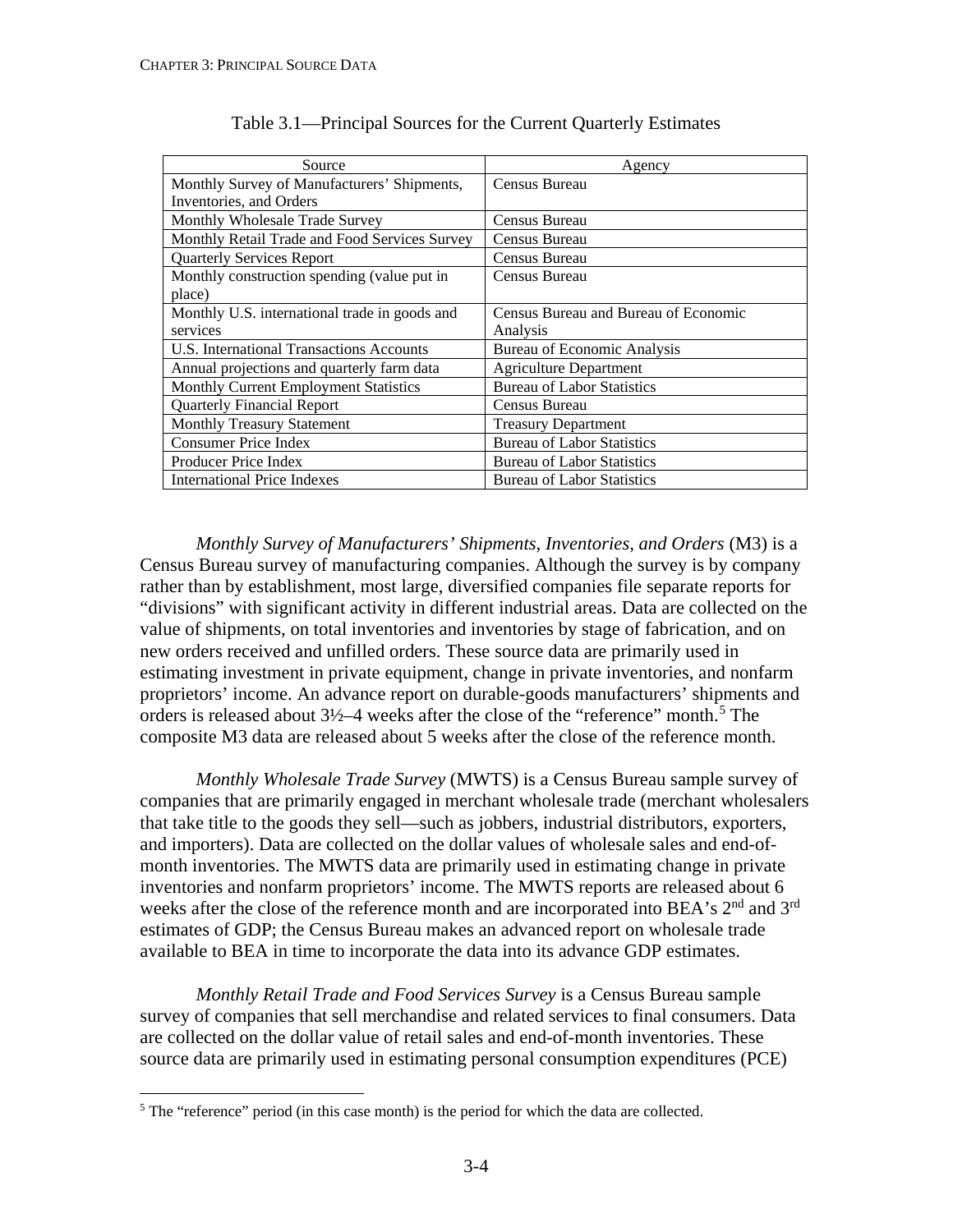and change in private inventories. An advance report on monthly sales for retail and food services (MARTS) is released about 1½–2 weeks after the close of the reference month. The composite retail sales and inventories data are released about 6 weeks after the close of the reference month and are incorporated into BEA's 2<sup>nd</sup> and 3<sup>rd</sup> estimates of GDP; the Census Bureau makes an advanced report on retail inventories available to BEA in time to incorporate the data into its advance GDP estimates.

*Quarterly Services Report* (QSR) is a Census Bureau sample survey that was initiated in 2003–2004 in order to improve the coverage of the service industries in the U.S. economy. The coverage of the QSR has since been expanded several times so that it now covers most of the categories of health care, transportation services, recreation services, communication services, and professional and other services.<sup>[6](#page-50-0)</sup> The QSR data are primarily used in estimating PCE and private investment in intellectual property products. The QSR data are released about 2½ months after the close of the reference quarter.

The Census Bureau also makes advance QSR data available to BEA approximately 50 days following the end of each reference quarter, in time for the data to be incorporated into several PCE services estimates and estimates of private fixed investment in software as part of the second GDP release for each quarter.

*Monthly construction spending (value put-in-place)* is a Census Bureau measure of the value of construction installed or erected during a given period. The data for private nonresidential buildings, for government structures, and for multifamily residential buildings are derived from data collected by sampling the owners of construction projects.<sup>[7](#page-50-1)</sup> The data for single-family residential buildings are derived indirectly using information collected in a series of sample surveys that track the number of housing-unit permits, starts, sales, and completions. The data for "other construction" are derived from a variety of sources covering farm, utility, communication, and railroad structures. These source data are primarily used in estimating private and government investment in structures. The data for construction put-in-place are released about 1 month after the close of the reference month.

*Monthly U.S. international trade in goods and services* consist of Census Bureau estimates of trade in goods and BEA estimates of trade in services. The Census Bureau tabulations of exported and imported goods are from documents filed with Customs and Border Protection, U.S. Department of Homeland Security; they cover all shipments above a certain size and a sample of the remaining shipments. The reports are incorporated into BEA's 2nd and 3rd estimates of GDP; the Census Bureau makes an advanced report on trade in goods available to BEA in time to incorporate the data into its

<span id="page-50-0"></span> $6$  For a discussion of the QSR data beginning with 2011, see Eugene P. Seskin and Alyssa E. Holdren, ["Annual revision of the National Income and Product Accounts,"](http://www.bea.gov/scb/pdf/2012/08%20August/0812_annual_nipa_article.pdf) *Survey of Current Business* 92 (August 2012): 24.

<span id="page-50-1"></span> $<sup>7</sup>$  In contrast, the census of construction, which is part of the economic census, measures construction on the</sup> basis of reports by establishments primarily engaged in construction. Thus, value put-in-place captures some important parts of construction activity that are not included in the census—such as nonemployer construction, architectural and engineering costs, own-account construction, homeowner construction, and construction done as a secondary source of revenue by nonconstruction establishments.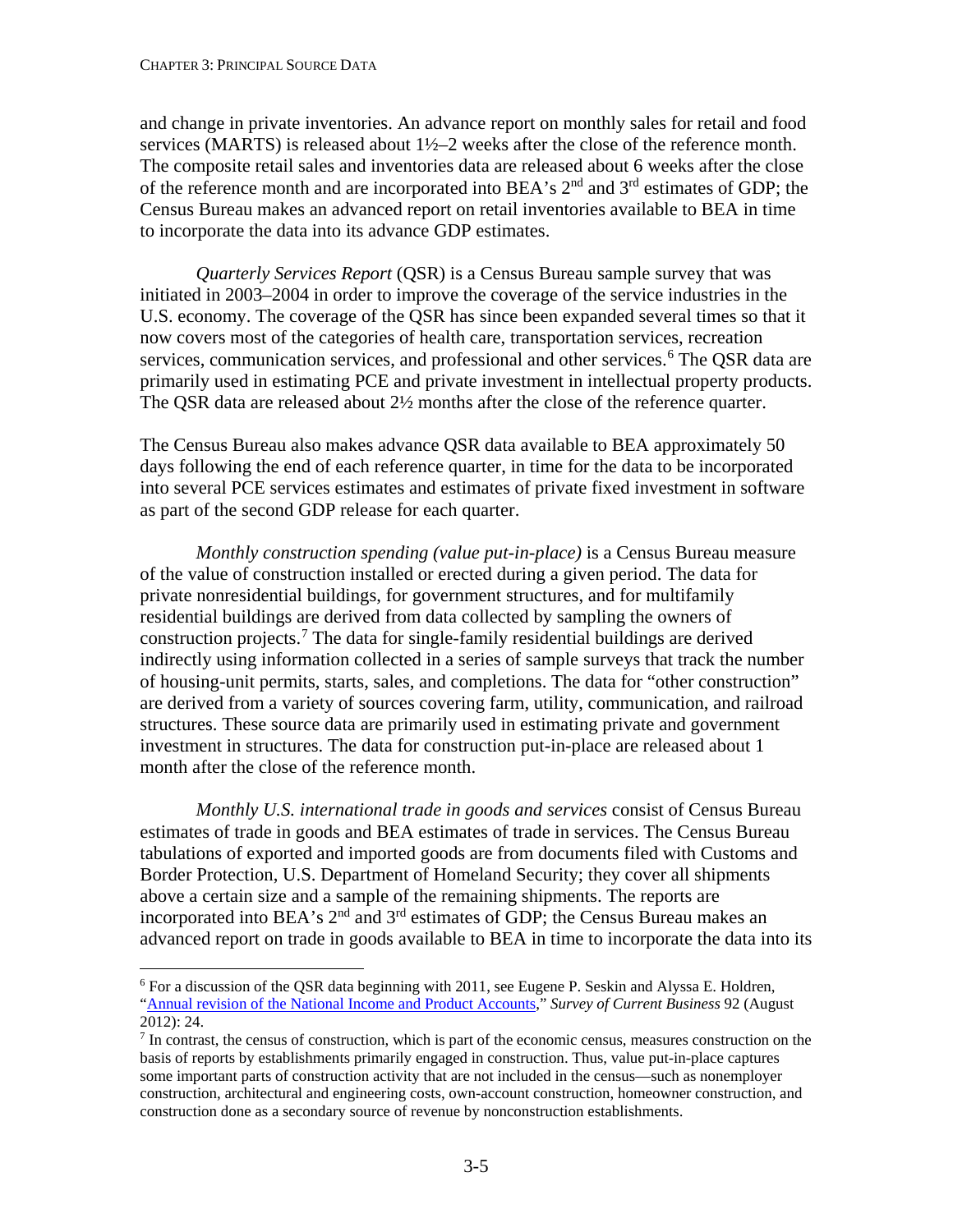advance GDP estimates. The BEA estimates of trade in services are primarily based on 11 mandatory BEA surveys of selected services receipts, payments, and other data. These data are supplemented by a combination of monthly indicator source data, partial data from U.S. government agencies and from foreign central statistical offices and banks, and other secondary source data. These source data are primarily used in estimating private investment in equipment and in software and in estimating exports and imports. The U.S. international trade statistics are jointly released by the two agencies about 5 weeks after the close of the reference month.

*International Transactions Accounts* (ITAs), prepared by BEA, summarize the quarterly transactions between the United States and the rest of the world. In the ITAs, the current account records exports and imports of goods and services, receipts and payments of income on assets, and unilateral transfers (net gifts to other countries). In the capital and financial account, the capital account records capital transfers (such as debt forgiveness) and the financial account records transactions involving exchanges of financial assets for other financial assets or for tangible resources and gifts or grants of financial assets. These source data are primarily used in estimating corporate profits. The ITAs are released about 2½ months after the close of the reference quarter.

*Annual projections and quarterly farm data*, from the U.S. Department of Agriculture, consist of annual projections of crop output, quarterly projections of cash receipts and of inventories for livestock, and annual projections of government subsidy payments and production expenses for both crops and livestock. These data are primarily used in estimating change in private inventories and farm proprietors' income.

*Monthly Current Employment Statistics (CES) survey* is a sample survey of business establishments that is conducted by state employment security agencies in cooperation with BLS. The CES (also known as BLS-790) covers payroll employment in private nonagricultural industries during the pay period that includes the  $12<sup>th</sup>$  of the month. The data collected include series for total employment, number of production or nonsupervisory workers, average hourly earnings, average weekly hours, average weekly earnings, and average weekly overtime hours in manufacturing industries. (BLS has developed experimental series that extend coverage to all employees and that include irregular payments, such as bonuses.) These source data are primarily used in estimating PCE, wages and salaries, and nonfarm proprietors' income. The CES data are usually released on the first Friday following the close of the reference month.

*Quarterly Financial Report* (QFR), prepared by the Census Bureau, provides aggregate statistics on the financial position of U.S. corporations. Based on a sample survey of firms above specified asset sizes, the QFR presents estimated statements of income and retained earnings, balance sheets, and related financial and operating ratios for manufacturing, mining, trade, and selected service corporations by industry and by asset size. These source data are primarily used in estimating corporate profits. The QFR statistics are released about 75 days after the end of the first, second, and third calendar quarters, and approximately 90 days after the end of the fourth calendar quarter..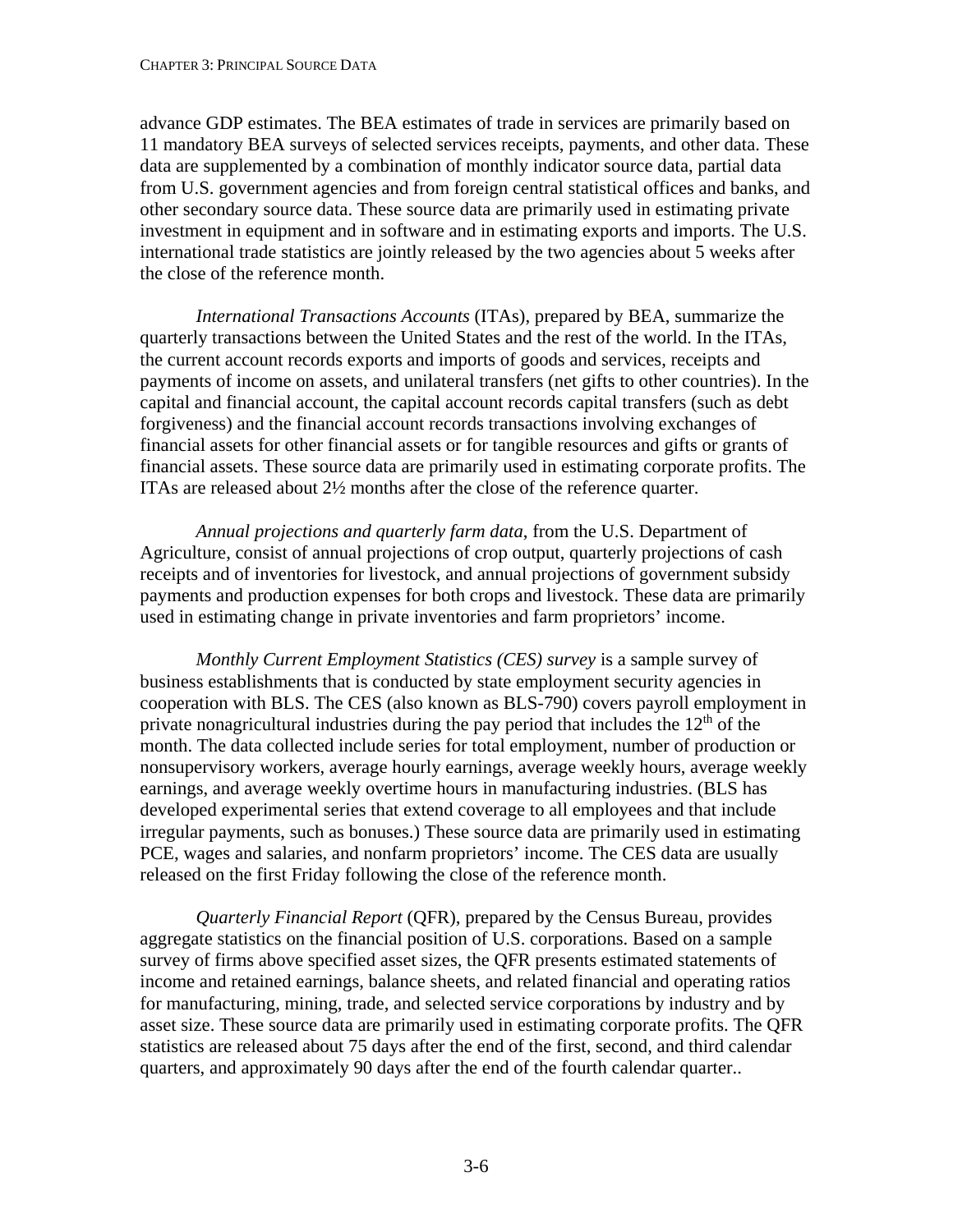*Monthly Treasury Statement* (MTS), prepared by the Financial Management Service of the U.S. Department of the Treasury, summarizes the financial activities of the federal government and off-budget federal entities in accordance with the Budget of the U.S. Government. The MTS presents a summary of receipts and outlays, surplus or deficit, and means of financing. The data are provided by federal entities, disbursing officers, and Federal Reserve banks. These source data are primarily used in estimating federal government receipts and expenditures and federal government consumption expenditures and gross investment. The MTS is usually released about 8 days after the close of the reference month.

*Consumer Price Index* (CPI), prepared by BLS, is a family of indexes that measure the average monthly change in the prices paid by urban consumers for a fixed market basket of goods and services. The CPI covers "out-of-pocket" expenditures, including user fees (such as water and sewer service) and sales and excise taxes paid by the consumer but excluding income taxes and investment items (such as stocks, bonds, and life insurance). The CPI is estimated from a statistical set of samples of urban areas, of consumers within those areas, of retailers and other outlets, and of specific, unique items purchased. CPIs are primarily used in deflating PCE, change in private inventories, and state and local government purchases. The CPI is released 2–3 weeks after the close of the reference month.

*Producer Price Index* (PPI), prepared by BLS, is a family of indexes that measure the average monthly change in prices received by domestic producers of goods and services. In 2014, BLS significantly expanded its current coverage of the United States economy to over 75 percent of in-scope domestic production. The expansion featured a transition from stage-of-processing to final demand-intermediate demand aggregation by incorporating PPIs for services, construction, government purchases, and exports. $8$  The PPI is estimated from data collected from a sample of establishments that participate in the Unemployment Insurance System, a joint federal and state program that covers about 97 percent of wage and salary workers. PPIs are primarily used in deflating private investment in structures and equipment, change in private inventories, government purchases, and exports and imports. The PPI is released about 2 weeks after the close of the reference month.

*International Price Indexes*, prepared by BLS, measure monthly changes in the prices of goods and services that are sold by U.S. producers to foreign buyers (exports) and that are purchased from abroad by U.S. buyers (imports). The price indexes for exports of goods to Canada are based primarily on sampling information obtained from the Canadian Customs Service, and the indexes for exports of goods to other countries are based on sampling information obtained from the U.S. Census Bureau. The price indexes for imports of goods are based on sampling information obtained from Customs and Border Protection, U.S. Department of Homeland Security. The price indexes for exports and imports of services are based on sampling information that is developed separately for each service category. These price indexes are primarily used in deflating

<span id="page-52-0"></span><sup>&</sup>lt;sup>8</sup> See "Producer Price Index Transitions from Stage-of-Processing to the Final Demand-Intermediate Demand Aggregation System," a[t https://www.bls.gov/.](https://www.bls.gov/)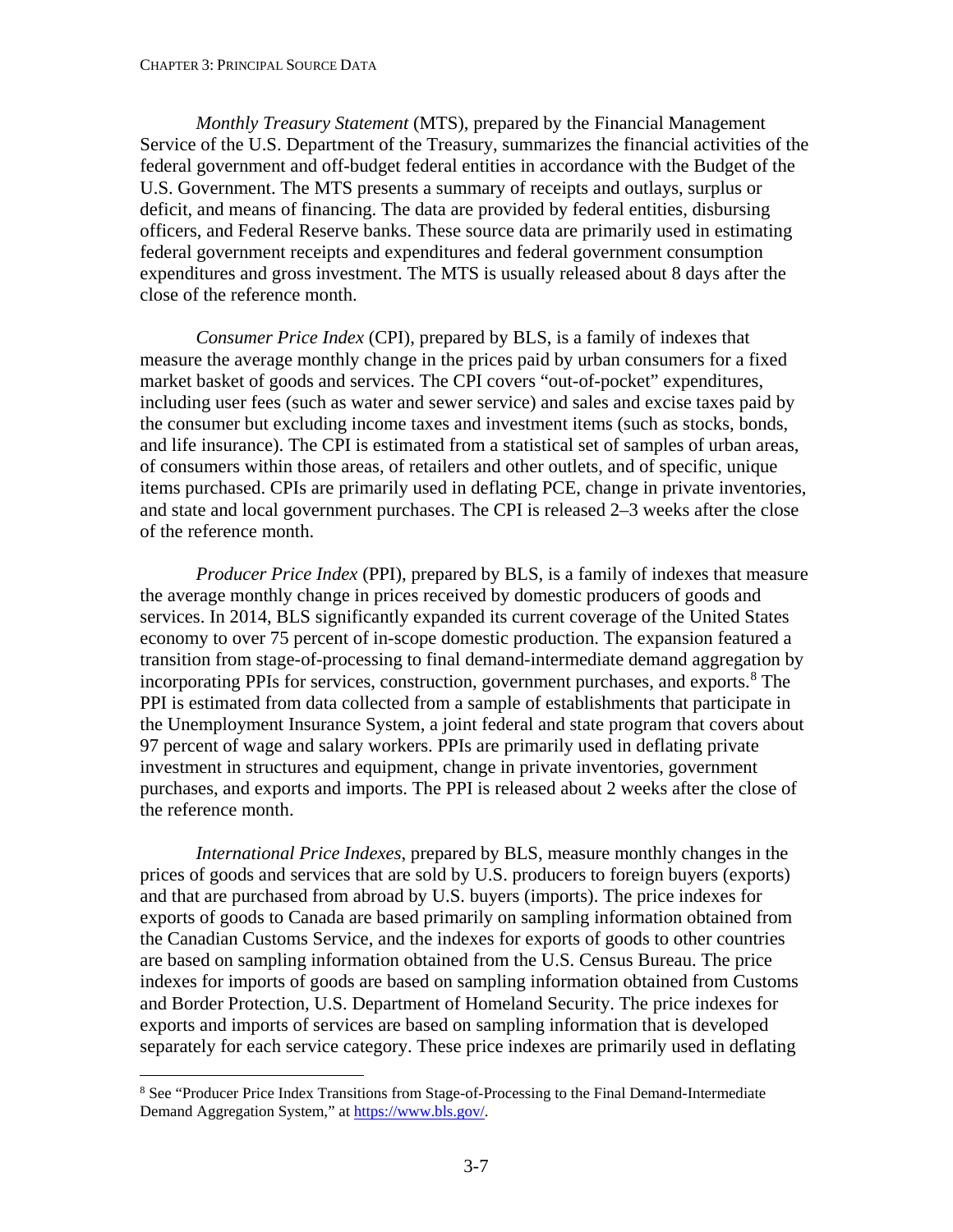private investment in equipment, change in private inventories, and exports and imports. The International Price Indexes are released about 2 weeks after the close of the reference month.

#### Estimating schedule

For GDP and most other NIPA series, the estimates for each quarter are prepared on a schedule that calls for three successive "current" estimates—"advance," "second," and "third."[9](#page-53-0) The specific release date for each month is primarily determined by the availability of the monthly reports on retail sales, manufacturing shipments, and international trade in goods from the Census Bureau (along with the time it takes BEA to process them).

- The advance quarterly estimate of GDP is released near the end of the month that follows the close of the reference quarter. For most of the product-side components, the estimate is based on source data for either 2 or 3 months of the quarter. In most cases, however, the source data for the second and third months of the quarter are subject to revision by the issuing agencies. Where source data are not available, the estimate is based primarily on BEA projections. [10](#page-53-1)
- One month later, the advance estimate is replaced by the second estimate, which is typically based on source data for all 3 months of the quarter. However, in some instances, the source data used for the second estimate, particularly the data for the third month of the quarter, are subject to further revision.
- One month later, the second estimate is replaced by the third estimate, which incorporates revisions to source data for the third month of the quarter and newly available quarterly source data for some components.

For certain "income-side" series—gross national product, gross domestic income, national income, and corporate profits—"advance" estimates are not prepared, because of a lag in the availability of source data. For the first, second, and third quarters of the year, the release of the second GDP estimate presents the initial estimates for these incomeside series, and the third GDP release presents revised estimates. For the fourth quarter, the estimates for these series are presented only in the third GDP release.

In addition, when the second estimate of GDP for the current quarter is released, the preceding quarter's estimates of private wages and salaries and affected income-side aggregates are revised to incorporate newly available preliminary tabulations from the

<span id="page-53-0"></span> <sup>9</sup> In the 2009 comprehensive update of the NIPAs, BEA introduced new names for the second two vintages of the current quarterly estimates. Formerly, the "second" estimate was known as the "preliminary" estimate, and the "third" estimate" was known as the "final" estimate. The initial estimate continues to be named the "advance" estimate. (See Eugene P. Seskin and Shelly Smith, "Preview of the 2009 [Comprehensive Revision of the NIPAs: Changes in Definitions and Presentations,"](http://www.bea.gov/scb/pdf/2009/03%20March/0309_nipa_preview.pdf) *Survey* 89 (March 2009): 19–20.)

<span id="page-53-1"></span> $10$  A comprehensive table that presents the "Key Source Data and Assumptions" that are used to prepare each vintage of the estimate of GDP for the current quarter is available on BEA's Web site at [www.bea.gov.](http://www.bea.gov/)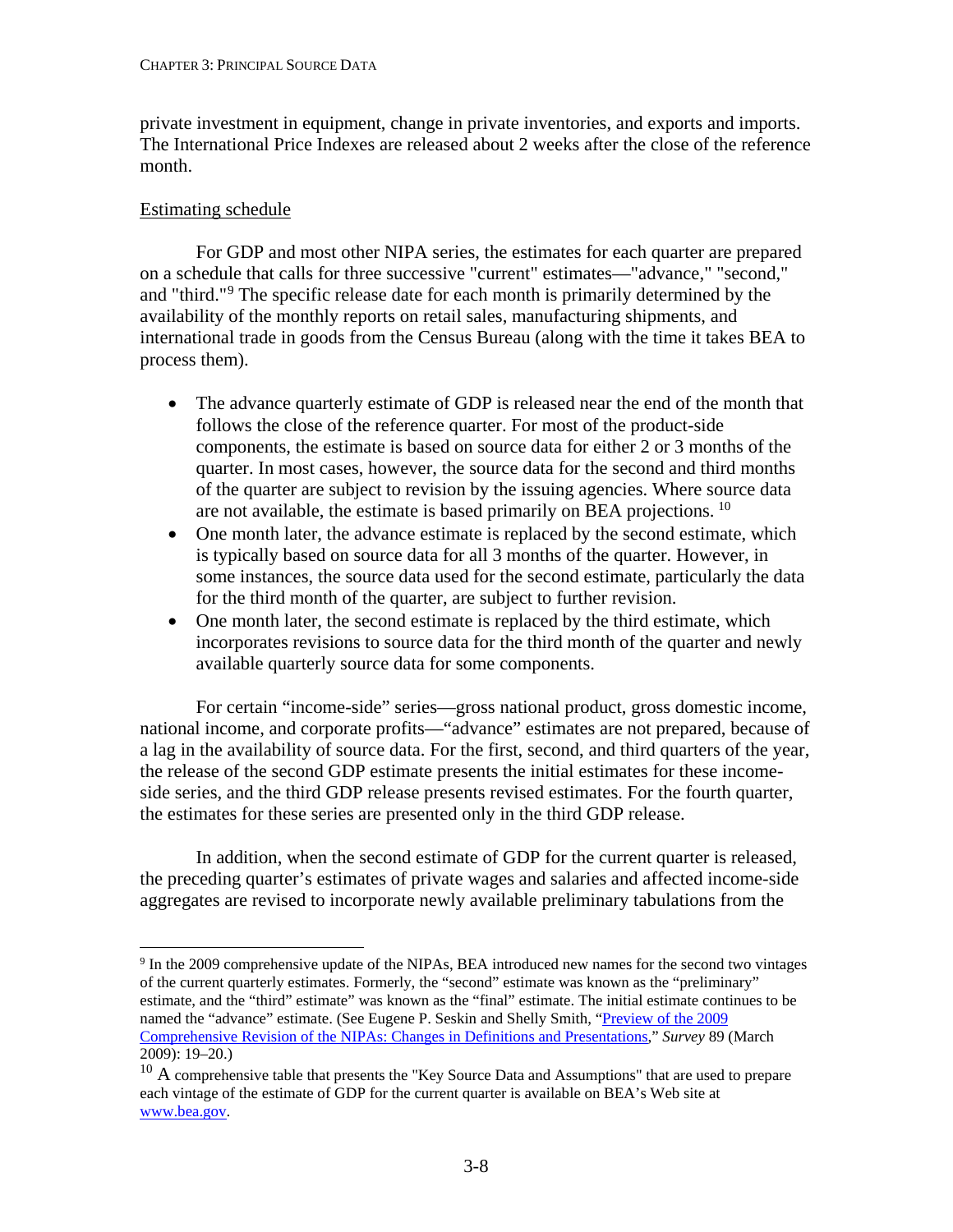BLS quarterly census of employment and wages (QCEW).<sup>[11](#page-54-0)</sup> (For a description of the QCEW, see the section on source data for annual updates.)

#### Source data for successive vintages

.

As of 2014, indirect indicator data account for 34 percent of the source data used to calculate the advance GDP estimates. [12](#page-54-1) Comprehensive data account for over 25 percent. Trend-based data account for 28 percent, and direct indicator data account for the remainder. (See chart 3.1 on the next page).

For the advance GDP estimates, indirect indicator and trend-based data together account for almost two-thirds of the source data used to calculate the estimates; for the third estimate, the two together account for only one-third-. Conversely, the share for the more-accurate comprehensive and direct indicator data, combined, increases from just over one-third to about two-thirds from the advance to the third estimate.

For estimates of GDI, there is a slower progression from less-comprehensive to more-comprehensive source data. Indirect indicator data account for 56 percent of the source data used to calculate the estimates for both the second and third estimates (as noted above, there is no advanced estimate for GDI). Trend-based data account for 31 percent of the source data in the second estimate, and 30 percent in the third. Direct indicator data make up only 12 and 13 percent of the second and third estimates respectively, and comprehensive data accounts for less than 1 percent in both estimates. However, the revision of the previous-quarter estimates at the time of the second release of GDP brings the use of comprehensive data up to 34 percent, and the use of indirect indicator and trend-based data down to 23 and 30 percent, respectively.

<span id="page-54-0"></span><sup>&</sup>lt;sup>11</sup> Affected aggregates include gross domestic income, the statistical discrepancy, gross national income, national income, personal income, disposable personal income, personal saving, gross (national) saving, compensation, and gross product of corporate business. Other components that are closely linked to wages and salaries, such as personal current taxes and employer contributions for government social insurance, are also revised. Product-side series, including GDP, are not affected.

<span id="page-54-1"></span><sup>&</sup>lt;sup>12</sup> See Alyssa E. Holdren, "Gross Domestic Product and Gross Domestic Income: Revisions and Source [Data,](https://apps.bea.gov/scb/pdf/2014/06%20June/0614_gross_domestic_product_and_gross_domestic_income.pdf)" *Survey* 94 (June 2014).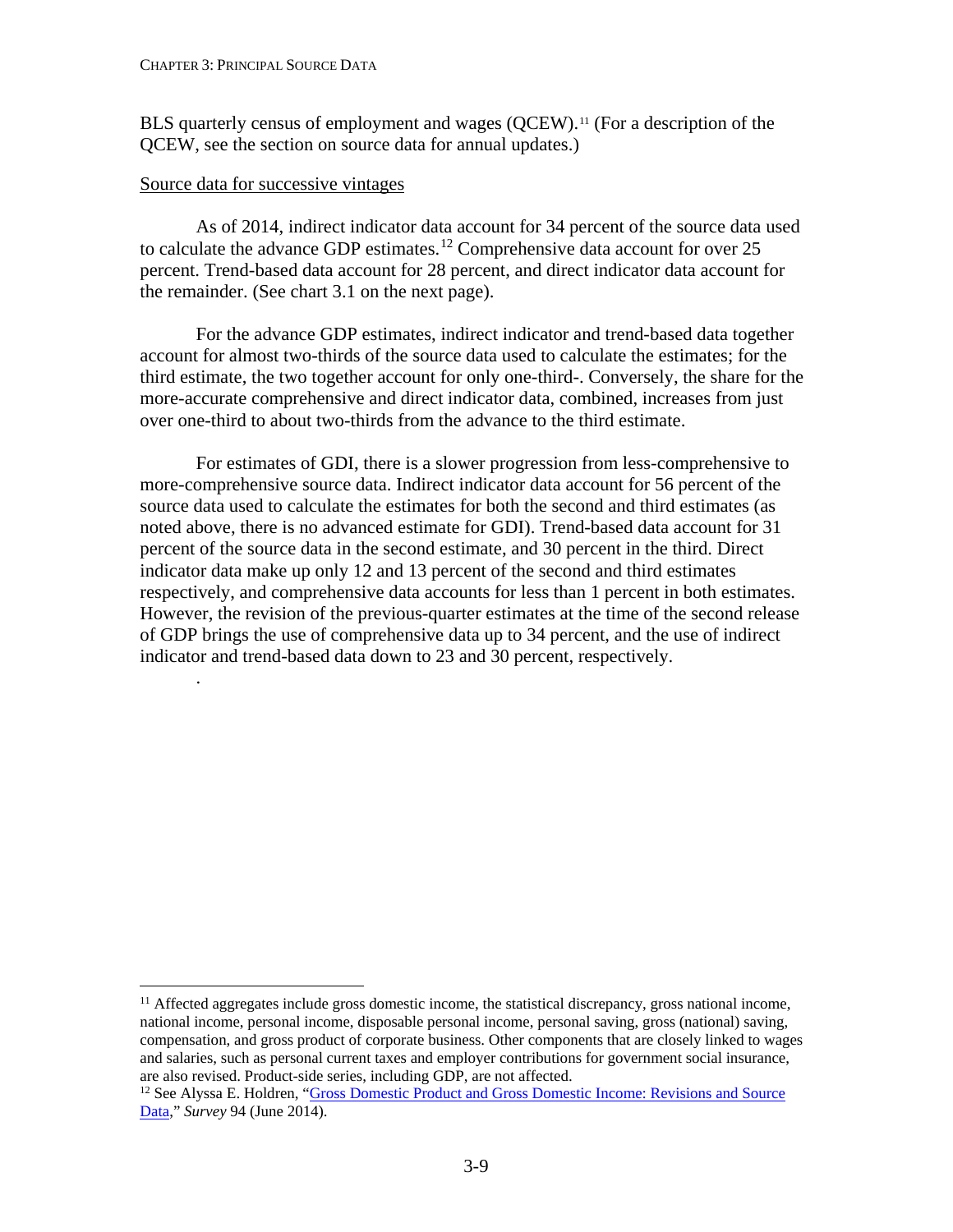

# **Chart 3.1— Shares of Source Data for the Quarterly GDP and GDI Estimates**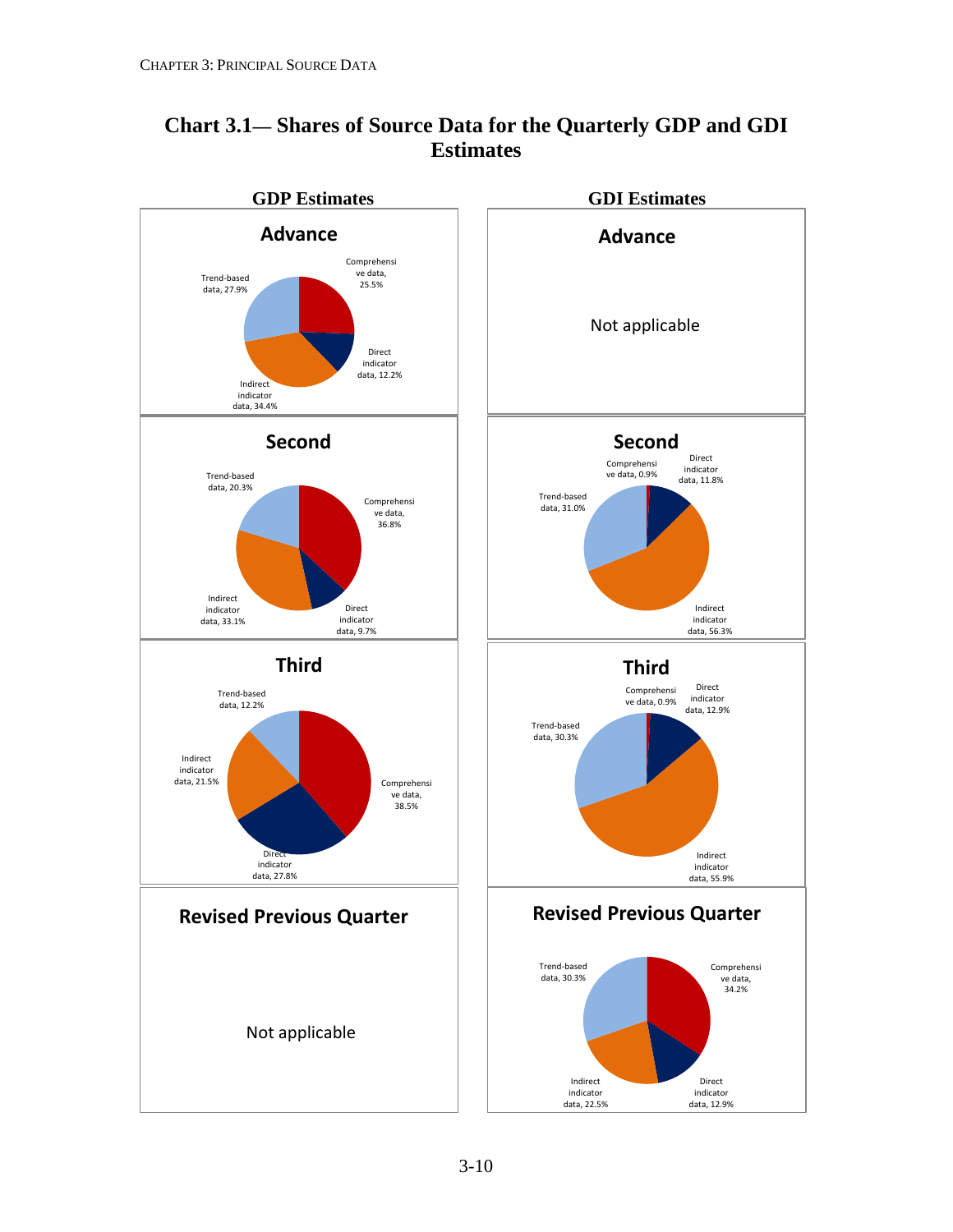#### <span id="page-56-0"></span>**Source data for the annual updates**

Annual updates of the NIPAs are usually released in July and cover the months and quarters of the most recent calendar year and of the 4 preceding years.<sup>[13](#page-56-1)</sup> The NIPA estimates for the most recent calendar year are revised to incorporate revisions that result from annual benchmarking of some of the principal monthly or quarterly source data. The NIPA estimates for all 3 years are revised to incorporate a broad range of newly available and revised annual source data (table 3.2). For the expenditures components, the newly available source data include annual surveys conducted by the Census Bureau. For the income components, the newly available source data include IRS tabulations of income tax returns and BLS tabulations of employment and wage information.

| Source                                          | Agency                            |
|-------------------------------------------------|-----------------------------------|
| Annual Survey of Manufactures                   | Census Bureau                     |
| Annual Wholesale Trade Survey                   | Census Bureau                     |
| <b>Annual Retail Trade Survey</b>               | Census Bureau                     |
| Service Annual Survey                           | Census Bureau                     |
| Annual surveys of state and local government    | Census Bureau                     |
| finances                                        |                                   |
| Annual update of the International Transactions | Bureau of Economic Analysis       |
| Accounts                                        |                                   |
| Annual farm statistics                          | <b>Agriculture Department</b>     |
| Quarterly Census of Employment and Wages        | <b>Bureau of Labor Statistics</b> |
| Tabulations of tax returns                      | <b>Internal Revenue Service</b>   |
| Federal government annual budget                | Office of Management and Budget   |

Table 3.2—Principal Newly Available Sources for NIPA Annual updates

The first four sources listed in table 3.2 are the annual counterparts of the Census Bureau monthly surveys used for the current quarterly estimates. The more extensive annual survey samples are from companies listed in the Business Register, and the recipients are selected by stratified probability sampling. Response to these surveys is mandatory. New samples are usually selected after each economic census, and the samples are updated periodically to reflect business "births" and "deaths."

*Annual Survey of Manufactures* (ASM) is a Census Bureau survey of manufacturing establishments with paid employees. The ASM is conducted in the years between economic censuses—that is, in all years not ending in 2 or 7. Data are collected on employment, payroll, value added by manufacture, materials consumed, value of shipments, detailed capital expenditures, supplemental labor costs, fuels and electric

<span id="page-56-1"></span><sup>&</sup>lt;sup>13</sup> As part of the 2018 comprehensive update of the NIPAs, BEA extended the typical open period for annual updates of the NIPAs from 3 to 5 years. As part of the "flexible" approach to annual updates that BEA introduced in 2010, the open period may be extended beyond 5 years to allow for the incorporation of improvements in methodology. See Pamela A. Kelly, Stephanie H. McCulla, and David B. Wasshausen, ["Improved Estimates of the National Income and Product Accounts: Results of the 2018 Comprehensive](https://apps.bea.gov/scb/2018/09-september/0918-nipa-update.htm)  [Update,](https://apps.bea.gov/scb/2018/09-september/0918-nipa-update.htm)" Survey 98 (September 2018) and ["BEA Briefing: Improving BEA's Accounts Through Flexible](http://www.bea.gov/scb/pdf/2008/06%20June/0608_flexible.pdf)  [Annual Revisions,"](http://www.bea.gov/scb/pdf/2008/06%20June/0608_flexible.pdf) *Survey* 88 (June 2008): 29–32.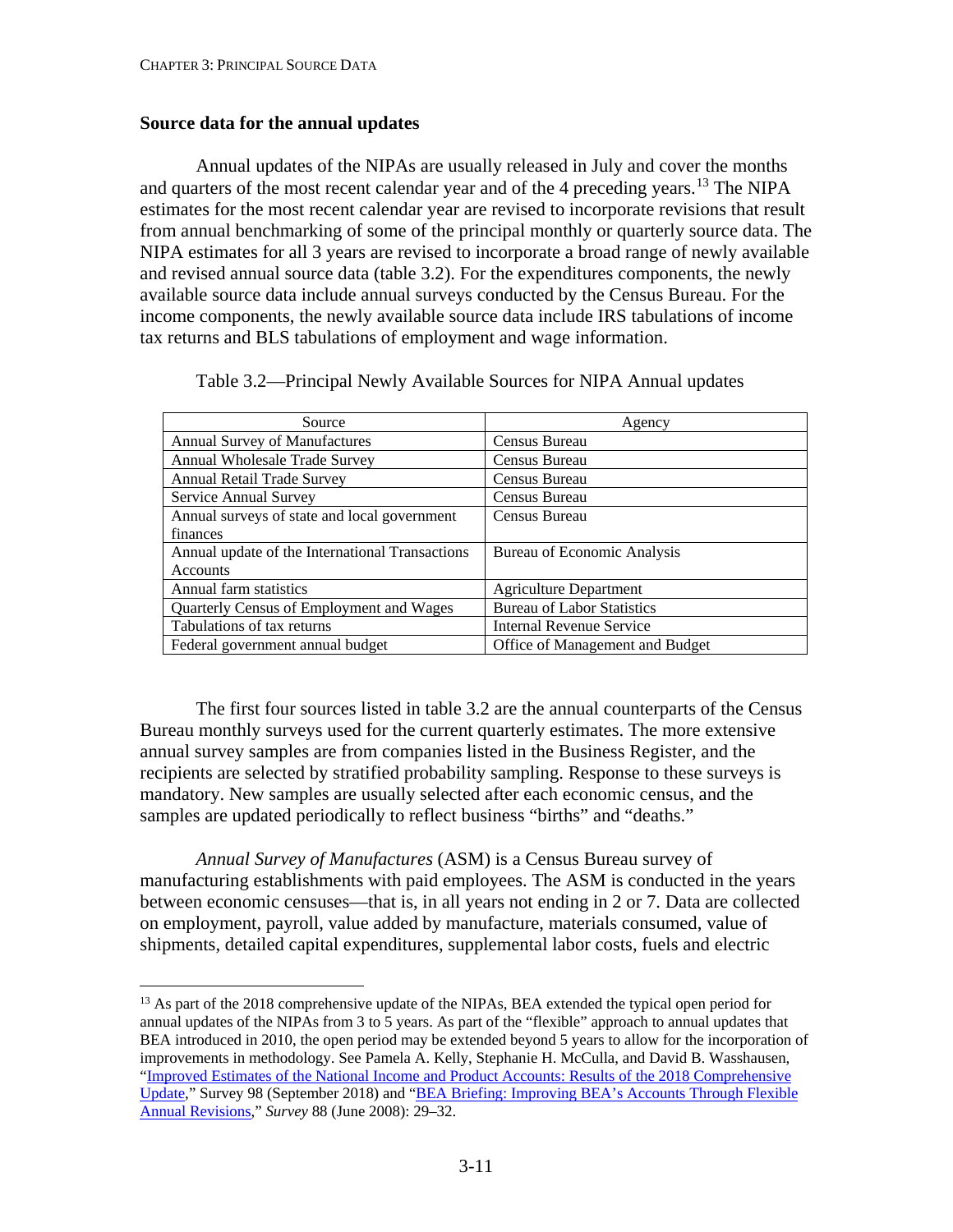energy used, and inventories by stage of fabrication. These source data are primarily used in estimating private investment in equipment, change in private inventories, and nonfarm proprietors' income. The ASM data are published about 11 months after the close of the reference year.

*Annual Wholesale Trade Survey* (AWTS) is a Census Bureau survey of companies that have significant activity in wholesale trade. These companies include wholesalers that take title of the goods they sell—such as jobbers, industrial distributors, exporters, importers, and manufacturer sales branches and offices (MSBOs)—and, beginning in 2007, wholesalers that do not take title—such as agents, merchandise and commodity brokers, commission merchants, and electronic business-to-business marketers. Merchant wholesalers excluding MSBOs provide data on sales, inventories, inventory valuation, purchases, and gross margin. MSBOs provide data on sales, inventories, inventory valuation, and operating expenses. The wholesalers that do not take title provide data on sales, commissions earned, gross selling value of sales conducted for others, and operating expenses. The AWTS data are primarily used in estimating change in private inventories and nonfarm proprietors' income. The statistics for all wholesalers are normally published about 15 months following the close of the reference year.

*Annual Retail Trade Survey* (ARTS) is a Census Bureau survey of retail companies with one or more establishments that sell merchandise and associated services to final consumers. The survey is sent to a sample of retail establishments with paid employees, and the data collected are supplemented by administrative data to account for businesses without paid employees (typically self-employed individuals or unincorporated partnerships). The ARTS collects data on the dollar value of retail sales, sales taxes collected, inventories, inventory valuation, cost of purchases, and accounts receivables balances. These source data are primarily used in estimating PCE and change in private inventories. The statistics are normally published about 15 months following the close of the reference year.

*Service Annual Survey* (SAS) is a Census Bureau survey of companies that provide services to individuals, businesses, and governments. The survey is sent to selected businesses with paid employees, and the data collected are supplemented by administrative data or imputed values to account for businesses without paid employees. The data collected include operating revenue for both taxable and tax-exempt firms and organizations, sources of revenue, exports, and inventories for selected industries, and selected industry-specific items. The SAS has been expanded over time in order to improve the coverage of the service industries in the U.S. economy.<sup>[14](#page-57-0)</sup> The SAS data are primarily used in estimating PCE and private investment in intellectual property products. The statistics are normally published about 12 months after the close of the reference year.

<span id="page-57-0"></span><sup>&</sup>lt;sup>14</sup> For a discussion of the most recent expansion of the SAS, see Eugene P. Seskin and Alyssa E. Holdren, 24.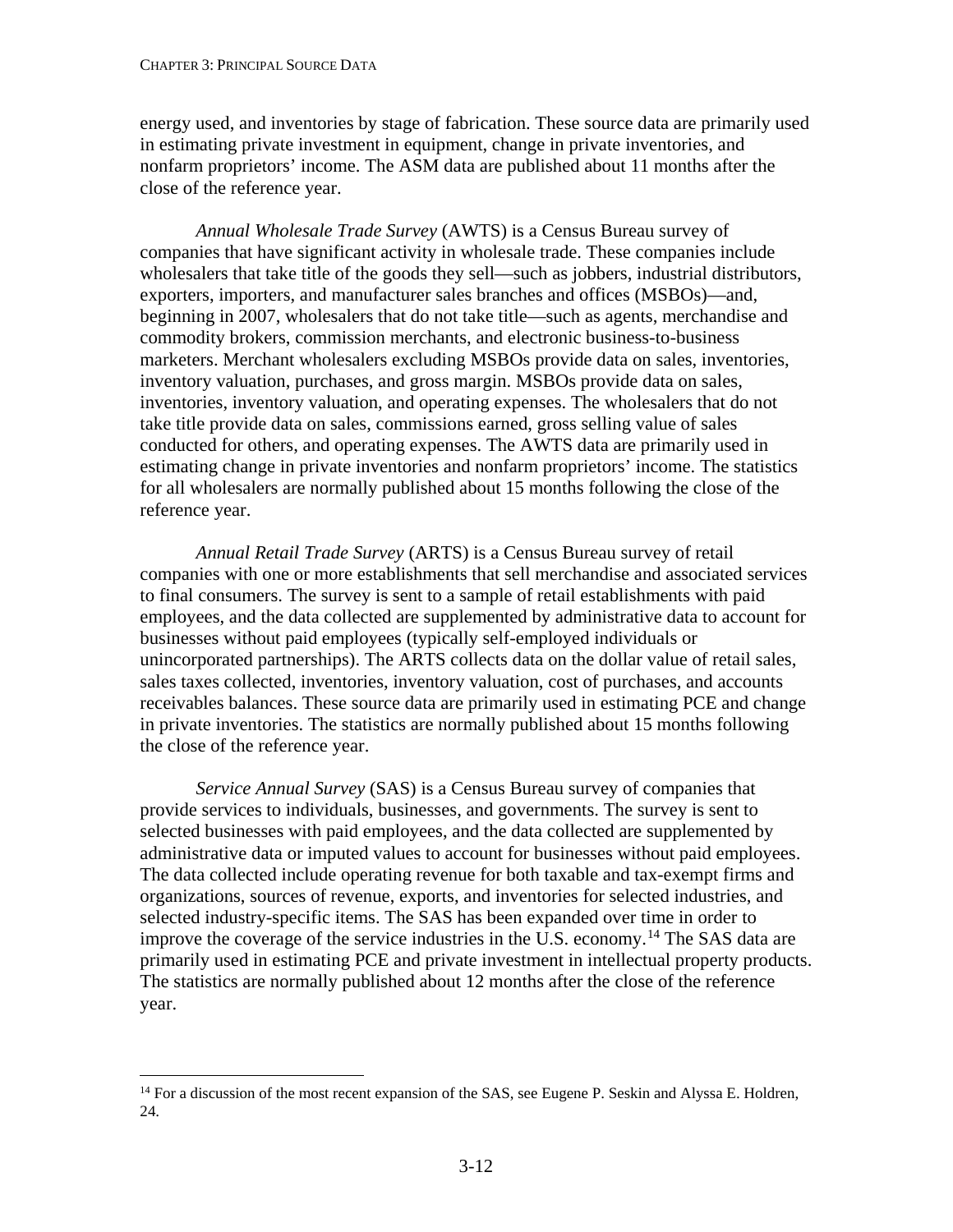*Annual surveys of state and local government finances,* prepared by the Census Bureau, provide data on the financial activities of state governments and of local governments, including counties, municipalities, townships, special districts, and school districts. The data are compiled from three sources: an enumeration of all 50 states, a probability sample survey of local governments, and data from federal government agencies. Reported data are for each government's annual accounting period (fiscal year) that ends on or before June 30 of the survey year. Data are obtained for revenue, expenditure, debt, and financial assets. These source data are primarily used in estimating state and local government spending, employee compensation, and taxes on production and imports. The data are available about 12 months after the close of the survey year.

*Annual revision of the International Transactions Accounts* (ITAs), prepared by BEA, incorporates newly available annual source data and statistical, methodological, and presentational improvements into the accounts, which may result in revisions that extend back for a number of years.<sup>[15](#page-58-0)</sup> (The ITAs were described in the preceding section on sources for the current quarterly estimates.) These source data are primarily used in estimating exports of goods and services, and imports of goods and services. The annual update of the ITAs is released in mid-June.

*Annual farm statistics* are collected in the Agricultural Resource Management Survey (ARMS), which is sponsored jointly by the Economic Research Service and the National Agricultural Statistics Service of the U.S. Department of Agriculture. The ARMS starts in the fall with the collection of data on crop production and costs and finishes in the spring with the collection of data on whole farm and livestock production practices and costs. The data, which underpin USDA's annual estimates of net farm income, cover virtually every aspect of U.S. agriculture, including production and supplies, prices paid and received, farm labor and wages, and farm finances. These source data are primarily used in estimating change in private inventories and farm proprietors' income. The ARMS data are available in the fall following the close of the reference year.

*Quarterly Census of Employment and Wages* (QCEW) is a cooperative program (also known as the ES-202 program) involving BLS and the state employment security agencies. The QCEW produces a comprehensive tabulation of employment and wage information for workers who are covered by state unemployment insurance programs or by the unemployment insurance program for federal employees; as such, the QCEW is a virtual census of nonagricultural employment and wages. These source data are primarily used in estimating PCE, wages and salaries, and nonfarm proprietors' income. The QCEW data are usually released to the public 6 to 7 months after the close of the reference quarter.<sup>[16](#page-58-1)</sup>

<span id="page-58-0"></span> <sup>15</sup> For a description of an annual update of the ITAs, see the most recent July issue of the *Survey*. <sup>16</sup> As noted in footnote 9, some preliminary information from the OCEW is incorporated into the quarterly

<span id="page-58-1"></span>estimates on a delayed basis. However, the annual NIPA update provides the opportunity for a more complete incorporation of these data.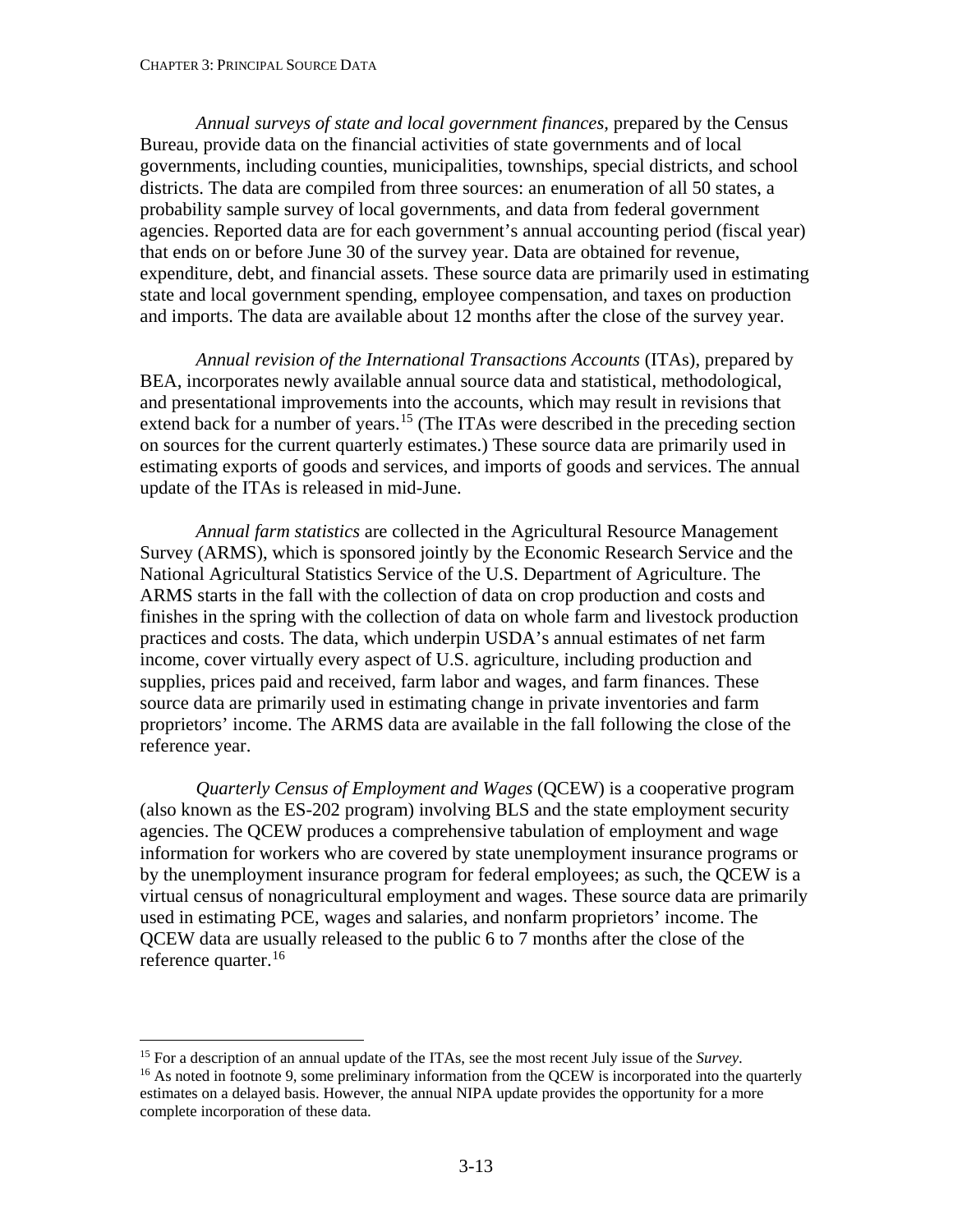<span id="page-59-0"></span>*Tabulations of tax returns*, prepared by the IRS Statistics of Income program, are compilations of information from the tax returns of corporations and of sole proprietorships and partnerships. The aggregate data are compiled based on stratified probability samples of tax or information returns. The data collected include by-industry information on assets, business receipts and deductions, and net income. The source data are primarily used in estimating corporate profits and nonfarm proprietors' income. The data for nonfarm sole proprietorships and partnerships are released to the public about 1  $\frac{1}{2}$ –1  $\frac{3}{4}$  years after the end of the tax year, and the data for corporations are released to the public about 1  $\frac{3}{4}$  years after the end of the tax year.<sup>[17](#page-59-1)</sup>

*Federal government annual budget*, a report prepared by the Office of Management and Budget, presents preliminary estimates of U.S. Government receipts and expenditures for the current fiscal year (October 1 through September 30) and revised data for the preceding fiscal year, as well as the President's proposed budget for the upcoming fiscal year. Data are provided on budget receipts by source, such as individual and corporate income taxes, and on budget outlays by function, such as national defense and Medicare. These source data are primarily used in estimating federal government spending and wages and salaries. The report is usually released in early February.

#### **Source data for the comprehensive updates**

Comprehensive updates of the NIPAs are carried out about every 5 years, and they may result in revisions that extend back for many years. These revisions are timed to incorporate the infrequent but most comprehensive source data, and they also provide the opportunity to incorporate definitional, statistical, and presentational improvements to the accounts. Generally, comprehensive updates replace the annual update that would normally take place in that year, and so they also incorporate the source data that would normally be incorporated in the annual update. The most important source for the comprehensive update is BEA's benchmark input-output tables, which, in turn, are primarily based on the detailed information collected in the economic census conducted by the Census Bureau (table 3.3).

Table 3.3—Principal Newly Available Sources for NIPA comprehensive updates

| Source                          | Agency                      |
|---------------------------------|-----------------------------|
| Benchmark input-output accounts | Bureau of Economic Analysis |
| Economic census                 | Census Bureau               |
| Census of governments           | Census Bureau               |

<span id="page-59-1"></span><sup>&</sup>lt;sup>17</sup> For corporations, the tax year covers tax returns that are filed for accounting periods ending in July of one year through June of the following year; for most corporations, the accounting period coincides with the calendar year.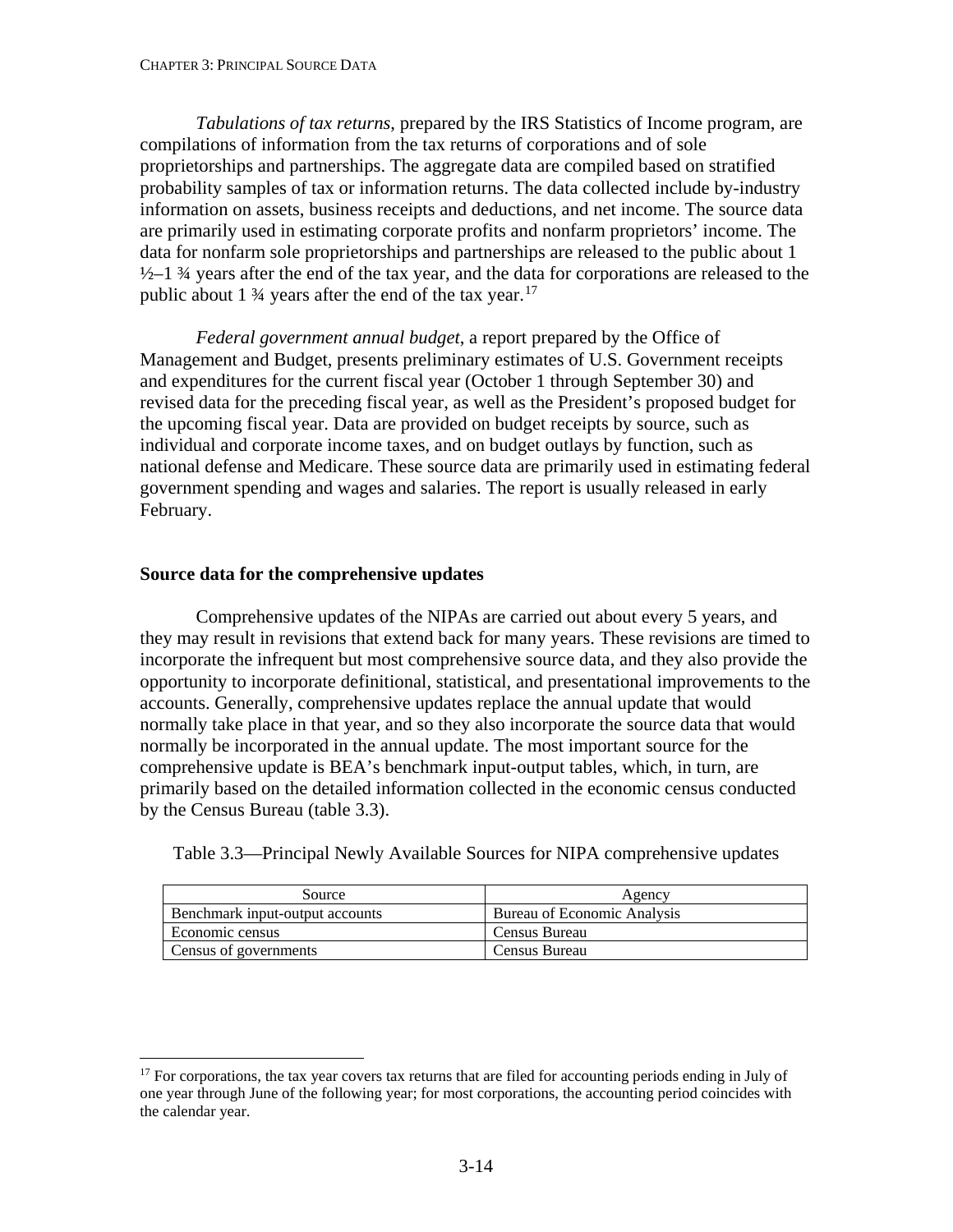*Benchmark Input-Output (I-O) Accounts*, prepared by BEA, are U.S. economic accounts that provide detailed statistics on economic processes and the relationships between various industries in the U.S. economy. The core of the I-O accounts consists of the "supply" table, which shows the value of each commodity produced by each industry, and the "use" table, which shows the consumption of each commodity by each industry or final user. The benchmark I-O accounts, which are prepared at about 5-year intervals, incorporate a vast amount of source data, the most important of which are data from the economic census. The I-O account estimates are used extensively as benchmarks for many of the corresponding NIPA estimates, but I-O accounts also directly incorporate some of the NIPA estimates, such as the estimates for owner-occupied housing and for motor vehicles. The benchmark I-O accounts are usually released about 5 years after the reference year for the economic census.<sup>[18](#page-60-0)</sup>

*Economic Census* conducted by the Census Bureau, is a mandatory census that provides a detailed portrait of the nation's economy once every 5 years.<sup>[19](#page-60-1)</sup> The economic census consists of several censuses that cover nearly all private industries, including manufacturing, wholesale and retail trade, construction, transportation, information, services, and finance and insurance.<sup>[20](#page-60-2)</sup> In the 2007 Economic Census, report forms were sent to the establishments of all large employers (all multi-establishment firms and all firms with a payroll above a specified cutoff) and to a stratified sample of small employers (single-establishment firms with payroll below the cutoff). Statistics for selected small employers (for example, those with fewer than 10 employees) and all firms without employees were compiled from administrative records of the IRS and other federal government agencies. The economic census is the most important data source for the benchmark I-O accounts. Results from the economic census are released over a period of several years.

*Census of Governments*, which is conducted by the Census Bureau in the same years as the economic census, is a voluntary census that provides periodic and comprehensive statistics about governments and governmental activities. The census covers all state and local governments, including counties, cities, townships, special districts, and school districts. Data are collected on revenues, expenditures, debt, assets, employees, payroll, and benefits for the individual fiscal year that ended prior to July 1 of the census year. These source data are primarily used in estimating state and local government spending. The financial data are released beginning about 16 months after the close of the census year, and the employment data are released beginning about 12 months after the close of the census year.

<span id="page-60-0"></span><sup>&</sup>lt;sup>18</sup> Effective with the 2013 cycle of comprehensive updates of the NIPAs and releases of the benchmark I-O accounts, the two sets of accounts are fully integrated—that is, the results of the 2013 comprehensive NIPA revision were released before publication of the 2007 benchmark I-O accounts. Previously, benchmark I-O accounts were released first, and thus they were not fully consistent with the revised NIPA estimates. For more information, see Erich H. Strassner and David B. Wasshausen, ["Preview of the 2013](http://www.bea.gov/scb/pdf/2013/06%20June/0613_preview_comprehensive_iea_revision.pdf)  [Comprehensive Revision of the Industry Economic Accounts,](http://www.bea.gov/scb/pdf/2013/06%20June/0613_preview_comprehensive_iea_revision.pdf)" *Survey* 93 (June 2013): 19–33.

<span id="page-60-1"></span><sup>19</sup> See "Economic Census" at [https://www.census.gov/programs-surveys/economic-census.html.](https://www.census.gov/programs-surveys/economic-census.html)

<span id="page-60-2"></span> $20$  Prior to the 1997 Economic Census, these censuses were referred to in the plural—that is, as "economic censuses"—because they were considered to be compilations of distinct censuses for each major industry.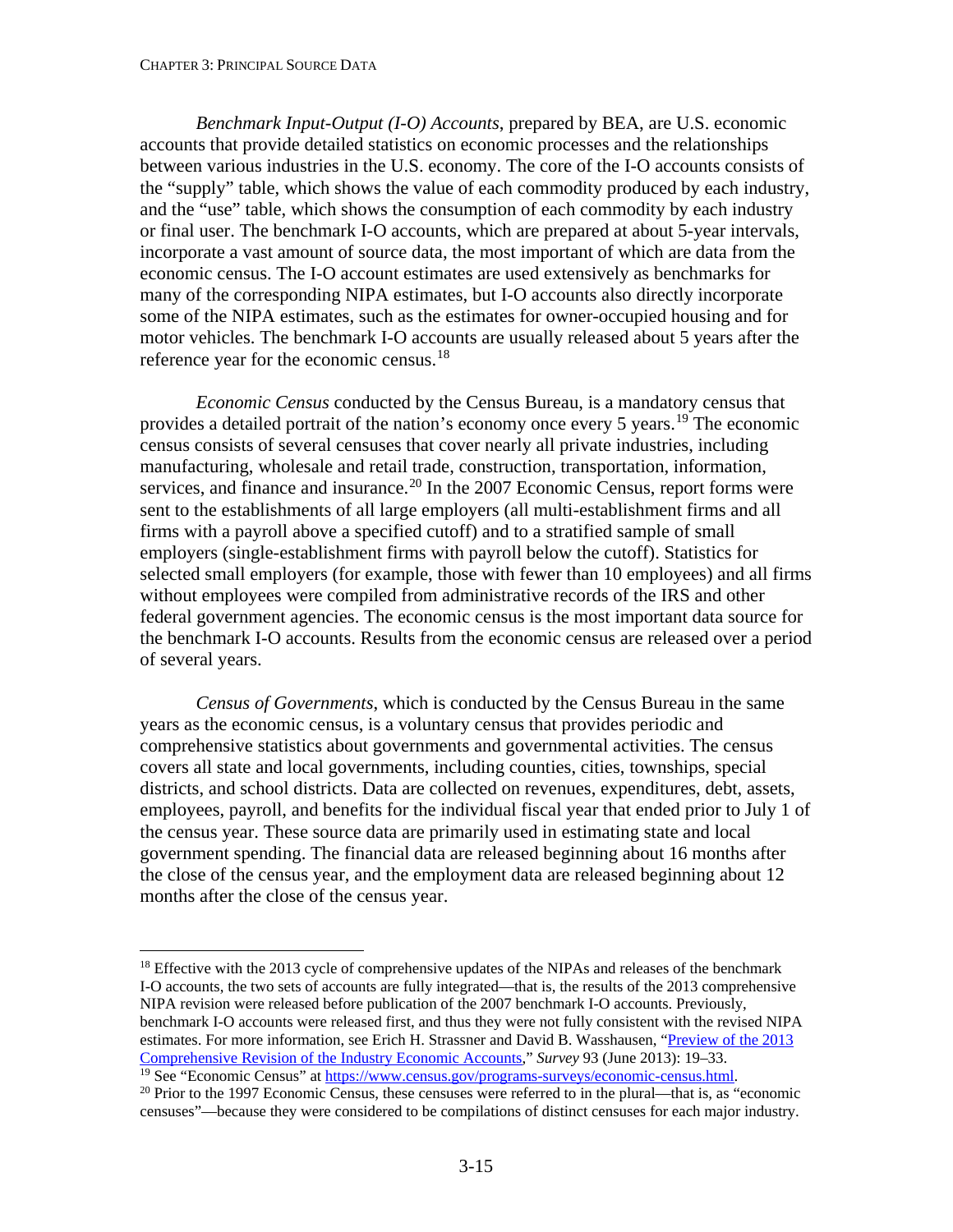#### **CHAPTER 4: ESTIMATING METHODS**

(Updated: May 2019)

[Current-Dollar Estimates](#page-62-0) [Adjustments to the source data](#page-62-0) [Seasonal adjustment](#page-63-0) [Moving average](#page-67-0) [Best level and best change](#page-68-0) [Interpolation and extrapolation using an indicator series](#page-69-0) [Three special estimation methods](#page-71-0) [Commodity-flow method](#page-71-0) [Retail control method](#page-72-0) [Perpetual inventory method](#page-74-0) [Quantity and Price Estimates](#page-76-0) [Estimates for detailed components](#page-76-0) [Estimates for NIPA aggregates](#page-77-0) [Properties of chain-type measures](#page-79-0) [Appendix to Chapter 4](#page-81-0) Calculation of [Output and Price Indexes](#page-81-0) [Adjusting for quality change](#page-83-0) [Statistical Tools and Conventions](#page-85-0) [Chained-dollar measures](#page-85-0) [Contributions to percent change](#page-86-0) [Annual rates](#page-88-0) [Growth rates](#page-88-0) [Rebasing an index](#page-88-0)

The NIPA measures are built up from a wide range of source data using a variety of estimating methods. Each NIPA component is derived using a specific methodology—that is, source data and estimating methods—that progresses from the advance quarterly estimate through the comprehensive NIPA revision.

The methodologies used to prepare the various NIPA estimates are periodically changed in order to incorporate improvements in the source data or in the estimating methods.<sup>[1](#page-61-0)</sup>

<span id="page-61-0"></span> <sup>1</sup> Substantive changes to NIPA methodologies are documented in BEA's monthly *[Survey of Current Business,](http://www.bea.gov/scb/index.htm)* and this handbook is updated after each annual update of NIPAs.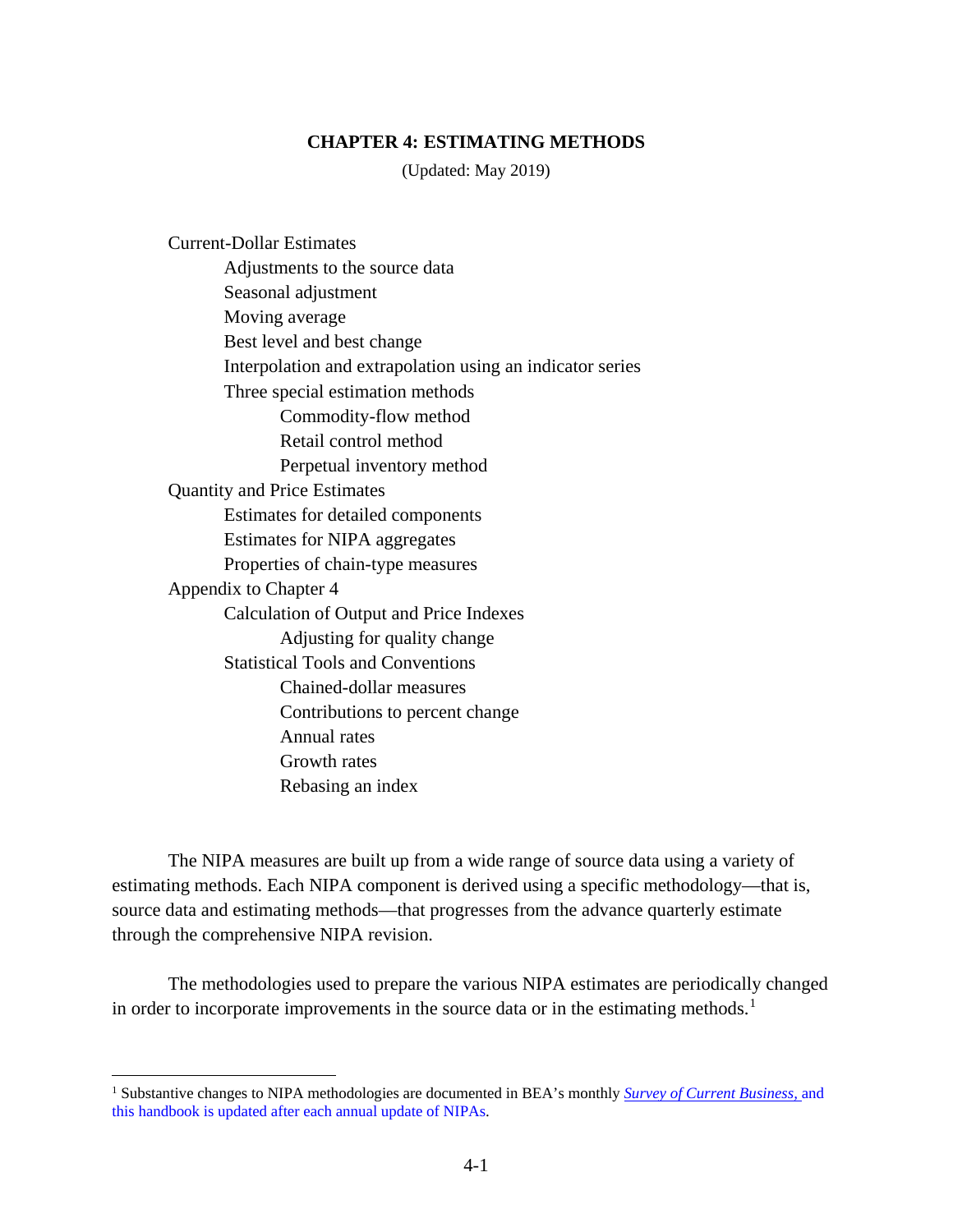- <span id="page-62-0"></span>• Over time, source data may emerge or disappear, so new source data must be identified and evaluated, and estimating methods must be adapted accordingly.
- Advances in statistical techniques or in other aspects of estimation must be evaluated for adoption into the methodology.
- As the U.S. economy evolves, the methodologies must be updated to ensure that the estimates continue to provide a reliable and relevant picture of transactions and transactors in the economy.

The examples provided in this chapter are simplified in order to illustrate the basic estimating concepts and calculations. In practice, the procedures used for deriving the NIPAs involve complex statistical techniques that are designed to ensure consistency across the entire time series for a given estimate and between interrelated estimates.

#### **Current-Dollar Estimates**

For most NIPA components, the current-dollar, or nominal, estimates are derived from source data that are "value data," which reflect the product of quantity and price. For the estimates that are not derived from value data, separate quantity data and price data must be combined. For example, an estimate of expenditures on new autos may be calculated as the number of autos sold times expenditure per auto (at transaction prices—that is, the average list price with options adjusted for transportation charges, sales taxes, dealer discounts, and rebates). An estimate of wages may be calculated as employment times average hourly earnings times average hours worked, and an estimate of interest received may be calculated as the stock of interest-bearing assets times an effective interest rate. (The NIPA current-dollar estimates are expressed at annual rates; see the appendix to this chapter.)

#### **Adjustments to the source data**

BEA makes three general types of adjustments to the source data that are incorporated into the NIPA estimates. The first consists of adjustments that are needed so that the data conform to appropriate NIPA concepts and definitions. For example, Internal Revenue Service data from corporate tax returns include estimates of depreciation, but these estimates are based on historical-cost valuation and on tax service lives. BEA must adjust these estimates to the NIPA definition of depreciation—consumption of fixed capital—which is based on current-cost valuation and economic service lives.

The second type of adjustment involves filling gaps in coverage. For example, one of the primary sources for the quarterly estimates of the change in private inventories component of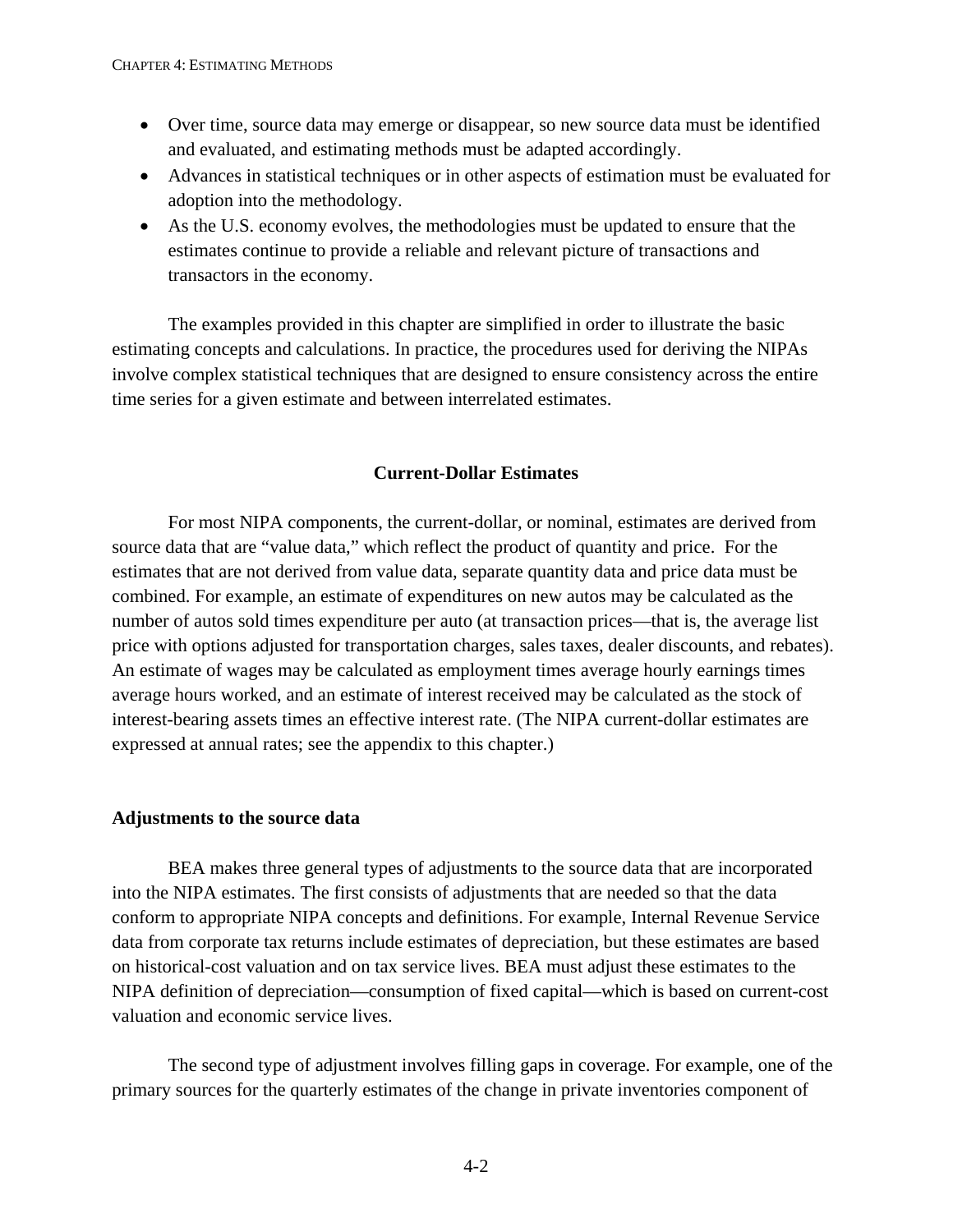<span id="page-63-0"></span>GDP is the Census Bureau's Monthly Wholesale Trade Survey. However, this source does not cover inventories of nonmerchant wholesalers (wholesalers that do not take title to the goods they sell). Thus, the survey data must be augmented by separate BEA estimates for the change in the inventories of these wholesalers.

The third type of adjustment involves time of recording and valuation. For example, in the NIPAs (as in BEA's international transactions accounts), imported goods are valued at "foreign port value"—that is, the value at the point of exportation to the United States. The source data on imports of goods from Canada, which the Census Bureau receives in a bilateral data exchange with Canada, are often valued at the point of manufacture; thus, BEA must adjust these data to foreign port value by adding the cost of transporting these goods within Canada from the point of manufacture to the point of export to the United States.

In addition, source data must occasionally be adjusted to account for special circumstances that affect the accuracy of the data. For example, the monthly current employment statistics are collected in the middle of the month, which is assumed to represent conditions during the entire month. Thus, these source data may need to be adjusted if a significant event, such as a blizzard that blankets much of the eastern United States, occurs during that period.

## **Seasonal adjustment**

Seasonal adjustment of a time series removes the average effect of variations that normally occur at about the same time and in about the same magnitude each year—for example, the effect of weather or holidays. After seasonal adjustment, trends, business cycles, and other movements in the time series stand out more clearly.

Table 4.1 and chart 4.1 illustrate the effects of seasonally adjusting a series that exhibits a significant seasonal pattern. The unadjusted series shows a pattern of consistent strength in the second and third quarters and corresponding weakness in the first and fourth quarters. The seasonally adjusted series removes that seasonal component resulting in a series that reflects trends, business cycles, and other movements.

Most of the source data agencies that provide BEA with data provide both seasonally adjusted data and not seasonally adjusted data. Where seasonally adjusted data are provided, BEA uses them to estimate quarterly and monthly NIPA estimates.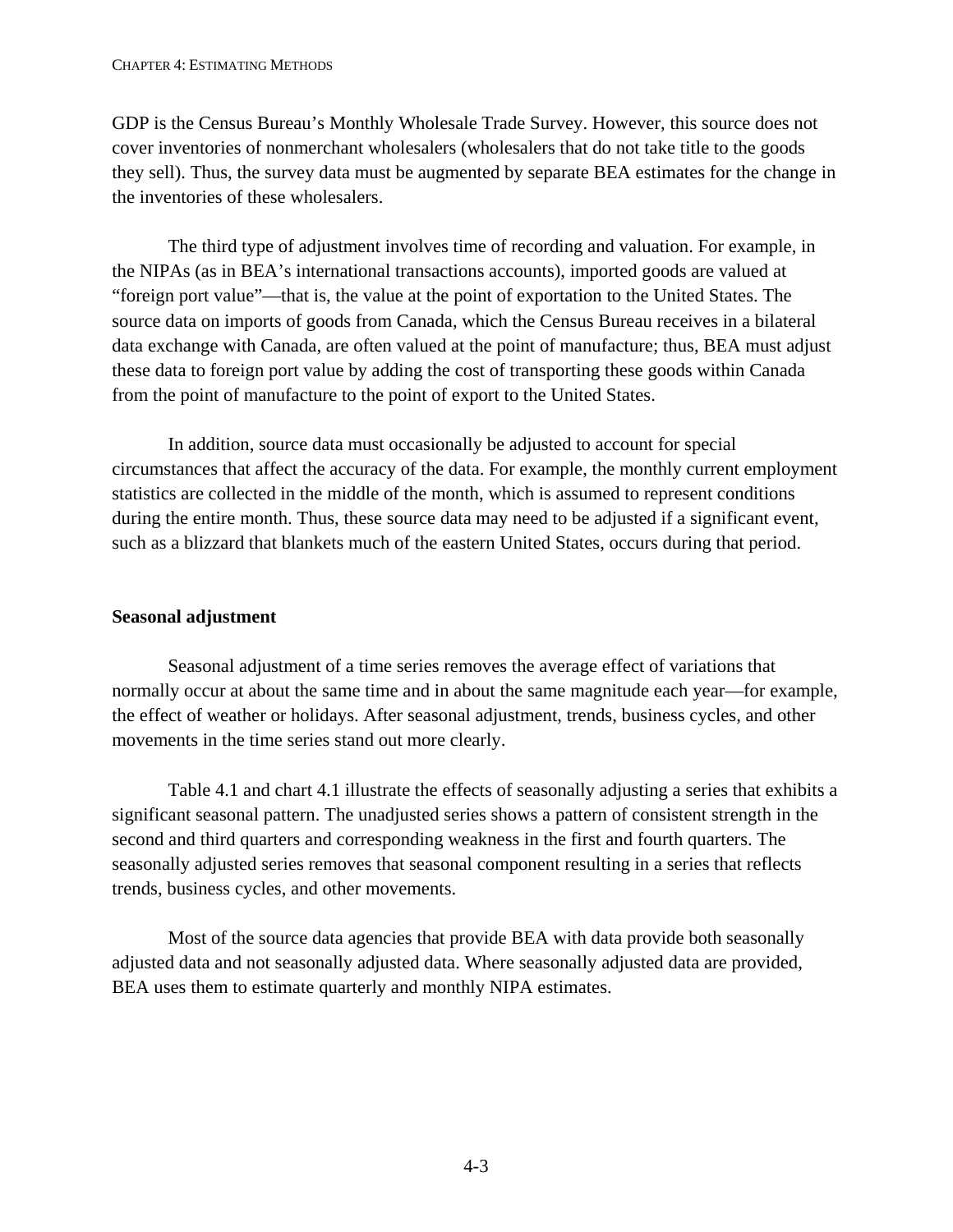For source data that are not available on a seasonally adjusted basis, BEA evaluates those series for seasonality using the Census Bureau's  $X$ -13 ARIMA software.<sup>[2](#page-64-0)</sup> Where seasonality is identified, the seasonal adjustment applied to the source data that underlie NIPA estimates generally reflects concurrent factors that are updated as additional data observations become available over the course of the year. Where seasonality is not found, the seasonally adjusted estimates will equal the not seasonally adjusted estimates (see the box "Introduction of Not Seasonally Adjusted Estimates"). Where necessary, adjustments are made to ensure that seasonally adjusted and not seasonally adjusted quarterly values sum to the annual value for a given year.

Each year, as part of the annual NIPA update, BEA closely examines the seasonal adjustment of selected source data underlying the NIPA estimates. As part of this annual evaluation, the seasonality of each series is evaluated, model specifications for deriving seasonal factors are updated, and seasonal factors are recalculated. At a minimum, the updated factors are applied to the quarters and months for the most recent five years, consistent with BEA's general revision policies and with seasonal adjustment best practices. In addition to examining selected source data, BEA also tests all NIPA series for seasonality. NIPA aggregates, which are indirectly seasonally adjusted by aggregating seasonally adjusted component detail, are carefully evaluated for residual seasonality.<sup>[3](#page-64-1)</sup>

As part of the 2018 comprehensive update of the NIPAs, BEA introduced measures of GDP, GDI, and their major components that are not seasonally adjusted. These measures facilitate analyses of seasonal adjustment methods by distinguishing movements that are attributable to underlying source data from those that attributable to seasonal adjustment (see "Introduction of Not Seasonally Adjusted Estimates," below).

<span id="page-64-0"></span> $2 \text{ X-13}$  ARIMA is a software program developed by the Census Bureau to identify and remove seasonal effects from a time series; for more information, see the Census Bureau website at www.census.gov. On occasions where a series lacks a sufficient time span to derive seasonal factors, BEA may use smoothing techniques such as moving averages to reduce seasonality in the data.

<span id="page-64-1"></span><sup>3</sup> Residual seasonality is a manifestation of seasonal patterns in data that have already been seasonally adjusted. For more information on residual seasonality and BEA's associated research and improvements, see Benjamin Cowan, Shelly Smith, and Sarahelen Thompson, ["Seasonal Adjustment in the National Income and Product Accounts:](https://apps.bea.gov/scb/2018/08-august/0818-gdp-seasonality.htm)  [Results from the 2018 Comprehensive Update,](https://apps.bea.gov/scb/2018/08-august/0818-gdp-seasonality.htm)" *Survey of Current Business* 98 (August 2018). Also see Brent R. Moulton and Benjamin D. Cowan, ["Residual Seasonality in GDP and GDI: Findings and Next Steps,](https://apps.bea.gov/scb/pdf/2016/07%20July/0716_residual_seasonality_in_gdp_and_gdi.pdf)" *Survey of Current Business* 96 (July 2016): 1-6 and see Stephanie H. McCulla and Shelly Smith, ["The 2016 Annual Update of](https://apps.bea.gov/scb/pdf/2016/08%20August/0816_2016_annual_nipa_update.pdf)  [the National Income and Product Accounts,](https://apps.bea.gov/scb/pdf/2016/08%20August/0816_2016_annual_nipa_update.pdf)" *Survey* 96 (August 2016): 1-31.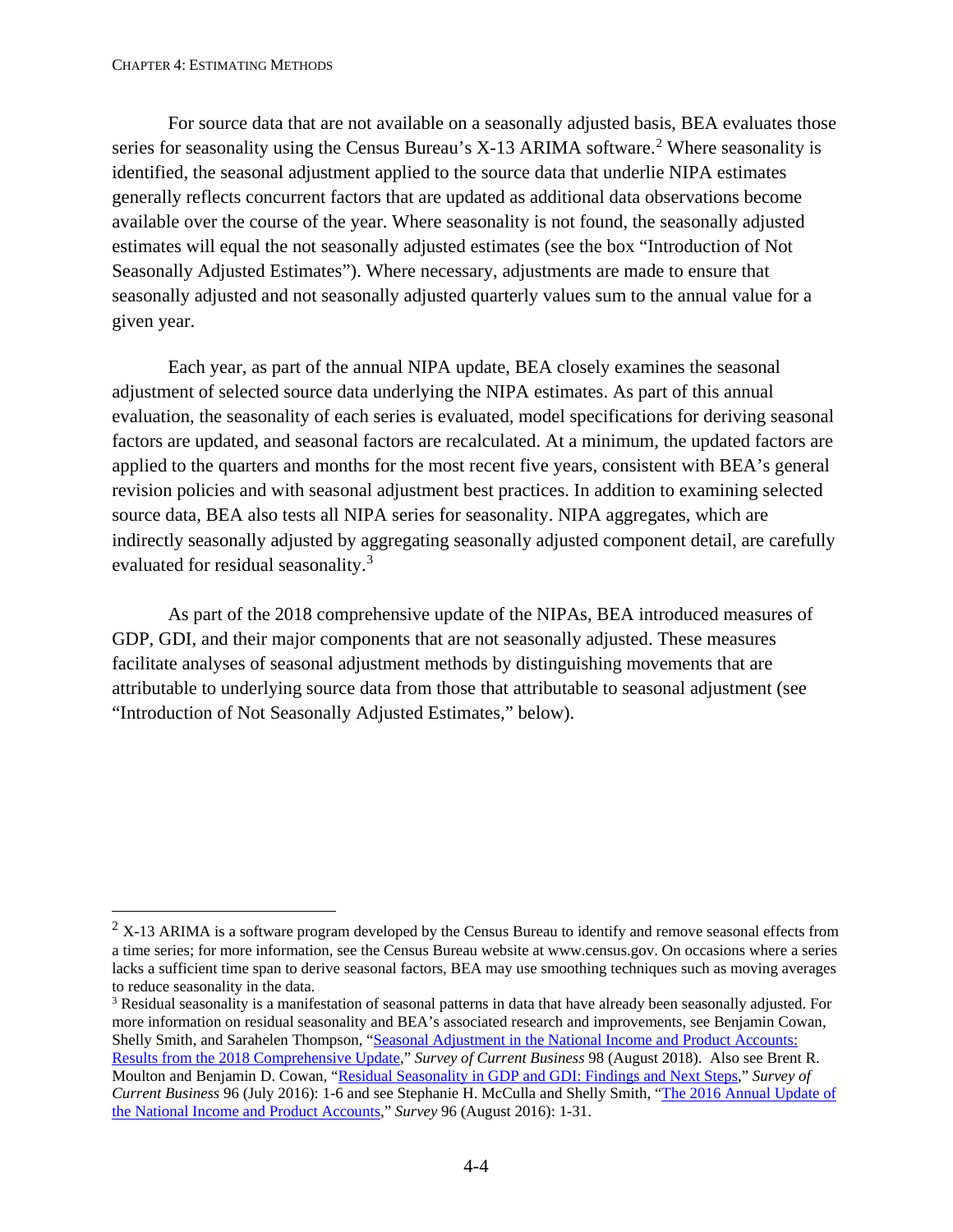

**Chart 4.1—Illustration of Seasonal Adjustment**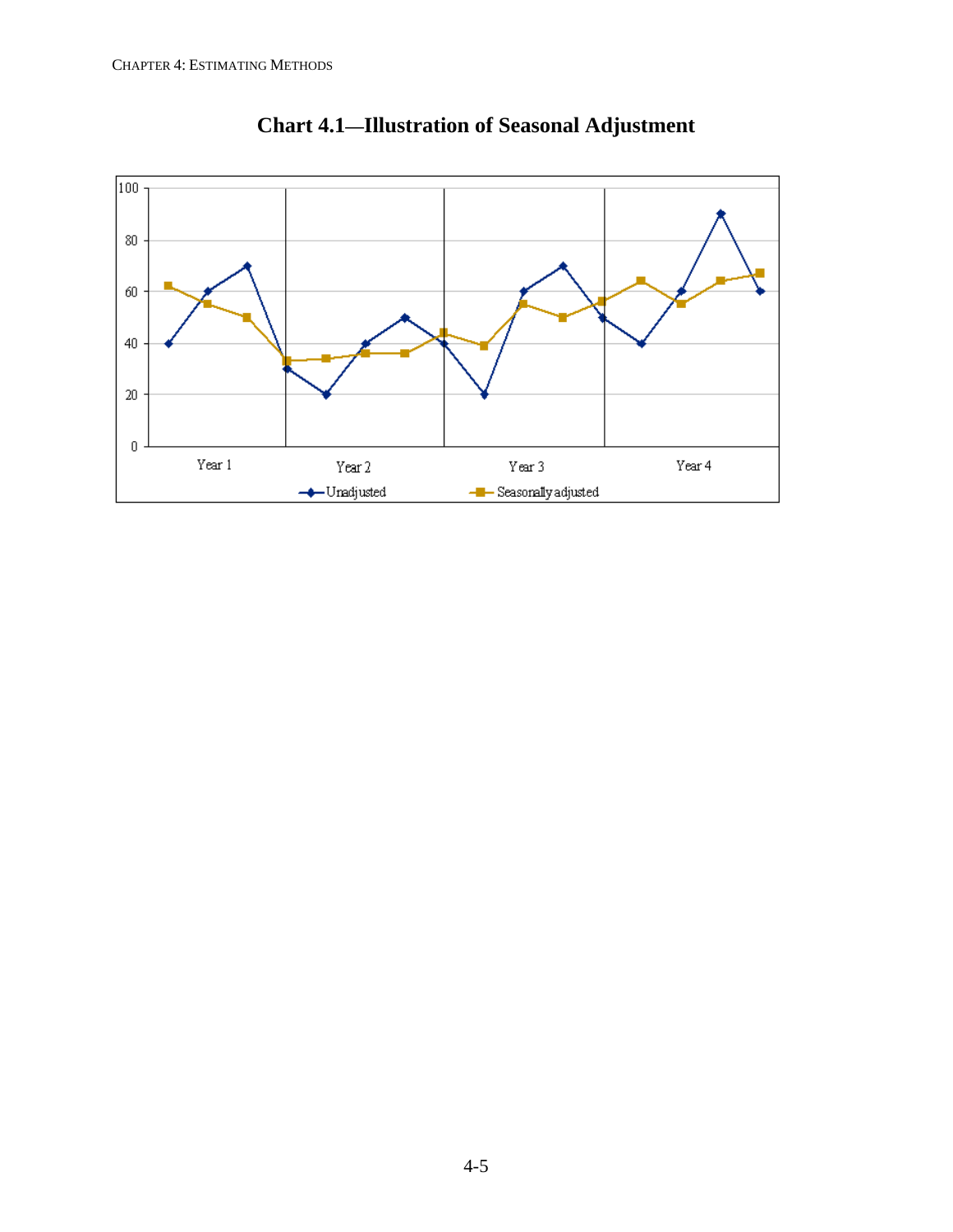# Not Seasonally Adjusted Estimates

As part of the 2018 comprehensive update of the National Income and Product Accounts (NIPAs), BEA introduced new not seasonally adjusted (NSA) quarterly estimates for GDP, GDI, and their major components; quarterly estimates are available for 1947 forward.<sup>1</sup> The new NSA estimates are an additional tool that may be used to evaluate quarterly economic performance and to distinguish movements attributable to the unadjusted underlying source data from those attributable to seasonal adjustment.

As with seasonally adjusted estimates, the NSA estimates are often based on source data that are compiled for purposes other than measuring domestic production; as a result, the construction of NSA estimates is similar to the construction of their seasonally adjusted counterparts. Specifically, when NSA source data are available, they are adjusted to align with NIPA conventions. They then provide the indicator or pattern series for the corresponding NSA NIPA estimate (see section below on "Interpolation and extrapolation using an indicator series). When source data are unavailable, most NSA estimates are set equal to their SA counterpart.

The new NSA estimates are presented in Section 8 of the NIPA Interactive Data Tables.<sup>2</sup> For GDP and its major components, the tables present nominal, or "current-dollar" measures, "real," or inflation–adjusted measures (expressed as a chain-type quantity index and as chained 2012 dollars), and price indexes. For GDI and its major components, nominal measures are presented. The quarterly estimates are expressed at quarterly, not annual, rates.3 In addition, BEA presents the percent change from the same quarter one year ago for real GDP and its major components in NIPA table 8.1.11. The rate of change published for these NSA estimates is calculated from the same quarter 1 year ago to reduce the variations observed from seasonal fluctuations and to reveal data trends over the course of a year. This rate is not comparable to the quarterly rate of change published for BEA's featured seasonally adjusted series, which is calculated from the preceding quarter, and expressed at a compound annual rate. Comparing NSA estimates from the same quarter 1 year ago does not necessarily remove seasonal patterns from the data. Calendar effects, such as the timing of holidays and trading days, as well as other special events can influence the estimates and cause year-over-year comparisons to be misleading. For these reasons, seasonally adjusted statistics are preferred for evaluating growth in BEA's GDP and GDI statistics.

Updates to the new estimates will follow the same publication schedule as the seasonally adjusted statistics.4

- 1. The new NSA estimates are not comparable to BEA's previously published current-dollar GDP NSA estimates, which were discontinued in 2008. The earlier estimates were largely based on SIC-based data and were published once a year as part of the NIPA annual updates. NSA GDI, real GDP, and GDP price estimates were not provided.
- 2. Prior to the 2018 comprehensive update, BEA presented not seasonally adjusted estimates for federal and state and local government current receipts and expenditures in NIPA tables 3.22 and 3.23; the two tables are now renumbered as tables 8.3 and 8.4, respectively.
- 3. For more details on the presentation of NIPA estimates, see the section on "Where are the NIPA estimates available?" in chapter 1 of this Handbook. BEA does not publish annual frequency NSA data because the NSA quarterly estimates are reconciled to the seasonally adjusted annual estimates with the annual and comprehensive updates of the NIPAs that occur in July.
- 4. Prior to the 2018 comprehensive update, the government NSA receipts and expenditures tables 8.3 and 8.4, were published once a year, generally in the fall. With this update, the publication schedule for these tables has been accelerated to be consistent with the release of the government receipts and expenditures seasonally adjusted estimates.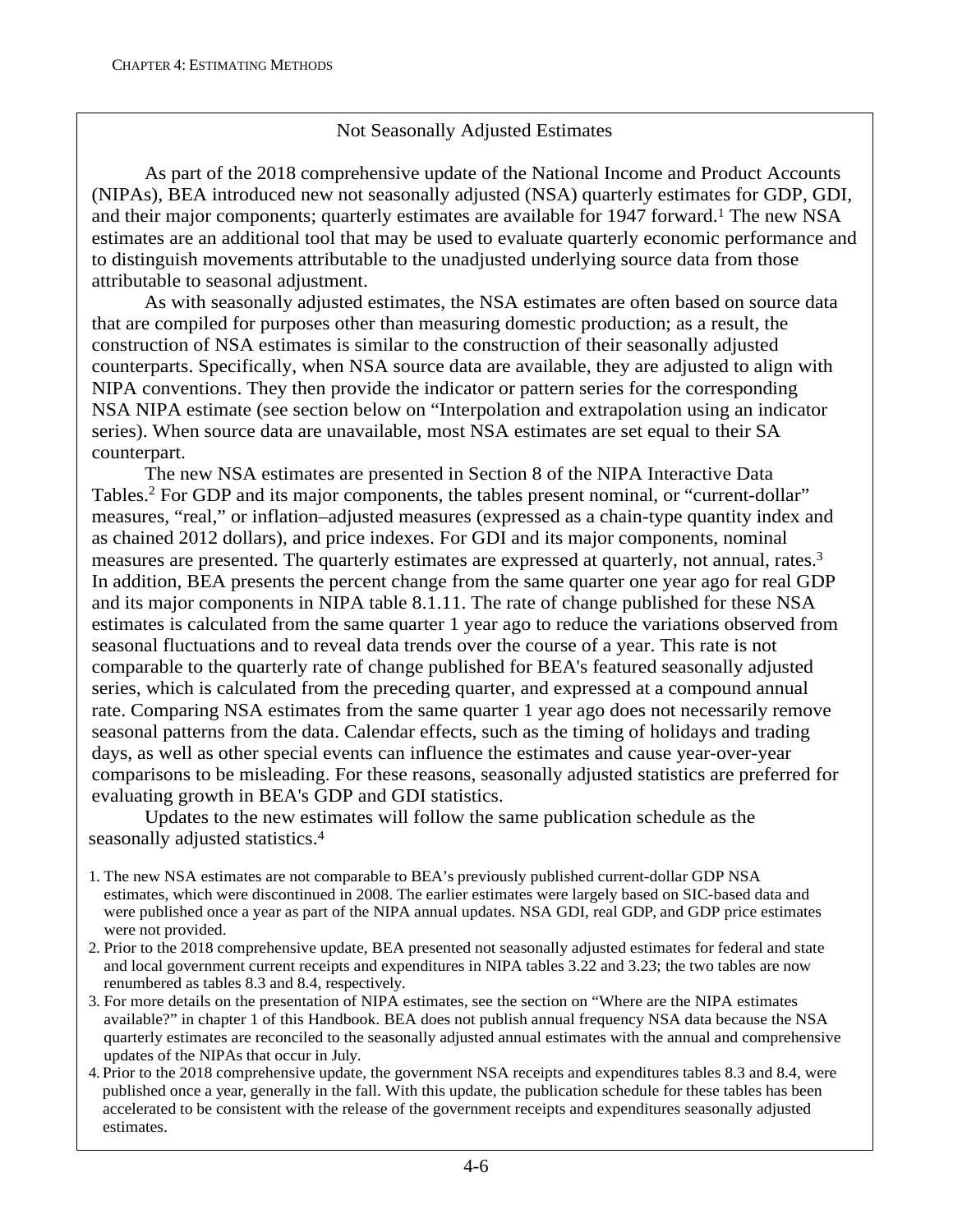#### <span id="page-67-0"></span>**Moving average**

A moving average is a calculation that is used to smooth a data series that is characterized by volatile short-term fluctuations. As a result, trend and cyclical movements in the smoothed series will be more apparent, and the series can be better used as an indicator for interpolation and extrapolation (see below).

Table 4.2 illustrates the smoothing effects of a three-quarter moving average on a volatile series. The simple moving average is calculated by summing the value in a given quarter and in the preceding two quarters and dividing by 3 (in year 1:III,  $(90.0 + 120.0 + 100.0)/3 = 103.3$ ). A weighted moving average is calculated by assigning greater weight to the time periods that are deemed more relevant. In this example, the weighted moving average is calculated by weighting the current quarter at 50 percent, and the two preceding quarters at 25 percent each (in year 1:III,  $( (90.0 \times 0.50) + (120.0 \times 0.25) + (100.0 \times 0.25) = 100.0).$ 

|              |          | Simple  | Weighted |
|--------------|----------|---------|----------|
|              | Original | moving  | moving   |
| Time period  | series   | average | average  |
| Year 1:I     | 100.0    |         |          |
| Year $1:$ II | 120.0    |         |          |
| Year 1:III   | 90.0     | 103.3   | 100.0    |
| Year 1:IV    | 150.0    | 120.0   | 127.5    |
| Year $2:$ I  | 170.0    | 136.7   | 145.0    |
| Year $2:II$  | 100.0    | 140.0   | 130.0    |
| Year 2:III   | 150.0    | 140.0   | 142.5    |
| Year 2:IV    | 120.0    | 123.3   | 122.5    |

Table 4.2—Example of Moving-Average Calculation

Alternatively, a "centered" three-quarter moving average could be calculated, in which the quarterly value is the average of the value in the current quarter and the values in the preceding quarter and in the following quarter. This would have the effect of shifting the moving-average series back one quarter (in the example, the value of the centered moving average would be 103.3 in year 1:II, and so forth through 123.3 in year 2:III).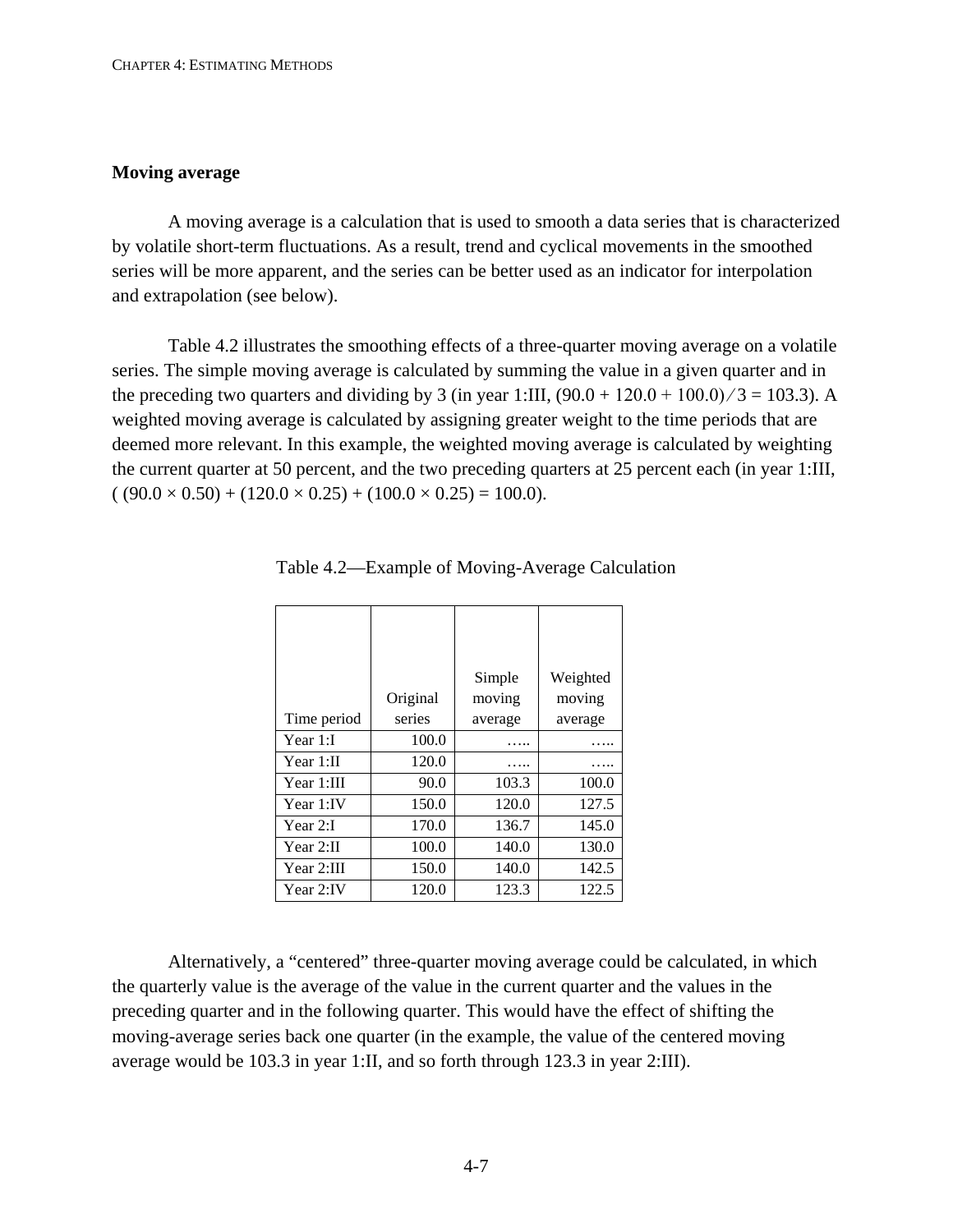#### <span id="page-68-0"></span>**Best level and best change**

Source data are incorporated into the NIPA estimates on either a "best-level" or a "bestchange" basis. Best level provides the most accurate value for an economic statistic at a specified point in time using the best available source data. For example, in a comprehensive update of the NIPAs, data from the quinquennial economic census are incorporated into the estimates on a best-level basis.

However, it is not practical to revise the entire NIPA time series every time new or revised source data become available. Thus, these data are often initially introduced into the estimates on a best-change basis. Best change provides the most accurate measure of the periodto-period movement in an economic statistic using the best available source data. In an annual update of the NIPAs, data from the annual surveys of manufacturing and trade are generally incorporated into the estimates on a best-change basis. In the current quarterly estimates, most of the components are estimated on a best-change basis from the annual levels established at the most recent annual update.

In table 4.3, the original series of source data (column 1) has been revised as shown by the best-level series (column 3). In the example, the level of the series has been revised up in all years, perhaps reflecting a change in definition, and the percent changes in the series have been revised to incorporate new statistical information. In an annual NIPA revision, the revised levels of the source data cannot be fully incorporated, because annual updates only cover the 5 most recent years.<sup>[4](#page-68-1)</sup> As can be seen in this example, incorporating the revised best-level series only for years 2–4 would result in a discontinuity between the unrevised estimate for year 1 (100.0) and the revised estimate for year 2 (115.0) (a 15.0-percent increase rather than the 10.6-percent increase indicated by the source data). To avoid this problem, the revised source data are instead incorporated on a best-change basis—that is, a new best-change series is created by beginning with the value in the unrevised year 1 (100.0) and applying the percent changes in the best-level series (column 4). As a result, the level of the new series (column 5) is kept consistent with the level of the earlier nonrevised year, while the percent changes in the new series (column 6) fully reflect the new statistical information that was incorporated into the source data. In the next comprehensive update, the revised best-levels would be incorporated into the NIPA estimates.

<span id="page-68-1"></span><sup>&</sup>lt;sup>4</sup> As part of the 2018 comprehensive revision of the NIPAs, BEA changed the typical open period for annual updates of the NIPAs from 3 to 5 years. As part of the "flexible" approach to annual updates that BEA introduced in 2010, the open period may be extended beyond 5 years to allow for the incorporation of improvements in methodology. See Pamela A. Kelly, Stephanie H. McCulla, and David B. Wasshausen, ["Improved Estimates of the National](https://apps.bea.gov/scb/2018/09-september/0918-nipa-update.htm)  [Income and Product Accounts: Results of the 2018 Comprehensive Update,](https://apps.bea.gov/scb/2018/09-september/0918-nipa-update.htm)" Survey 98 (September 2018) and ["BEA Briefing: Improving BEA's Accounts Through Flexible Annual Revisions,](http://www.bea.gov/scb/pdf/2008/06%20June/0608_flexible.pdf)" *Survey* 88 (June 2008): 29–32..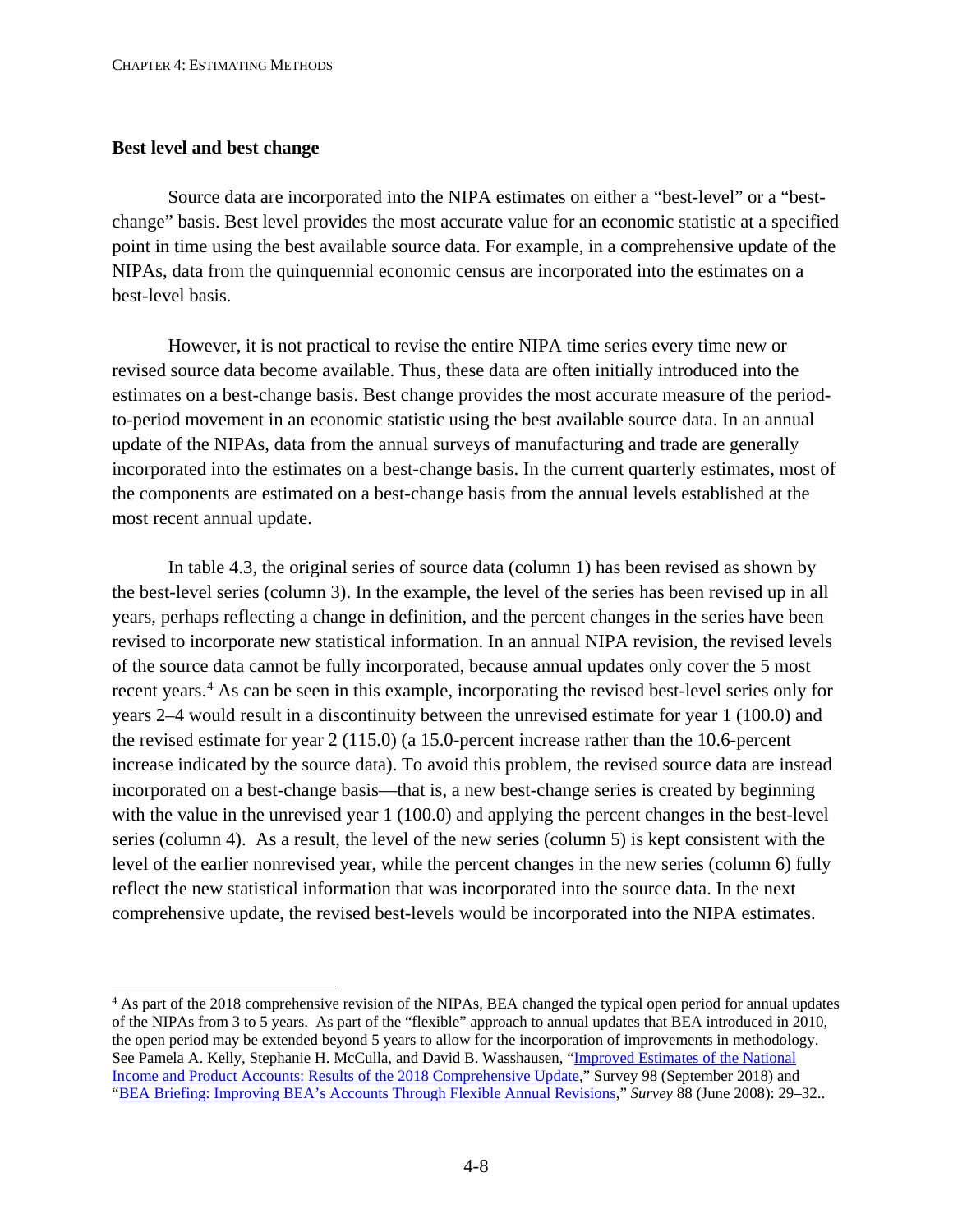<span id="page-69-0"></span>

|  |      | Original     | Percent   | Revised           | Percent    | Revised           | Percent   |  |
|--|------|--------------|-----------|-------------------|------------|-------------------|-----------|--|
|  |      | series       | change in | ("best-           | change in  | ("best-           | change in |  |
|  |      | [billions of | original  | level")           | best-level | change")          | best-     |  |
|  |      | dollars ]    | series    | series            | series     | series            | change    |  |
|  |      |              |           | <i>[billions]</i> |            | <i>[billions]</i> | series    |  |
|  |      |              |           | of dollars]       |            | of dollars]       |           |  |
|  | Year | (1)          | (2)       | (3)               | (4)        | (5)               | (6)       |  |
|  |      | 100.0        | .         | 104.0             | .          | 100.0             | .         |  |
|  | 2    | 110.0        | 10.0      | 115.0             | 10.6       | 110.6             | 10.6      |  |
|  | 3    | 120.0        | 9.1       | 124.0             | 7.8        | 119.2             | 7.8       |  |
|  | 4    | 130.0        | 8.3       | 136.0             | 9.7        | 130.8             | 9.7       |  |
|  |      |              |           |                   |            |                   |           |  |

Table 4.3—Simplified Example of "Best Level" and "Best Change"

#### **Interpolation and extrapolation using an indicator series**

Generally, monthly or quarterly source data are not as comprehensive or as reliable as annual source data (and, similarly, annual source data are not as comprehensive or as reliable as quinquennial source data). Thus, for most estimates, the more frequent but less comprehensive source data may be used as an indicator of the movements of the component series rather than as a measure of the absolute levels of the series. Specifically, for the periods for which annual estimates are available and the quarterly estimates must be forced to average to these annual totals, the quarterly pattern is estimated by *interpolation*. For the periods not yet covered by annual estimates (such as the current quarter), the quarterly estimates are made by *extrapolation*.

The use of an indicator series to estimate a component is illustrated in table 4.4. We begin with a value of \$200 (annual rate) for the fourth quarter of year 1 (this value was determined by the preceding year's calculation) and a value of \$220 for the year 2 (this value was determined from an annual data source). Because the detailed source data are not available on a quarterly basis, the estimates for the quarters of year 2 are interpolated using an indicator series whose movements are deemed to approximate those of the component series. In this simplified example, the interpolation of the quarterly values is accomplished by calculating a time series that begins with the established value (\$200) for the fourth quarter of year 1 and progresses through the four quarters of year 2 at the same rate of change as the indicator series: for year 2:I,  $$200 + ($200 \times 0.20) = $240$ ; for year 2:II,  $$240 + ($240 \times -0.167) = $200$ ; and so forth. As necessary, the calculated series is then adjusted to ensure that the average for the four quarters of year 2 is equal to the established annual value for year 2: for year 2:I,  $$240 \times ($220 / $240) =$ \$220; for year 2:II,  $$200 \times (220 / $240) = $183.3$ ; and so forth.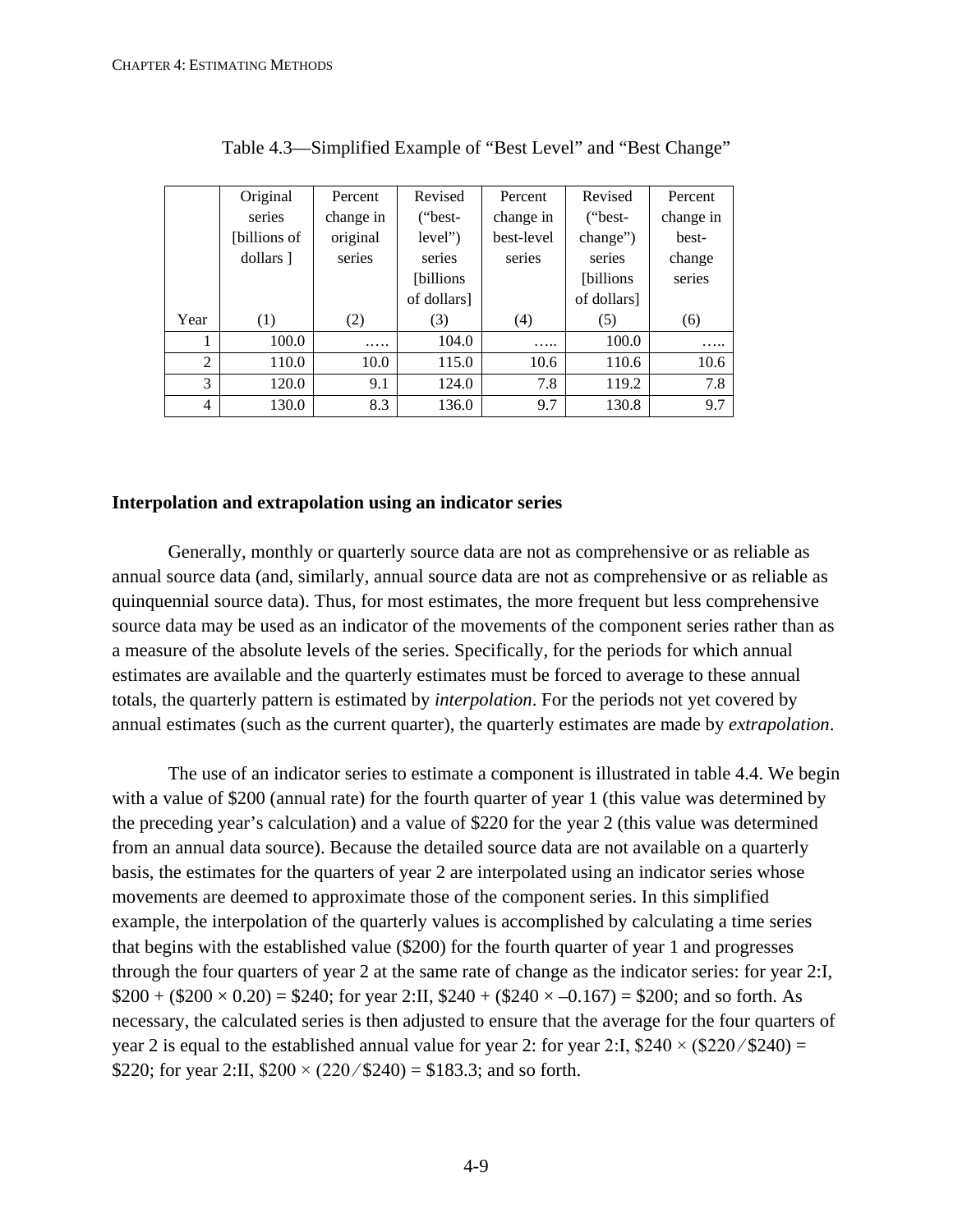Similarly, the estimates for the quarters of the current year, year 3, can be calculated by extrapolating the value for the fourth quarter of year 2 using the percent change in the values for the indicator series as they become available: for year 3:I,  $$256.7 + ($256.7 \times 0.20) = $308.0$ .

| Time period | Established<br>value | Indicator<br>series | Percent<br>change in<br>indicator<br>series | Calculated<br>value | Adjusted<br>series |
|-------------|----------------------|---------------------|---------------------------------------------|---------------------|--------------------|
| Year 1:IV   | 200                  | 25                  | .                                           | .                   |                    |
|             |                      |                     |                                             |                     |                    |
| Year 2:I    |                      | 30                  | 20.0                                        | 240                 | 220.0              |
| Year 2:II   |                      | 25                  | $-16.7$                                     | 200                 | 183.3              |
| Year 2:III  |                      | 30                  | 20.0                                        | 240                 | 220.0              |
| Year 2:IV   |                      | 35                  | 16.7                                        | 280                 | 256.7              |
| Year 2:     | 220                  |                     |                                             | 240                 | 220.0              |
| Total       |                      |                     |                                             |                     |                    |
|             |                      |                     |                                             |                     |                    |
| Year 3:I    |                      | 42                  | 20.0                                        |                     | 308.0              |

Table 4.4—Simplified Example of Estimation Using an Indicator Series

Over time, BEA has used a number of different statistical techniques for interpolation of NIPA time series. Currently, BEA is using a procedure known as the "proportional Denton method" or "quadratic minimization." In its most common application, this approach interpolates series by minimizing the sum of the squared differences of the ratios of the interpolated series and the indicator series. Formally, the interpolation is estimated by the following optimization problem:

$$
\min_{x_t} \sum_{t=2}^{4N} \left( \frac{x_t}{z_t} - \frac{x_{t-1}}{z_{t-1}} \right)^2, \qquad s.t. \sum_{t=1}^{4} x_t = A_1, \dots, \sum_{t=4N-3}^{N} x_t = A_N
$$

where z is the indicator series, x is the interpolated series, A are the annual controls that the interpolated series must sum to, and N is the number of years for the interpolation. This example shows an annual-to-quarterly interpolation. The same method can also be used for annual-to-monthly and quarterly-to-monthly interpolation.<sup>[5](#page-70-0)</sup>

,

<span id="page-70-0"></span><sup>&</sup>lt;sup>5</sup> See Baoline Chen and Stephen H. Andrews, "An Empirical Review of Methods for Temporal Distribution and [Interpolation in the National Accounts,](http://www.bea.gov/scb/pdf/2008/05%20May/0508_methods.pdf)" *Survey* 88 (May 2008): 31–37.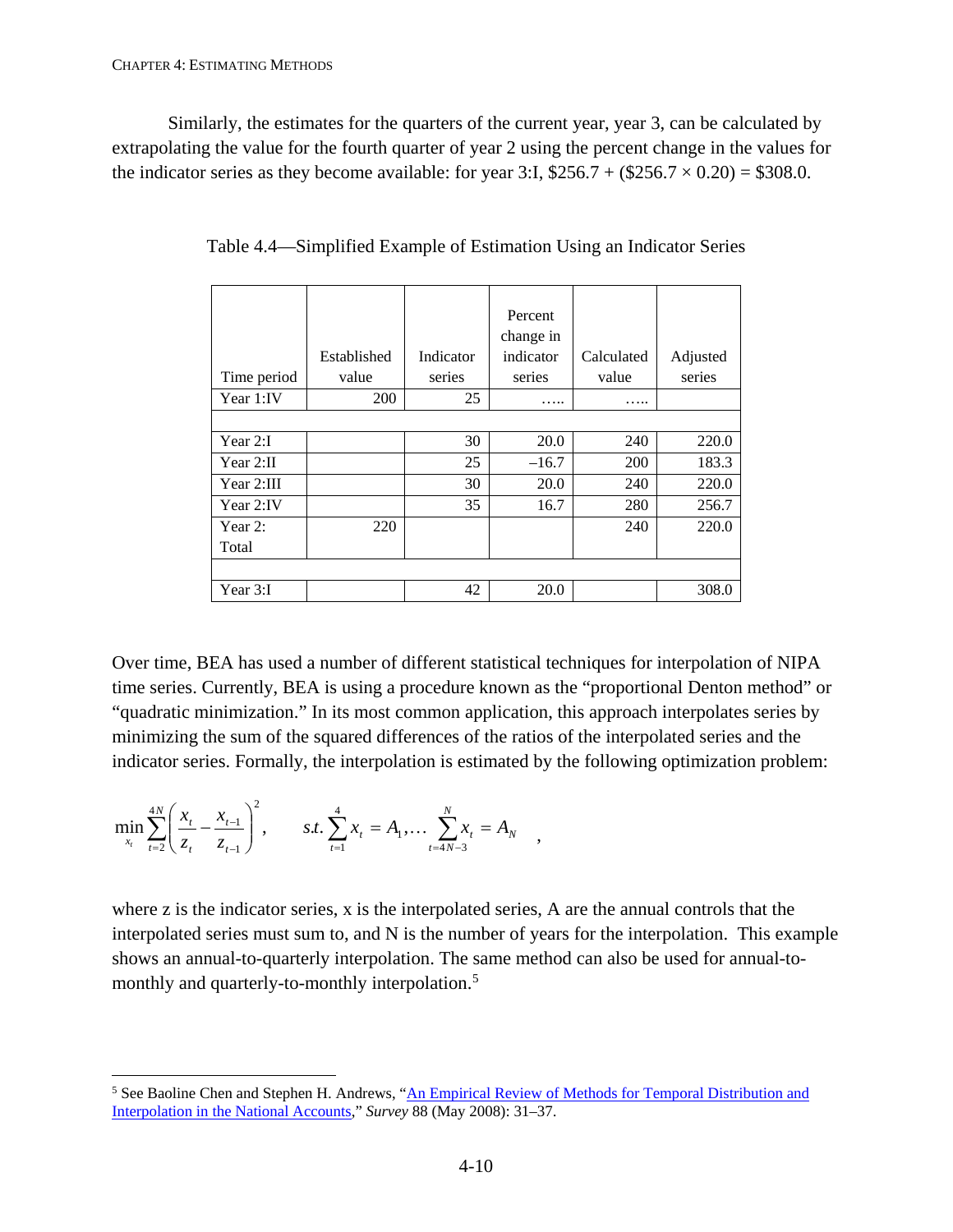#### <span id="page-71-0"></span>**Three special estimation methods**

In certain cases where primary source data are not available, one or more of the following special methods—commodity flow, retail control, or perpetual inventory—may be used to estimate values.

#### *Commodity-flow method*

The commodity-flow method is generally used to derive estimates in economic census years for various components of consumer spending, equipment and software, and the commodity detail for state and local government consumption expenditures and gross investment. An abbreviated form of this method is used to prepare estimates of investment in equipment in nonbenchmark years, and an even more abbreviated form is used to prepare the current quarterly estimates of investment in equipment.<sup>[6](#page-71-1)</sup>

The commodity-flow method begins with estimates of the domestic output or domestic sales of a commodity valued in producers' prices.<sup>[7](#page-71-2)</sup> Then, estimates of the domestic supply of that commodity—the amount that is available for domestic consumption—are prepared by adding imports and by subtracting exports and inventory change. Next, the domestic supply of the commodity is allocated among domestic purchasers—that is, persons, business, and government. Finally, the estimates are converted to purchasers' prices.<sup>[8](#page-71-3)</sup>

The commodity-flow method is illustrated in table 4.5. First, domestic shipments—the value of shipments of the commodity produced by domestic firms at producers' prices—are converted to net supply, by adding imports and subtracting exports, government purchases, and change in inventories (a positive change in inventories reduces net supply and a negative change in inventories raises net supply) (in the example,  $$100 + $40 - $10 - $5 - $5 = $120$ ). Portions of the net supply are then allocated among business intermediate purchases and consumer spending. This allocation may be based on relationships from the most recent economic census or on information from other sources (such as spending by consumers as determined by the retail control method). In this example, it is assumed that one-fourth of net supply is allocated to business intermediate purchases and one-sixth to personal consumption expenditures. Investment in equipment (prior to adjustments for transportation costs and wholesale and retail trade margins) is then computed as net supply less business intermediate purchases and consumer

<span id="page-71-1"></span><sup>&</sup>lt;sup>6</sup> For more information on using the commodity-flow method to prepare the estimates of investment in equipment, see ["Chapter 6: Private Fixed Investment"](https://www.bea.gov/system/files/2019-05/Chapter-6.pdf) in this handbook.

<span id="page-71-2"></span><sup>7</sup> Producers' prices are the prices received by producers for the goods and services they sell. These prices include sales and excise taxes but exclude domestic transportation costs and trade margins. Trade margins, or markups, reflect the value added by wholesalers and retailers in the distribution of a commodity from producers to final purchasers.

<span id="page-71-3"></span><sup>8</sup> Purchasers' prices are the prices paid by intermediate and final purchasers for the goods and services they buy. These prices are equal to producers' prices plus domestic transportation costs and trade margins.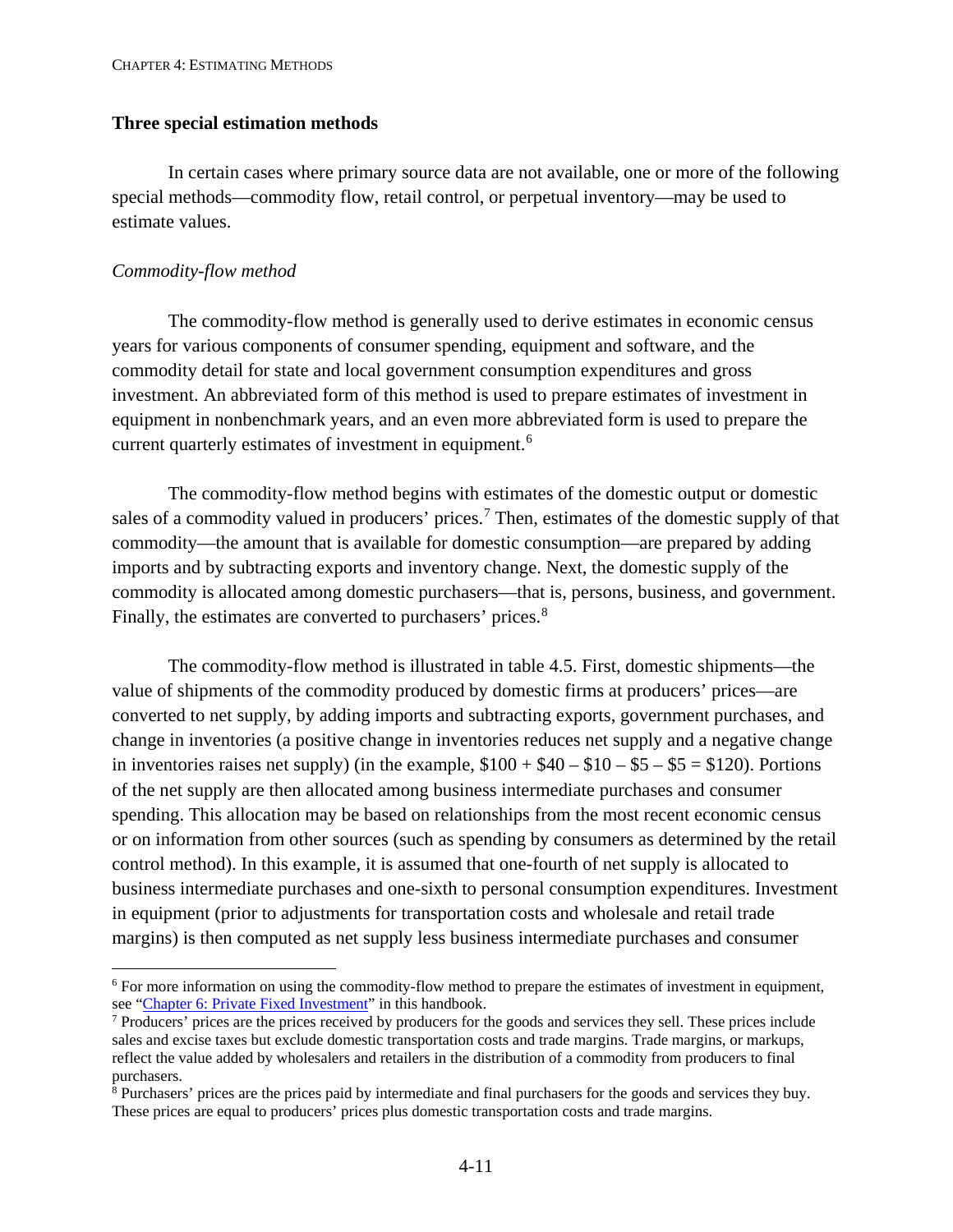spending (in the example,  $$120 - $30 - $20 = $70$ ). This estimate is then converted to purchasers' prices by adding domestic transportation costs and trade margins  $(\$70 + \$5 + \$10 =$ \$85).

| Factors for commodity flow                            | Values |
|-------------------------------------------------------|--------|
| Output (shipments)                                    | 100    |
| Plus: Imports                                         | 40     |
| Less: Exports                                         | 10     |
| Government purchases                                  | 5      |
| Inventory change                                      | 5      |
| Equals: Net supply                                    | 120    |
| Less: Business intermediate purchases                 | 30     |
| Personal consumption expenditures                     | 20     |
| Equals: Private fixed investment (producers' prices)  | 70     |
| Plus: Domestic transportation costs                   | 5      |
| Trade margins                                         | 10     |
| Equals: Private fixed investment (purchasers' prices) | 85     |

|  | Table 4.5—Simplified Example of Commodity-Flow Calculation |  |
|--|------------------------------------------------------------|--|
|  |                                                            |  |

## *Retail control method*

The retail control method uses retail sales data, compiled by the Census Bureau, to estimate annual, quarterly, and monthly consumer spending on most consumer goods in nonbenchmark years. In these years, the estimate of total personal consumption expenditures (PCE) on most goods is derived by extrapolation from the benchmark year using a retail control total of sales by most kinds of business from the Census Bureau's monthly and annual surveys.

In general, product-based data on consumer spending are not available in nonbenchmark years, so the estimates for the detailed PCE categories are prepared by extrapolation using estimates of retail sales by corresponding product lines that, in turn, are based on retail sales by kind of business and on commodity sales data from the most recent quinquennial economic census.[9](#page-72-0) Then, the extrapolated estimates are adjusted proportionately so that their sum is equal to that for total PCE.[10](#page-72-1)

<span id="page-72-0"></span><sup>&</sup>lt;sup>9</sup> The estimates for some PCE categories, such as consumer purchases of new and used motor vehicles and of motor vehicle fuels, are prepared independently.

<span id="page-72-1"></span><sup>&</sup>lt;sup>10</sup> For more information on using the retail control method to prepare the PCE estimates, see "Chapter 5: Personal [Consumption Expenditures"](https://www.bea.gov/system/files/2019-05/Chapter-5.pdf) in this handbook.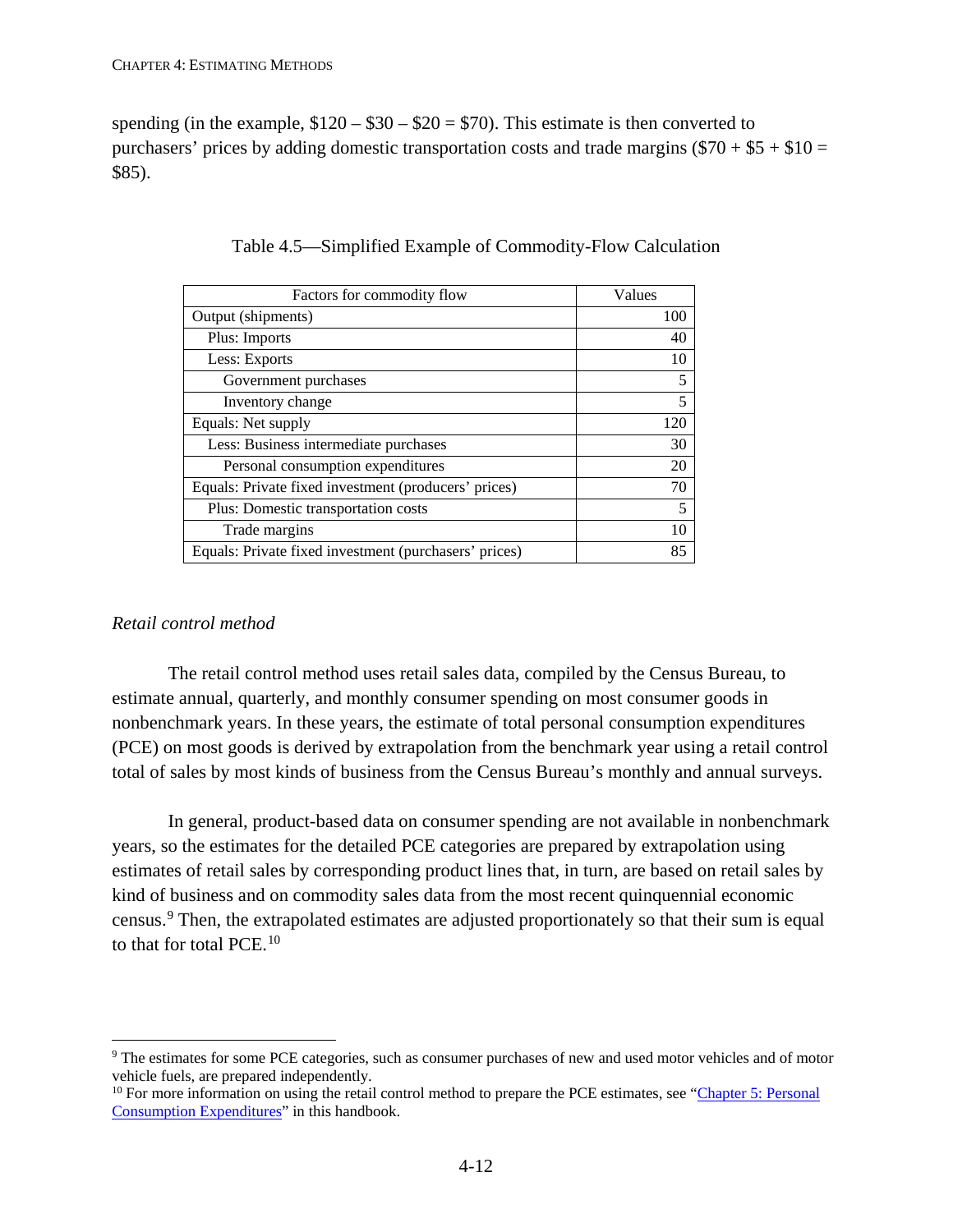The retail control method is illustrated in table 4.6. First, the PCE control total for year 2 is derived by extrapolation, using the change in the retail control total from year 1 to year 2 (89  $\times$  $(120/100) = 106.8$ .

In year 1, a benchmark year, information from the economic census is available to break sales down into product lines (and to corresponding PCE categories) for each kind of business (such as "grocery stores"). In year 2, the annual survey of retail sales provides data on sales by kind of business but not on sales by individual product lines. In order to estimate sales by product line for year 2, the product-line distribution of sales from year 1 is applied to the sales by kind of business for year 2 (for kind of business A,  $0.2 \times 60 = 12$  for product line 1, and  $0.8 \times 60$  $= 48$  for product line 2). Total sales for each product line are then computed by summing across all kinds of business (for product line 1,  $12 + 36 = 48$ ; and for product line 2,  $48 + 24 = 72$ ).

The retail sales product lines in the Census Bureau's data and the PCE categories in the NIPAs do not always match (in the example, product line 1 at 44 is larger than PCE category 1 at 33). Thus, the retail sales data are used to extrapolate the PCE estimates for year 2 (for product line 1,  $33 \times (48/44) = 36$ ). Finally, the PCE category estimates must be adjusted so they sum to the PCE control total for year 2 (for product line 1, the adjusted estimate for year  $2$  is  $36 \times (106.8)$  $(108) = 35.6$ .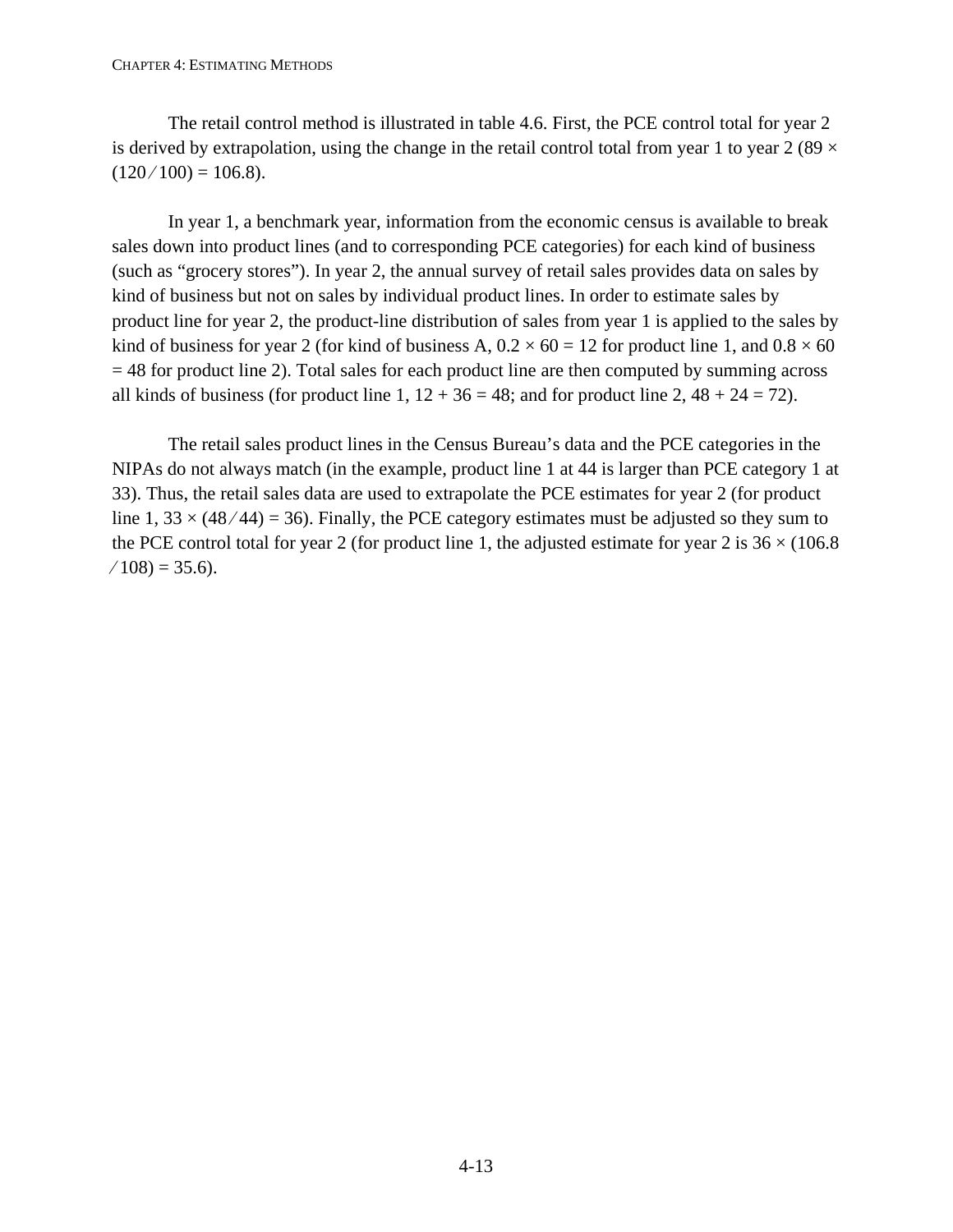|                            | Year 1    | Product   | Year <sub>2</sub> | Year <sub>2</sub> |
|----------------------------|-----------|-----------|-------------------|-------------------|
|                            | (economic | ratios in | (annual           | (calculated       |
|                            | census)   | year 1    | survey)           | values)           |
| Retail control total       | 100       |           | 120               |                   |
|                            |           |           |                   |                   |
| PCE control total          | 89        |           |                   | 106.8             |
|                            |           |           |                   |                   |
| Retail sale data:          |           |           |                   |                   |
| Kind of business A         | 40        |           | 60                |                   |
| Product line-1             | 8         | 0.2       |                   | 12                |
| Product line-2             | 32        | 0.8       |                   | 48                |
|                            |           |           |                   |                   |
| Kind of business B         | 60        |           | 60                |                   |
| Product line 1             | 36        | 0.6       |                   | 36                |
| Product line 2             | 24        | 0.4       |                   | 24                |
|                            |           |           |                   |                   |
| Product-line sales:        |           |           |                   |                   |
| $\overline{\text{Line}}$ 1 | 44        |           |                   | 48                |
| Line 2                     | 56        |           |                   | 72                |
| PCE sales data:            |           |           |                   |                   |
|                            |           |           |                   |                   |
| Category 1                 | 33<br>56  |           |                   |                   |
| Category 2                 |           |           |                   |                   |
| PCE (summed by             |           |           |                   | 108               |
| category)                  |           |           |                   |                   |
| Category 1                 |           |           |                   | 36                |
| Category 2                 |           |           |                   | 72                |
|                            |           |           |                   |                   |
| PCE adjusted               |           |           |                   | 106.8             |
| Category 1                 |           |           |                   | 35.6              |
| Category 2                 |           |           |                   | 71.2              |

Table 4.6—Simplified Example of Retail Control Calculation

# *Perpetual inventory method*

The perpetual inventory method is used to indirectly derive historical-cost and constantdollar estimates of net stocks of fixed assets, which, in turn, are used in deriving the NIPA estimates of consumption of fixed capital.<sup>[11](#page-74-0)</sup> For each type of good, the perpetual inventory method calculates the net stock in each year as the cumulative value of gross investment through

<span id="page-74-0"></span><sup>&</sup>lt;sup>11</sup> Current-cost net stocks and current-cost depreciation (consumption of fixed capital) are derived by converting the corresponding constant-dollar estimates to the prices of the current period.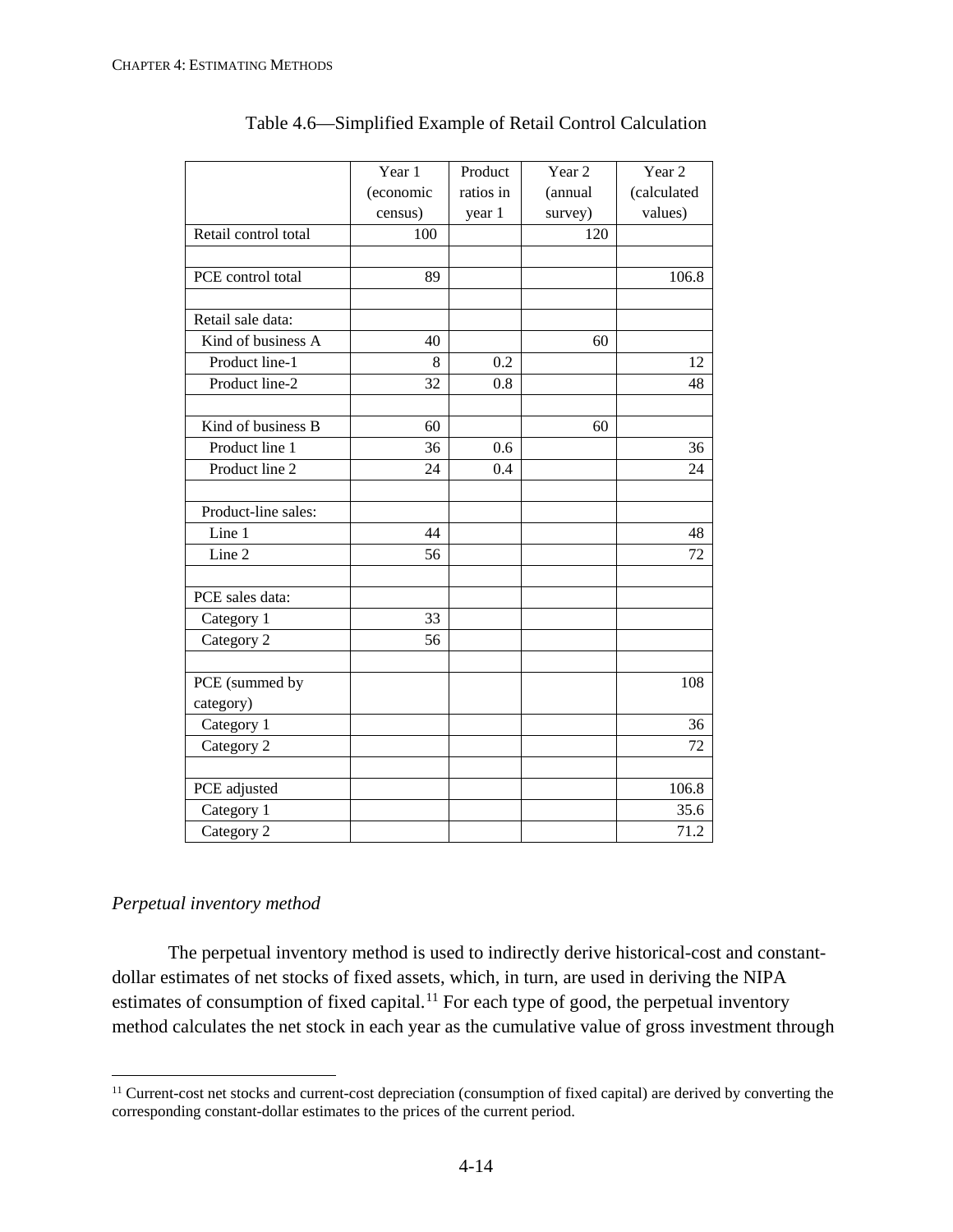that year—including both new investment and net purchases of used assets (in order to capture shifts in ownership across NIPA sectors)—less the cumulative value of depreciation through that year. A variation of this method that omits depreciation is used to calculate the stocks of private inventories.

The perpetual inventory method is illustrated in table 4.7 (in this example, it is assumed that asset prices do not change over the course of the year). In year 1, the estimates of the beginning-of-year stocks for two types of assets, A and B, are equal to the end-of-year stocks for the preceding year.<sup>[12](#page-75-0)</sup> For asset A, the end-of-year stock in year 2 is equal to the beginning-ofyear stock in year 2 plus the value of investment in asset A during the year minus the value of depreciation during that year  $($110 + $20 - $11 = $119)$ .

|                             |         |         | Total   |
|-----------------------------|---------|---------|---------|
|                             |         |         | capital |
|                             | Asset A | Asset B | stock   |
| Year 1:                     |         |         |         |
| Beginning-of-year stock     | 100     | 50      | 150     |
| Plus: Investment            | 20      | 10      |         |
| Minus: Depreciation         | 10      | 10      |         |
| Equals: End-of-year stock   | 110     | 50      | 160     |
| Year 2:                     |         |         |         |
| End-of-preceding-year stock | 110     | 50      | 160     |
| Plus: Investment            | 20      | 5       |         |
| Minus: Depreciation         | 11      | 10      |         |
| Equals: End-of-year stock   | 119     | 45      | 164     |

Table 4.7—Simplified Example of Perpetual Inventory Calculation

<span id="page-75-0"></span> $12$  The estimates of capital stock are very long time series, so virtually all assets currently in existence have been valued since they were produced.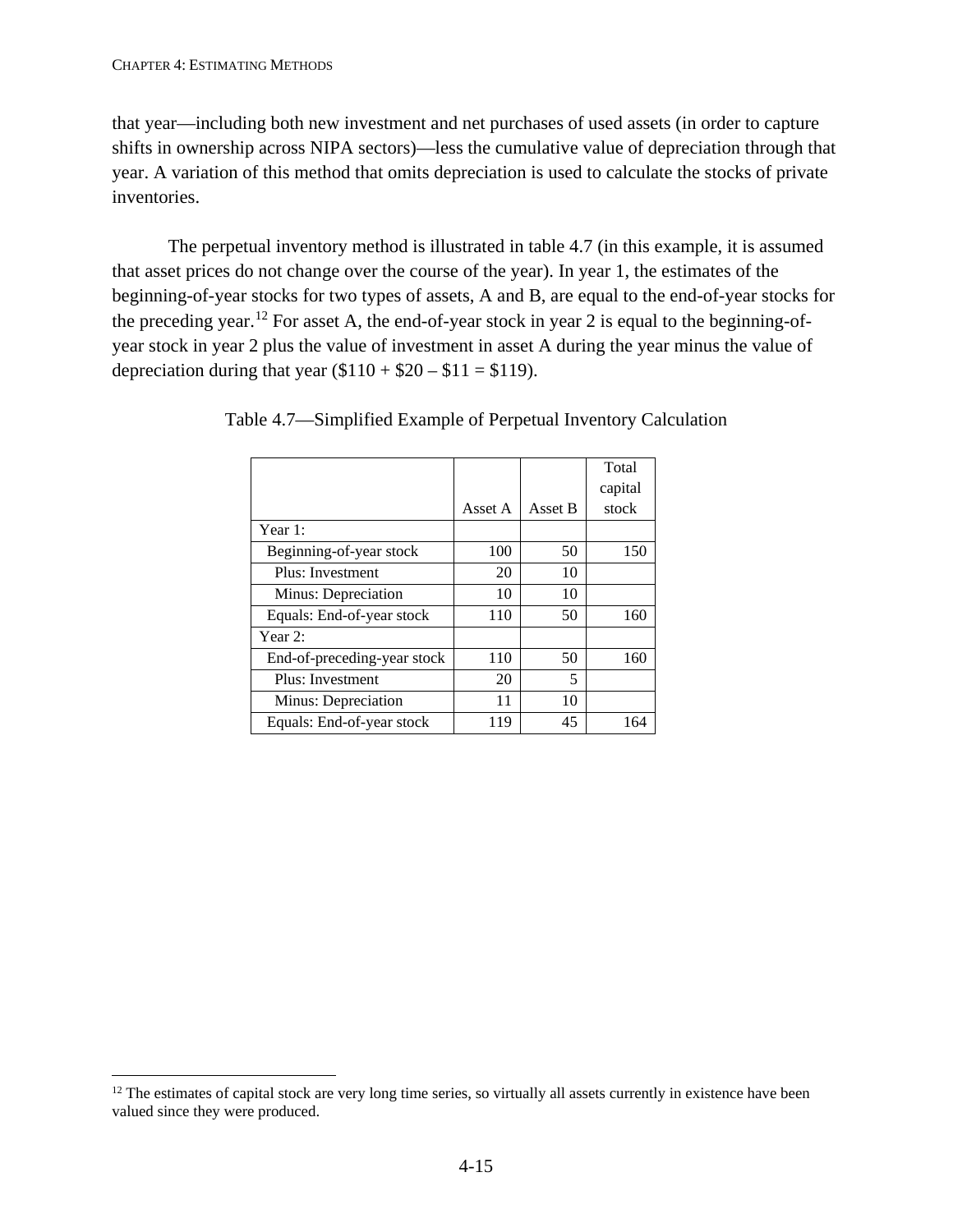## **Quantity and Price Estimates**

Estimates for all of the NIPA aggregates and components are presented in current dollars. Changes in current-dollar estimates measure the changes in the market values of goods or services that are produced or sold in the economy. For many purposes, it is necessary to decompose these changes into price and quantity components. In the NIPAs, prices and quantities are expressed as index numbers with the reference year—at present, the year 2012 equal to 100. For selected series, quantities—or "real" (inflation adjusted) measures—are also expressed in chained (2012) dollars. (Period-to-period changes in quantities and prices are expressed as percent changes at annual rates; see "Statistical Tools and Conventions" in the appendix to this chapter.)

BEA prepares quantity estimates for GDP and its product-side components and for a few other aggregates and components. (For an illustration of the calculation of these estimates from a set of quantity and price information, see "Calculation of Output and Price Indexes" in the appendix to this chapter.)

### **Estimates for detailed components**

For the detailed NIPA components, the quantity estimates are prepared using one of three methods—deflation, quantity extrapolation, or direct valuation—depending on the availability of source data. The quantity estimates are expressed as real values with 2012 (at present) as the reference year.

Deflation. Because the source data available for most components of GDP are measured in dollars rather than in units, the quantities of most of the detailed components are obtained by deflation. For deflation, quantities are calculated by dividing the current-dollar value of the component by an "appropriate" price index (with the reference-year value set to  $100$ ).<sup>[13](#page-76-0)</sup>

 $Q_t = (p_t q_t)(p_t / p_o)$ , where  $p_t$  and  $q_t$  are observed prices and quantities in the current year and  $p_o$  is the observed price in the reference year.

Thus, for example, if the current-dollar value for the component series is \$14 in 2013 and the appropriate price index is 112 in 2013, then the quantity estimate for the component series in 2013 is (\$14/(112/100)), or \$12.50.

The price indexes used for deflation are generally adjusted for changes in characteristics or quality as described in the appendix to this chapter.

<span id="page-76-0"></span><sup>&</sup>lt;sup>13</sup> A price index is appropriate if its definition and coverage closely match those of the series being deflated.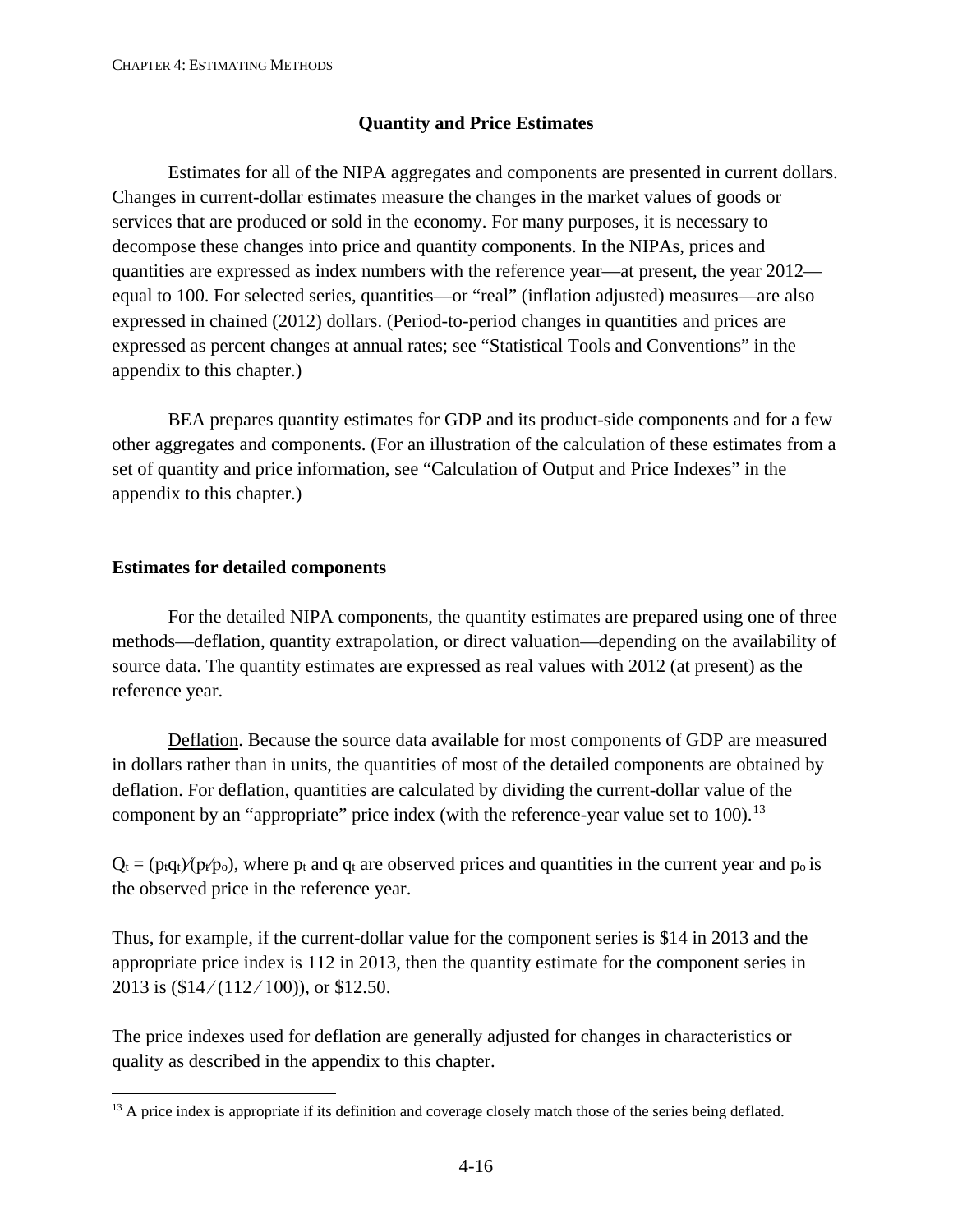Quantity extrapolation. The other two methods are similar in that they both are derived using quantity data. Quantity extrapolation is used when a quantity indicator series is available that approximates the movements of the component series. In this method, the quantity estimate is obtained by using the indicator series to extrapolate from the reference-year value.

 $Q_t = p_0 q_0 + ((p_0 q_0) \times ((q_t' - q_0')q_0'))$ , where q' represents the quantity indicator series.

For example, if the dollar value of the component series is \$10 in 2012 and the quantity indicator series shows an increase of 25 percent in 2013, then the quantity estimate for the component series in 2013 is  $(\$10 + (\$10 \times 25/100)$ ), or \$12.50.

Direct valuation. Direct valuation is used when physical quantity data and price data are available. In this method, the quantity estimate is obtained by multiplying the reference-year price by the actual quantity data for the current year.

 $Q_t = p_0 q_t$ .

For example, if the price of the detailed component is \$.50 per unit in 2012 and the quantity measure is 20 units in 2012 and 25 units in 2013, then the quantity estimate for the component series in 2013 is  $(\$.50 \times 25)$ , or \$12.50.

# **Estimates for NIPA aggregates**

The fundamental problem confronting the efforts to adjust GDP and other aggregates for inflation is that there is not a single inflation number but rather a wide spectrum of goods and services with prices that are changing relative to one another over time. The index numbers for the individual components can be combined statistically to form an aggregate index, but the method of aggregation that is used affects the movements of the resulting index.

In the NIPAs, the annual changes in quantities and prices are calculated using a Fisher formula that incorporates weights from 2 adjacent years.<sup>[14](#page-77-0)</sup> For example, the 2014–2015 change in real GDP uses prices for 2014 and 2015 as weights, and the 2014–2015 change in prices uses quantities for 2014 and 2015 as weights. These annual changes are "chained" (multiplied) together to form time series of quantity and price indexes. Quarterly changes in quantities and prices are calculated using a Fisher formula that incorporates weights from two adjacent

<span id="page-77-0"></span><sup>&</sup>lt;sup>14</sup> This formula is named after Irving Fisher, who originally developed this index to more accurately measure quantity and price changes over time.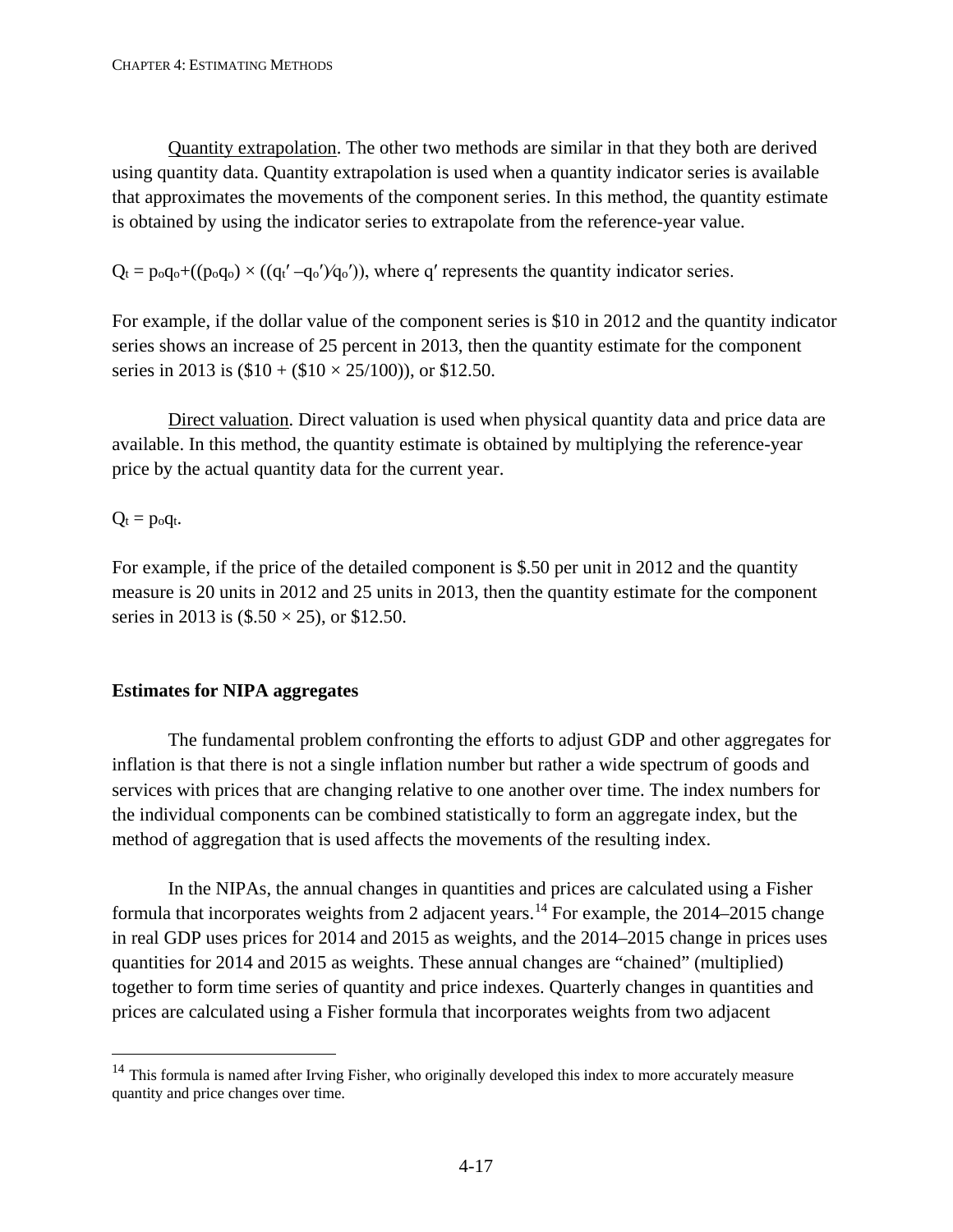quarters; quarterly indexes are adjusted for consistency to the annual indexes before percent changes are calculated.

The Fisher index  $(Q_t^F)$  for calculating real GDP (and other aggregate measures of output and expenditures) in year *t* relative to its value in the previous year *t-1* is

$$
Q_t^F = \sqrt{\frac{\sum p_{t-1}q_t}{\sum p_{t-1}q_{t-1}} \times \frac{\sum p_t q_t}{\sum p_t q_{t-1}}},
$$

where the *p*'s

and *q*'s represent prices and quantities of detailed components in the 2 years.

Because the first term in the Fisher formula is a Laspeyres quantity index  $(Q_t^L)$ , or

$$
Q_t^L = \frac{\sum p_{t-1} q_t}{\sum p_{t-1} q_{t-1}},
$$

and the second term is a Paasche quantity index  $(Q_t^P)$ , or

$$
Q_t^P = \frac{\sum p_t q_t}{\sum p_t q_{t-1}},
$$

the Fisher formula can also be expressed for year *t* as the geometric mean of these indexes as follows:

$$
Q_t^F = \sqrt{Q_t^L \times Q_t^P}.
$$

The percent change in real GDP (and in other measures of output and expenditures) from year *t-1* to year *t* is calculated as

$$
100(Q_t^F-1.0).
$$

Similarly, price indexes are calculated using the Fisher formula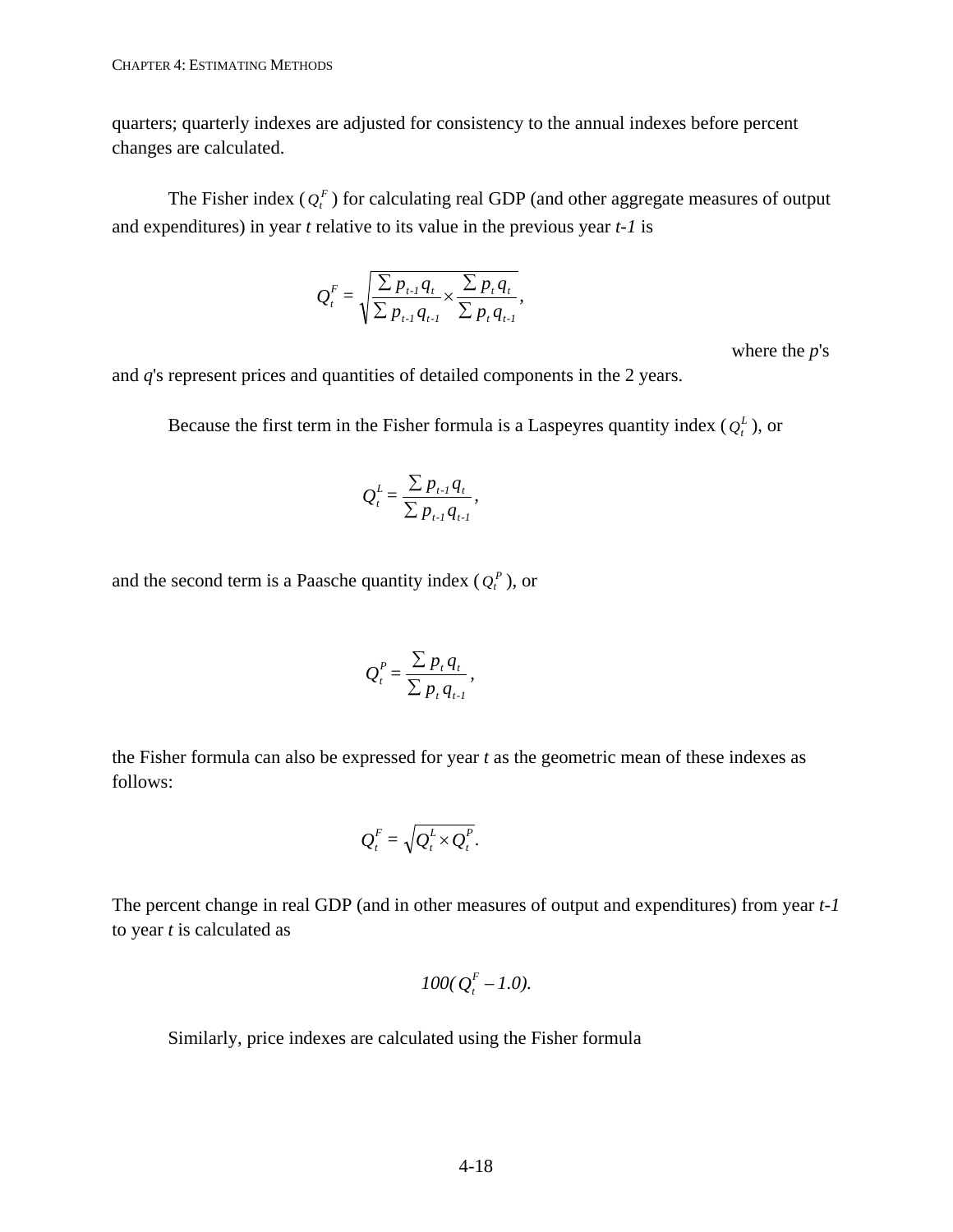$$
P_t^F = \sqrt{\frac{\sum p_i q_{t-1}}{\sum p_{t-1} q_{t-1}} \times \frac{\sum p_t q_t}{\sum p_{t-1} q_t}},
$$

which is the geometric mean of a Laspeyres price index  $(P_t^L)$  and a Paasche price index  $(P_t^P)$ , or

$$
P_t^F = \sqrt{P_t^L \times P_t^P}.
$$

The chain-type quantity index value for period *t* is  $I_t^F = I_{t-1}^F \times Q_t^F$ , and the chain-type price index is calculated analogously. Chain-type real output and price indexes are presented with the reference year (*b*) equal to 100; that is,  $I_b = 100$ .

The current-dollar change from year *t-1* to year *t* expressed in the form of a ratio is equal to the product of the changes in the Fisher price and quantity indexes:

$$
\frac{\sum p_t q_t}{\sum p_{t-1} q_{t-1}} = \sqrt{\frac{\sum p_t q_{t-1}}{\sum p_{t-1} q_{t-1}} \times \frac{\sum p_t q_t}{\sum p_{t-1} q_t} \times \sqrt{\frac{\sum p_{t-1} q_t}{\sum p_{t-1} q_{t-1}} \times \frac{\sum p_t q_t}{\sum p_t q_{t-1}}} = P_t^F \times Q_t^F.
$$

The same formulas are used to calculate the quarterly (and for some components, monthly) chain-type indexes. All quarterly chain-type indexes for completed years that have been included in an annual or comprehensive update are adjusted so that the quarterly indexes average to the corresponding annual index. When an additional year is completed between annual updates, the annual index is computed as the average of the quarterly indexes, so no adjustment is required to make the quarterly and annual indexes consistent. For example, until the 2015 annual update was released, the chain-type indexes for the year 2014 were computed as the average of the four quarterly indexes for 2014.

#### **Properties of chain-type measures**

The chain-type indexes based on the Fisher formula have several advantages over the fixed-weighted indexes that BEA used before 1996.<sup>[15](#page-79-0)</sup>

<span id="page-79-0"></span><sup>&</sup>lt;sup>15</sup> For information on BEA's introduction of chain-type indexes as its featured measure of real output and prices, see J. Steven Landefeld and Robert P. Parker, ["Preview of the Comprehensive Revision of the National Income and](http://www.bea.gov/scb/pdf/national/nipa/1995/0795od.pdf)  [Product Accounts: BEA's New Featured Measures of Output and Prices,](http://www.bea.gov/scb/pdf/national/nipa/1995/0795od.pdf)" *Survey* 75 (July 1995): 31–38. See also J. Steven Landefeld and Robert P. Parker, ["BEA's Chain Indexes, Time Series, and Measures of Long-Term](http://www.bea.gov/scb/pdf/national/nipa/1997/0597od.pdf)  [Economic Growth,](http://www.bea.gov/scb/pdf/national/nipa/1997/0597od.pdf)" *Survey* 77 (May 1997): 58–68; and J. Steven Landefeld, Brent R. Moulton, and Cindy M.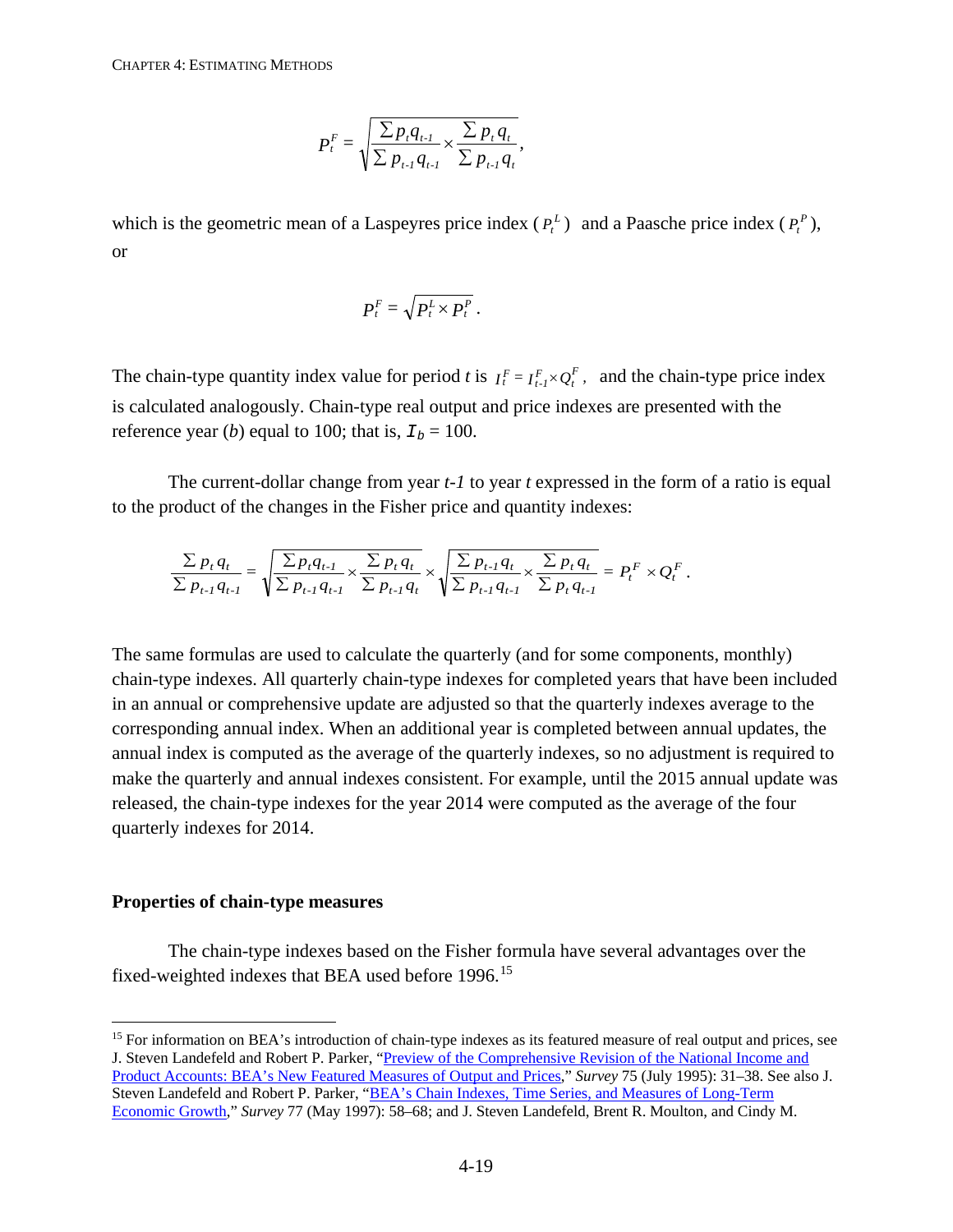- They produce percent changes in quantities and prices that are not affected by the choice of the reference period.
- They eliminate the substitution bias in measures of real GDP growth that are derived using fixed-weighted indexes. This bias tends to cause an understatement of growth for periods before the reference year and an overstatement of growth for periods after the reference year.
- They eliminate the distortions of growth in components and in industries that result from the fixed-weighted indexes.
- They eliminate the anomalies that arise from using recent-period weights to measure periods in the past when a far different set of prices prevailed. For example, the prices of defense equipment in the 2000s are not appropriate for measuring the real changes in defense spending in the 1940s.
- They eliminate the inconvenience and confusion associated with BEA's previous practice of updating weights and years—and thereby rewriting economic history—about every 5 years.

Despite the greater accuracy provided by the chain-type indexes, users of macroeconomic statistics need more than index numbers and percent changes. The earlier fixed-weighted estimates were denominated in constant dollars, and the real levels for the components of GDP added up to total GDP. Because the system was additive, the shares of the real components reflected their relative importance in total GDP. Similarly, in decomposing total GDP growth by component, the change in constant-dollar values measured the component's contribution to the change in the fixed-weighted aggregate. For GDP and most of its components, BEA prepares estimates in chained dollars as well as chain-type indexes (see the appendix to this chapter). However, because these chained-dollar measures are not based on a single set of weights, they are not additive and thus do not yield accurate measures of shares and contributions to growth.

For real GDP and its major components, BEA provides tables that present accurate estimates of contributions to growth rates that are based on chain-type quantity indexes rather than on the chained-dollar estimates (see the appendix). In addition, BEA provides measures of percentage shares that are based on current-dollar values. Because current-dollar values provide the weights for the chain-type indexes, shares calculated from these estimates rather than from the chained-dollar estimates should be used to indicate the relative importance of components.

Vojtech, ["Chained-Dollar Indexes: Issues, Tips on Their Use, and Upcoming Changes,](http://www.bea.gov/scb/pdf/2003/11November/1103%20Chain-dollar.pdf)" *Survey* 83 (November 2003): 8–16.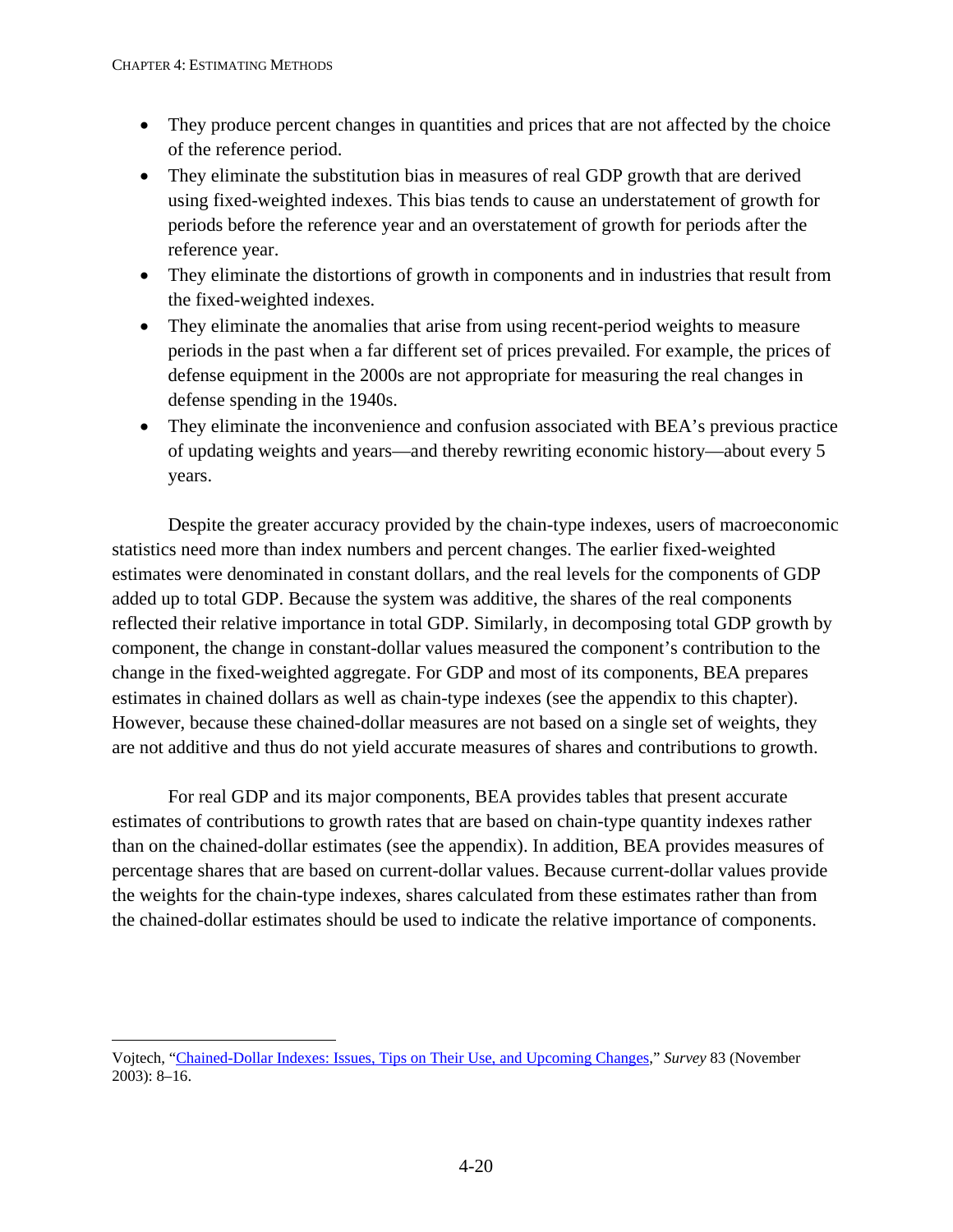## **APPENDIX**

### **Calculation of Output and Price Indexes**

The market (and nonmarket) values used to measure GDP and the other NIPA estimates are in current dollars—that is, they represent the values of transactions taking place in the current time period. In turn, these transactions reflect a combination of physical quantities and prices. As shown in exhibit 4.1, in year 1, 10 apples at a price of \$0.20 per apple can be purchased for \$2.00. If the transactions in a given time period are compared with those in another time period, the differences in the current-dollar values can be attributed to differences in quantities and to differences in prices. In year 2, 20 apples at a price of \$0.25 per apple can be purchased for \$5.00. The increase in expenditures from \$2.00 to \$5.00, or 150 percent, can be separated into quantity and price elements. The quantity of apples purchased increased from 10 to 20, or 100 percent, and the price of apples increased from \$0.20 to \$0.25 or 25 percent.

| Year 1      |              |          |        |
|-------------|--------------|----------|--------|
|             | Expenditures | Quantity | Price  |
| Apples      | \$2.00       | 10       | \$0.20 |
| Oranges     | \$3.00       | 30       | \$0.10 |
| Total fruit | \$5.00       |          |        |
|             | Year 2       |          |        |
| Apples      | \$5.00       | 20       | \$0.25 |
| Oranges     | \$4.00       | 20       | \$0.20 |
| Total fruit | \$9.00       |          |        |

| Exhibit 4.1 |  |
|-------------|--|
|-------------|--|

For most NIPA components, estimates of physical quantities are not available. Instead, "real" estimates—that is, estimates that exclude the effects of price change—are derived by "deflating" (dividing) the current-dollar value by appropriate price indexes. In order to prepare such estimates, a statistical application must be used that establishes a common unit price as the basis for comparison. For exhibit 4.1, one way to accomplish this is to value the second-period transaction in the price of the first period: 20 apples at the year 1 price of \$0.20 is equal to \$4.00, and so the real estimate increases from \$2.00 in year 1 to \$4.00 in year 2, or 100 percent. Alternatively, the first-period transaction could have been valued in second-period prices: 10 apples at the year 2 price of \$0.25 is equal to \$2.50, and so the real estimate increases from \$2.50 in year 1 to \$5.00 in year 2, or 100 percent.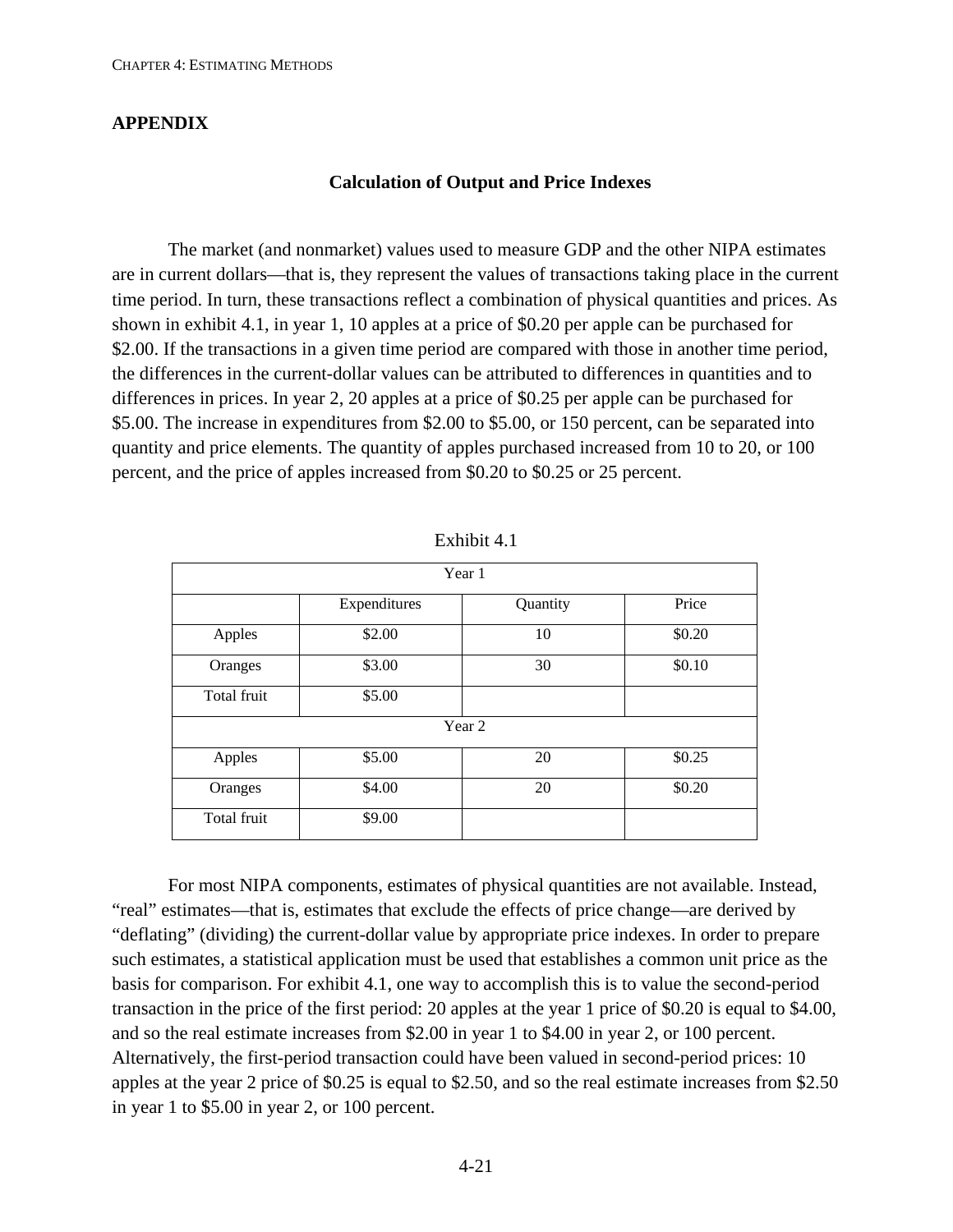Thus, the separation of current-dollar change into price and quantity elements for a single, detailed component is straightforward. However, for an aggregation of detailed components, price changes and quantity changes cannot be observed directly in the economy. Thus, the partitioning of the current-dollar change into price- and quantity-change elements becomes an analytic process. The price and quantity changes must be calculated, and the calculation method is determined by analytic requirements. Because of the complexity of the interactions of prices and quantities, the method of calculating real estimates for the NIPAs has evolved over time.

Estimates of real GNP and other components were introduced into the NIPAs in the early 1950s as a supplement to the current-dollar estimates. These measures were calculated by specifying a single base period set of prices and then valuing the output of all periods using those prices.

As shown in calculation 1 in exhibit 4.2 (page 4–19), which uses year 1 for valuation, the real estimate for the change in fruit from year 1 to year 2 is 20 percent. This approach, in which the real estimates are calculated moving forward from the base period, is called a "Laspeyres" quantity index. However, the results of the calculation are dependent on the choice of the base year for valuation. In calculation 2, which uses year 2 for valuation, the real estimate for the change in fruit from year 1 to year 2 is 6 percent. This approach, in which the estimates are calculated moving backward from the current period, is called a "Paasche" quantity index. Corresponding calculations can be made to produce Laspeyres and Paasche price indexes.

Before 1996, the real estimates in the NIPAs were calculated as Laspeyres quantity indexes, and the price estimates were calculated as implicit price deflators.<sup>[16](#page-82-0)</sup> In calculation 4, the estimate for the change in the price of fruit from year 1 to year 2 is 50 percent. Note that one property of these estimates is that the index for total expenditures on fruit in year 2 (\$9.00 / \$5.00, or 1.800) is equal to the Laspeyres quantity index for year 2 multiplied by the Paasche price index for year 2:  $1.200 \times 1.500 = 1.800$ .

In 1996, BEA introduced chain-weighted indexes as its featured measure of the change in real GDP and in prices. These indexes, which are based on weights that are more appropriate to the time period being measured, significantly improved the accuracy of the NIPA estimates. The weights for these measures are calculated as the geometric mean of the calculations for the Laspeyres index and the Paasche index (in exhibit 4.1, as the square root of  $1.200 \times 1.059$ , or 1.127). Similarly, price measures are computed using weights calculated as the geometric mean of the calculations for the Laspeyres index and the Paasche index (in exhibit 1, as the square root

<span id="page-82-0"></span><sup>&</sup>lt;sup>16</sup> In the exhibit, all calculations involve only 2 years, so the Paasche price index and the implicit price deflator are equivalent.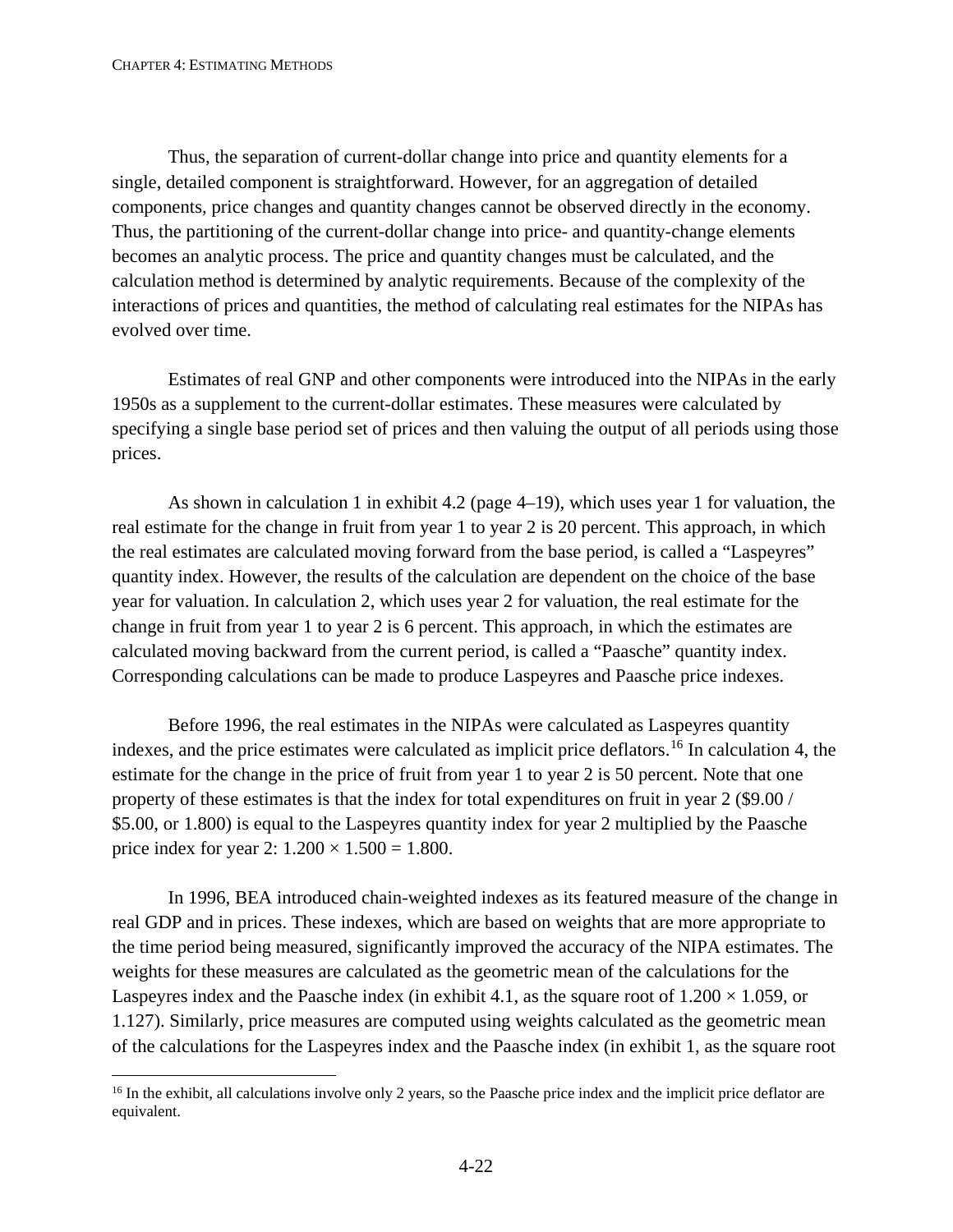of  $1.700 \times 1.500$ , or 1.597). Note that for the chain-type measures, the Fisher quantity index for year 2 multiplied by the Fisher price index for year 2 is also equal to the index for total expenditures on fruit in year 2:  $1.127 \times 1.597 = 1.800$ .

Note. The material presented in this section is based on the box "Note on Calculating Output and Prices" written by Jack E. Triplett and published in the article ["Preview of the Comprehensive Revision of the National](http://www.bea.gov/scb/pdf/national/nipa/1995/0795od.pdf)  [Income and Product Accounts: BEA's New Featured Measures of Output and Prices,](http://www.bea.gov/scb/pdf/national/nipa/1995/0795od.pdf)" *Survey of Current Business* 75 (July 1995): 32–33.

# Exhibit 4.2 Calculation 1: Laspeyres Quantity Index Year 1 weighted quantity change measure for fruit: hypothetical expenditure on fruit in year 2 using year 1 prices, divided by actual expenditure on fruit in year 1  $[(20 \times $0.20) + (20 \times $0.10)] / [(10 \times $0.20) + (30 \times $0.10)]$  $= $6.00 \, / \, $5.00 = 1.200$ Calculation 2: Paasche Quantity Index Year 2 weighted quantity change measure for fruit: actual expenditure on fruit in year 2, divided by hypothetical expenditure on fruit in year 1 using year 2 prices  $[(20 \times $0.25) + (20 \times $0.20)] / [(10 \times $0.25) + (30 \times $0.20)]$  $=$ \$9.00/\$8.50 = 1.059 Calculation 3: Laspeyres Price Index Year 1 weighted price change measure for fruit:  $[(10 \times $0.25) + (30 \times $0.20)] / [(10 \times $0.20) + (30 \times $0.10)]$  $= $8.50 \, / \, $5.00 = 1.700$ Calculation 4: Paasche Price Index Year 2 weighted price change measure for fruit:  $[(20 \times $0.25) + (20 \times $0.20)] / [(20 \times $0.20) + (20 \times $0.10)]$  $= $9.00 \, / \, $6.00 = 1.500$

# **Adjusting for quality change**

Accurate price indexes are crucial for preparing accurate estimates of real GDP as well as corresponding productivity measures. The illustrations shown above assume that there are changes only in the prices and quantities of the goods or services being measured. The development of a price index becomes more complicated when the characteristics or quality of the goods or services are also changing. In these cases, the price index must isolate and measure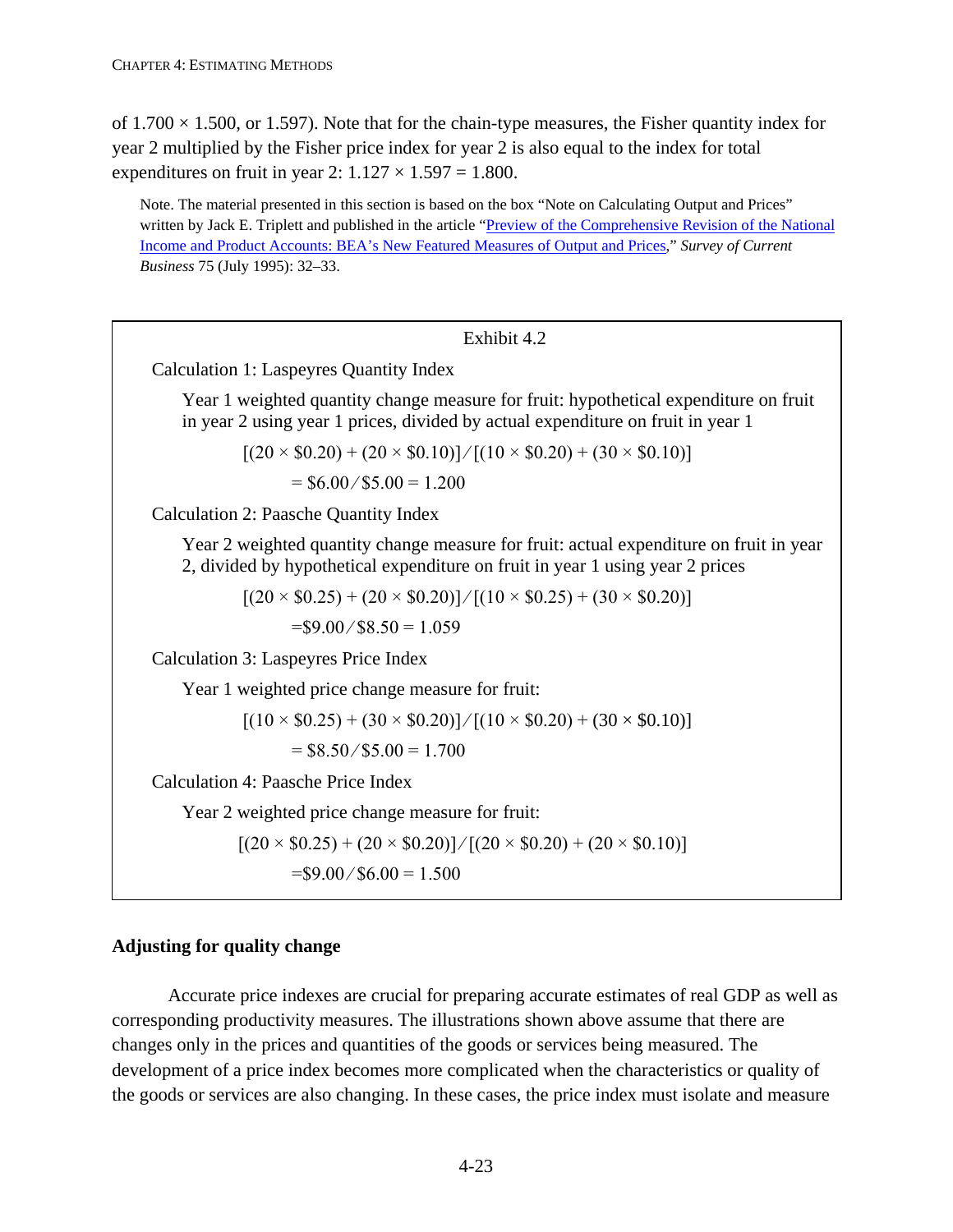only the price change and not the impacts of these other changes. There are several methods used to construct price indexes, and while most of these are designed to measure price change while holding quality constant, no method is perfect in every situation.<sup>[17](#page-84-0)</sup> Traditional matched model indexes, which hold quality constant by specifying each variety in the sample and ensuring that exactly the same variety of product is sampled each period, work well with relatively standardized products. However, these indexes are less accurate when the characteristics, quality, market shares, and prices are changing rapidly. In such cases, alternative methods for quality adjustment may yield more accurate measures. The attribute-cost adjustment method, adopted recently by the Bureau of Labor Statistics (BLS) to construct the consumer price index (CPI) for computers, uses monetary values of the attributes that affect price, obtained from the original equipment manufactures or from price compiler websites, to determine appropriate quality adjustments.[18](#page-84-1) The hedonic method uses regression analysis to determine statistical relationships between observed price changes and changes in the characteristics and qualities of the products, and these relationships are used to hold quality constant; this method is used by BLS in many of its producer and consumer price indexes and by the Census Bureau in its housing construction and sales price indexes. Both techniques have been shown to produce price indexes that are more accurate than traditional matched model indexes in cases of rapid change.<sup>[19](#page-84-2)</sup> BEA's primary source of indexes to deflate GDP and its components is BLS, which provides detailed price indexes—including consumer price indexes, producer price indexes, and international price indexes. These indexes, as well as other indexes from BLS, the Census Bureau, and other federal agencies, all employ methodologies to adjust for quality change. In cases where quality-adjusted indexes have not been available, BEA has developed its own indexes. For example, for a number of years in the 1980s and early 1990s, BEA produced hedonic indexes for computers; as BLS began publishing quality-adjusted PPIs for computers and peripheral equipment in the 1990s, BEA adjusted its methodologies to incorporate them. In the late 1990s, BEA introduced qualityadjusted price indexes for semiconductors, for digital telephone switching equipment, and for computer software; more recently, BEA has introduced a hedonic price index for photocopying equipment.<sup>[20](#page-84-3)</sup>

<span id="page-84-1"></span> $18$  For more information on how BLS calculates the CPI for computers, see https://www.bls.gov/cpi/factsheets/personal-computers.htm.

<span id="page-84-0"></span> $17$  An exception is a unit value index, which measures the change in the value of items without holding characteristics, quality, or even the mix of items constant.

<span id="page-84-2"></span> $\frac{19}{19}$  For more information on the hedonic method underlying producer and consumer price indexes, see Chapter 14, [Producer Prices,](https://www.bls.gov/opub/hom/pdf/ppi-20111028.pdf) and [chapter 17, The Consumer Price Index,](https://www.bls.gov/opub/hom/pdf/cpi-20180214.pdf) of the BLS [Handbook of Methods.](https://www.bls.gov/opub/hom/) For more information on the hedonic method underlying housing price indexes, see the information available on the Census Website at https://www.census.gov/construction/cpi/.

<span id="page-84-3"></span><sup>&</sup>lt;sup>20</sup> For more information these quality-adjustment techniques, see "Prices and Output for Information and Communication Technologies," on BEA's Website a[t http://www.bea.gov/national/info\\_comm\\_tech.htm.](http://www.bea.gov/national/info_comm_tech.htm)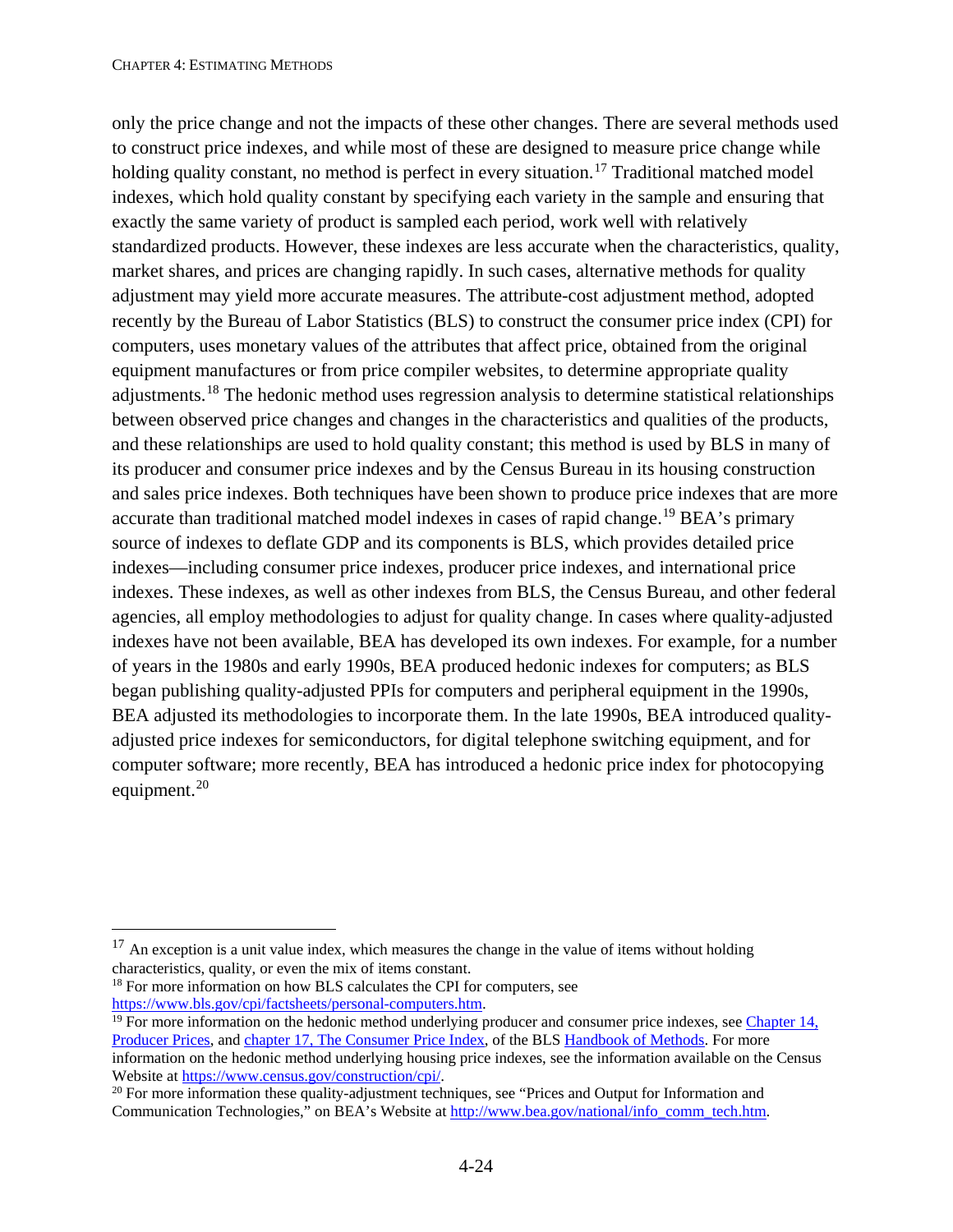### **Statistical Tools and Conventions**

This section describes some of the statistical tools and conventions that BEA uses in preparing and presenting the NIPA estimates. In general, these statistical operations are used to transform the estimates into alternative formats that facilitate analytical or presentational uses.

### **Chained-dollar measures**

As a supplement to its chain-type quantity indexes, BEA prepares measures of real GDP and its components in a dollar-denominated form, designated "chained (2012) dollar" estimates. For GDP and most other series, the chained-dollar value  $CD_t^F$  is calculated by multiplying the reference year current-dollar value  $\sum p_b q_b$  ) by the chain-type Fisher quantity index ( $I_t^F$ ) and dividing by 100. For period *t*,

$$
CD_t^F = \sum p_b q_b \times I_t^F / 100.
$$

Thus, for example, if a current-dollar GDP component is equal to \$200 in 2012 and if the quantity index for this component increased 15 percent by 2015, then the chained (2012) dollar value of this component in 2015 would be \$200 x 115 ∕ 100, or \$230.

The chained (2012) dollar estimates provide measures to calculate the percent changes for GDP and its components that are consistent with those calculated from the chain-type quantity indexes; any differences are small and due to rounding. For most components of GDP, the chained-dollar estimates also provide rough approximations of their relative importance and of their contributions to real GDP growth for years close to 2012. However, for components such as computers and other high-tech equipment—with rapid growth in real output and sharply falling prices, the chained-dollar levels (as distinct from chain-weighted indexes and percent changes) will overstate their relative importance to GDP growth.

In addition, chained-dollar values for the detailed GDP components will not necessarily sum to the chained-dollar estimate of GDP (or of any intermediate aggregate), because the relative prices used as weights for any period other than the reference year differ from those used for the reference year. BEA provides a measure of the extent of such differences by showing a "residual" line on chained-dollar tables that indicates the difference between GDP (and other major aggregates) and the sum of the most detailed components in the table.

For periods close to the reference year, when there usually has not been much change in the relative prices that are used as the weights for calculating the chain-type index, the residuals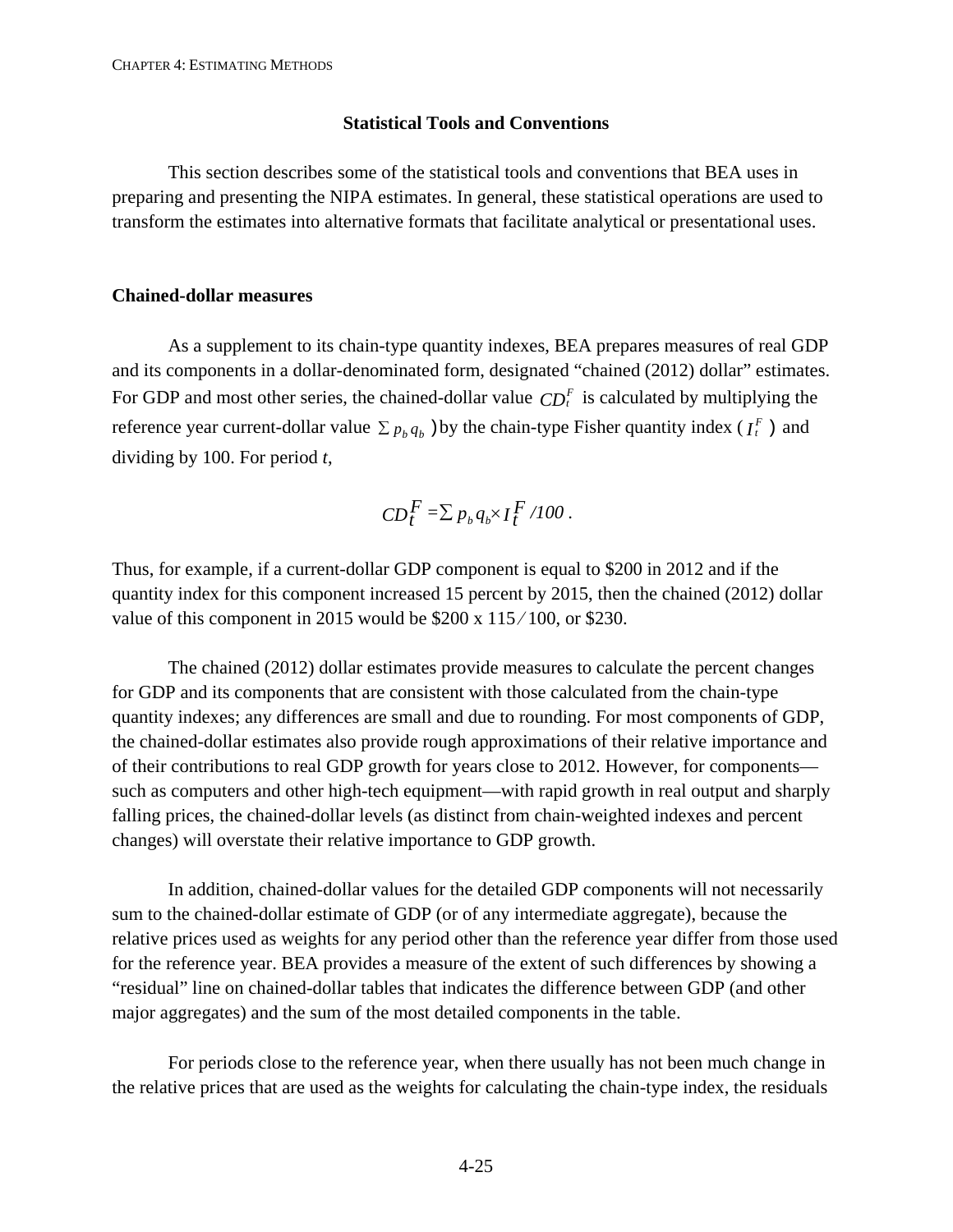tend to be small, and the chained (2012) dollar estimates can be used to approximate the contributions to growth and to aggregate the detailed estimates. However, it is preferable to use estimates of exact contributions, which are described in the next section.

Some exceptions to the above methodology are made for a few components of GDP. For cases in which the components of an aggregate include large negative values, the Fisher formula cannot be used because it would require taking the square root of a negative number. In such cases, one of two other methods is used.

- Quantity estimates are calculated as the sum of, or as the difference between, chaineddollar series that measure flows. For example, real net exports is derived as the difference between real exports and real imports.
- Quantity estimates are calculated as the difference between measures of chain-weighted stocks. For example, the real annual change in private inventories is derived as the difference between real beginning-of-year inventories and real end-of-year inventories.

The inability to calculate a particular Fisher quantity index (for example, for change in private inventories) because of negative values usually does not extend to the calculation of higher level aggregates (for example, quantity indexes for gross private domestic investment and for GDP can be computed). The calculation of contributions to percent change is not affected by negative values, so they can be calculated for all components.

The chain-dollar estimates are used in the calculation of another price index, the *implicit price deflator* (IPD). The *IPD*<sup>*F*</sup> for period *t* is calculated as the ratio of the current-dollar value to the corresponding chained-dollar value, multiplied by 100, as follows:

$$
IPD_t^F = \frac{\sum p_t q_t}{CD_t^F} \times 100.
$$

For all aggregates and components and for all time periods, the value of the IPD is very close to the value of the corresponding chain-type price index. Note that this definition of the IPD differs from that used before the introduction of chain-type measures in1996, when the IPD was defined as the ratio of the current-dollar value to the corresponding constant-dollar value.

## **Contributions to percent change**

As one moves further away from the reference year, the residual tends to become larger, and the chained-dollar estimates are less useful for analyses of contributions to growth. For this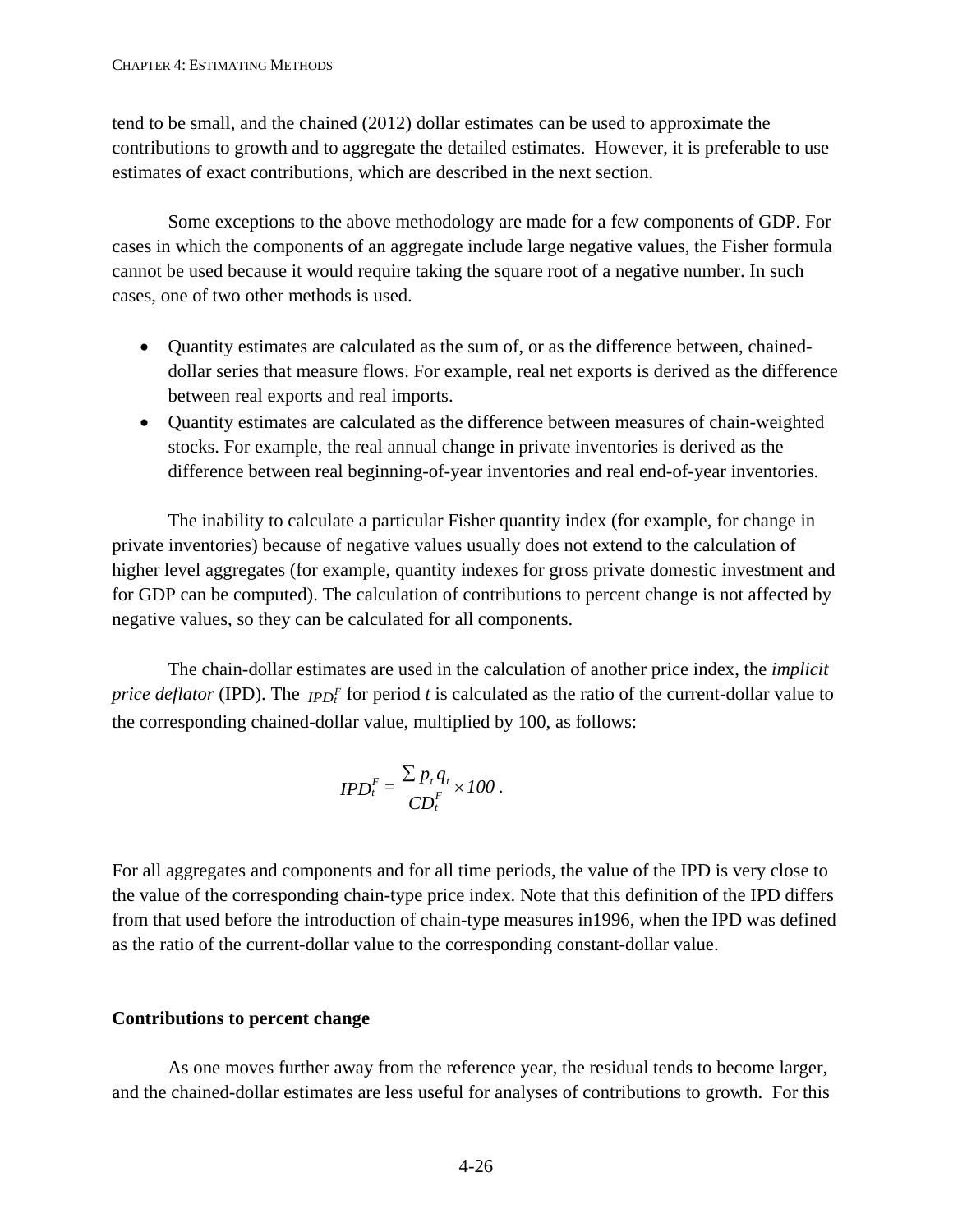reason, BEA also shows contributions of major components to the percent change in real GDP (and to the percent change in other major aggregates) that use exact formulas for attributing growth.

The contributions to percent change in a real aggregate, such as real GDP, provide a measure of the composition of growth in the aggregate that is not affected by the nonadditivity of its components. This property makes contributions to percent change a valuable tool for economic analysis. The contribution to percent change ( $C\%$   $\Delta_{i,t}$ ) in an aggregate in period *t* that is attributable to the quantity change in component *i* is defined by the formula

$$
C\% \Delta_{i,t} = 100 \times \frac{((p_{i,t}/P_t^F) + p_{i,t-1}) \times (q_{i,t} - q_{i,t-1})}{\sum_j ((p_{j,t}/P_t^F) + p_{j,t-1}) \times q_{j,t-1}},
$$

where

- $P_t^F$  is the Fisher price index for the aggregate in period *t* relative to period *t-1*;
- $p_{i,t}$  is the price of the component *i* in period *t*; and
- $q_{i,t}$  is the quantity of the component *i* in period *t*.

The summation with subscript *j* in the denominator includes all the deflation-level components of the aggregate. Contributions of subaggregates (such as PCE goods) to the percent change of the aggregate (say, PCE or GDP) are calculated by summing the contributions of all the deflation-level components contained in the subaggregate.<sup>[21](#page-87-0)</sup>

For annual estimates, no adjustments are required for the contributions to sum exactly to the percent change in the aggregate. For quarterly estimates, adjustments are required to offset the effects of adjustments that were made to equate the average of the quarterly estimates to the corresponding annual estimate and to express the percent change at annual rate. The same formula is used for both annual and quarterly estimates of contributions to percent change in all periods. The only variation in the method of calculation is that the annual contributions for the most recent year are based on a weighted average of the quarterly contributions until the next annual update.

<span id="page-87-0"></span><sup>&</sup>lt;sup>21</sup> See Marshall B. Reinsdorf, W. Erwin Diewert, and Christian Ehemann, "Additive Decompositions for Fisher, Tornqvist, and Geometric Mean Indexes," *Journal of Economic and Social Measurement* 28 (2002): 51–61, www.econ.ubc.ca/diewert/additive.pdf.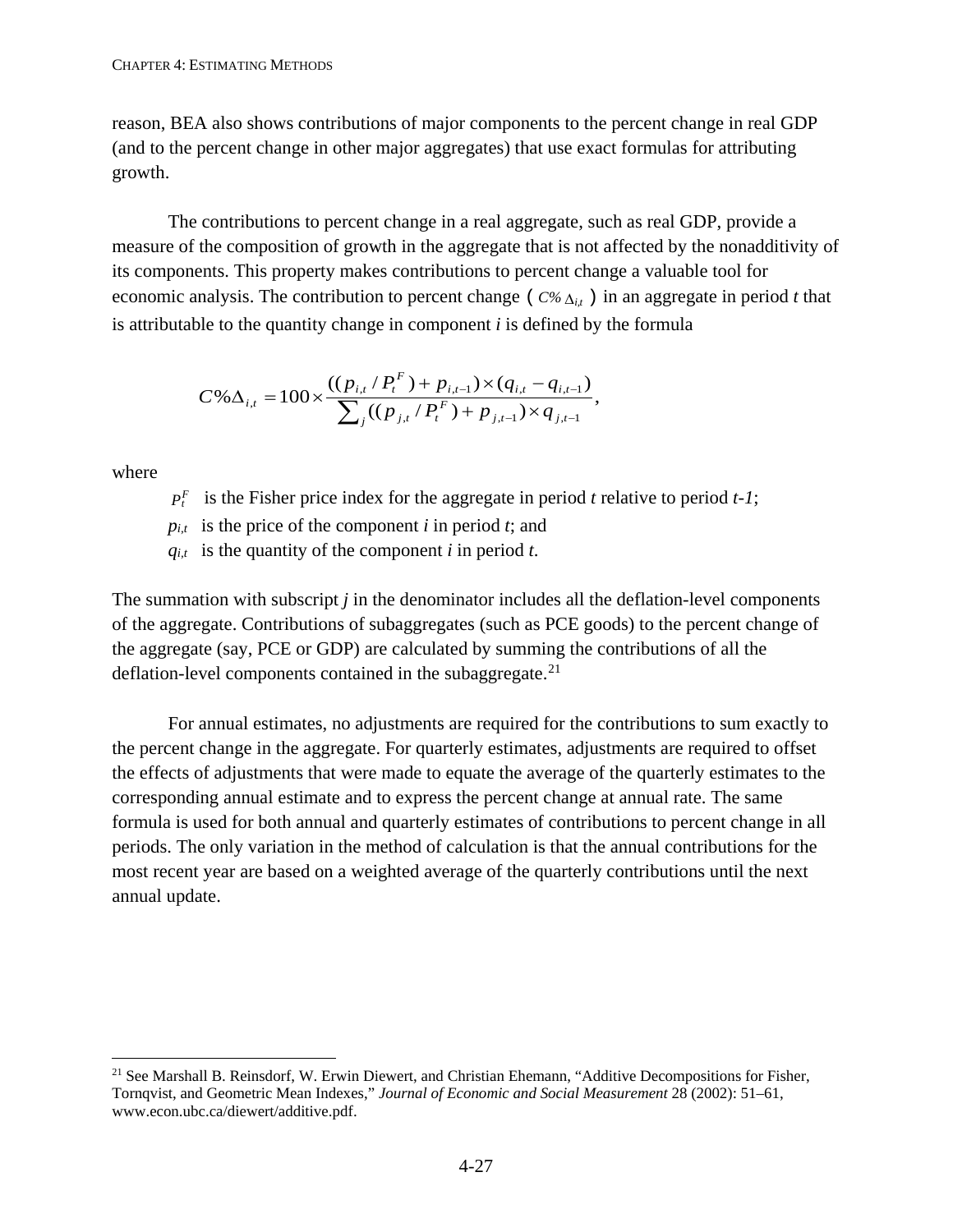### **Annual rates**

Quarterly and monthly NIPA estimates in current and chained dollars are presented at annual rates, which show the value that would be registered if the level of activity measured for a quarter or for a month were maintained for a full year. Annual rates are used so that periods of different lengths—for example, quarters and years—may be easily compared. These annual rates are determined simply by multiplying the estimated rate of activity by 4 (for quarterly data) or by 12 (for monthly data).

## **Growth rates**

In general, percent changes in the NIPA estimates are also expressed at annual rates, which show the value that would be registered if the pace of activity measured for a time period were maintained for a full year.<sup>[22](#page-88-0)</sup> Calculating these changes requires a variant of the compound interest formula,

$$
r = \left[ \left( \frac{GDP_t}{GDP_0} \right)^{m/n} - 1 \right] \times 100,
$$

where

- *r* is the percent change at an annual rate;
- $GDP_t$  is the level of activity in the later period;

*GDP0* is the level of activity in the earlier period;

- *m* is the periodicity of the data (for example, 1 for annual data and 4 for quarterly data); and
- *n* is the number of periods between the earlier and later periods (that is, *t-0*).

Thus, for example, if a component increases from \$100 in the first quarter to \$105 in the second quarter (5 percent at a quarterly rate), the annual rate of increase is  $((\$105/\$100)^{4/1} - 1) \times 100 =$ 21.6 percent.

# **Rebasing an index**

In the NIPAs, quantities and prices are generally expressed as index numbers with a reference year—at present, the year 2012—equal to 100. These indexes can easily be rebased to a different reference year without changing the relationship between the series values. To rebase,

<span id="page-88-0"></span><sup>&</sup>lt;sup>22</sup> The growth rates in the NIPA monthly series, such as personal income, are not expressed at annual rates.